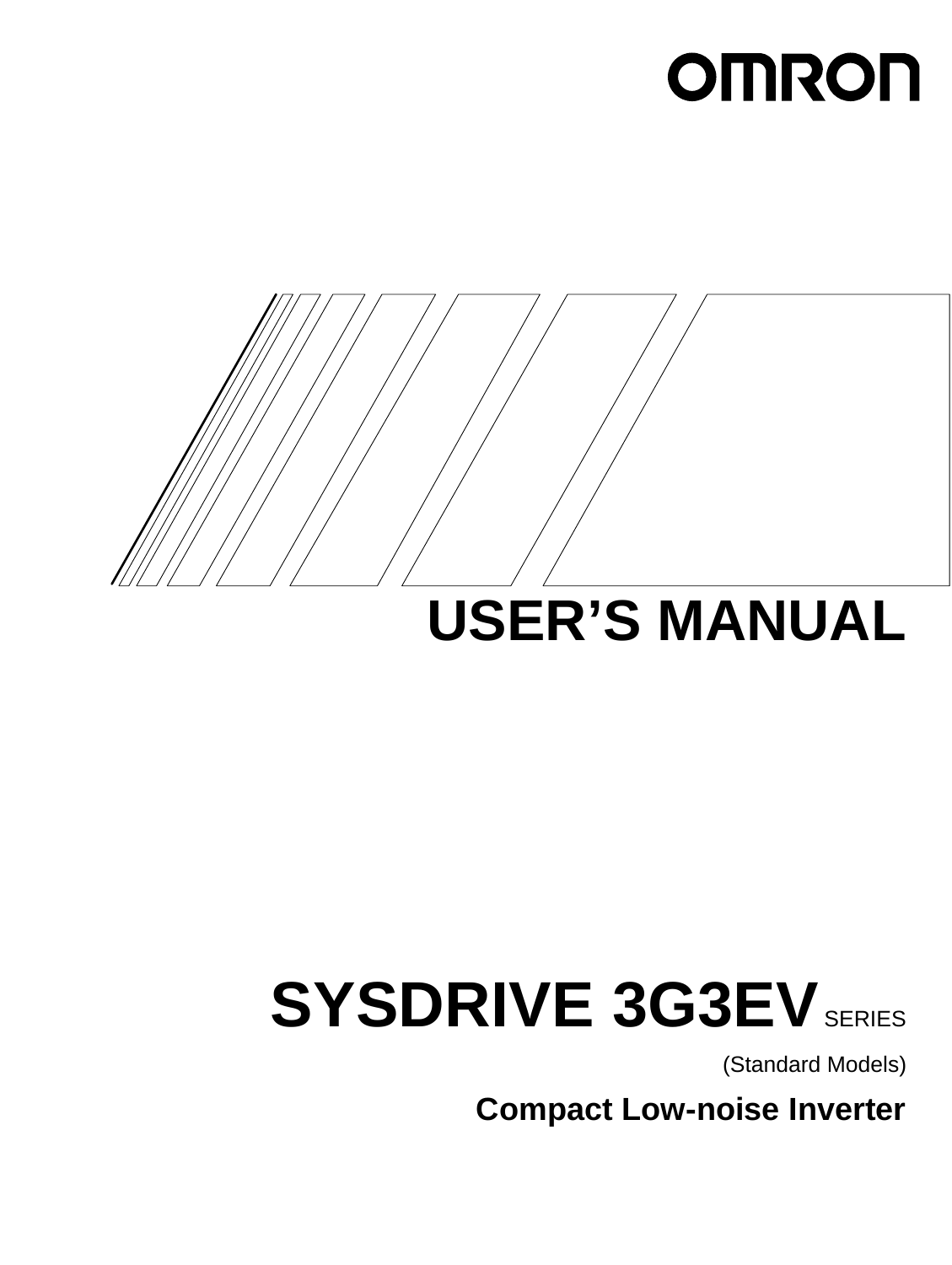Thank you for choosing this SYSDRIVE 3G3EV-series product. Proper use and handling of the product will ensure proper product performance, will length product life, and may prevent possible accidents.

Please read this manual thoroughly and handle and operate the product with care.

## **NOTICE**

- 1. This manual describes the functions of the product and relations with other products. You should assume that anything not described in this manual is not possible.
- 2. Although care has been given in documenting the product, please contact your OMRON representative if you have any suggestions on improving this manual.
- 3. The product contains potentially dangerous parts under the cover. Do not attempt to open the cover under any circumstances. Doing so may result in injury or death and may damage the product. Never attempt to repair or disassemble the product.
- 4. We recommend that you add the following precautions to any instruction manuals you prepare for the system into which the product is being installed. Ï
	- Precautions on the dangers of high-voltage equipment.
	- Precautions on touching the terminals of the product even after power has been turned off. (These terminals are live even with the power turned off.)
- 5. Specifications and functions may be changed without notice in order to improve product performance.

## **Items to Check Before Unpacking**

Check the following items before removing the product from the package:

- $\overline{a}$  Has the correct product been delivered (i.e., the correct model number and specifications)?
- Has the product been damaged in shipping?
- Are any screws or bolts loose?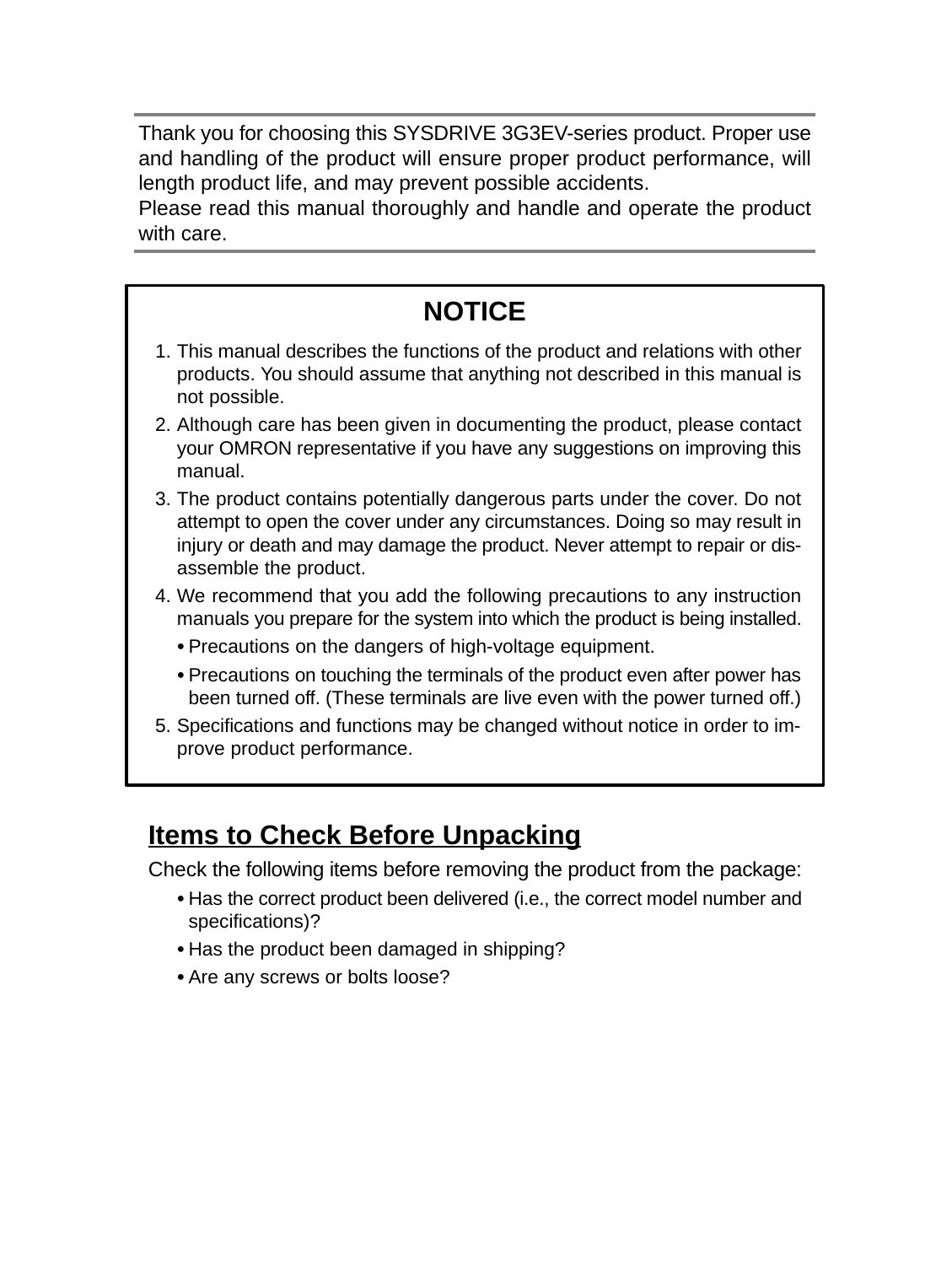|         | <b>Chapter 1. Getting Started </b>                              | $1-1$    |
|---------|-----------------------------------------------------------------|----------|
| $1 - 1$ |                                                                 |          |
| $1 - 2$ |                                                                 | $1 - 3$  |
|         | Chapter 2. Overview                                             | $2 - 1$  |
| $2 - 1$ |                                                                 | $2 - 2$  |
| $2 - 2$ |                                                                 | $2 - 4$  |
|         | Chapter 3. Design                                               | $3-1$    |
| $3-1$   |                                                                 | $3-2$    |
|         | $3-1-1$                                                         | $3 - 2$  |
|         |                                                                 | $3 - 5$  |
|         |                                                                 | $3 - 7$  |
|         |                                                                 | $3 - 7$  |
|         |                                                                 |          |
|         | $3 - 2 - 3$                                                     | $3-18$   |
|         |                                                                 |          |
|         | Chapter 4. Preparing for Operation                              | $4 - 1$  |
| $4-1$   |                                                                 | $4 - 2$  |
| $4 - 2$ |                                                                 | $4 - 3$  |
|         | $4 - 2 - 1$                                                     | $4 - 3$  |
|         | $4 - 2 - 2$                                                     | $4 - 5$  |
|         | $4 - 2 - 3$                                                     | $4 - 8$  |
| $4 - 3$ | Test Run                                                        | $4 - 25$ |
|         | $4 - 3 - 1$                                                     | $4 - 25$ |
|         | Turning Power On and Checking Indicator Display<br>$4 - 3 - 2$  | $4 - 25$ |
|         | $4 - 3 - 3$                                                     | $4 - 25$ |
|         | $4 - 3 - 4$                                                     |          |
|         | $4 - 3 - 5$<br>Setting Rated Motor Amperage                     | $4 - 26$ |
|         | $4 - 3 - 6$                                                     | $4 - 26$ |
|         | $4 - 3 - 7$<br>Operating the Inverter with the Digital Operator | $4-26$   |
|         | Checking Output Frequency and Amperage<br>$4 - 3 - 8$           | $4 - 26$ |
|         | Checking Operation during Reverse Rotation<br>$4 - 3 - 9$       | $4 - 26$ |
|         | 4-3-10 Checking Operation with Mechanical System Connected      | $4-26$   |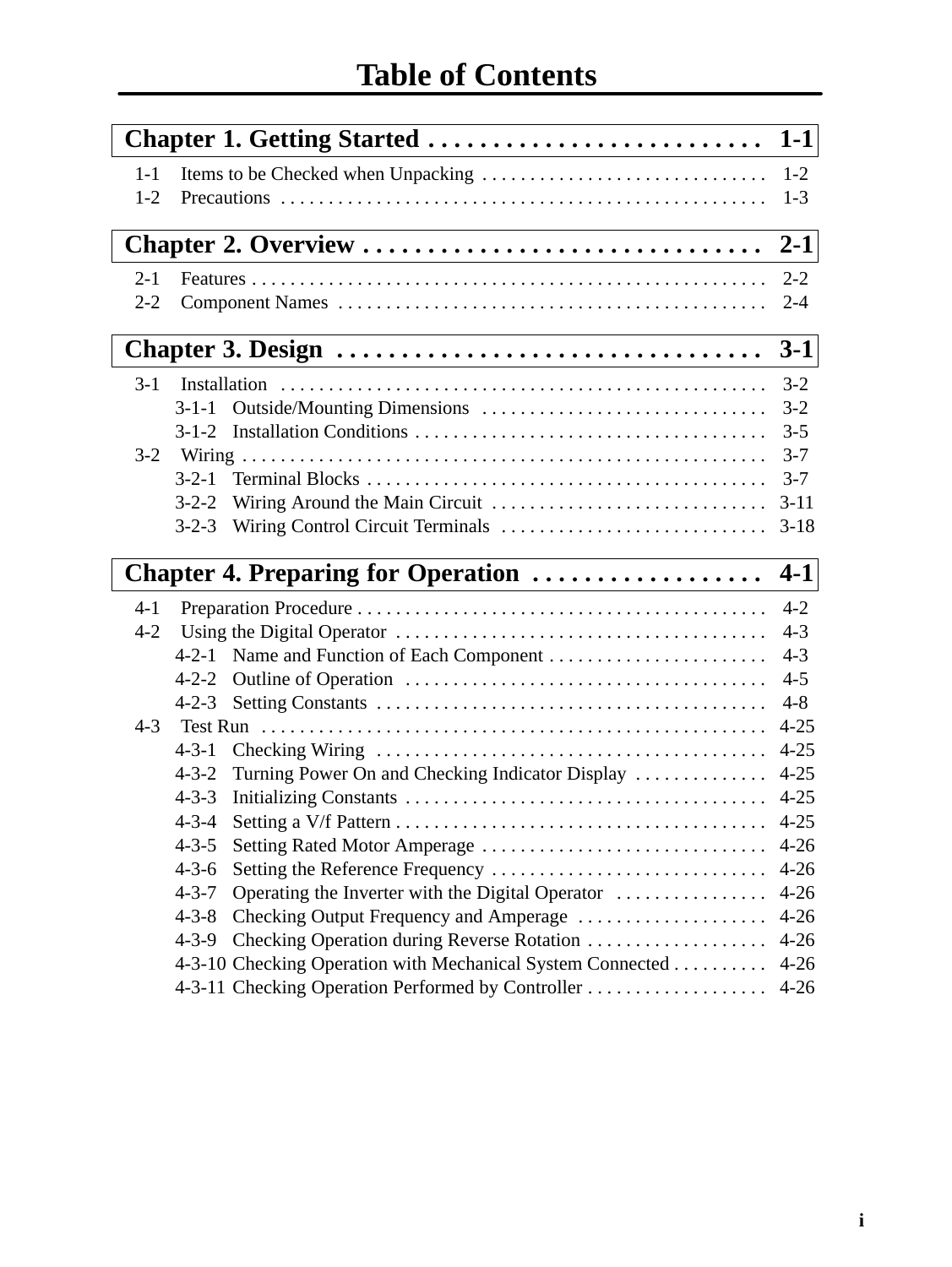|         | Chapter 5. Operation $\ldots \ldots \ldots \ldots \ldots \ldots \ldots \ldots \ldots 5-1$ |          |
|---------|-------------------------------------------------------------------------------------------|----------|
| $5 - 1$ |                                                                                           | $5 - 2$  |
| $5 - 2$ |                                                                                           | $5 - 8$  |
|         | $5 - 2 - 1$                                                                               | $5 - 8$  |
|         | $5 - 2 - 2$                                                                               | $5 - 8$  |
|         | $5 - 2 - 3$                                                                               | $5-9$    |
|         | $5 - 2 - 4$                                                                               | $5-10$   |
|         | Vertical-axis Load Drops when Brakes are Applied<br>$5 - 2 - 5$                           | $5 - 10$ |
|         | $5 - 2 - 6$                                                                               | $5 - 11$ |
|         | Controller Receives Noise when Inverter is Started<br>$5 - 2 - 7$                         | $5 - 11$ |
|         | AM Radio Receives Noise when Inverter is Started<br>$5 - 2 - 8$                           | $5 - 11$ |
|         | Ground Fault Interrupter is Actuated when Inverter is Started<br>$5 - 2 - 9$              | $5 - 12$ |
|         |                                                                                           | $5 - 12$ |
|         | 5-2-11 Motor Does Not Operate with EF Warning                                             | $5 - 12$ |
| $5 - 3$ |                                                                                           | $5 - 13$ |
|         |                                                                                           | $6 - 1$  |
| $6-1$   |                                                                                           | $6 - 2$  |
|         |                                                                                           | $7-1$    |
| $7-1$   |                                                                                           | $7 - 2$  |
| $7 - 2$ |                                                                                           | $7 - 4$  |
| $7 - 3$ |                                                                                           | $7 - 7$  |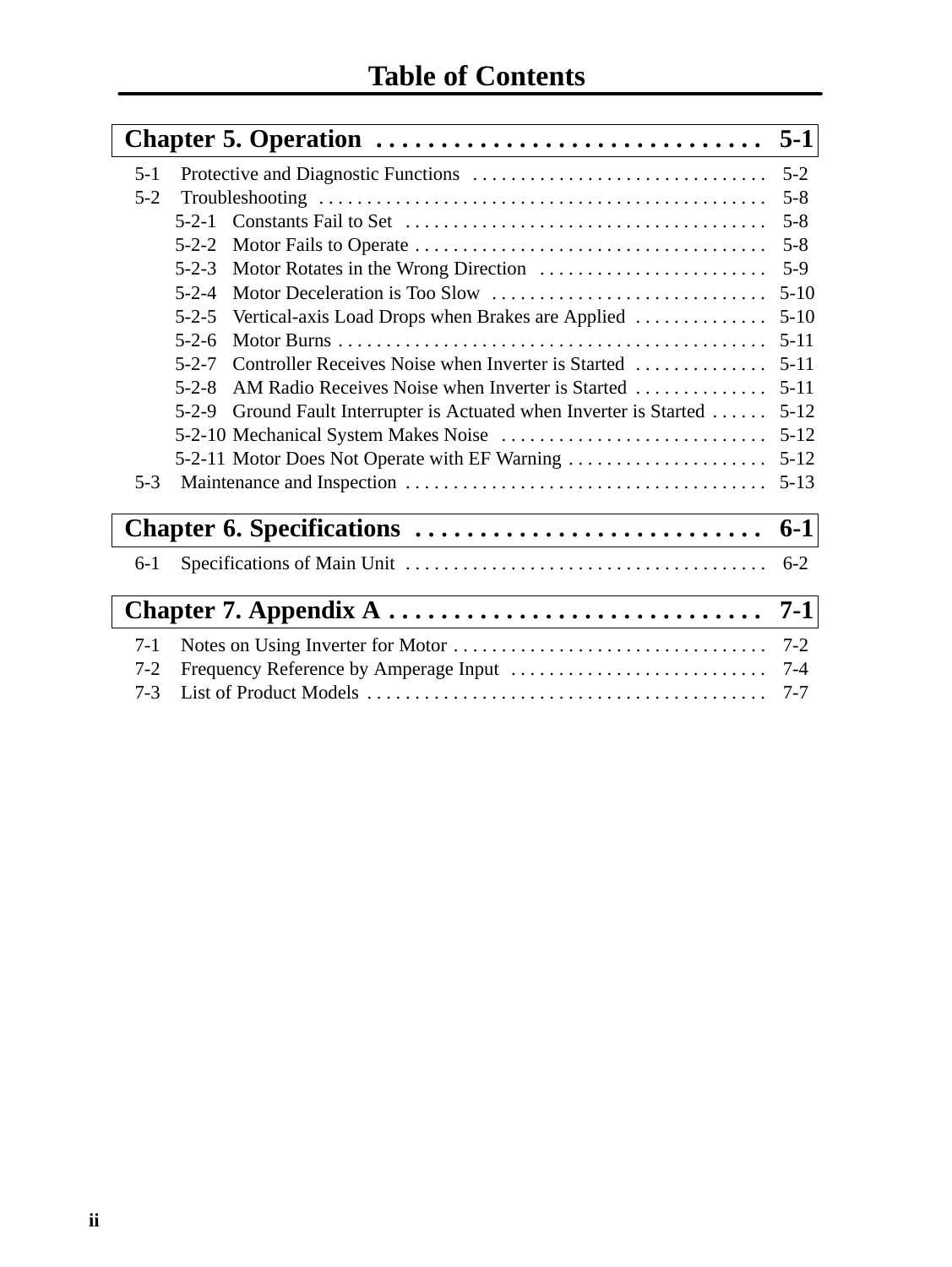

## **· Getting Started ·**

- 1-1 Items to be Checked when Unpacking
- 1-2 Precautions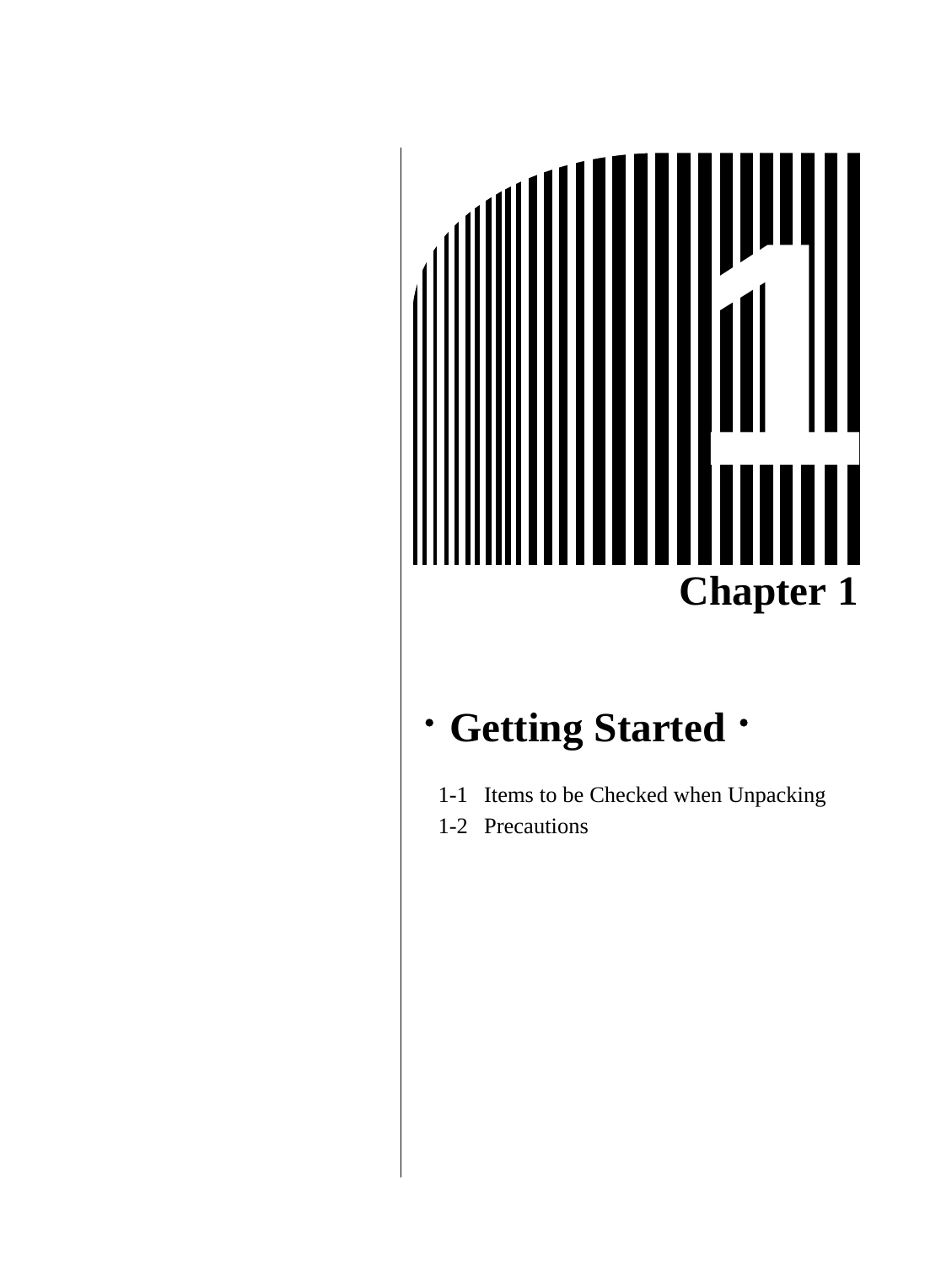## **1-1 Items to be Checked when Unpacking**

## **E** Checking the Product

On delivery, always check that the delivered product is the SYSDRIVE 3G3EV Inverter that you ordered.

Should you find any problems with the product, immediately contact your nearest local sales representative.

#### **Checking the Nameplate**



#### **Checking the Model**



#### **Specifications**

|     | <b>Blank Standard model</b> |  |  |  |  |  |
|-----|-----------------------------|--|--|--|--|--|
| M   | Multi-function model        |  |  |  |  |  |
| l R | <b>SYSMAC BUS model</b>     |  |  |  |  |  |

#### **Maximum Applicable Motor Capacity**

| 001 | $0.1$ kW        |
|-----|-----------------|
| 002 | $0.2$ (0.37) kW |
| 004 | $0.4$ (0.55) kW |
| 007 | $0.75(1.1)$ kW  |
| 015 | $1.5$ kW        |

**Note** The figures in parentheses indicate capacities for 400-VAC class models.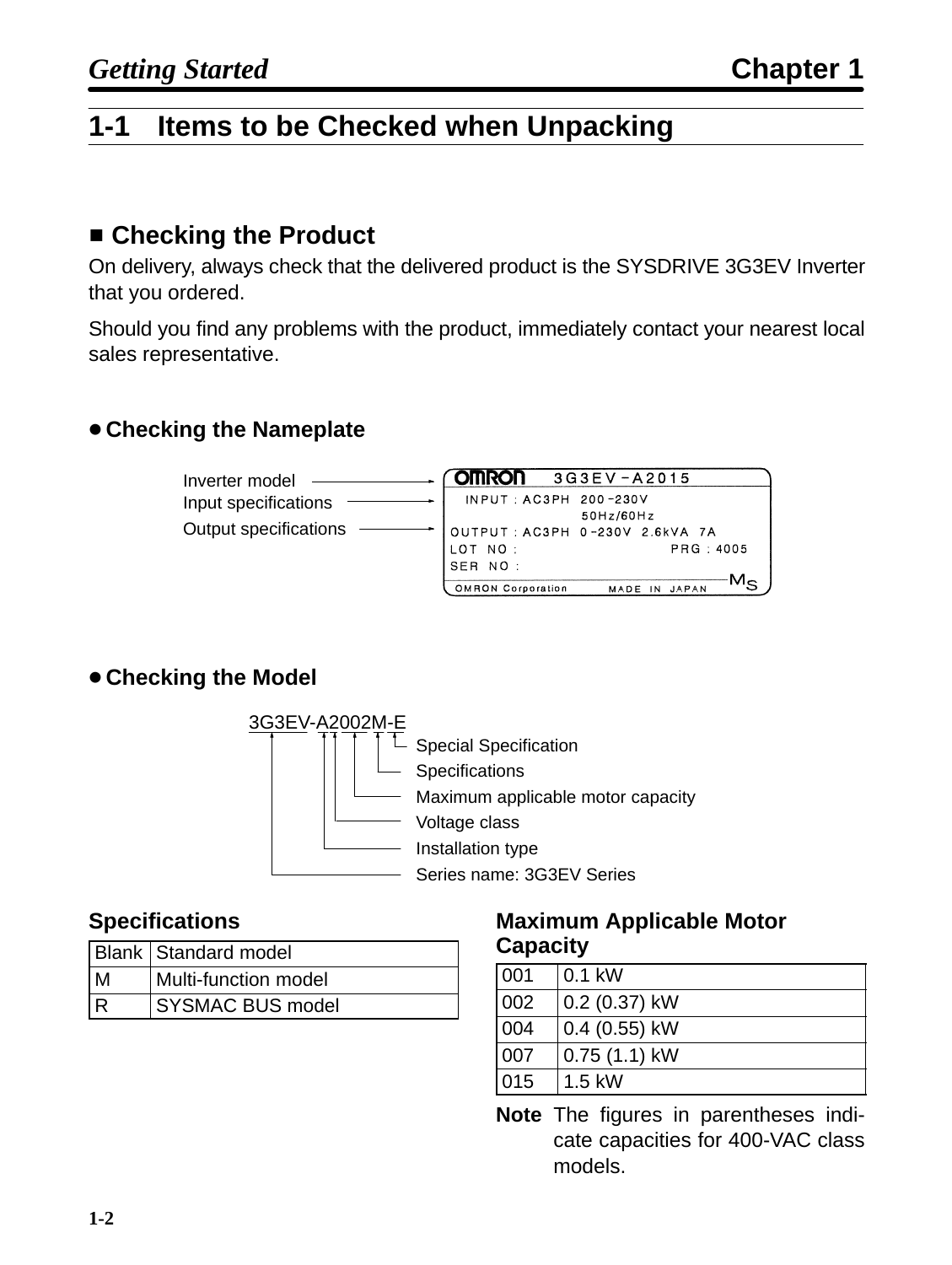#### **Voltage Class**

| $\overline{2}$ | Three-phase 200-VAC input  |
|----------------|----------------------------|
| lв             | Single/Three-phase 200-VAC |
|                | input                      |

#### **Installation Type/Option**

| Panel mounting |  |  |  |  |  |
|----------------|--|--|--|--|--|
| Option         |  |  |  |  |  |

#### **Checking for Damage**

Check the overall appearance and check for damage or scratches resulting from transportation.

## **E** Checking Accessories

Note that this manual is the only accessory provided with the 3G3EV (Standard Model). Set screws and other necessary parts must be prepared by customers.

## **1-2 Precautions**

To ensure safe operation of the 3G3EV, note the following items:

## **E** Always Hold the Heat Sink During Removal.

When moving the 3G3EV, always hold the heat sink (aluminum portion on the rear of the Unit).



## ■ Watch Out for Residual Voltage On Charged Portions

After the power is turned off, residual voltage remains in the capacitor inside the Inverter. Therefore, touching terminals immediately after turning the power off may cause an electrical shock.

#### **Special Specification**

| l-E | <b>English Models</b>                     |
|-----|-------------------------------------------|
|     | -CUE   UL/CUL and EC Directives<br>Models |
|     | <b>Blank Japanese Models</b>              |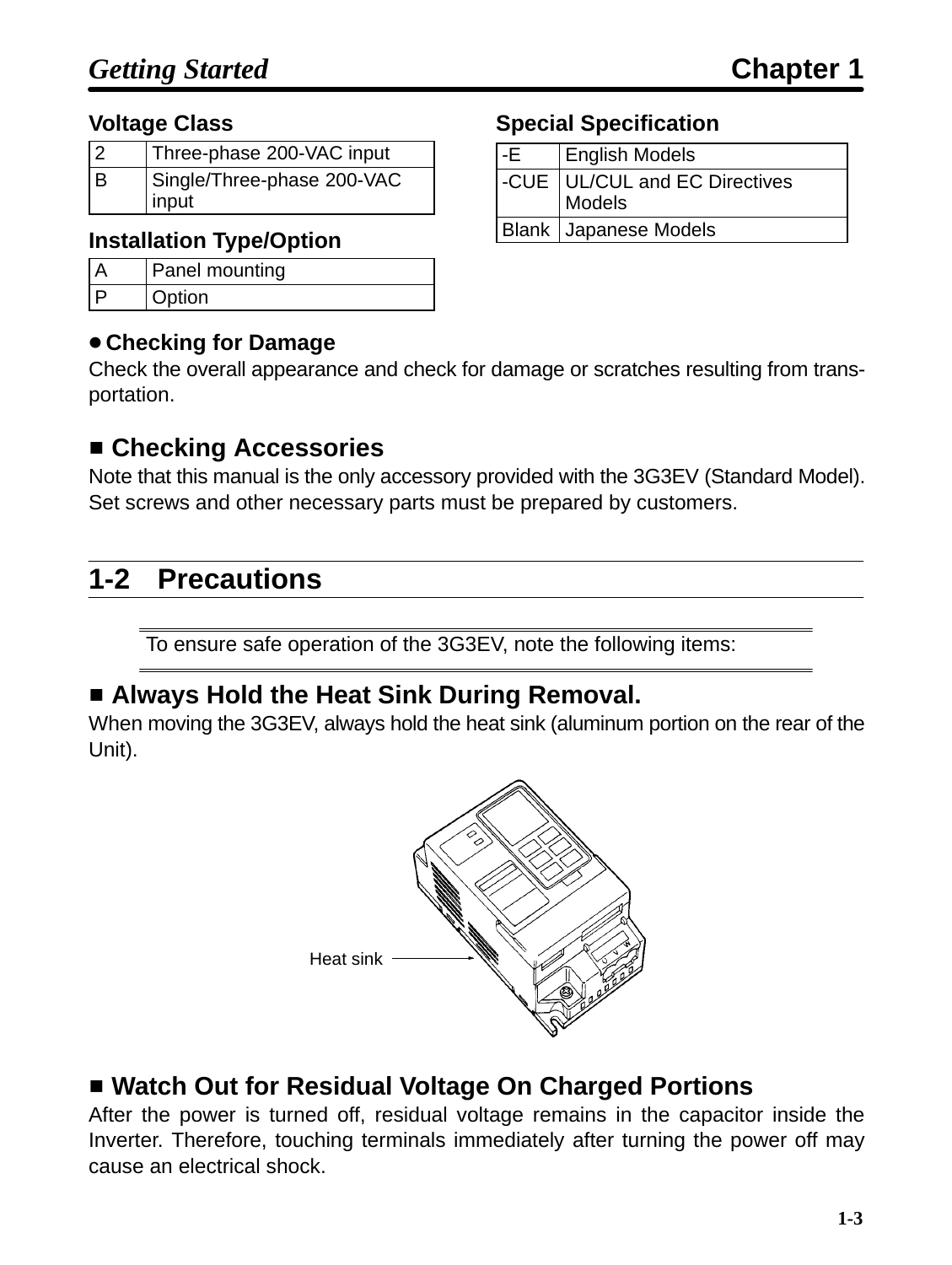If an inspection or some other task is to be performed, always wait at least one minute from the time all indicators on the front panel go off.

(Note that this warning is applicable whenever you perform any task after turning the main circuit off.)

## ■ Do Not Remove the Digital Operator When the Main Circuit is **Still On.**

Always turn the main circuit off before removing the digital operator.

Removing the digital operator with the main circuit ON may cause an electrical shock and damage the equipment.

## $\blacksquare$  **Do Not Modify Wiring or Check Signals When the Main Circuit is On.**

Always turn the main circuit off before modifying wiring or checking signals.

Touching terminals while the main circuit is on may cause an electrical shock and damage the equipment.

## ■ Do Not Conduct a Dielectric Strength Test.

Because the 3G3EV Inverter is an electronic control unit using semiconductor, never conduct a dielectric strength test or an insulation resistance test for the control circuit.

## **E Modify Constant Settings Correctly.**

Always modify the constant settings according to the procedures described in this manual.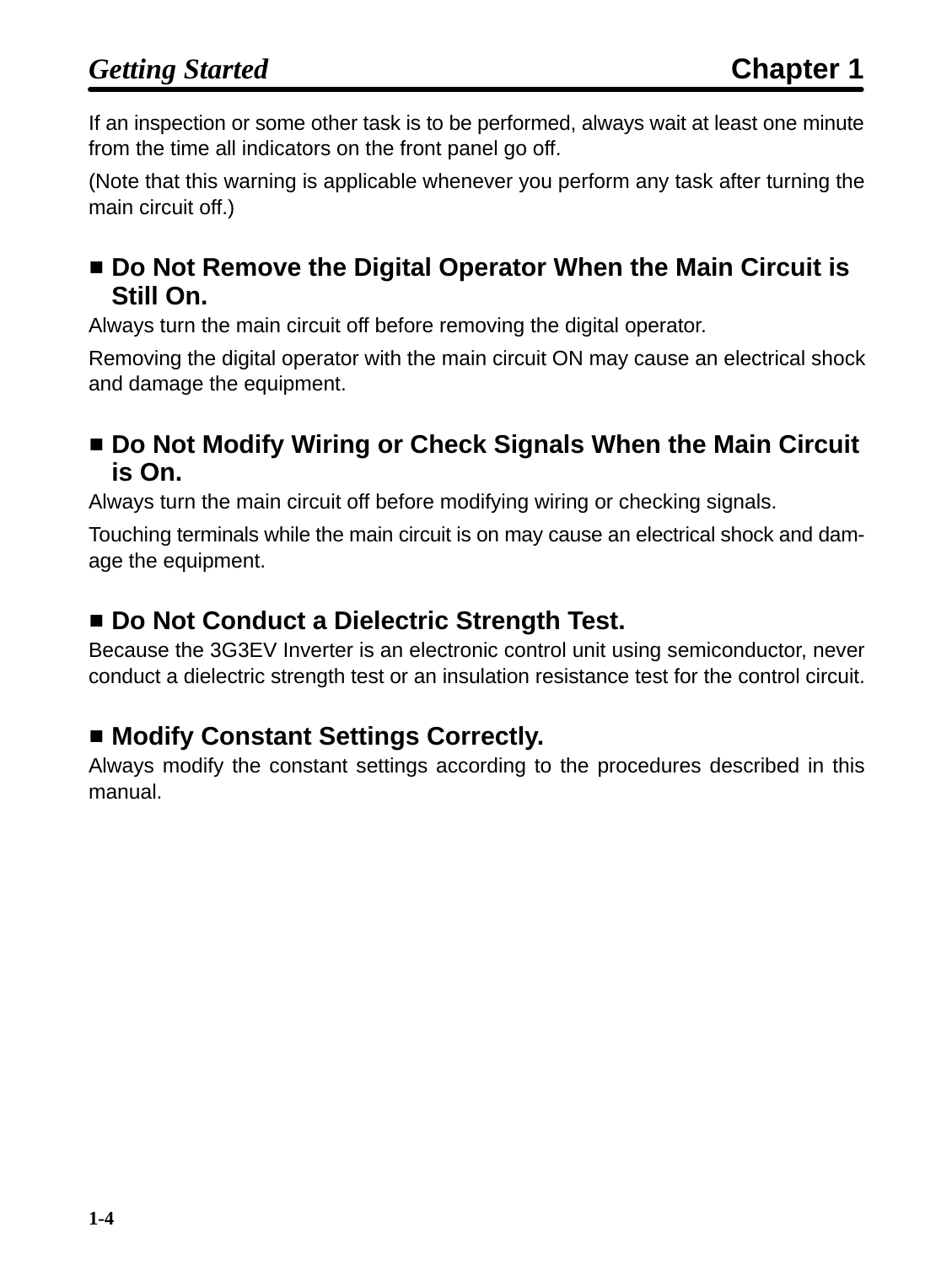

#### **Overview**  $\bullet$

- 2-1 Features
- 2-2 Component Names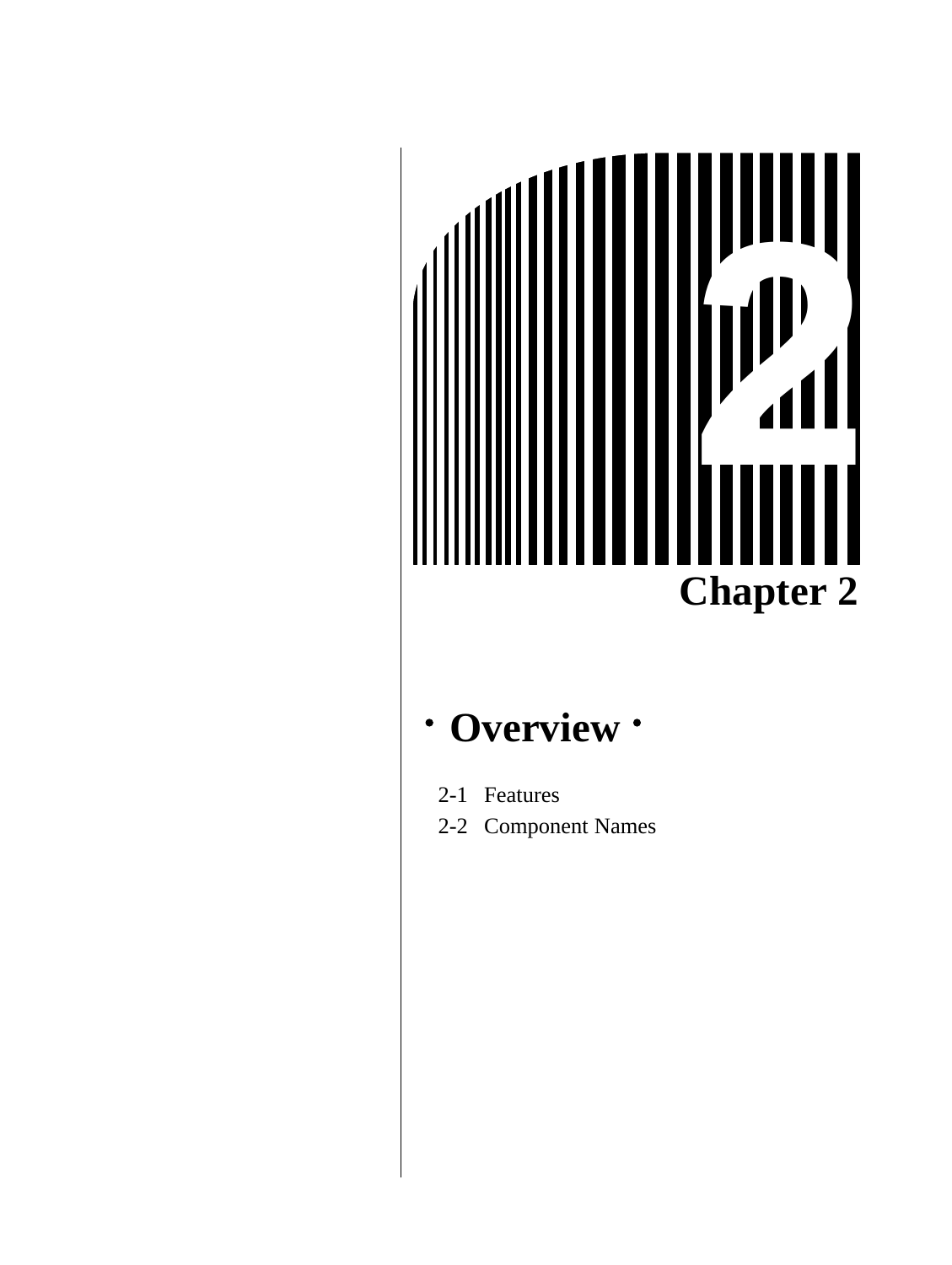## **2-1 Features**



## - **Easy to Use**

#### **Basic Constants Displayed On Indicators**

Constants for basic operations such as frequency setting and acceleration/deceleration time setting are displayed on dedicated indicators. Therefore, constant numbers can be confirmed easily.

#### **Minimum Constant Setting Items**

Constant setting items have been minimized to enable even first-time users to set constants easily.

## ■ Easy to Install

#### **Very Small and Lightweight**

The 3G3EV Inverter is approximately half the size of our Low-noise General-purpose Inverters in terms of volume and weight percentage. This improves space efficiency and operating efficiency (including easier removal).

#### **Optional DIN Track**

An optional DIN track is available. This DIN track enables the user to mount the 3G3EV Inverter on the DIN track with a one-touch operation.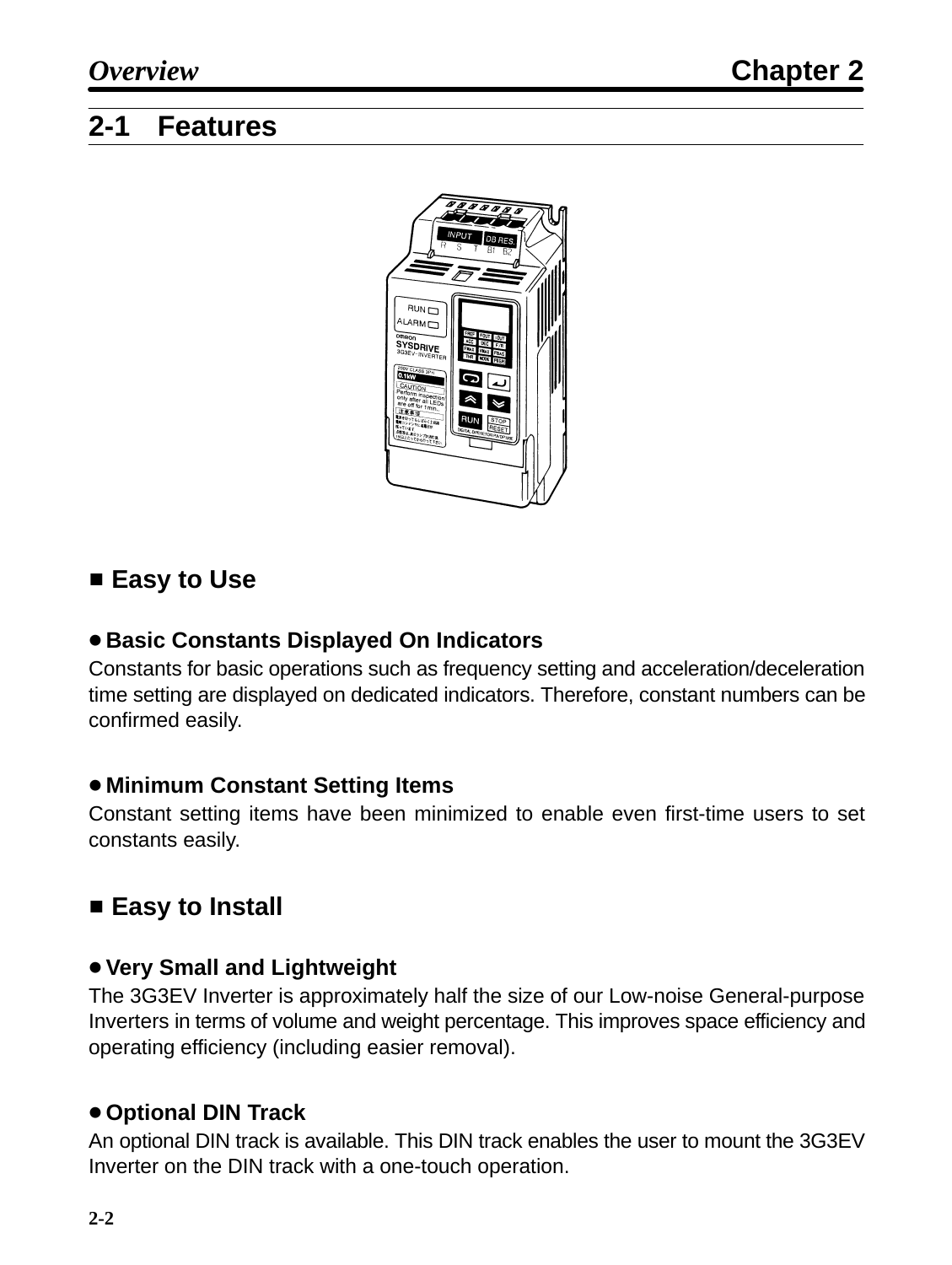### ■ Easy to Wire

#### **Easy Wiring without Having to Open the Front Cover**

This Inverter can be wired just by opening the terminal block cover.

#### **Separate Input and Output Terminal Blocks**

Power input terminals are located in the upper section, while motor output terminals are in the lower section. In this way, the input and output terminal blocks are separated according to the contactors, so incorrect wiring can be prevented.

#### **• Soldering No Longer Necessary**

No connector means no soldering.

## - **Easy to Operate**

#### **Switching the Operation Mode with a One-touch Operation**

For example, after a test run is performed using the Digital Operator, it can be easily switched to a production run using control terminals with a one-touch operation.

#### **Checking a Test Run with Various Monitors**

Output frequency, output current, and the direction of motor rotation appear in the display section of the Digital Operator, so the mechanical system can be easily monitored during a test run.

## **E** Low Noise

An insulated gate bipolar transistor (IGBT) power element has been adopted to eliminate metallic noise.

## **E** High-torque Operation Even in Low Speed Range

A torque rate of 150% can be achieved even in a low speed range where output frequency is only 3 Hz. Thus, acceleration time can be reduced.

## **E** Various Input Power Supplies

A 400-VAC-class Inverter has been newly added to the 3G3EV Series to cope with various power supplies.

| • Three-phase 200-VAC input: | 0.1 to 1.5 kW |
|------------------------------|---------------|
|------------------------------|---------------|

- •Single/Three-phase 200-VAC input: 0.1 to 1.5 kW
- •Three-phase 400-VAC input: 0.2 to 1.5 kW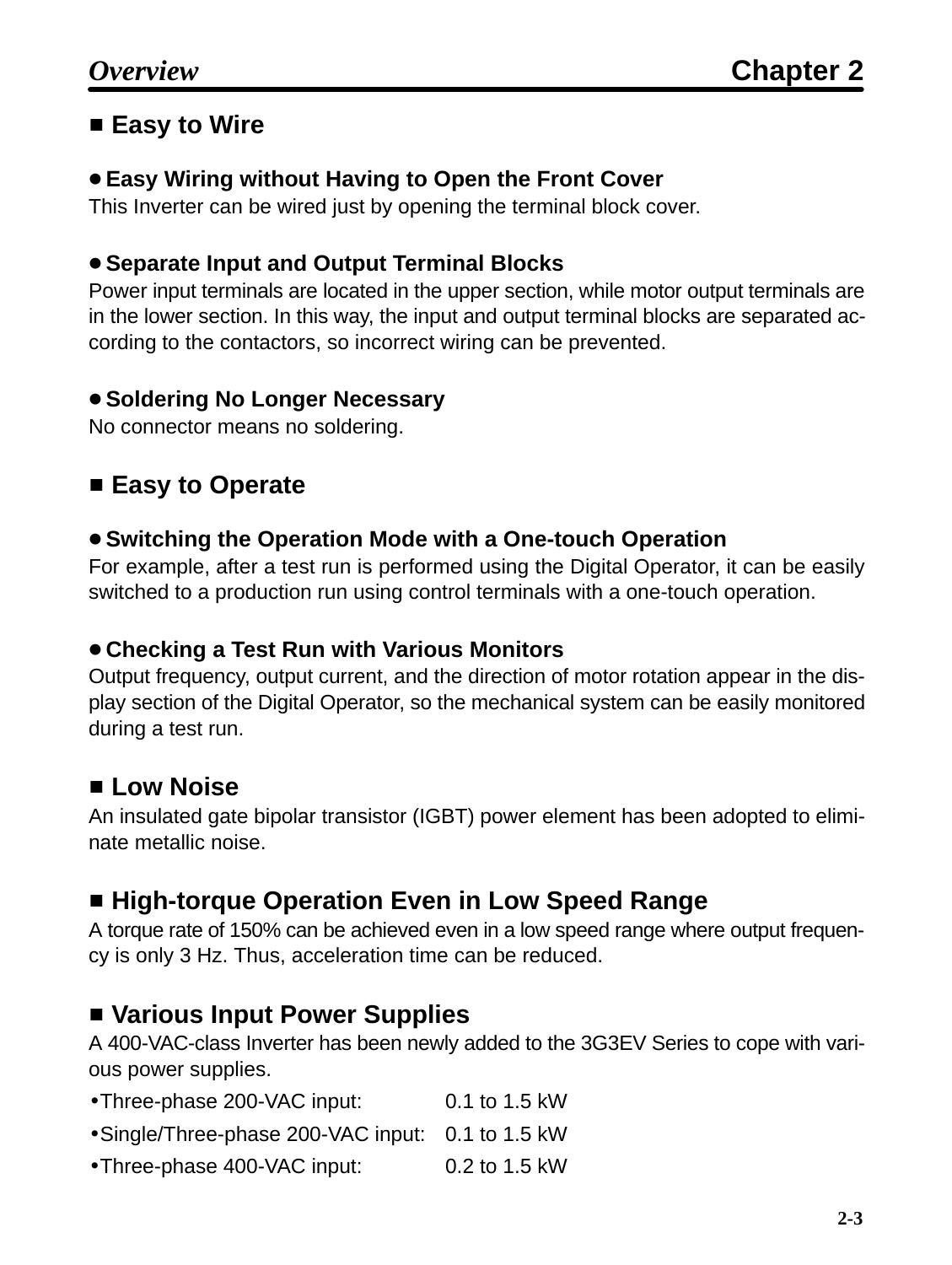## **2-2 Component Names**

## - **Main Unit**



**Note** This diagram shows the Inverter with all terminal block covers removed.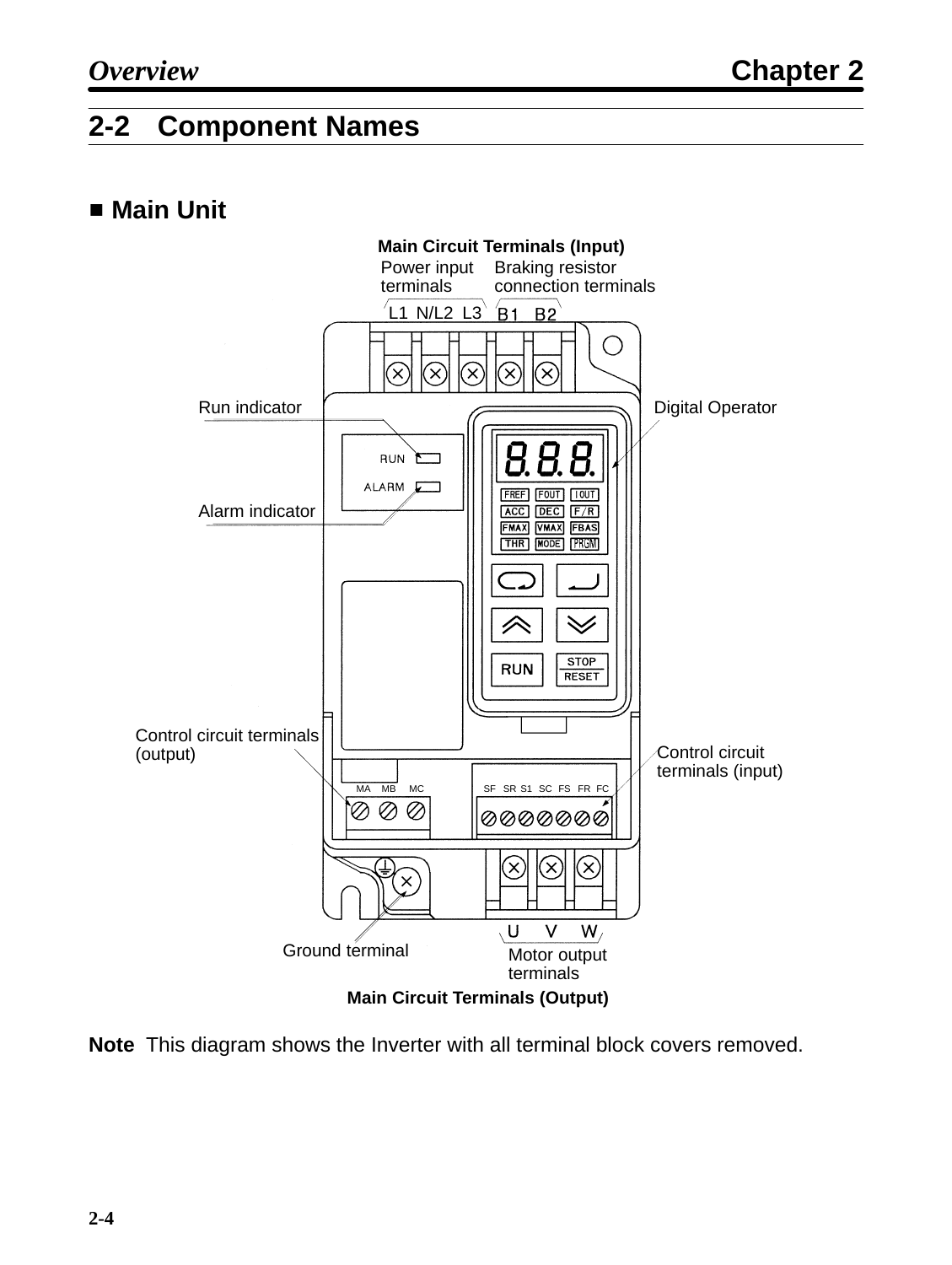## - **Digital Operator**

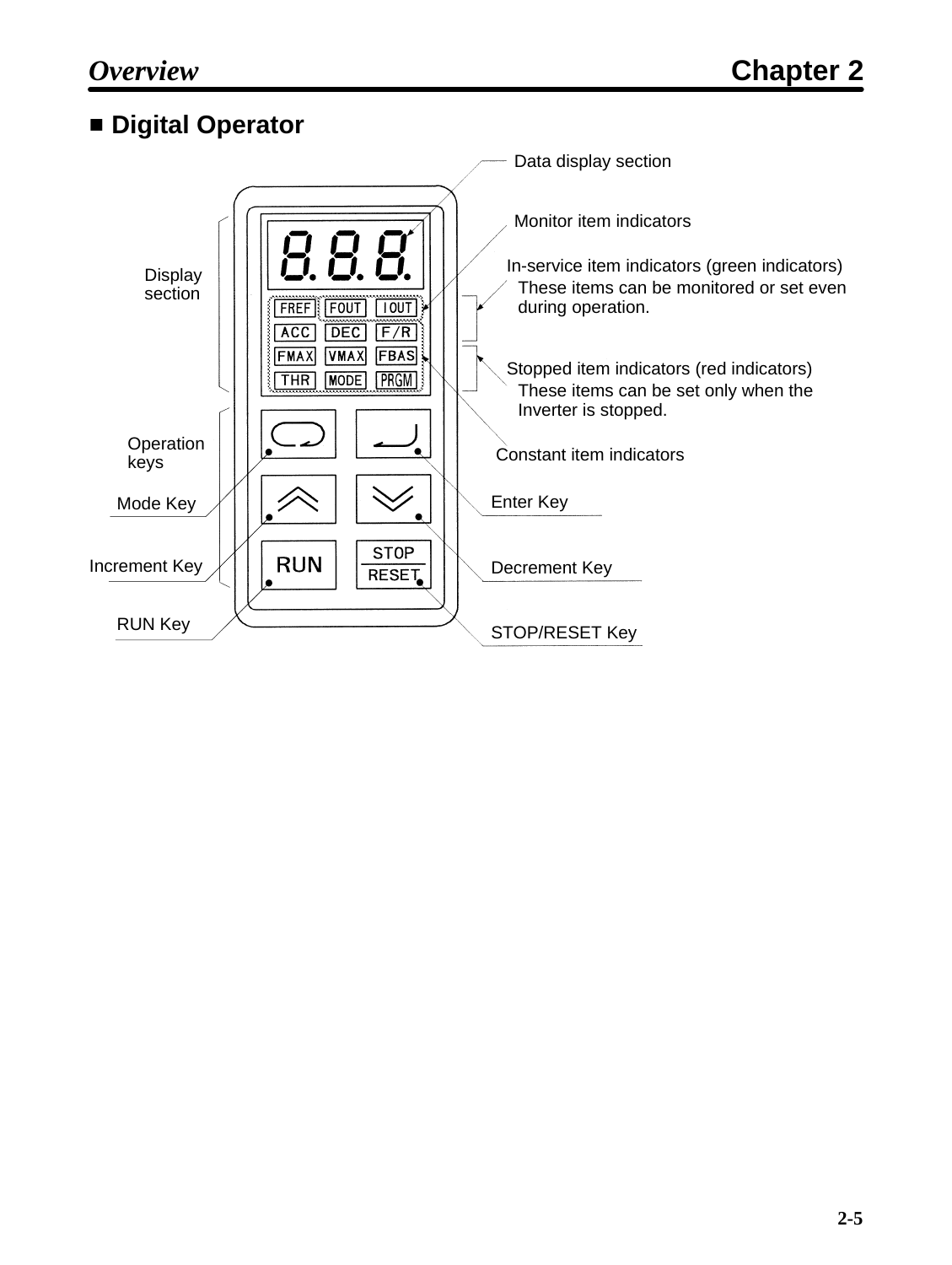

#### **Design**  $\bullet$

- 3-1 Installation
- 3-2 Wiring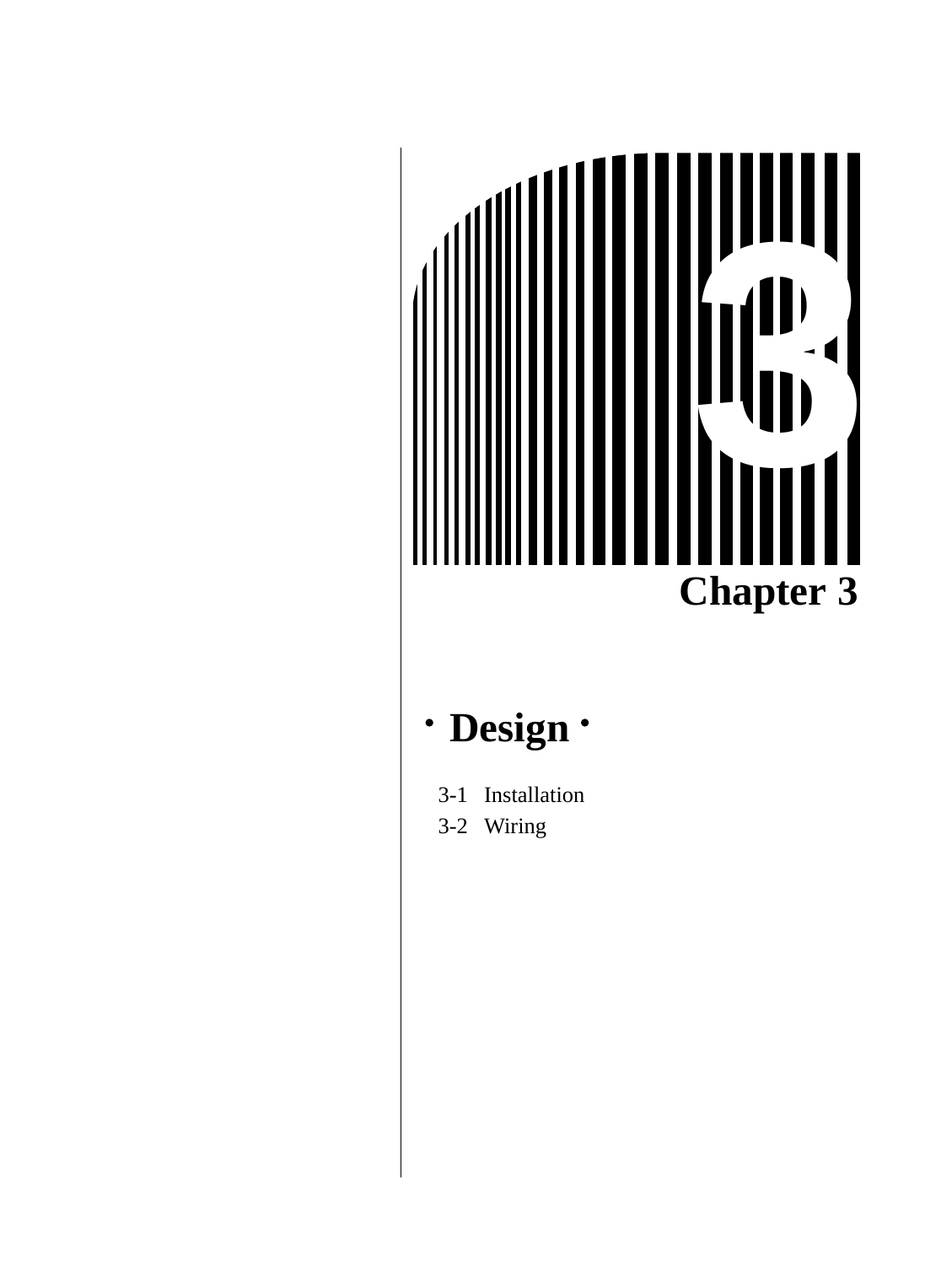## **3-1 Installation**

## **3-1-1 Outside/Mounting Dimensions**

**Note** All dimensions are in millimeters.

- 3G3EV-A2001(-□) to 3G3EV-A2004(-□) (0.1 to 0.4 kW): **Three-phase 200-VAC Input**
- 3G3EV-AB001(-□) to 3G3EV-AB002(-□) (0.1 to 0.2 kW): **Single/Three-phase 200-VAC Input**



- **Note 1.** For the 3G3EV-A2001(-□), 3G3EV-A2002(-□), and 3G3EV-AB001(-□), a Ushaped notch (4.5 mm wide) is provided instead of the upper mounting hole (4.5 mm in diameter).
- **Note 2.** Install the Inverter with two M4 bolts.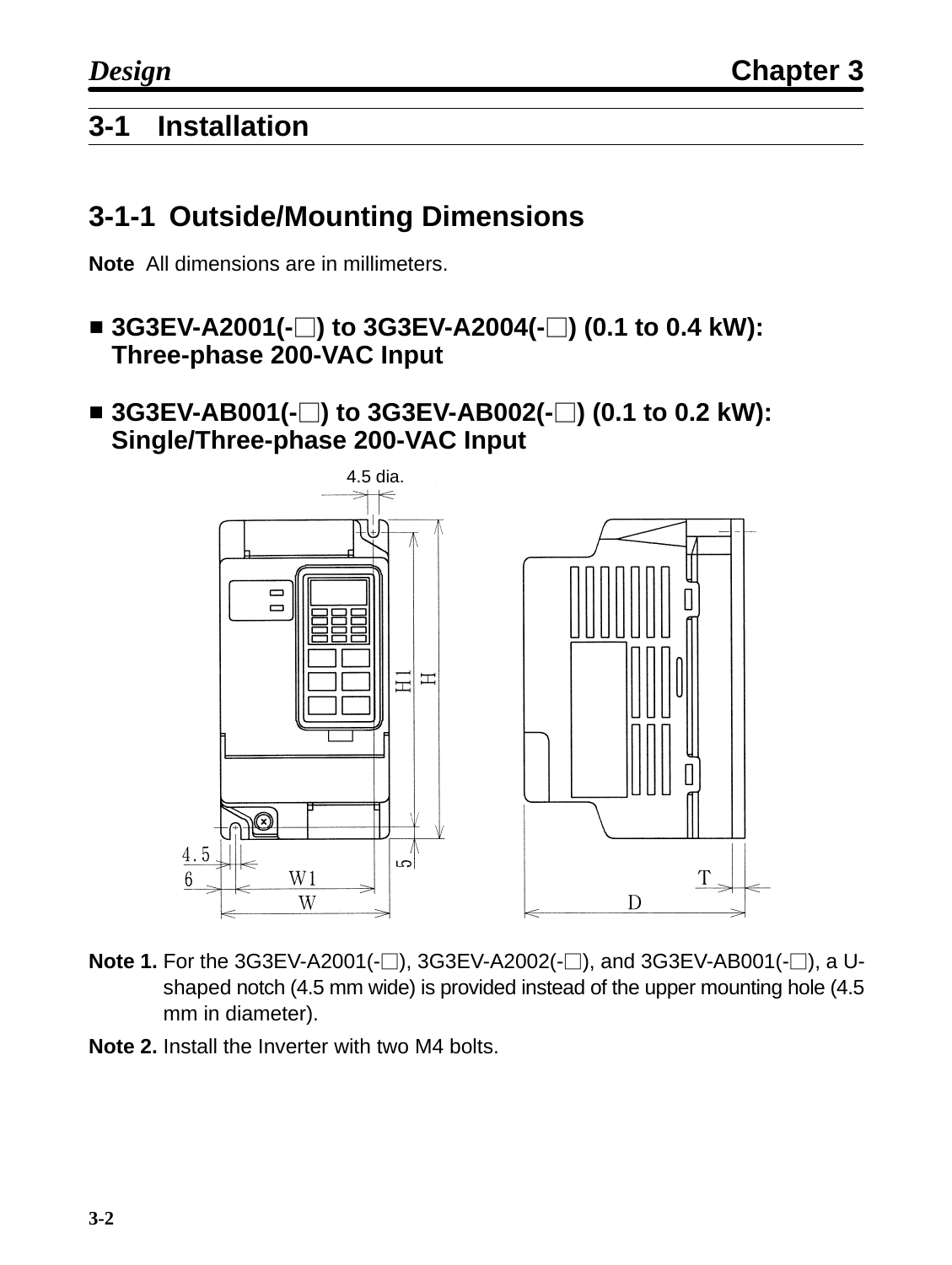## **Three-phase 200-VAC Input Model**

| 3G3EV<br>model | Output   | W  | н   | D   | W <sub>1</sub> | H <sub>1</sub> |   | Weight<br>(kg) |
|----------------|----------|----|-----|-----|----------------|----------------|---|----------------|
| $A2001(-$      | 0.1 kW   | 68 | 128 | 75  | 56             | 118            | 3 | Approx.<br>0.5 |
| $A2002(-$      | $0.2$ kW |    |     | 88  |                |                | 3 | Approx.<br>0.6 |
| A2004 $(-)$    | $0.4$ kW |    |     | 110 |                |                | 5 | Approx.<br>0.9 |

## **Single/Three-phase 200-VAC Input Model**

| 3G3EV<br>model    | Output | W  | н   | D   | W <sub>1</sub> | H1  |   | Weight<br>(kg) |
|-------------------|--------|----|-----|-----|----------------|-----|---|----------------|
| $AB001(-)$ 0.1 kW |        | 68 | 128 | 75  | 56             | 118 | 3 | Approx.<br>0.5 |
| AB002(-□)  0.2 kW |        |    |     | 108 |                |     | 3 | Approx.<br>0.6 |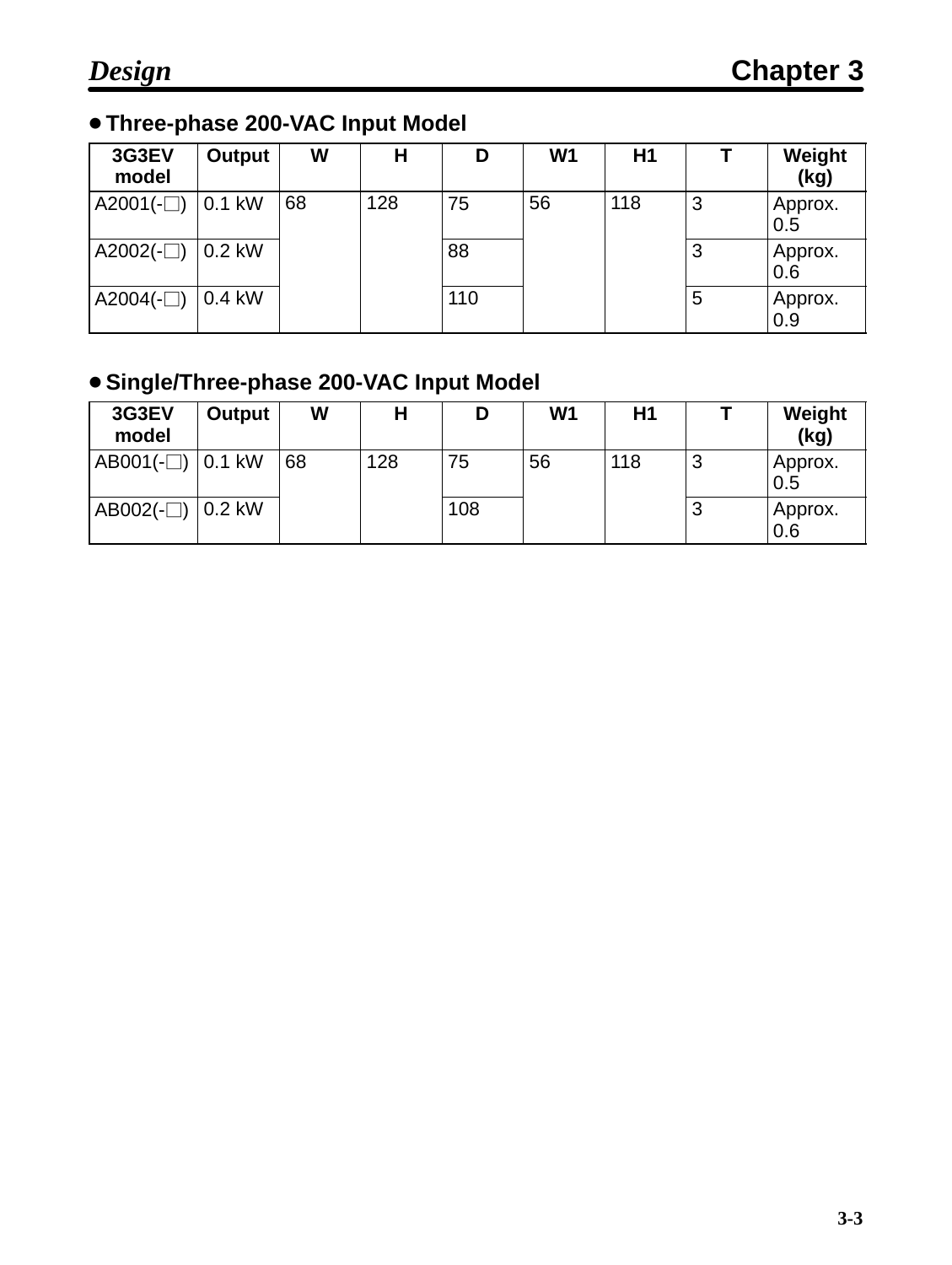■ 3G3EV-A2007(-□) to 3G3EV-A2015(-□) (0.75 to 1.5 kW): **Three-phase 200-VAC Input 3G3EV-AB004(-) to 3G3EV-AB015(-) (0.4 to 1.5 kW): Single/Three-phase 200-VAC Input 3G3EV-A4002(-) to 3G3EV-A4015(-) (0.2 to 1.5 kW): Three-phase 400-VAC Input**



**Note** Install the Inverter with four M4 bolts.

#### **Three-phase 200-VAC Input Model**

| 3G3EV<br>model       | Output   | W   | Н   |     | W <sub>1</sub> | H1  | Weight (kg) |
|----------------------|----------|-----|-----|-----|----------------|-----|-------------|
| $ A2007(-)$ 0.75 kW  |          | 108 | 128 | 130 | 96             | 118 | Approx. 1.3 |
| $ $ A2015(- $\Box$ ) | $1.5$ kW |     |     | 155 |                |     | Approx. 1.5 |

#### **Single/Three-phase 200-VAC Input Model**

| 3G3EV<br>model | Output   | W   | Н   | D   | W <sub>1</sub> | H1  | Weight<br>(kg) |
|----------------|----------|-----|-----|-----|----------------|-----|----------------|
| $AB004(-)$     | $0.4$ kW | 108 | 128 | 130 | 96             | 118 | Approx. 1.3    |
| $AB007(-)$     | 0.75 kW  |     |     |     |                |     | Approx. 1.3    |
| $AB015(-)$     | $1.5$ kW | 130 |     | 170 | 118            |     | Approx. 2.0    |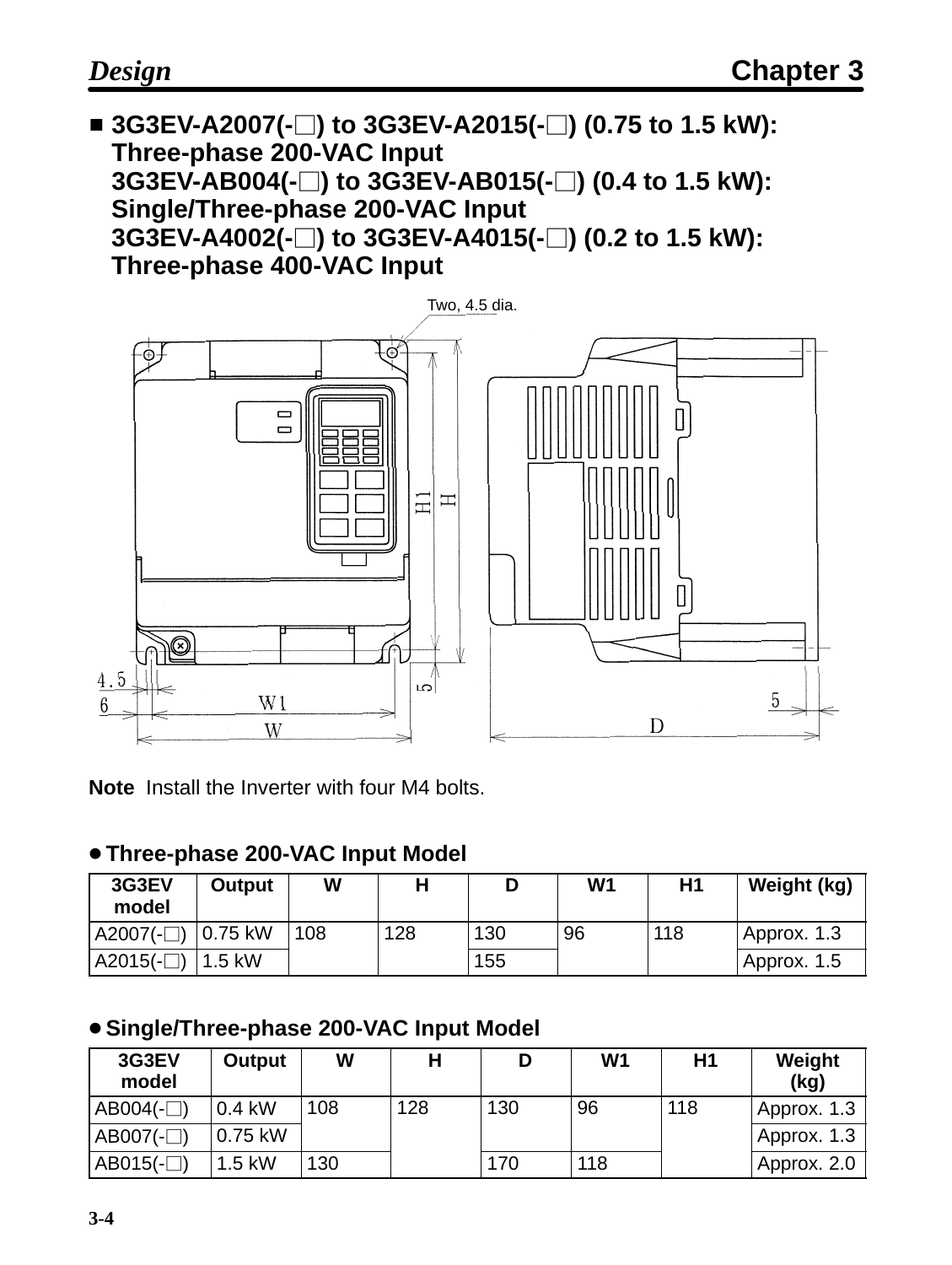#### **Three-phase 400-VAC Input Model**

| 3G3EV<br>model | Output    | W   | н   | D   | W <sub>1</sub> | H1  | Weight<br>(kg) |
|----------------|-----------|-----|-----|-----|----------------|-----|----------------|
| $A4002(-)$     | $0.2$ kW  | 108 | 128 | 92  | 96             | 118 | Approx. 1.0    |
| A4004 $(-$ )   | $0.4$ kW  |     |     | 110 |                |     | Approx. 1.0    |
| $AA007(-)$     | $0.75$ kW |     |     | 140 |                |     | Approx. 1.5    |
| $AA015(-)$     | $1.5$ kW  | 130 |     | 170 | 118            |     | Approx. 2.0    |

## **3-1-2 Installation Conditions**

## - **Installation Site**

•Install the Inverter under the following conditions:

Ambient temperature for operation: –10°C to 50°C Humidity: 90% RH or less (non-condensing)

- •Install the Inverter in a clean location free from oil mist and dust. Alternatively, install it in a totally enclosed panel that is completely shielded from suspended dust.
- •When installing or operating the Inverter, always take special care so that metal powder, oil, water, or other foreign matter do not get in the Inverter.
- •Do not install the Inverter on inflammables such as wood.

## - **Direction of Installation**

•Install the Inverter on a vertical surface so that the characters on the nameplate are oriented upward.

## $\blacksquare$  **Installation Space**

•When installing the Inverter, always provide the following installation space to allow normal heat dissipation from the Inverter:

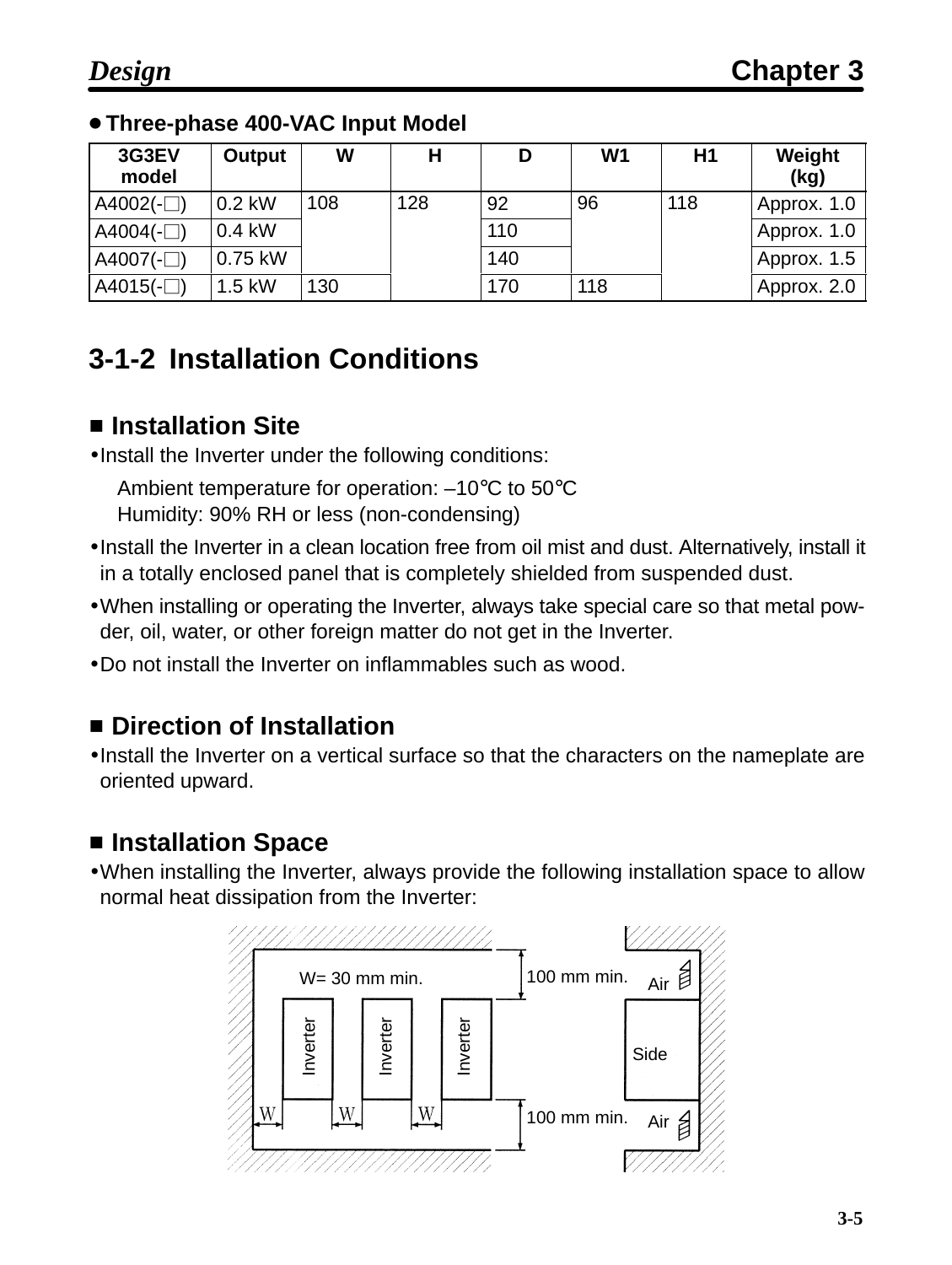## **E** Ambient Temperature Control

- •To enhance operation reliability, the Inverter should be installed in an environment free from extreme temperature rises.
- •If the Inverter is installed in an enclosed environment such as a box, use a cooling fan or air conditioner to maintain the internal air temperature below 50°C.
- •The surface temperature of the Inverter may reach 30°C higher than the ambient temperature. Therefore, keep all thermally susceptible devices and wires away from the Inverter.

## **E** Protecting the Inverter from Foreign Matter during Installation

•Place a cover over the Inverter to shield it from metal powder produced by drilling during installation.

(Upon completion of installation, always remove the cover from the Inverter. Otherwise, ventilation will be affected, causing the invert to overheat.)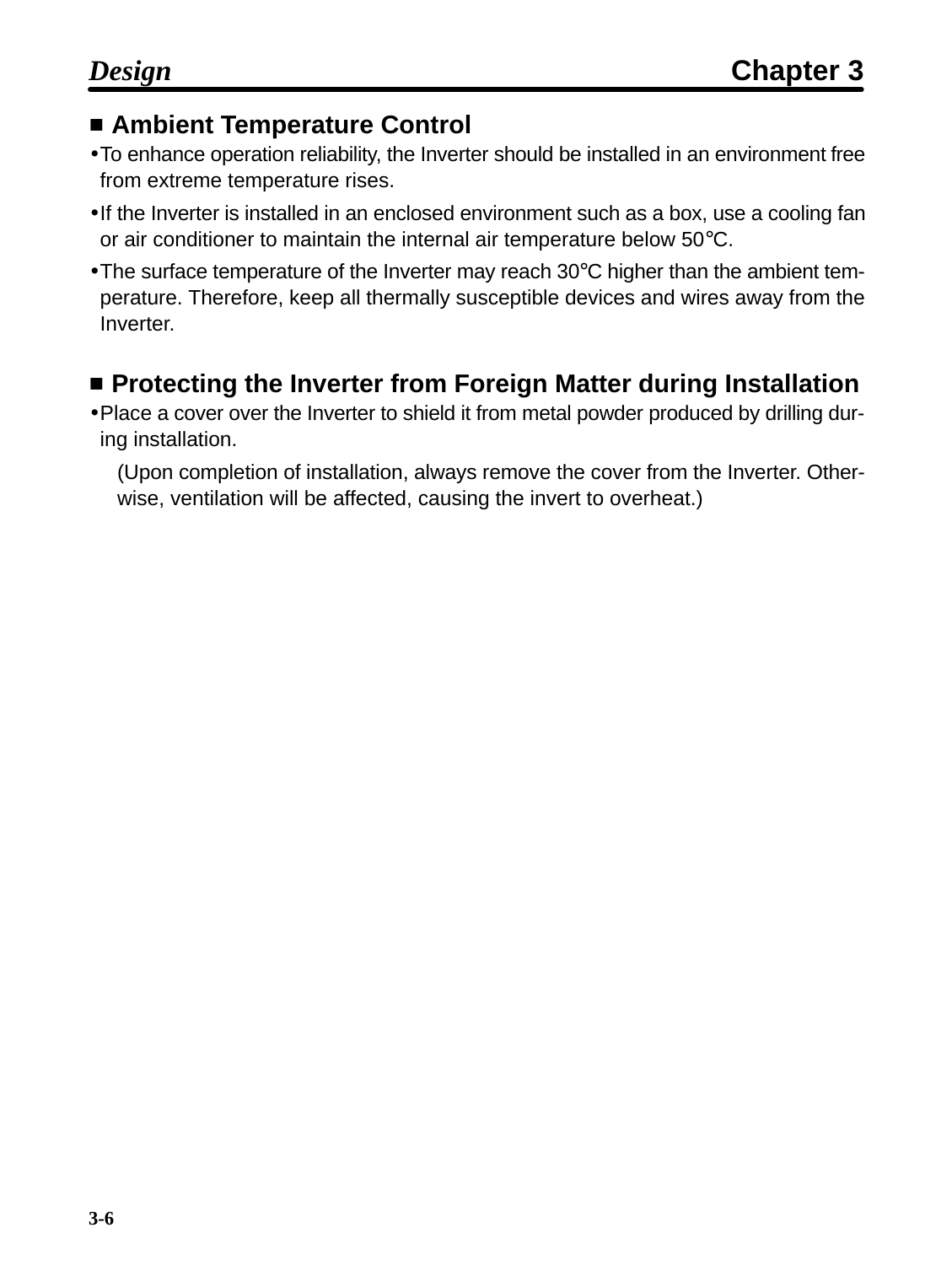## **3-2 Wiring**

## **3-2-1 Terminal Blocks**

## - **Name of Each Terminal Block**



**Note** This diagram shows an Inverter with all terminal block covers removed.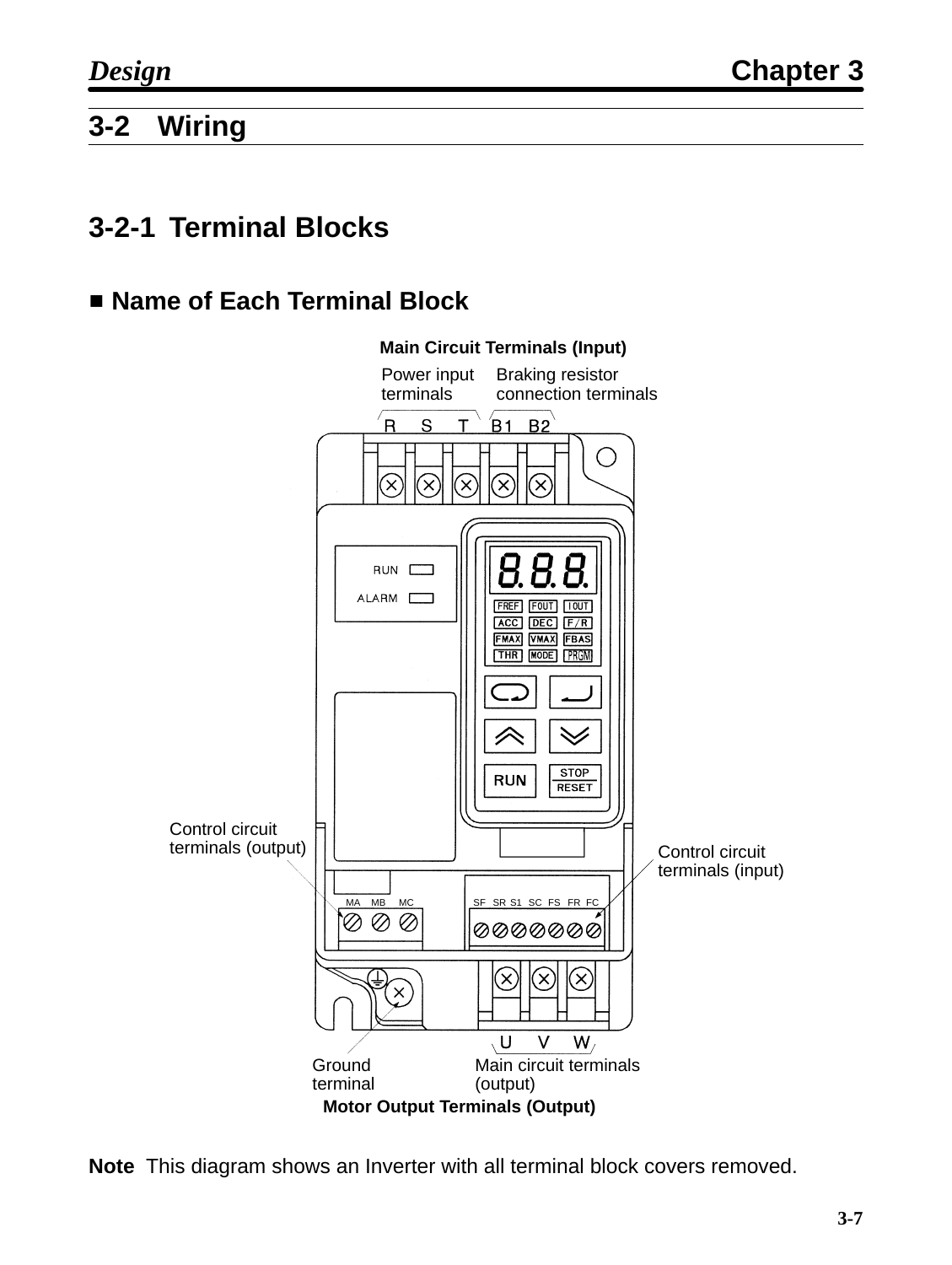## - **Main Circuit Terminals**

#### **Input Terminals (Top Section)**

| <b>Terminal</b><br>symbol | <b>Name and description</b>                                                                                                                                                                             |
|---------------------------|---------------------------------------------------------------------------------------------------------------------------------------------------------------------------------------------------------|
| R(L1)                     | <b>Power input terminals</b>                                                                                                                                                                            |
| $S$ (L2/N)<br>T(L3)       | A2 <sup>1</sup> : Three-phase 200 to 230 VAC, 50/60 Hz<br>AB <sub>[1</sub> : Single-phase 200 to 240 VAC, 50/60 Hz<br>Three-phase 200 to 230 VAC, 50/60 Hz<br>A4□: Three-phase 380 to 460 VAC, 50/60 Hz |
|                           | Note: Single-phase power must be input between terminals R to S.                                                                                                                                        |
| <b>B1</b>                 | Braking resistor connection terminals (see note)                                                                                                                                                        |
| <b>B2</b>                 | Terminals for connecting an optional braking resistor                                                                                                                                                   |

**Note** Before shipping, a resin plate is attached to each braking resistor connection terminal to prevent incorrect wiring.

When connecting a braking resistor, always remove the resin plates with a pair of long-nose pliers.

#### **Output Terminals (Bottom Section)**

| <b>Terminal</b><br>symbol | <b>Name and description</b>                                                                                                                                                                                                                                                                                                                                           |
|---------------------------|-----------------------------------------------------------------------------------------------------------------------------------------------------------------------------------------------------------------------------------------------------------------------------------------------------------------------------------------------------------------------|
| U                         | <b>Motor output terminals</b>                                                                                                                                                                                                                                                                                                                                         |
| W                         | Three-phase power output terminals for operating the motor. (Never connect<br>an AC power supply to these terminals.)<br>A2□, AB□: Three-phase 200 to 230 VAC<br>Three-phase 380 to 460 VAC<br>A4⊟:                                                                                                                                                                   |
|                           | <b>Note:</b> Depending on input voltage                                                                                                                                                                                                                                                                                                                               |
| $\frac{1}{7}$             | <b>Ground terminal</b>                                                                                                                                                                                                                                                                                                                                                |
|                           | Always use a ground terminal with one of the following ground resistances:<br>100 $\Omega$ or less for 200-VAC class<br>10 $\Omega$ or less for 400-VAC class.<br>(Connect also to the power supply neutral to conform to the EC Directives.)<br>Be sure to connect a grounding line to the FG terminal and also connect<br>directly to the FG terminal of the motor. |
|                           | Terminal block screw (M3.5)                                                                                                                                                                                                                                                                                                                                           |

Crimp terminal  $\mathbf{L}$ 6.2 mm max.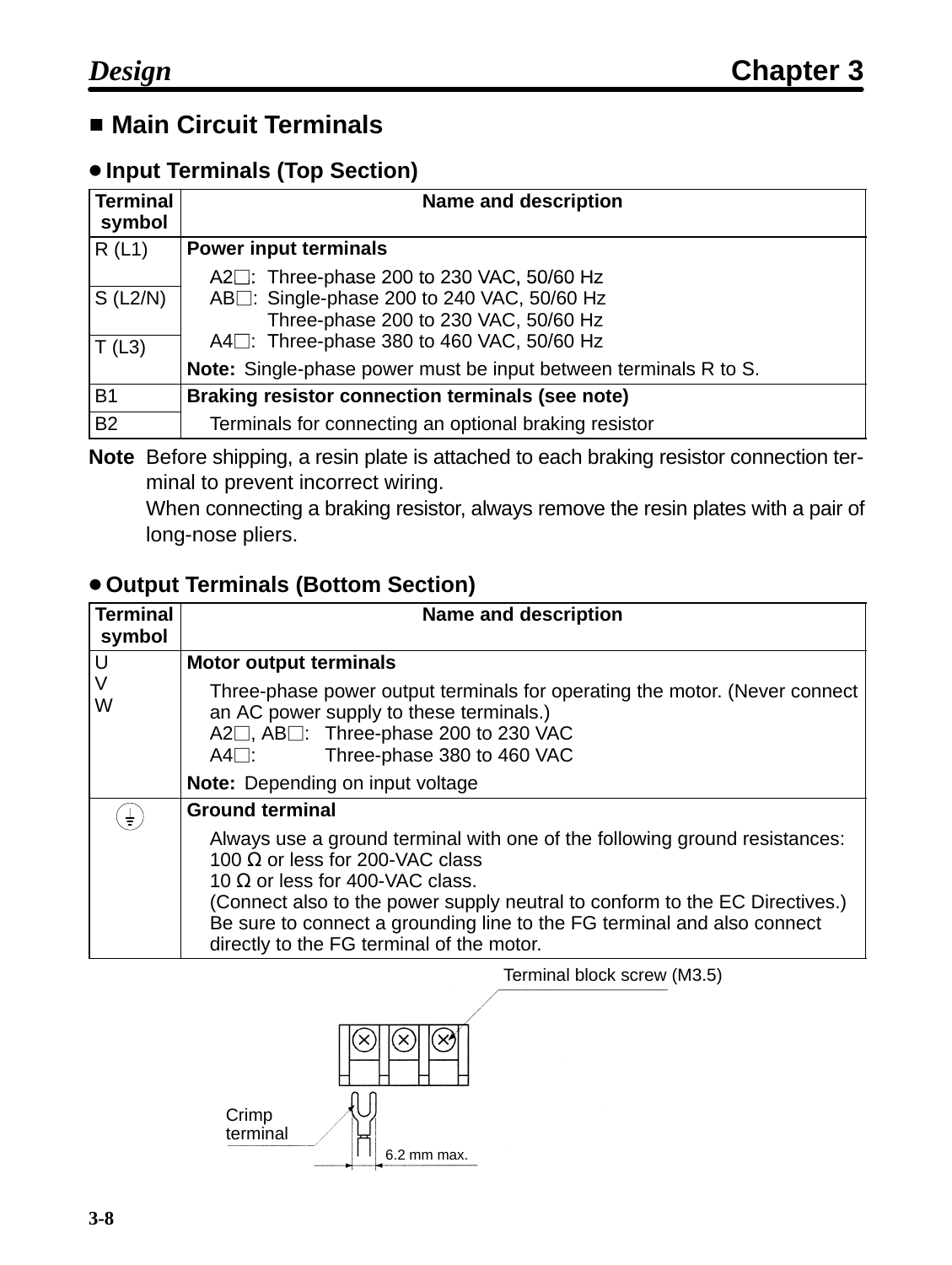## **E** Control Circuit Terminals

#### **Input Terminals (On Right-hand Side)**

No external power supply is required because a built-in power supply is provided.

| Terminal<br>symbol | <b>Name and description</b>                                                                                           | <b>Interface</b>                     |
|--------------------|-----------------------------------------------------------------------------------------------------------------------|--------------------------------------|
| <b>SF</b>          | <b>Forward/Stop</b>                                                                                                   | 24V                                  |
|                    | When the terminal is ON, the motor rotates in<br>the forward direction. When the terminal is OFF,<br>the motor stops. | SF,<br>SR<br>S <sub>1</sub><br>2. 4k |
| <b>SR</b>          | <b>Reverse/Stop</b>                                                                                                   | S <sub>C</sub><br>24 VDC, 8 mA       |
|                    | When the terminal is ON, the motor reverses.<br>When the terminal is OFF, the motor stops.                            | (See note 3)                         |
| S <sub>1</sub>     | Multi-function input (see note 1)                                                                                     |                                      |
| <b>SC</b>          | <b>Sequence input common</b>                                                                                          |                                      |
|                    | Input terminal common to SF, SR, and S1                                                                               |                                      |
| <b>FS</b>          | <b>Frequency reference power supply</b>                                                                               |                                      |
|                    | Output voltage: 12 VDC<br>Permissible amperage: 20 mA                                                                 | ₩<br>20k<br>F R                      |
| <b>FR</b>          | Frequency reference input (see note 2)                                                                                |                                      |
|                    | 0 to 10 VDC is input.                                                                                                 | F C<br>Input impedance               |
| <b>FC</b>          | <b>Frequency reference common</b>                                                                                     | $20k\Omega$                          |

- **Note 1.** Constant No. 06 (n06) is used to set this function. This constant is factory-set to "fault reset."
- **Note 2.** FR can be switched to an amperage input terminal (4 to 20 mA) by setting the internal DIP switch and constant No. 02 (operation mode selection). For details, refer to 7-2 Frequency Reference by Amperage Input.
- **Note 3.** The circuit for a 400-VAC-class Inverter is as shown below.

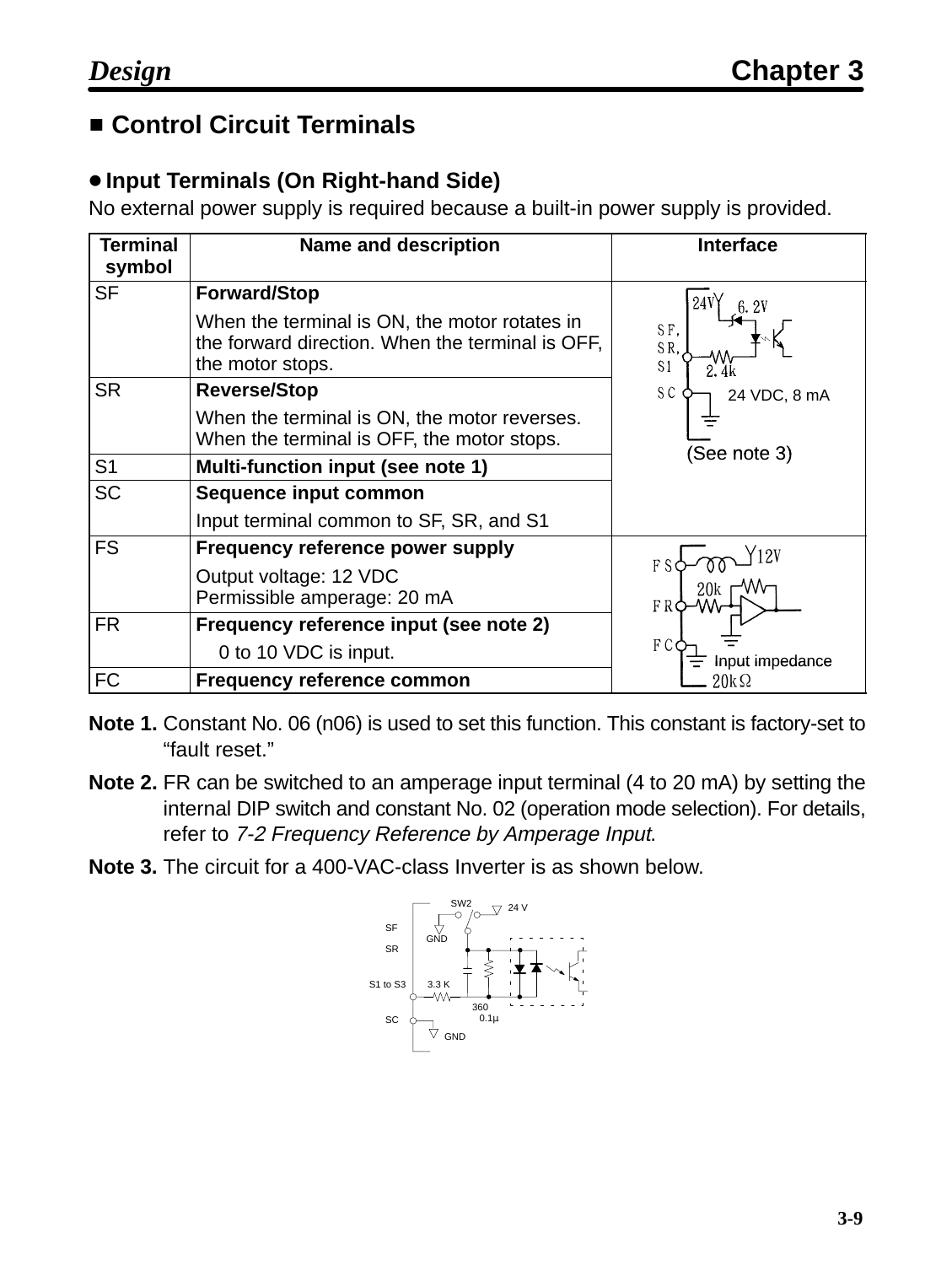#### **Output Terminals (On Left-hand Side)**

| <b>Terminal</b><br>symbol | <b>Name and description</b>                             | <b>Interface</b>      |
|---------------------------|---------------------------------------------------------|-----------------------|
| MA                        | Multi-function contact output (contact a)<br>(see note) |                       |
| MB                        | Multi-function contact output (contact b)<br>(see note) | 30 VDC                |
| МC                        | <b>Multi-function contact output (common)</b>           | <b>250 VAC</b><br>DМC |

**Note** Constant No. 09 (n09) is used to set the function. This constant is factory set to "operation in progress."

## **Example Connection Diagram**

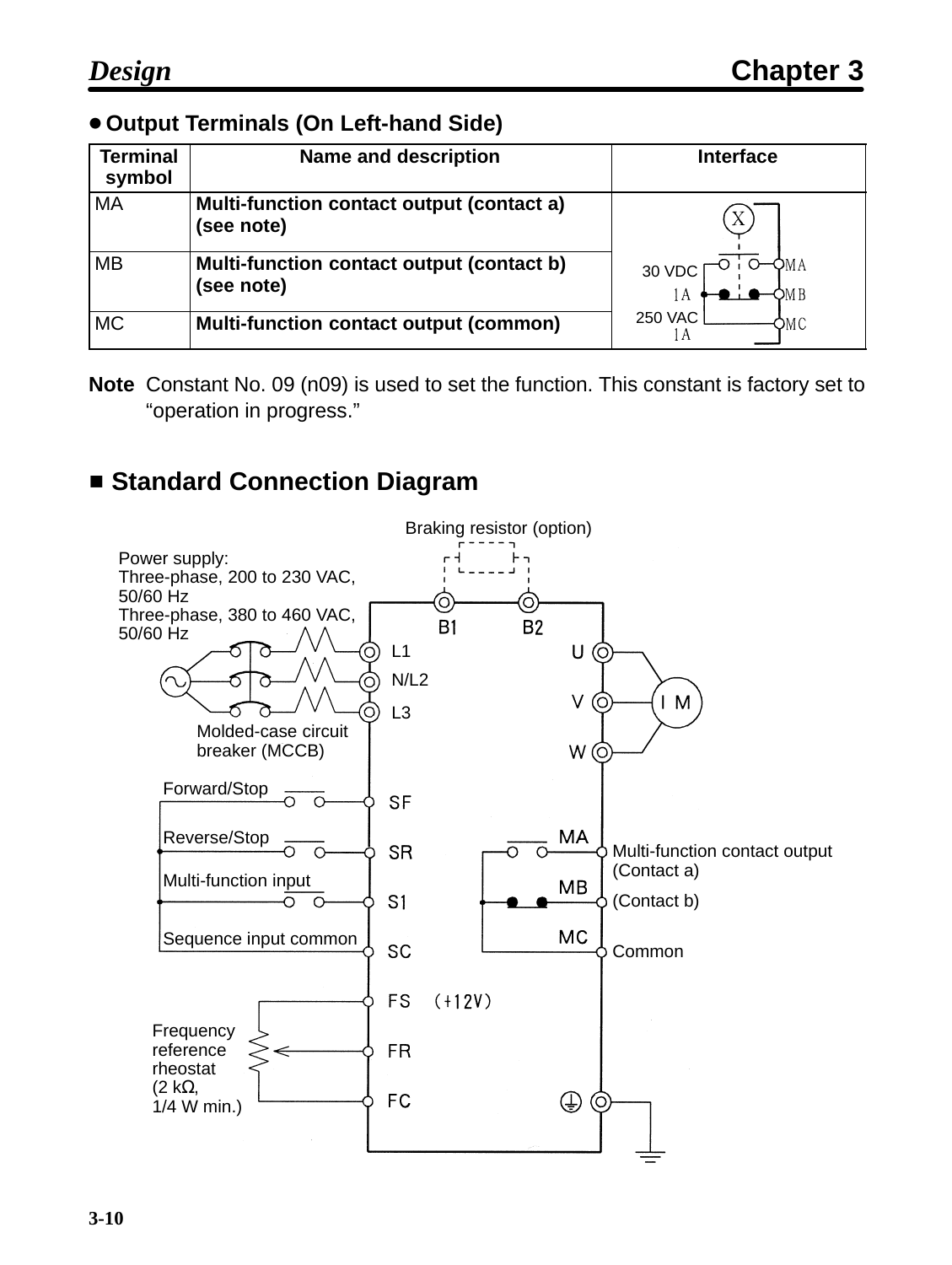- **Note 1.** If a 3G3EV-AB□□□ is used in single-phase input mode, single-phase 200 to 240 VAC power with a frequency of 50/60 Hz must be input between terminals R and S.
- **Note 2.** For the 3-wire sequence, refer to the wiring on page 4-12.
- **Note 3.** The input sequence power is built in.

## **3-2-2 Wiring Around the Main Circuit**

System reliability and noise resistance are affected by the wiring method used. Therefore, always follow the instructions given below when connecting the Inverter to peripheral devices and other parts.

## ■ Wire Size and Molded-Case Circuit Breaker to be Used

For the main circuit and ground, always use 600-V polyvinyl chloride (PVC) cables.

If the cable is long and may cause voltage drops, increase the wire size according to the cable length.

| <b>Model</b>    | <b>Terminal</b><br>symbol | <b>Terminal</b><br>screw | <b>Wire size</b><br>(mm <sup>2</sup> ) | Molded-case<br>circuit breaker<br>capacity (A) |
|-----------------|---------------------------|--------------------------|----------------------------------------|------------------------------------------------|
| 3G3EV-A2001(-□) | RSTB1B2                   | M3.5                     | $0.75$ to $2$                          | 10                                             |
| 3G3EV-AB001(-□) | U V W $(\frac{1}{2})$     |                          |                                        | 5                                              |
| 3G3EV-A2002(-□) | RSTB1B2                   | M3.5                     | 0.75 to 2                              | 5                                              |
| 3G3EV-AB002(-□) | $U V W(\frac{1}{2})$      |                          |                                        |                                                |
| 3G3EV-A4002(-□) |                           |                          |                                        |                                                |
| 3G3EV-A2004(-□) | RSTB1B2                   | M3.5                     | 0.75 to 2                              | 5                                              |
| 3G3EV-AB004(-□) | $U V W(\frac{1}{2})$      |                          |                                        |                                                |
| 3G3EV-A4004(-□) |                           |                          |                                        |                                                |
| 3G3EV-A2007(-□) | RSTB1B2                   | M3.5                     | 0.75 to 2                              | 10                                             |
| 3G3EV-AB007(-□) | $UVW(\frac{1}{2})$        |                          |                                        | 20                                             |
| 3G3EV-A4007(-□) |                           |                          |                                        | 5                                              |
| 3G3EV-A2015(-□) | <b>R S T B1 B2</b>        | M3.5                     | $0.75$ to $2$                          | 10                                             |
| 3G3EV-AB015(-□) | U V W $(\frac{1}{2})$     |                          | $1.25$ to $2$                          | 20                                             |
| 3G3EV-A4015(-□) |                           |                          | $0.75$ to $2$                          | 10                                             |

**Note** Tighten the M3.5 terminal screw to the torque of 0.8 N • m.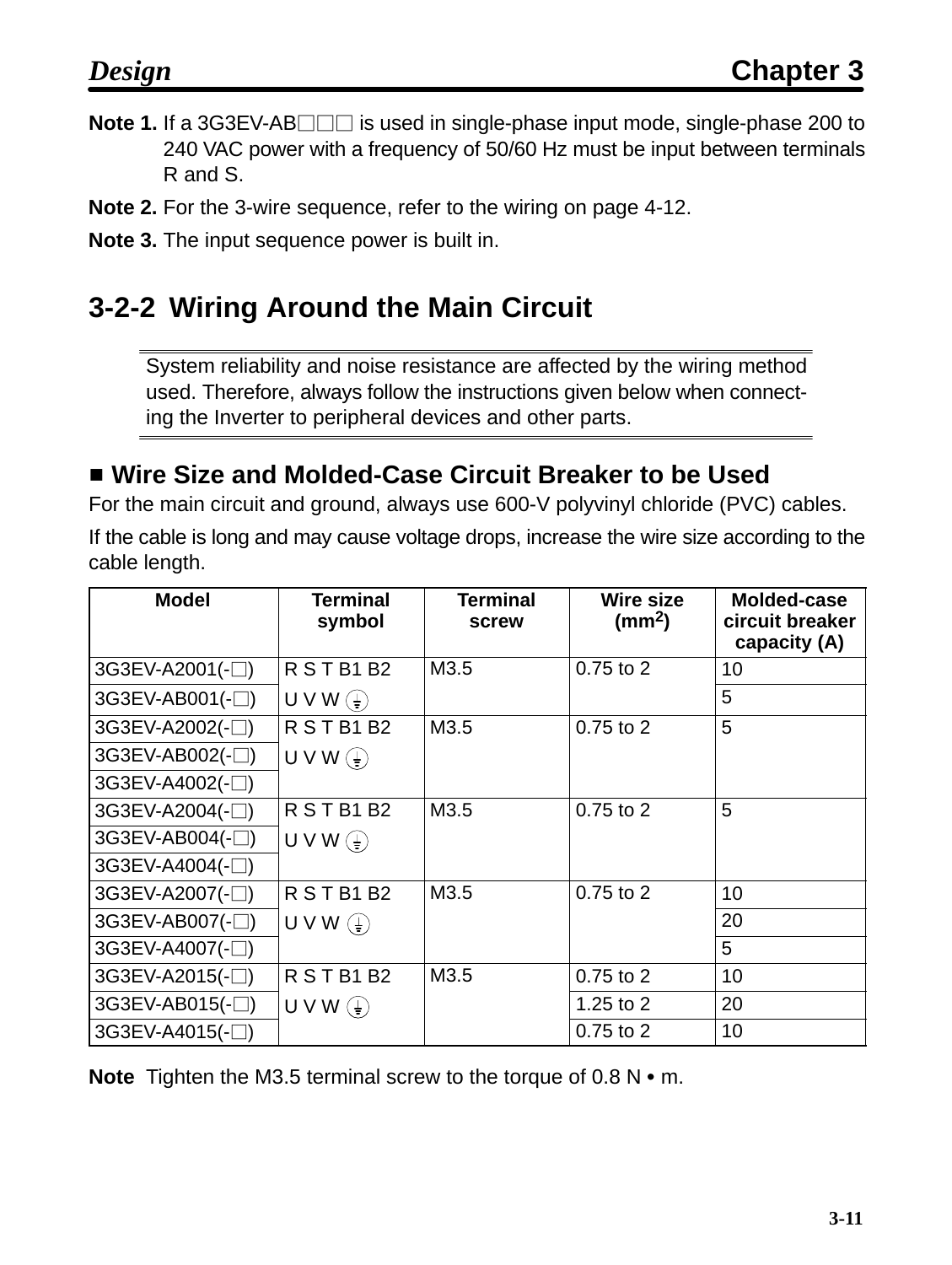#### **Determining the Wire Size**

Determine the wire size for the main circuit so that line voltage drop is within 2% of the rated voltage.

Line voltage drop  $V_D$  is calculated as follows:

 $V_D$  (V) =  $\sqrt{3}$  x wire resistance (Ω/km) x wire length (m) x amperage (A) x 10<sup>-3</sup>

## $\blacksquare$  **Wiring on the Input Side of Main Circuit**

#### **Installing a Molded-case Circuit Breaker**

Always connect the power input terminals (R, S, and T) and power supply via a moldedcase circuit breaker. Power must be supplied instantaneously. Unstable power startup will not start the Inverter.

#### **Installing a Ground Fault Interrupter**

If a ground fault interrupter is to be connected to the wire on the primary side (R, S, and T) of the main circuit, use either of the following interrupters to prevent malfunctions:

- •Ground fault interrupter with a sensitivity amperage of 200 mA or more and with an operating time of 0.1 second or more
- •Ground fault interrupter with high-frequency countermeasures (for Inverter)

#### **Installing a Magnetic Contactor**

This Inverter can be used without a magnetic contactor (MC) on the power supply side.

If the power supply for the main circuit is to be shut off because of the sequence, a magnetic contactor can be used instead of a molded-case circuit breaker.

However, when a magnetic contactor is installed on the primary side of the main circuit to forcibly stop a load, note that regenerative braking does not work and the load coasts to a stop.

- •A load can be started and stopped by opening and closing the magnetic contactor on the primary side. Note, however, that frequently opening and closing the magnetic contactor may cause the Inverter to break down.
- •When the Inverter is operated with a Digital Operator, automatic operation cannot be performed after recovery from a power interruption.

## **Connecting Input Power Supply to the Terminal Block**

Because the phase sequence of input power supply is irrelevant to the phase sequence (R, S, T) of the terminal block, input power supply can be connected to any terminal on the terminal block.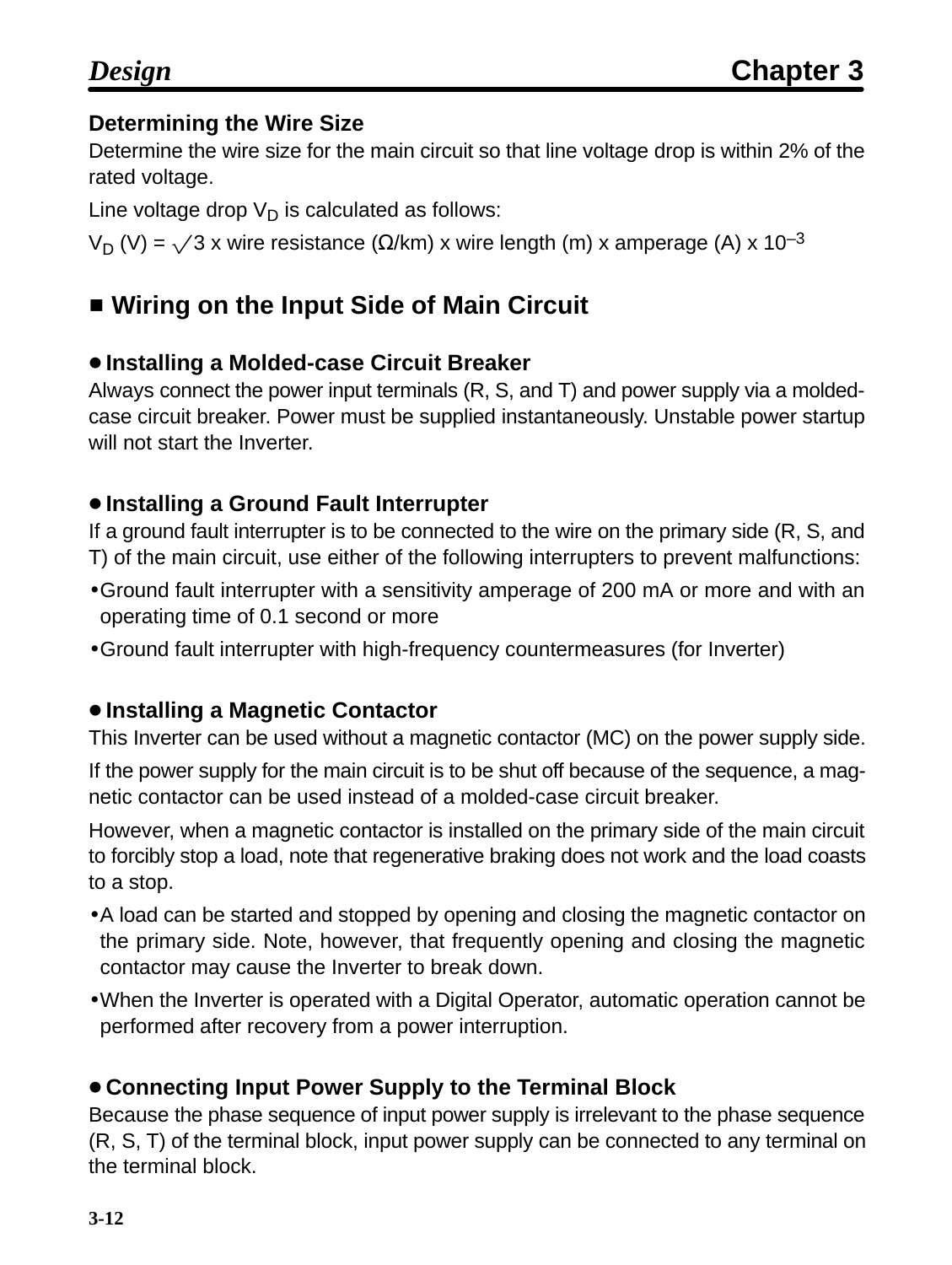#### **Installing an AC Reactor**

If the Inverter is connected to a large-capacity power transformer (600 kW or more) or the phase advance capacitor is switched, an excessive peak current may flow through the input power circuit, causing the converter unit to break down. To prevent this, install an optional AC reactor on the input side of the Inverter. This also improves the power factor on the power supply side.

#### **Installing a Surge Absorber**

Always use a surge absorber or diode for the inductive loads to be connected to the Inverter. These inductive loads include magnetic contactors, electromagnetic relays, solenoid valves, solenoids, and magnetic brakes.

#### **Wiring of Braking Resistor/Braking Resistor Unit**

When using an Inverter for loads with a large inertia or for vertical axis loads, regenerative energy will be fed back.

If the regenerative energy exceeds the Inverter capacity, overvoltage will be detected in the main circuit. In such a case, use a Braking Resistor or Braking Resistor Unit.

**Note** Be sure to create a sequence that will turn OFF the Inverter power supply when resistor overheating occurs. When using a Braking Resistor, be sure to install a thermal relay to detect resistor overheating. When using a Braking Resistor Unit, use an error output contact. Otherwise, a fire may occur.

| <b>3G3EV Model</b>            | <b>Braking Resistor</b><br>(Duty Cycle 3%ED) | <b>Braking Resistor</b><br>Unit<br>(Duty Cycle 10%ED) | <b>Minimum</b><br>connected<br>resistance |
|-------------------------------|----------------------------------------------|-------------------------------------------------------|-------------------------------------------|
| $A2001(-))/AB001(-)$          | 3G3IV-PERF150WJ401                           |                                                       | $200 \Omega$                              |
| $A2002(-))/AB002(-)$          | $(400 \Omega)$                               |                                                       | $200 \Omega$                              |
| $A2004(-))$ /AB004(- $\Box$ ) | 3G3IV-PERF150WJ201                           | 3G3IV-PLKEB20P7<br>$(200 \Omega 70 W)$                | $200 \Omega$                              |
| $A2007(-)$ /AB007(- $\Box$ )  | $(200 \Omega)$                               |                                                       | $80\ \Omega$                              |
| $A2015(-)$ /AB015(- $\Box$ )  | 3G3IV-PERF150WJ101<br>$(100 \Omega)$         | 3G3IV-PLKEB21P5<br>$(100 \Omega 260 W)$               | $60 \Omega$                               |
| $A4002(-))$ /A4004(- $\Box$ ) | 3G3IV-PERF150WJ751                           | 3G3IV-PLKEB40P7                                       | $750 \Omega$                              |
| A4007 $(-)$                   | $(750 \Omega)$                               | $(750 \Omega 70 W)$                                   | 510 $\Omega$                              |
| A4015 $(-)$                   | 3G3IV-PERF150WJ401<br>(400 Ω)                | 3G3IV-PLKEB41P5<br>$(400 \Omega 260 W)$               | 240 $\Omega$                              |

**Note** Do not use a Resistor whose resistance is below the minimum connected resistance. Otherwise, the Inverter will be damaged.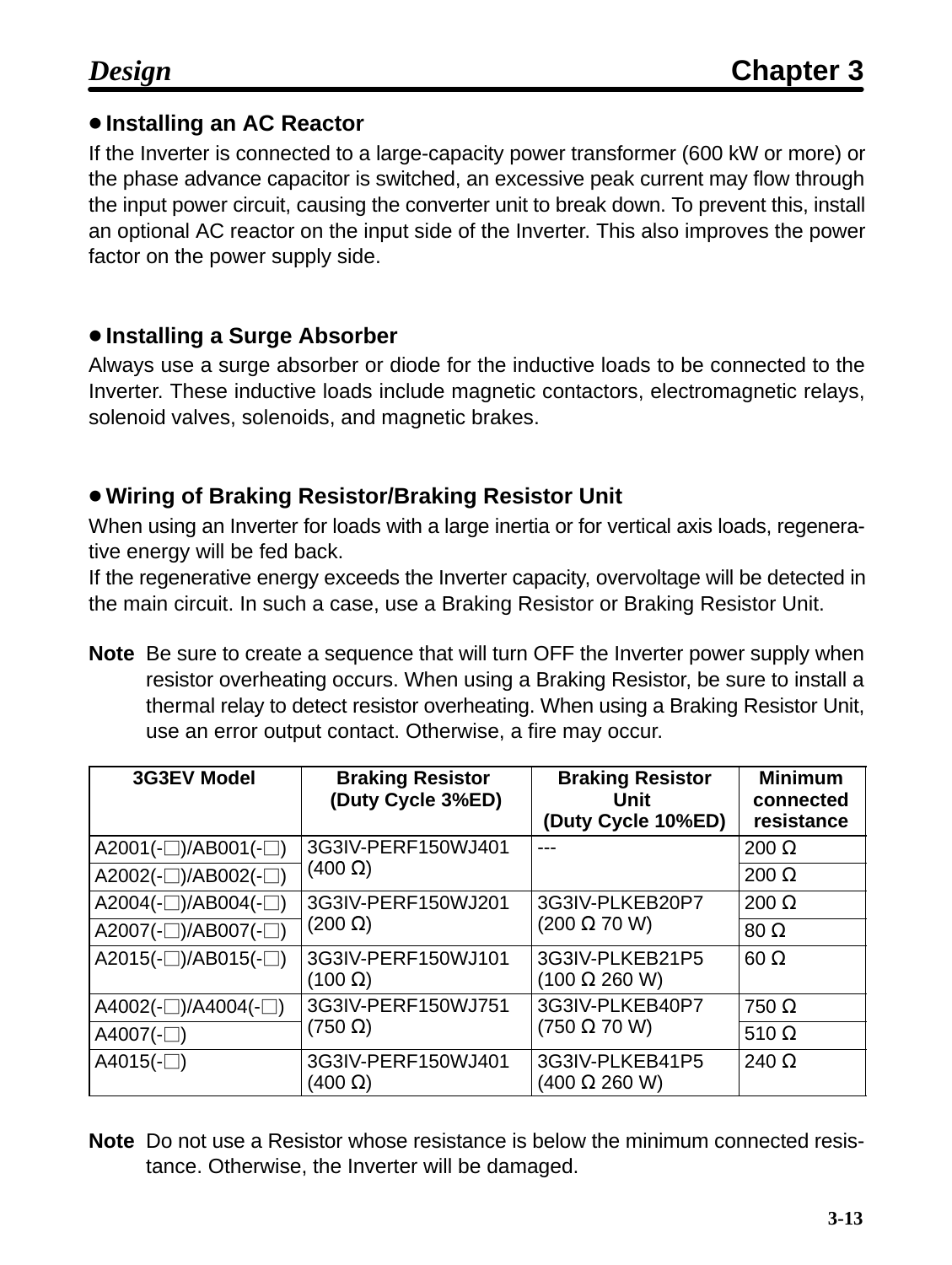#### **Installing a Noise Filter on the Power Supply Side**

Install a noise filter to eliminate noise transmitted between the power line and the Inverter.

#### **Wiring Example 1**



**Note** Use a special-purpose noise filter for Inverters.

#### **Wiring Example 2**



**Note** Do not use a general-purpose noise filter.

## $\blacksquare$  **Wiring on the Output Side of Main Circuit**

#### **Connecting the Terminal Block to the Load**

Connect output terminals U, V, and W to motor lead wires U, V, and W, respectively.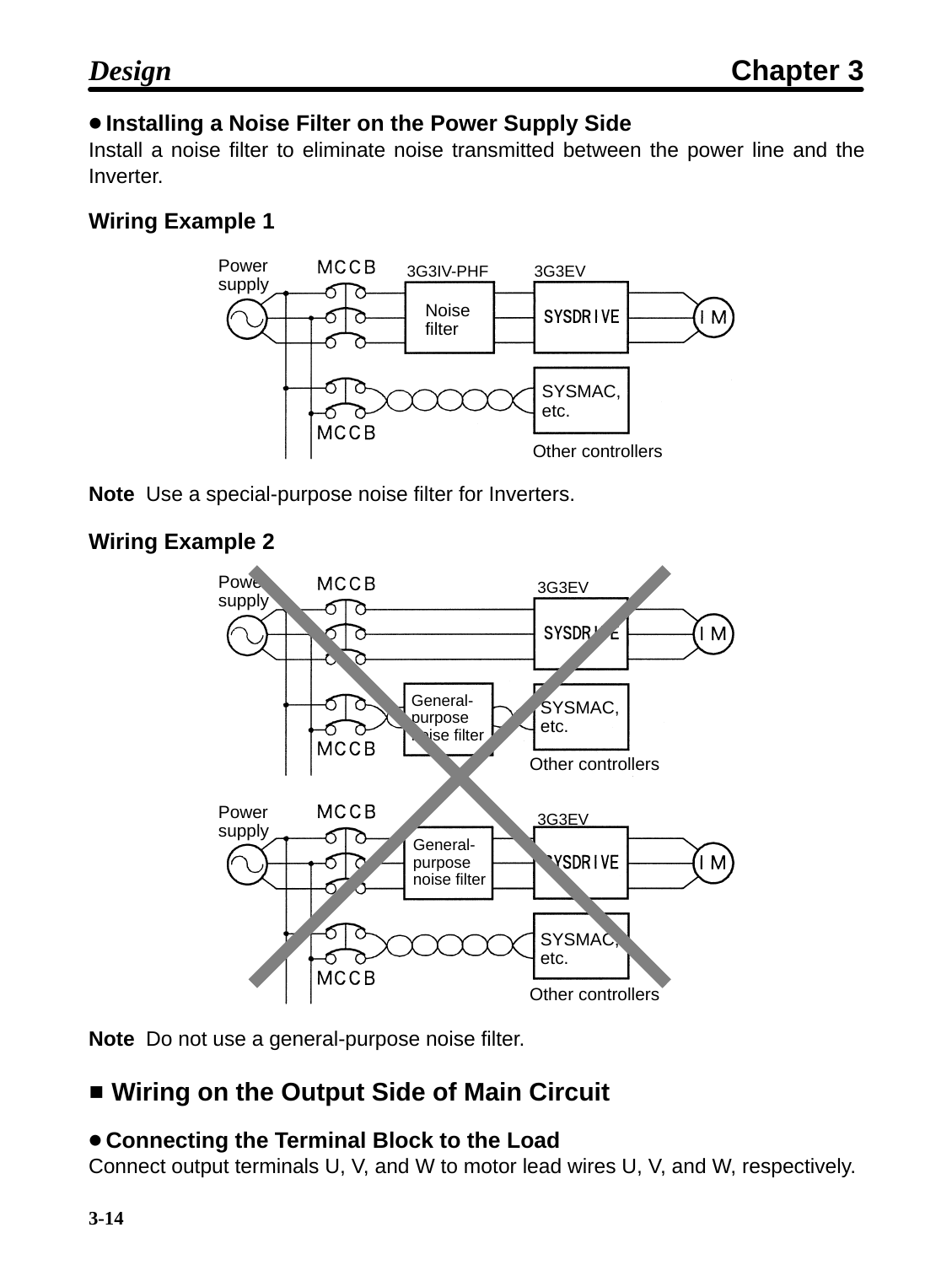#### **Never Connect Power Supply to Output Terminals**

**Caution** Never connect a power supply to output terminals U, V, and W.

If voltage is applied to the output terminals, the internal mechanism of the Inverter will be damaged.

#### **Never Short or Ground the Output Terminals**

**Caution** If the output terminals are touched with bare hands or the output wires come into contact with the Inverter casing, an electric shock or grounding will occur. This is extremely hazardous. Also, be careful not to short the output wires.

#### **Do Not Use a Phase Advance Capacitor or Noise Filter**

Never connect a phase advance capacitor or LC/RC noise filter to the output circuit. Doing so may result in damage to the Inverter or cause other parts to burn.

#### **Do Not Use an Electromagnetic Switch**

Do not connect an electromagnetic switch or magnetic contactor to the output circuit. If a load is connected to the Inverter during operation, an inrush current will actuate the overcurrent protective circuit in the Inverter.

#### **Installing a Thermal Relay**

This Inverter has an electronic thermal protection function to protect the motor from overheating. If, however, more than one motor is operated with one Inverter or a multipolar motor is used, always install a thermal relay (THR) between the Inverter and the motor and set to "0.0" (no thermal protection) for constant No. 31 ("THR" indicator).

In this case, program the sequence so that the magnetic contactor on the input side of the main circuit is turned off by the contact of the thermal relay.

#### **Installing a Noise Filter on the Output Side**

Connect a noise filter to the output side of the Inverter to reduce radio noise and induction noise.

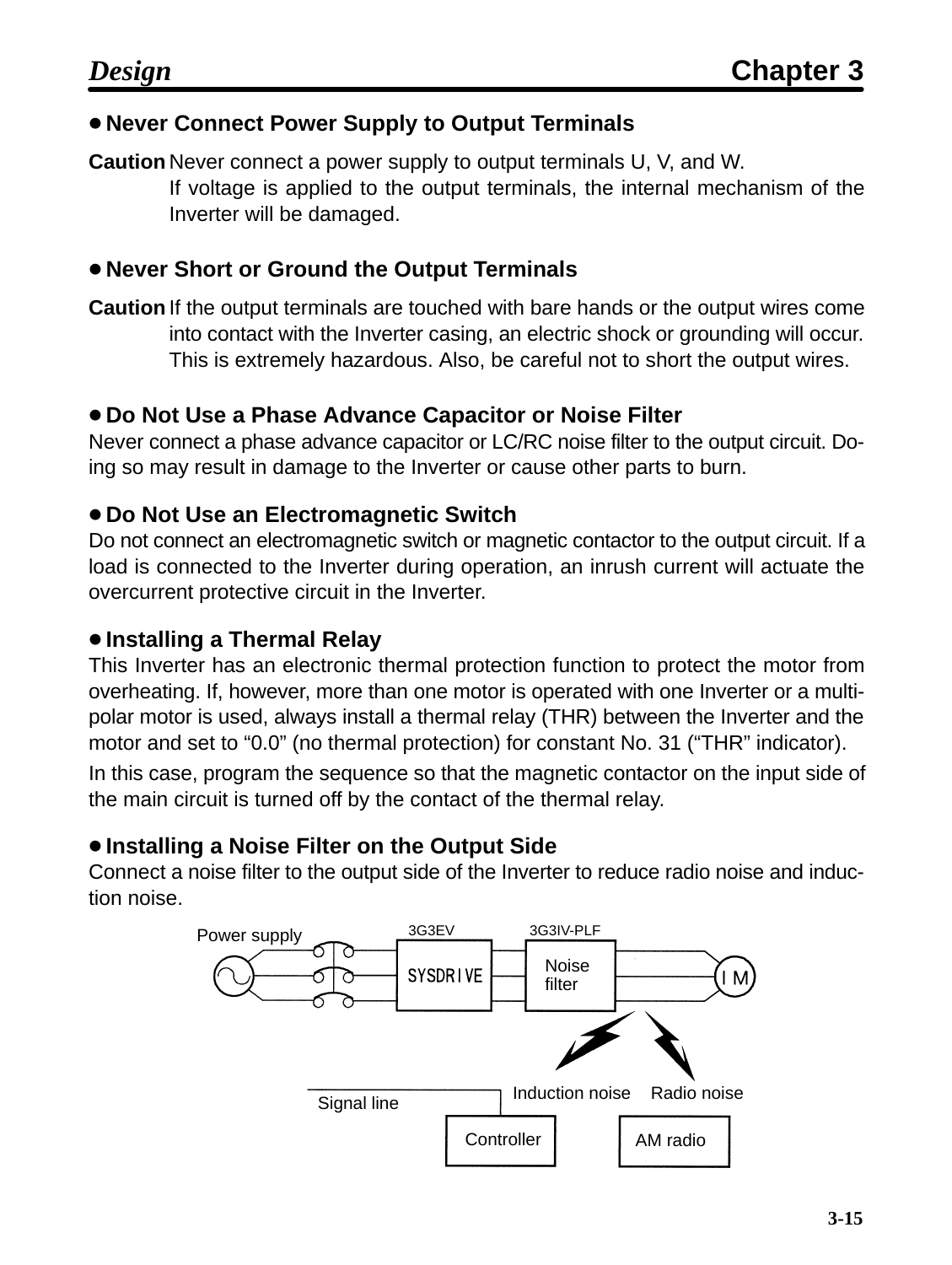Induction Noise: Electromagnetic induction generates noise on the signal line, causing the controller to malfunction.

Radio Noise: Electromagnetic waves from the Inverter and cables cause the broadcasting radio receiver to make noise.

#### **How to Prevent Induction Noise**

As described above, a noise filter can be used to prevent induction noise from being generated on the output side. Alternatively, cables can be routed through a grounded metal pipe to prevent induction noise. Keeping the metal pipe at least 30 cm away from the signal line considerably reduces induction noise.



#### **How to Prevent Radio Noise**

Radio noise is generated from the Inverter as well as the input and output lines. To reduce radio noise, install noise filters on both input and output sides, and also install the Inverter in a totally enclosed steel box.

The cable between the Inverter and the motor should be as short as possible.

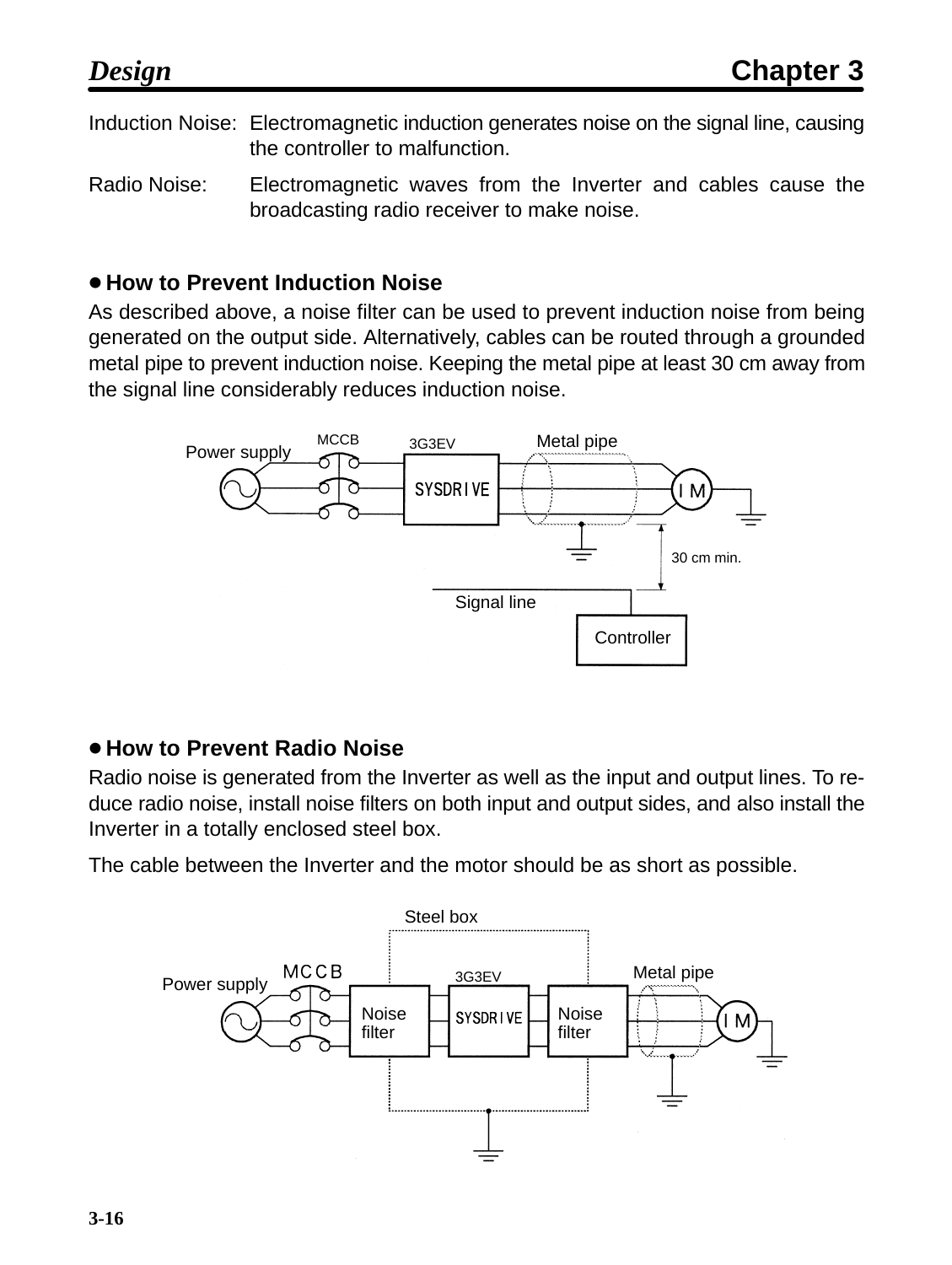#### **Cable Length between Inverter and Motor**

If the cable between the Inverter and the motor is long, the high-frequency leakage current will increase, causing the Inverter output current to increase as well. This may affect peripheral devices. To prevent this, adjust the carrier frequency (set in n37) as shown in the table below.

| <b>Cable length between Inverter and motor</b> 50 m max. |                                                | 100 m max. |
|----------------------------------------------------------|------------------------------------------------|------------|
| <b>Carrier frequency (n37)</b>                           | 10 kHz max. $(1, 2, 3, 4)$ 5 kHz max. $(1, 2)$ |            |

## **E** Ground Wiring

•Always use a ground terminal with the following ground resistance. 200-VAC Class:  $100 Ω$  or less 400-VAC Class: 10 Ω or less

- •For 400-VAC-class models that conform to EC Directives, also connect to the neutral of the power supply.
- •Do not share the ground wire with other devices such as a welder or power tool.
- •Always use a ground wire that complies with technical standards on electrical equipment. Route the ground wire so that the total length is as short as possible.
- •When using more than one Inverter, be careful not to loop the ground wire.



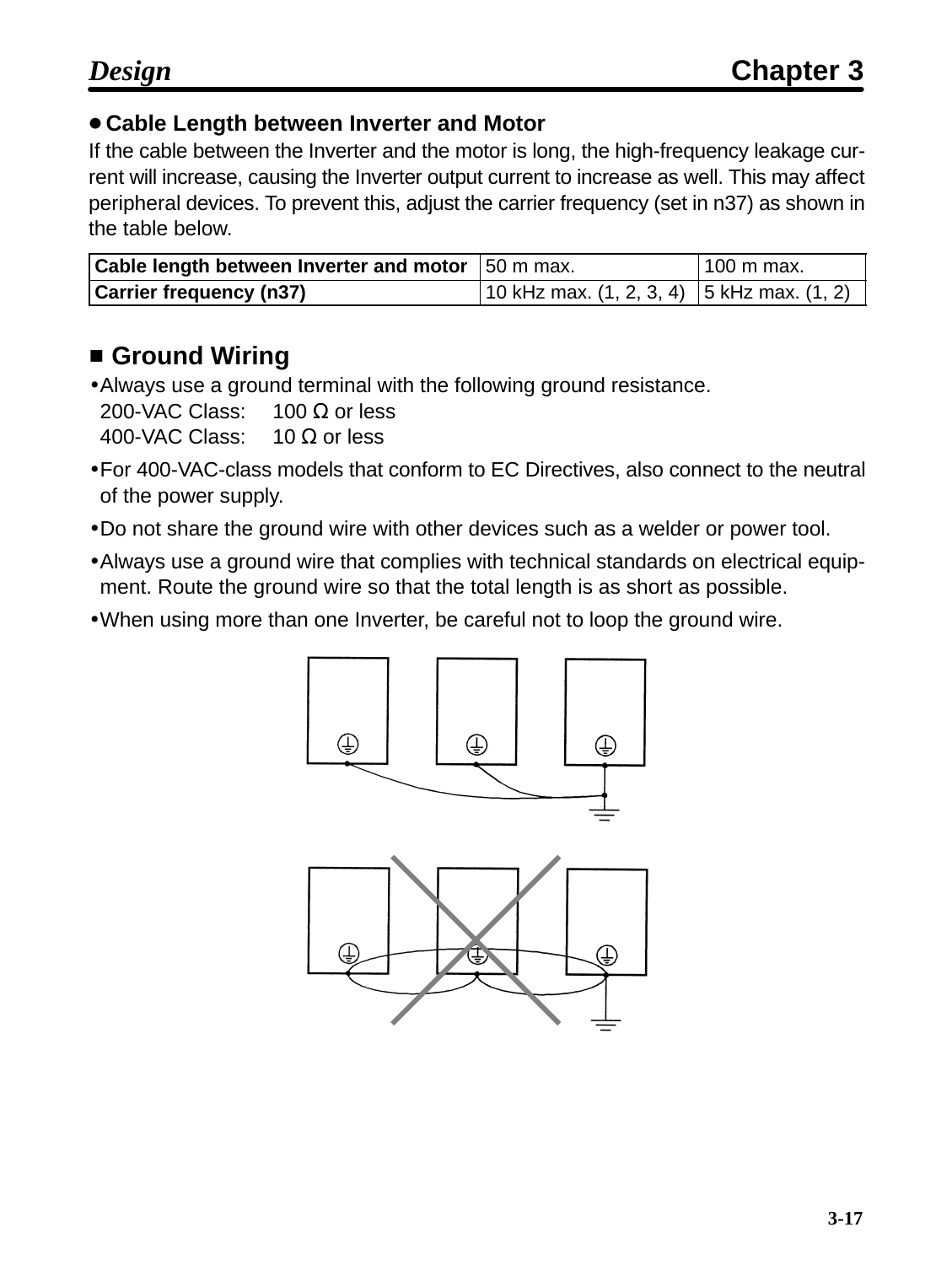## **3-2-3 Wiring Control Circuit Terminals**

The control signal line must be 50 m or less and must be separated from the power line. If frequency references are input externally, use a twistedpair shielded line.

## **E** Wiring Sequence Input/Output Terminals

Wire the sequence input terminals (SF, SR, S1, and SC) and the multi-function contact output terminals (MA, MB, and MC) as described below.

#### **Wires to be Used**

| Wire type     | Wire size                   | Wire to be used             |
|---------------|-----------------------------|-----------------------------|
| Single wire   | 0.5 to 1.25 mm <sup>2</sup> | Polyethylene-shielded cable |
| Stranded wire | 0.5 to 0.75 mm <sup>2</sup> |                             |

#### **Wiring Method**

- •Wire each terminal as follows:
	- a) Loosen the terminal screw with a thin-slotted screwdriver.
	- b) Insert the wire from underneath the terminal block.
	- c) Tighten the terminal screw firmly.
- •Always separate the control signal line from the main circuit cables and other power cables.



## **E** Wiring Frequency Reference Input Terminals

If frequency references are input using a D/A unit (digital-to-analog converter) or external power supply, wire the frequency reference input terminals (FR and FC) as described below.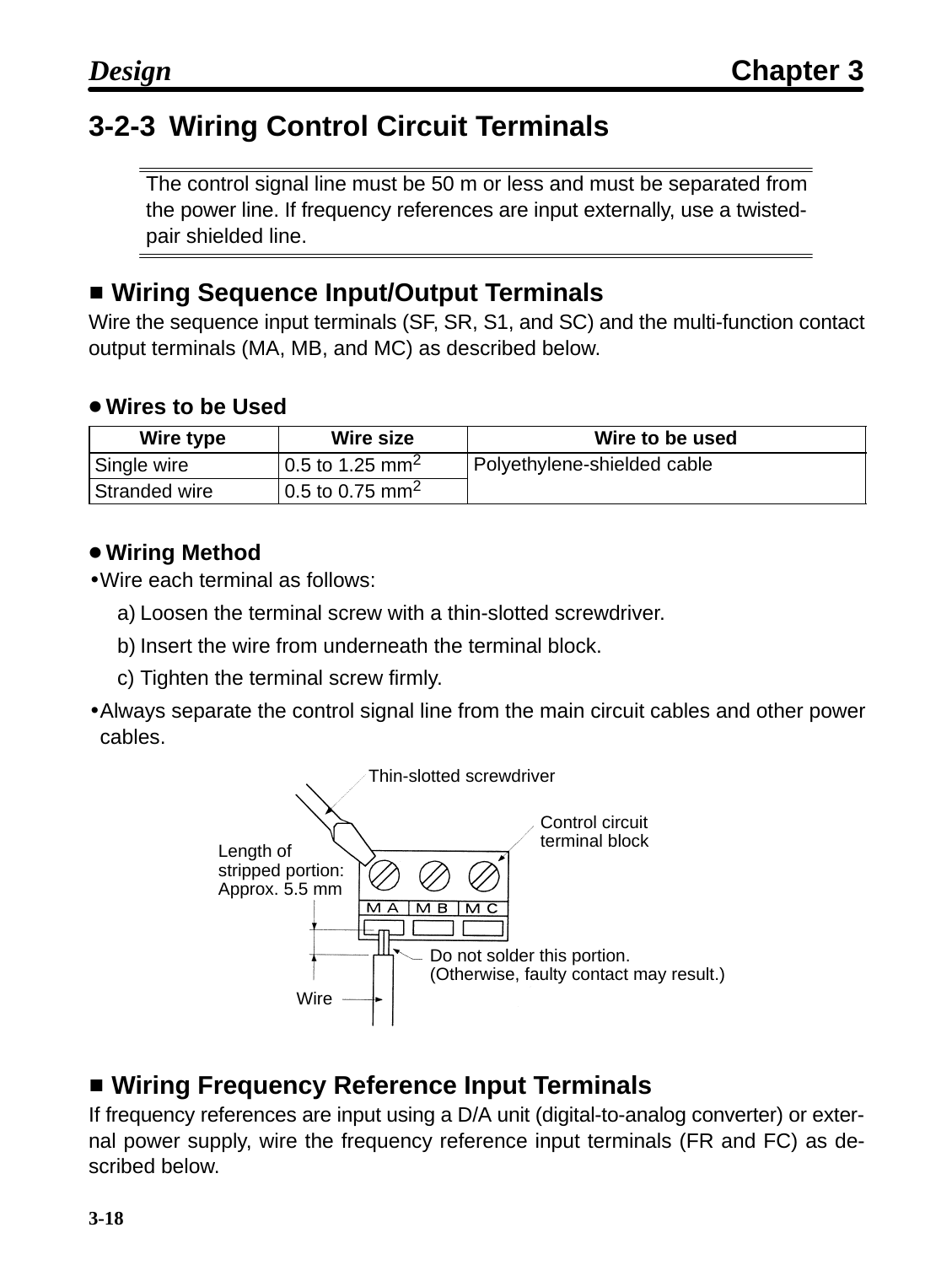#### **Wires to be Used**

Always use twisted-pair shielded wires to prevent malfunctions due to noise.

| Wire type     | Wire size                   | Wire to be used                  |
|---------------|-----------------------------|----------------------------------|
| Single wire   | 0.5 to 1.25 mm <sup>2</sup> | Polyethylene-insulated cable for |
| Stranded wire | 0.5 to 1.25 mm <sup>2</sup> | instrumentation (with shield)    |

#### **Wiring Method**

- •The wiring procedure is the same as for sequence input/output terminals, described previously.
- •Always separate the cables from the main circuit cables and other power cables.
- •Connect the shield to the ground terminal of the Inverter. Do not connect to the controller.
- •Insulate the shield with tape to prevent it from coming into contact with other signal lines and devices.

## **E** Tightening Torque of Control Circuit Terminals

Tighten the control circuit terminals to the torque of  $0.5 N \cdot m$  which is the same torque as for the M3 screws.

Note 1. Applying a torque of greater than 0.5 N • m may damage the terminal block.

**Note 2.** If the tightening torque is insufficient, wires may be disconnected.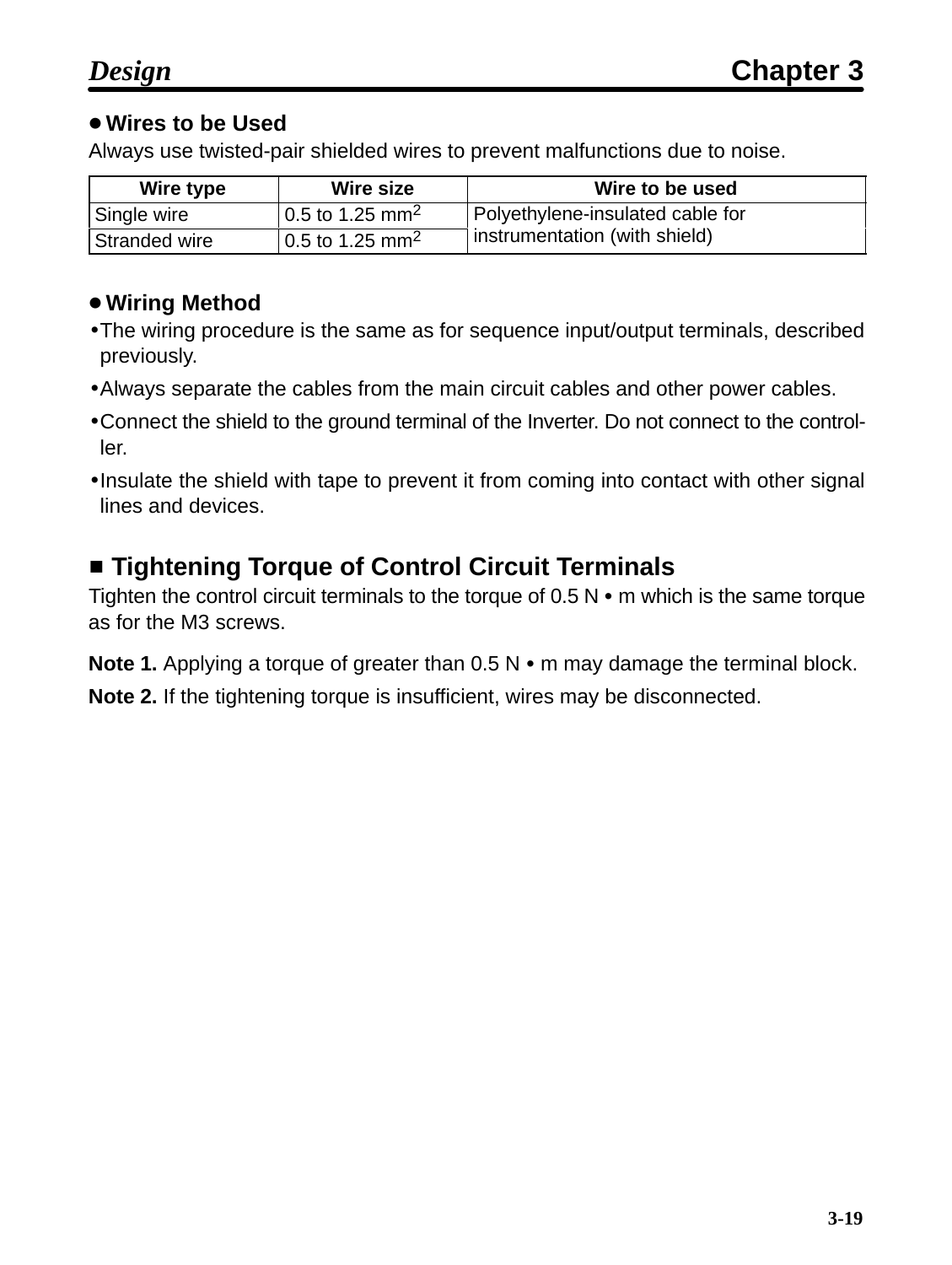

## **Preparing for Operation**

- 4-1 Preparation Procedure
- 4-2 Using the Digital Operator
- 4-3 Test Run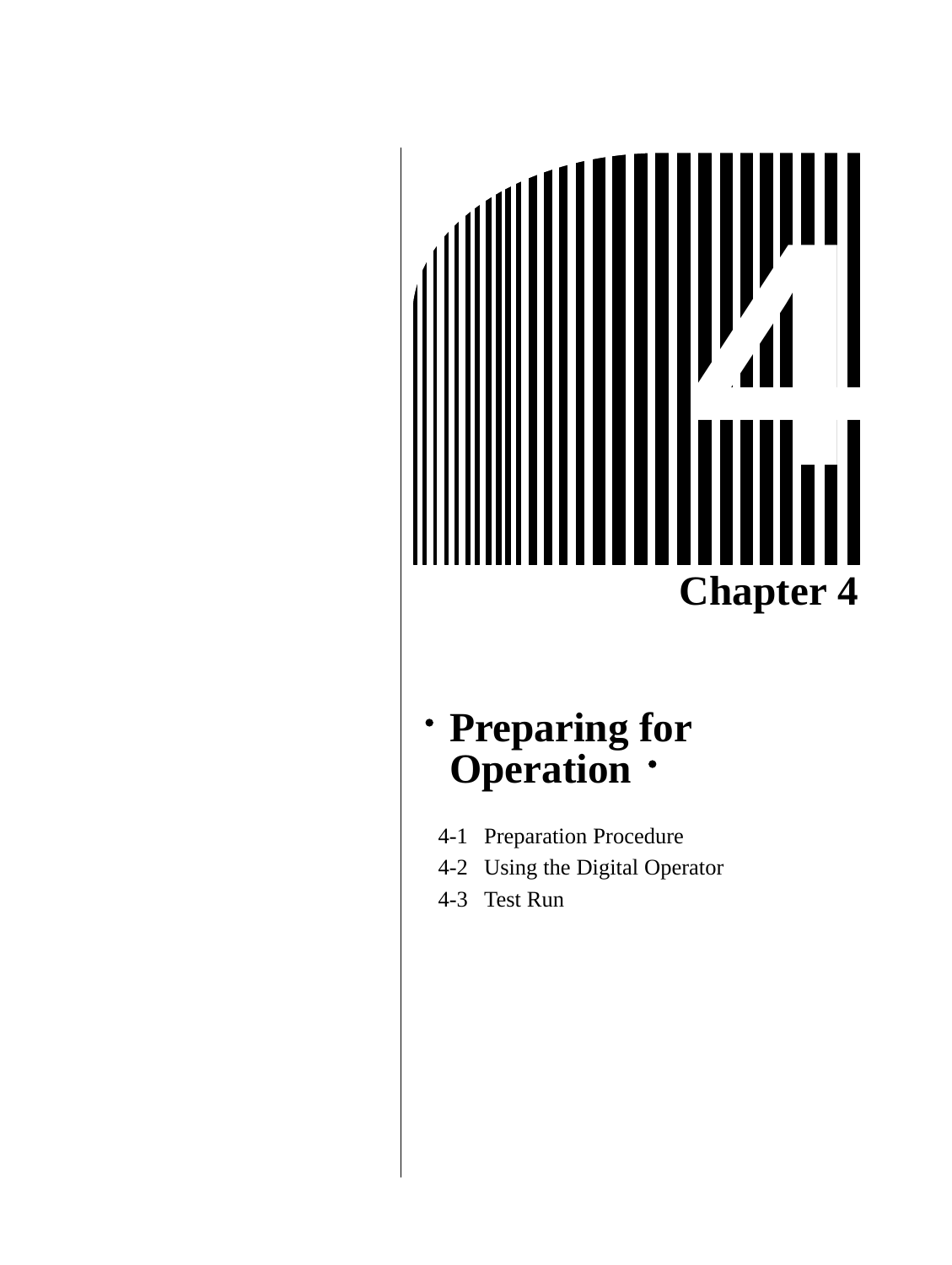## **4-1 Preparation Procedure**

1. Installation:

Install the Inverter according to installation conditions. Refer to page 3-2.

Check that all the installation conditions are met.

2. Wiring:

Connect the Inverter to power supply and peripheral devices. Refer to page 3-7. Select peripheral devices that meet the specifications, and wire them correctly.

3. Turning the Power On:

Check the necessary items, then turn the power on.

Always check that the power voltage is correct and the power input terminals (R, S, and T) are wired correctly.

Power voltage

200-VAC class: Three-phase, 200 to 230 VAC, 50/60 Hz

400-VAC class: Three-phase, 380 to 460 VAC, 50/60 Hz

When a 3G3EV-AB  $\Box$  is used in single-phase input mode, the power voltage must be as follows: single-phase, 200 to 240 VAC, 50/60 Hz (use terminals R and S)

Check that the motor output terminals (U, V, and W) and motor are connected correctly.

Check that the control circuit terminals and controller are connected correctly.

4. Checking Display Status:

Check the Inverter for errors.

If everything is normal, the indicators below become as follows when the power is turned on:

- RUN indicator: Flashing
- ALARM indicator: Not lit
- Constant item indicators: "FREF," "FOUT," or "IOUT" is lit.
- Data display: Data corresponding to the constant item indicators is displayed.

If an error exists, the ALARM indicator lights up. In this case, take the necessary action as described in Section 5 Operation.

5. Setting Constants:

Use the Digital Operator to set constants required for operation. Refer to page 4-3. Specify each constant as described in this manual.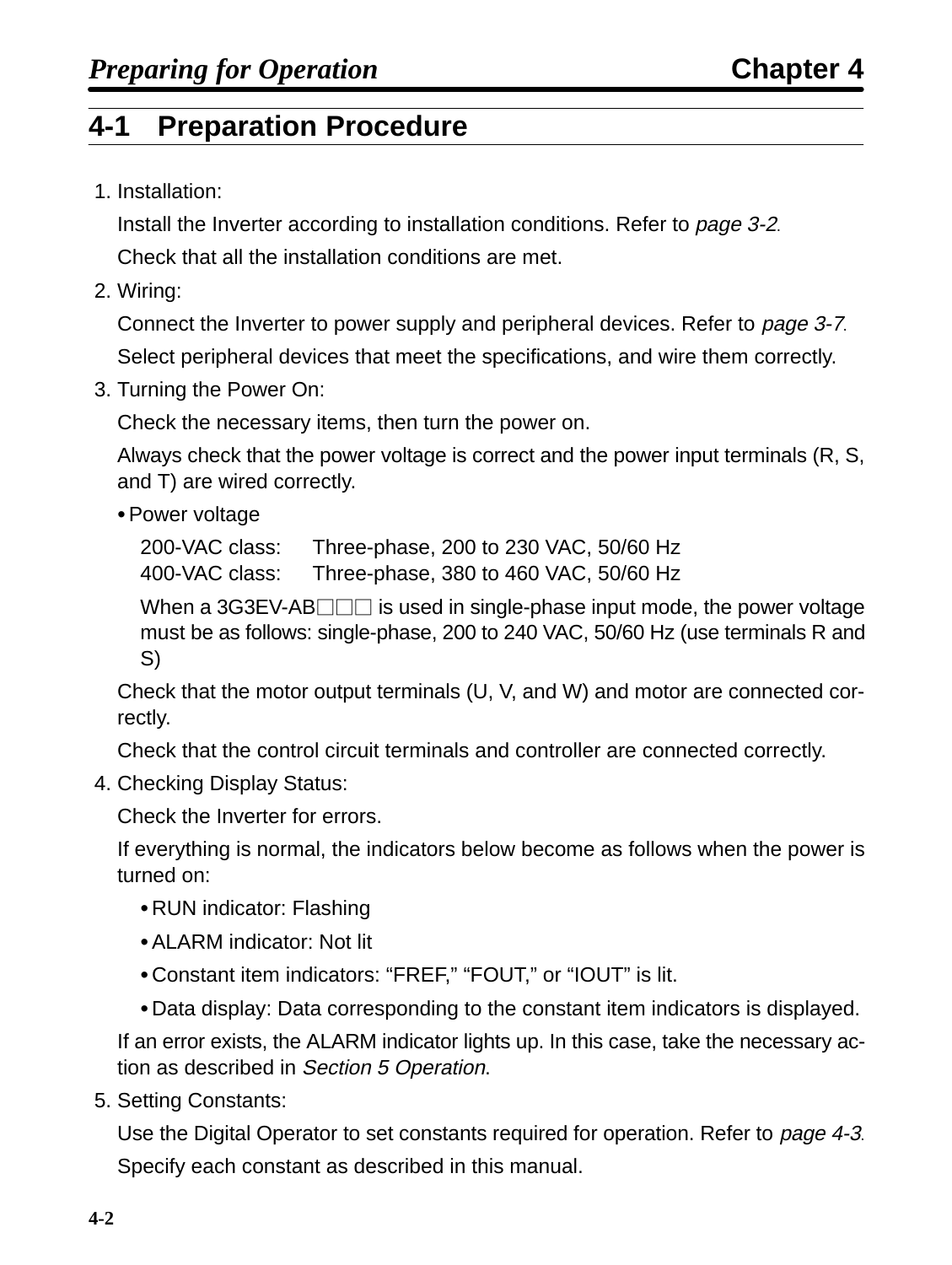#### 6. Test Run:

Perform a no-load test run and an actual loading test run to check that the motor and peripheral devices operate normally. Refer to page 4-25.

Check the direction of motor rotation and check that the limit switches operate normally. Operate the Inverter with the Digital Operator first, then with the controller.

#### 7. Production Run:

The Inverter is ready to run. If any error has occurred, refer to Section 5 Operation.

## **4-2 Using the Digital Operator**

## **4-2-1 Name and Function of Each Component**

## - **Name of Each Component**

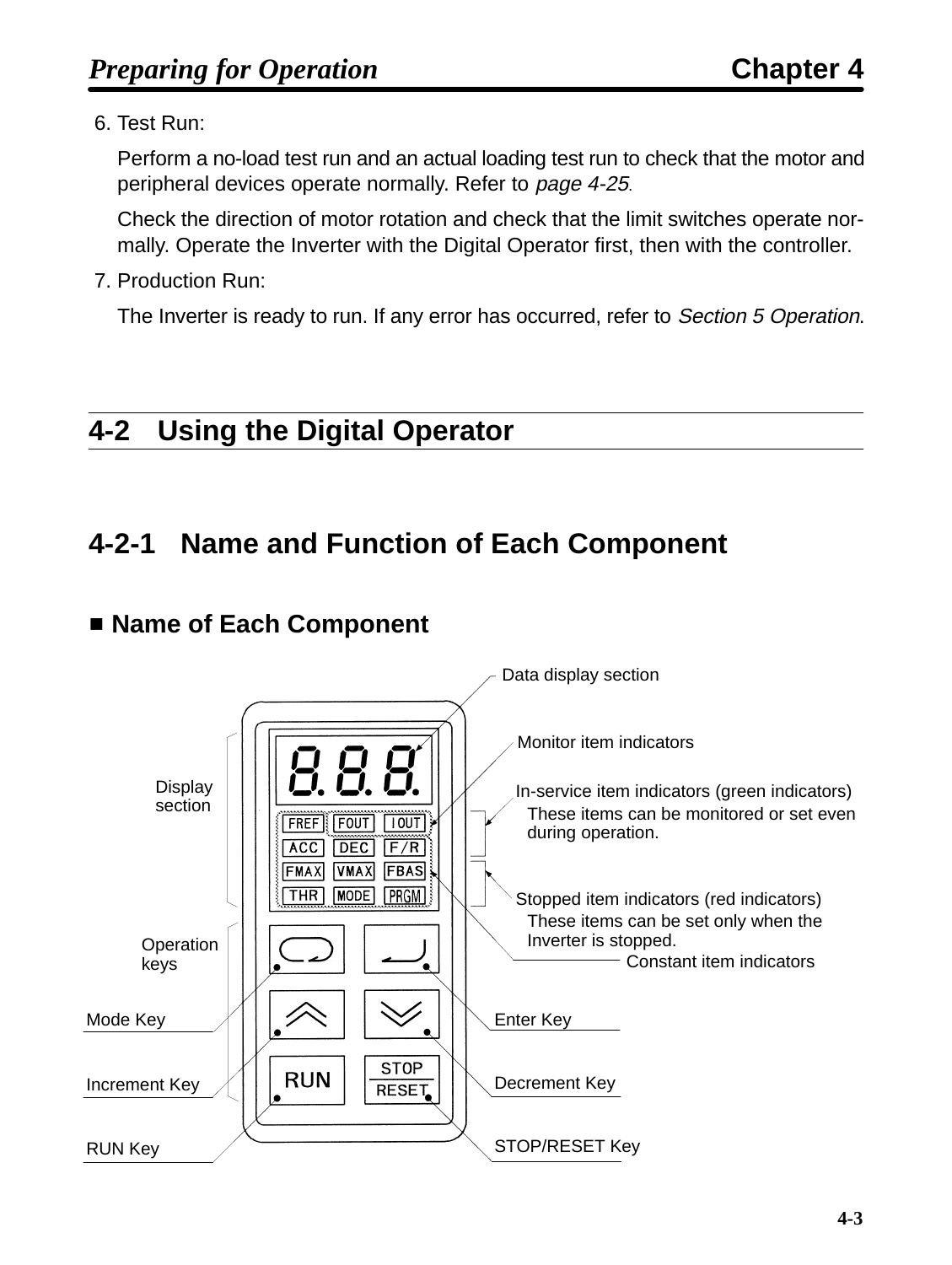## **Example Function of Each Component**

#### **Display Sections**

| Data display section     | Reference frequency values, output frequency values, output<br>current values, constant settings, and error codes are<br>displayed.                                                                                                               |
|--------------------------|---------------------------------------------------------------------------------------------------------------------------------------------------------------------------------------------------------------------------------------------------|
| Monitor item indicators  | [FOUT] When this indicator is lit, an output frequency value (Hz) is<br>displayed in the data display section.<br>100T<br>When this indicator is lit, an output current value (effective<br>current: A) is displayed in the data display section. |
| Constant item indicators | The value set in the constant corresponding to the lit indicator<br>is displayed in the data display section. A new value can be<br>set.                                                                                                          |

**Note** In-service item indicators (green indicators):

These items can be monitored or the constant for each item can be set even during operation.

Stopped item indicators (red indicators):

Constants for these items can be set only when the Inverter is stopped.

In this display, the direction of motor rotation is displayed during operation.

#### **Operation Keys**

|                             | Mode Key          | Press this key to switch between monitor item indicators<br>and constant item indicators.                                                                                              |
|-----------------------------|-------------------|----------------------------------------------------------------------------------------------------------------------------------------------------------------------------------------|
|                             | <b>Enter Key</b>  | Press this key to register the value set in a constant.                                                                                                                                |
|                             | Increment Key     | Press this key to increase a constant no. or the value of a<br>constant.                                                                                                               |
|                             | Decrement Key     | Press this key to decrease a constant no. or the value of a<br>constant.                                                                                                               |
| <b>RUN</b>                  | <b>RUN Key</b>    | Press this key to start the Inverter. (This key is valid only<br>when Digital Operator run mode is selected and all<br>indicators in the stopped item indicators are not lit.)         |
| <b>STOP</b><br><b>RESET</b> | STOP/RESET<br>Key | Press this key to stop the Inverter. (This key is valid only<br>when Digital Operator run mode is selected.) Also, press<br>this key to reset the Inverter when an error has occurred. |

**Note** When the constant n01 is set to "0," no items other than FREF and n01 can be set. If settings cannot be changed using the operation keys, set n01 to "1."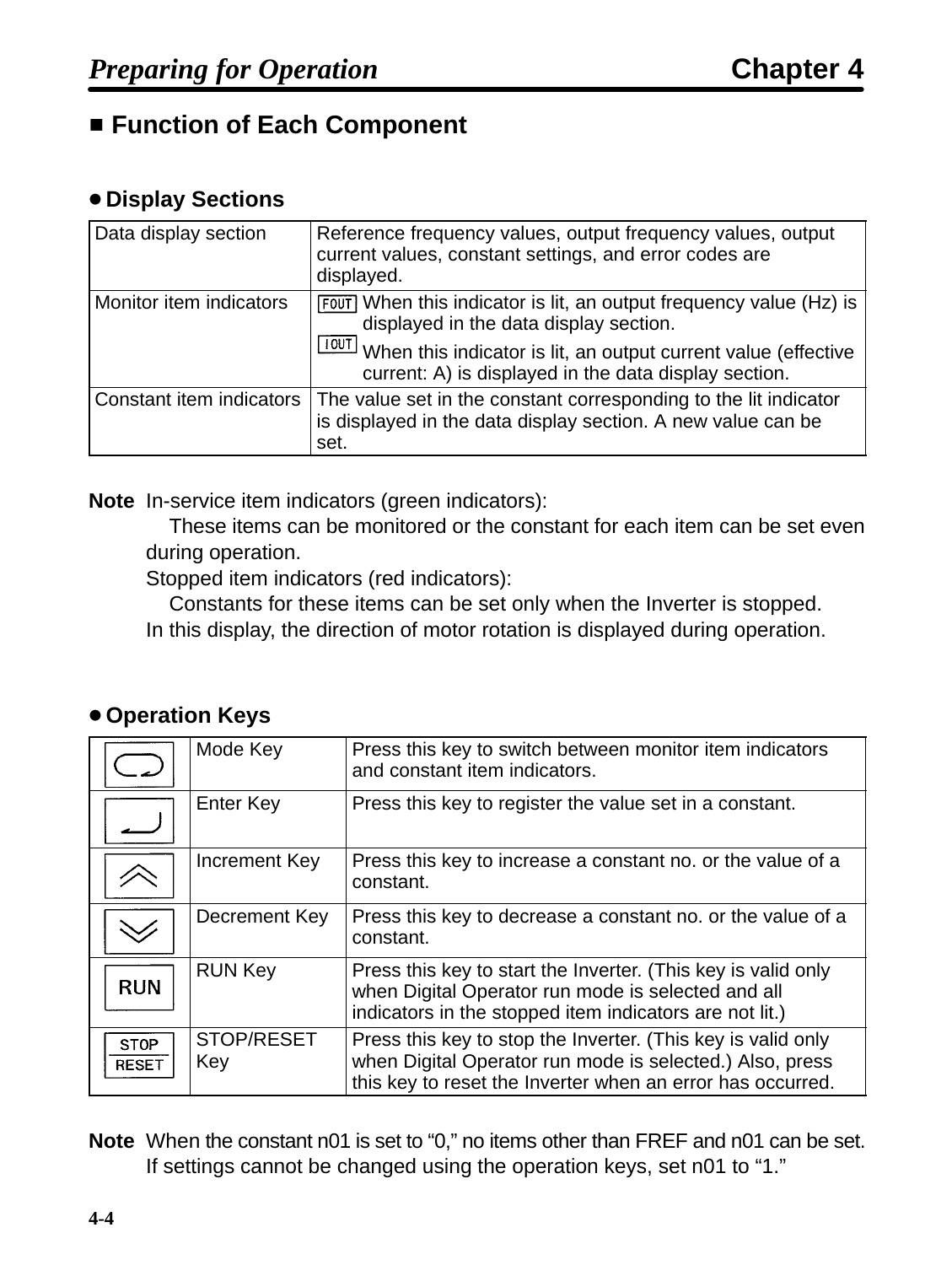# **4-2-2 Outline of Operation**

# **E** Switching Data Display during Operation

Press the Mode Key to switch data display.

During operation, only the items in the in-service item indicators section can be monitored and the constants for these items can be set.

If the power is turned off when the FOUT or IOUT indicator is lit, the same indicator lights up next time the power is turned on. Otherwise, the FREF indicator always lights up.

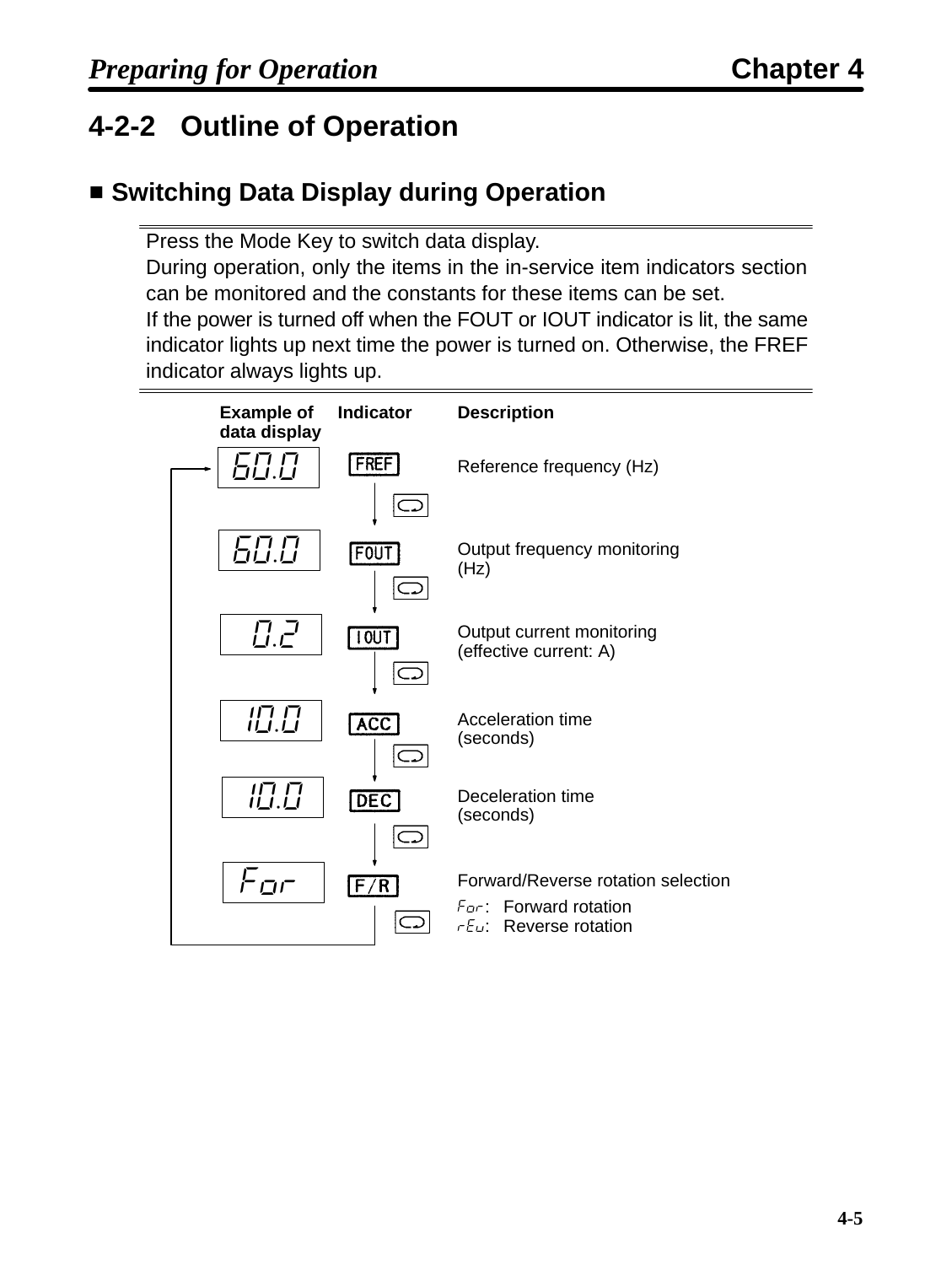### **E** Switching Data Display when Inverter is Stopped

Press the Mode Key to switch data display.

When the Inverter is stopped, all items can be monitored and the constant for each item can be set.

| Example Indi-<br>of data<br>cator<br>display | <b>Description</b>                                  |     |                                                                              |
|----------------------------------------------|-----------------------------------------------------|-----|------------------------------------------------------------------------------|
| 0.0<br><b>FOUT</b><br>Ó                      | Output frequency<br>monitoring (Hz)                 |     | <b>Note</b> The indicators displayed                                         |
| 100T <br>0.0<br>O                            | Output current monitoring<br>(effective current: A) |     | when<br>the<br>power<br>is is<br>turned on are the same                      |
| <b>ACC</b><br><i>10.0</i><br>O               | Acceleration time<br>(seconds)                      |     | as shown in the previous<br>section "Switching Data<br>Display during Opera- |
| 10.0<br><b>DEC</b><br>C                      | Deceleration time<br>(seconds)                      |     | tion."                                                                       |
| F/R<br>$F_{\mathcal{Q}}$ r                   | Forward/Reverse rotation selection                  |     |                                                                              |
| C                                            | For: Forward rotation rEu: Reverse rotation         |     |                                                                              |
| <b>FMAX</b><br>60.O                          | Maximum frequency (Hz)                              |     |                                                                              |
| O<br>200<br><b>VMAX</b>                      | Maximum voltage (V)                                 |     |                                                                              |
| 60.0<br><b>FBAS</b><br>C                     | Maximum voltage<br>frequency (Hz)                   |     |                                                                              |
| 0.5<br><b>THR</b><br>$\bigcirc$              | <b>Electronic thermal</b><br>reference current (A)  | nO2 | <b>PRGM</b><br>$\curvearrowright$                                            |
| MODE                                         | Operation<br>mode selection                         | nŪЧ | <b>PRGM</b>                                                                  |
| n[]  <br>PRGM                                | Constant no.<br>《                                   |     | $\bigcirc$                                                                   |
| ○<br>60.0<br><b>FREF</b>                     | Reference<br>frequency (Hz)                         |     |                                                                              |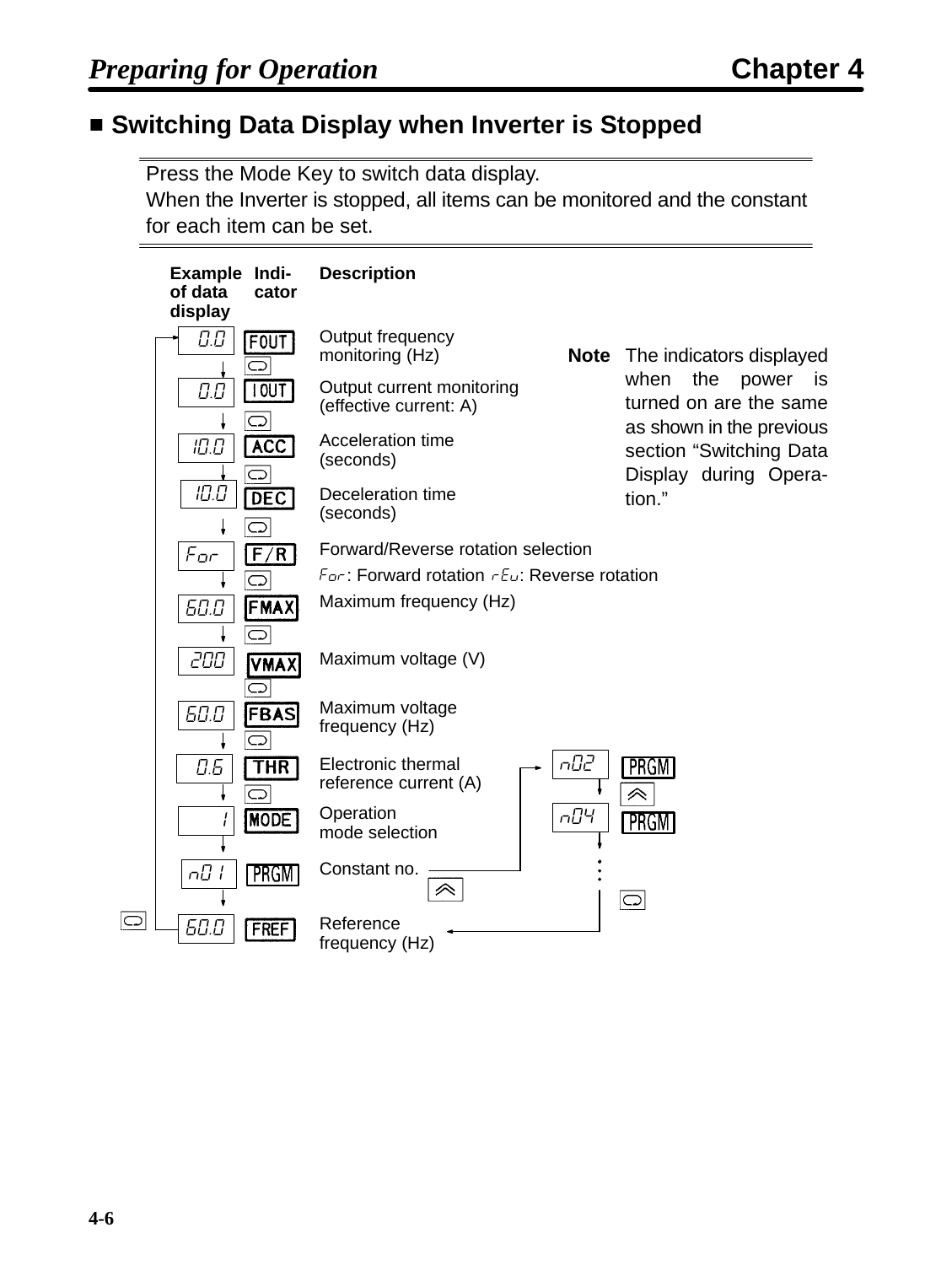### ■ Monitor Display

The 3G3EV allows the user to monitor the reference frequency, output frequency, output current, and the direction of rotation.

### **Operation Method**

| <b>Key</b><br>operation | <b>Indicator</b> | <b>Example of</b><br>data display | <b>Description</b>                                                                                      |
|-------------------------|------------------|-----------------------------------|---------------------------------------------------------------------------------------------------------|
|                         | <b>FREF</b>      | 60.0                              | Press the Mode Key until the FREF indicator<br>lights up. The reference frequency (Hz) is<br>displayed. |
|                         | FOUT             | 60.0                              | Press the Mode Key. The output frequency (Hz) is<br>displayed.                                          |
|                         | 100T             | $H$ . $\mathcal{F}$               | Press the Mode Key. The output current value<br>(effective current: A) is displayed.                    |

**Note 1.** The direction of rotation can be always monitored during operation. The indicators in the lower two rows of the display section flash indicating the direction of rotation. The indicator flashing speed varies according to the speed of rotation.

| Indicator flashing sequence<br>during forward rotation |             |
|--------------------------------------------------------|-------------|
| FMAX VMAX FBAS                                         | Th(         |
| <b>THR MODE</b> PROM                                   | COL<br>rota |

he indicators flash counterclockwise when the motor rotates in the forward direction.

**Note 2.** The constant item indicators section has the F/R indicator, but this indicator is used to indicate a command when the Inverter is operated with the Digital Operator.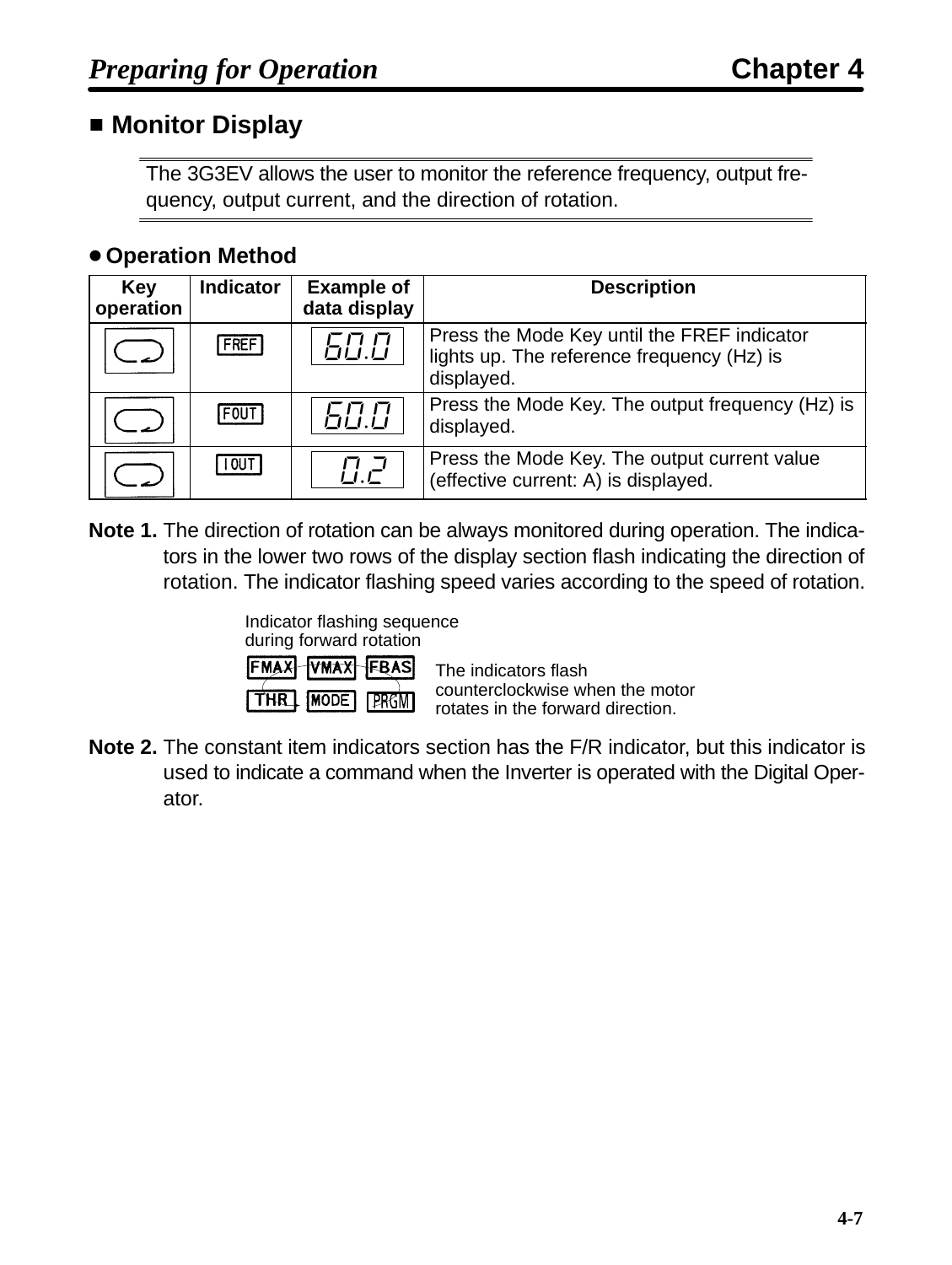# **4-2-3 Setting Constants**

The 3G3EV (Standard Model) allows the user to set 18 different constants. The constants for basic operations are allocated to dedicated indicators, so the user need not refer to the constant nos. The constants allocated to dedicated indicators can be also set by lighting the PRGM indicator. Note that the operation methods using dedicated indicators and the PRGM indicator are different.

# ■ Setting Constants

### **Setting Constants Using a Dedicated Indicator**

### **Example:**

Changing acceleration time from 10 seconds to 50 seconds.

| <b>Key</b><br>operation | <b>Indicator</b> | <b>Example of</b><br>data display | <b>Explanation</b>                                                                                                         |
|-------------------------|------------------|-----------------------------------|----------------------------------------------------------------------------------------------------------------------------|
|                         | <b>ACC</b>       | 10.0                              | Press the Mode Key until the ACC indicator lights<br>up.                                                                   |
|                         | <b>ACC</b>       | Flashing<br>IFT.                  | Press the Increment Key. The data display section<br>flashes (indicating that the data is yet to be<br>registered).        |
|                         | <b>ACC</b>       | Flashing<br>50.0                  | Press the Increment Key until "50.0" appears in<br>the data display section. Holding down the key<br>changes data quickly. |
|                         | <b>ACC</b>       | 50.0                              | Press the Enter Key to complete the setting<br>procedure.                                                                  |



**Note** If the new data is not to be registered, press the Mode Key instead of the Enter Key. The new data becomes invalid and the next item is displayed.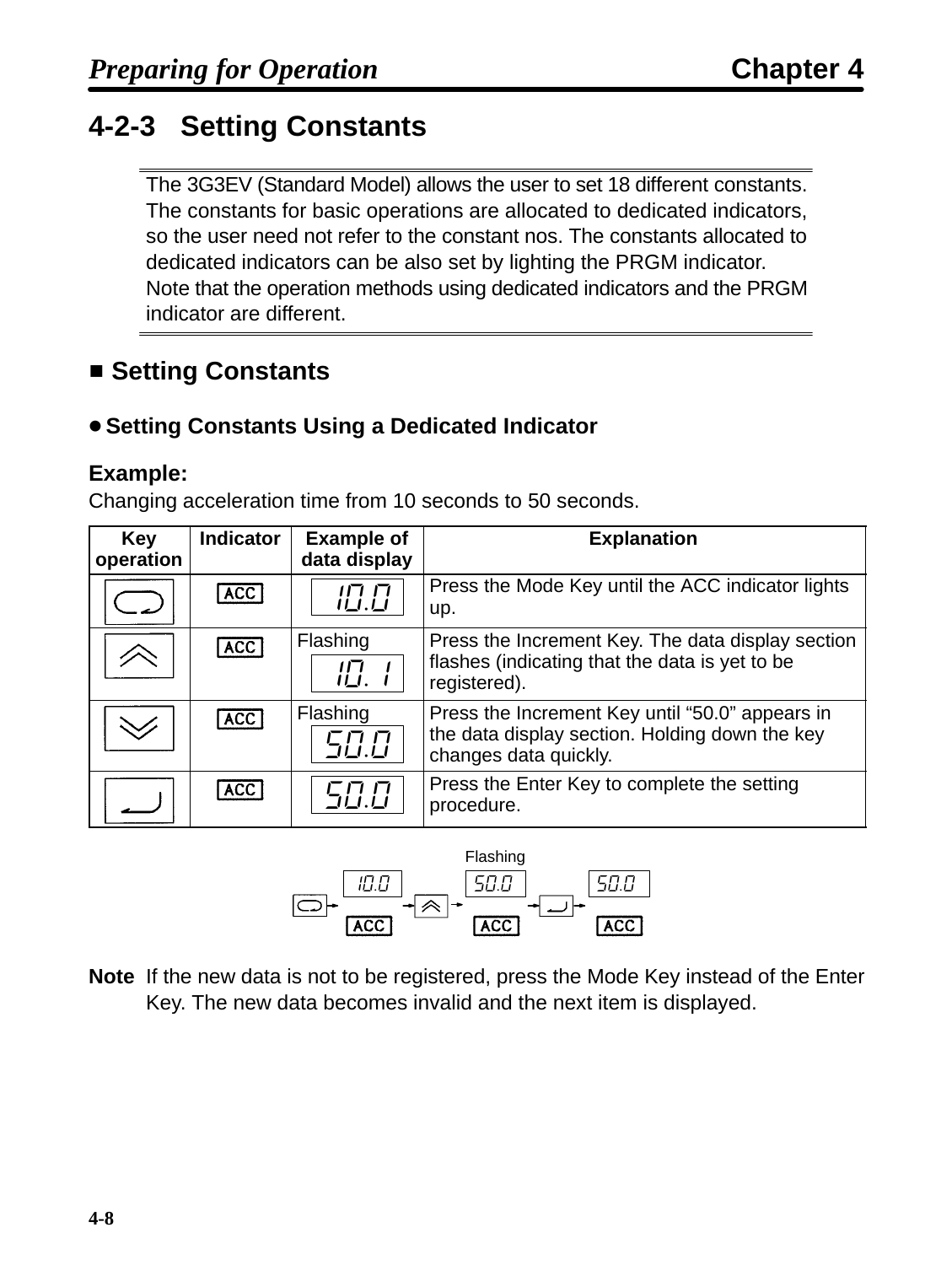### **Setting Constants Using the PRGM Indicator**

### **Example:**

Changing the value of constant no. 02 (operation mode selection) to "2."

| <b>Key</b><br>operation | <b>Indicator</b> | <b>Example of</b><br>data display | <b>Explanation</b>                                                                                                                                 |
|-------------------------|------------------|-----------------------------------|----------------------------------------------------------------------------------------------------------------------------------------------------|
|                         | <b>PRGM</b>      |                                   | Press the Mode Key until the PRGM indicator<br>lights up.                                                                                          |
|                         | PRGM             | ュレー                               | Press the Increment Key. "n02" appears in the<br>data display section.                                                                             |
|                         | <b>PRGM</b>      |                                   | Press the Enter Key. The value of constant no. 02<br>is displayed.                                                                                 |
|                         | <b>PRGM</b>      | Flashing                          | Change the value to "2" by pressing the Increment<br>Key. The data display section flashes (indicating<br>that the value is yet to be registered). |
|                         | <b>PRGM</b>      |                                   | Press the Enter Key. The data display section<br>stops flashing.                                                                                   |
|                         | PRGM             |                                   | After approximately 0.5 second, the data display<br>section returns to the constant no. display ("n02").                                           |



- **Note 1.** If the new data is not to be registered, press the Mode Key instead of the Enter Key. The new data becomes invalid and the constant no. display ("n02") is returned.
- **Note 2.** Holding down the Increment Key or Decrement Key changes data quickly.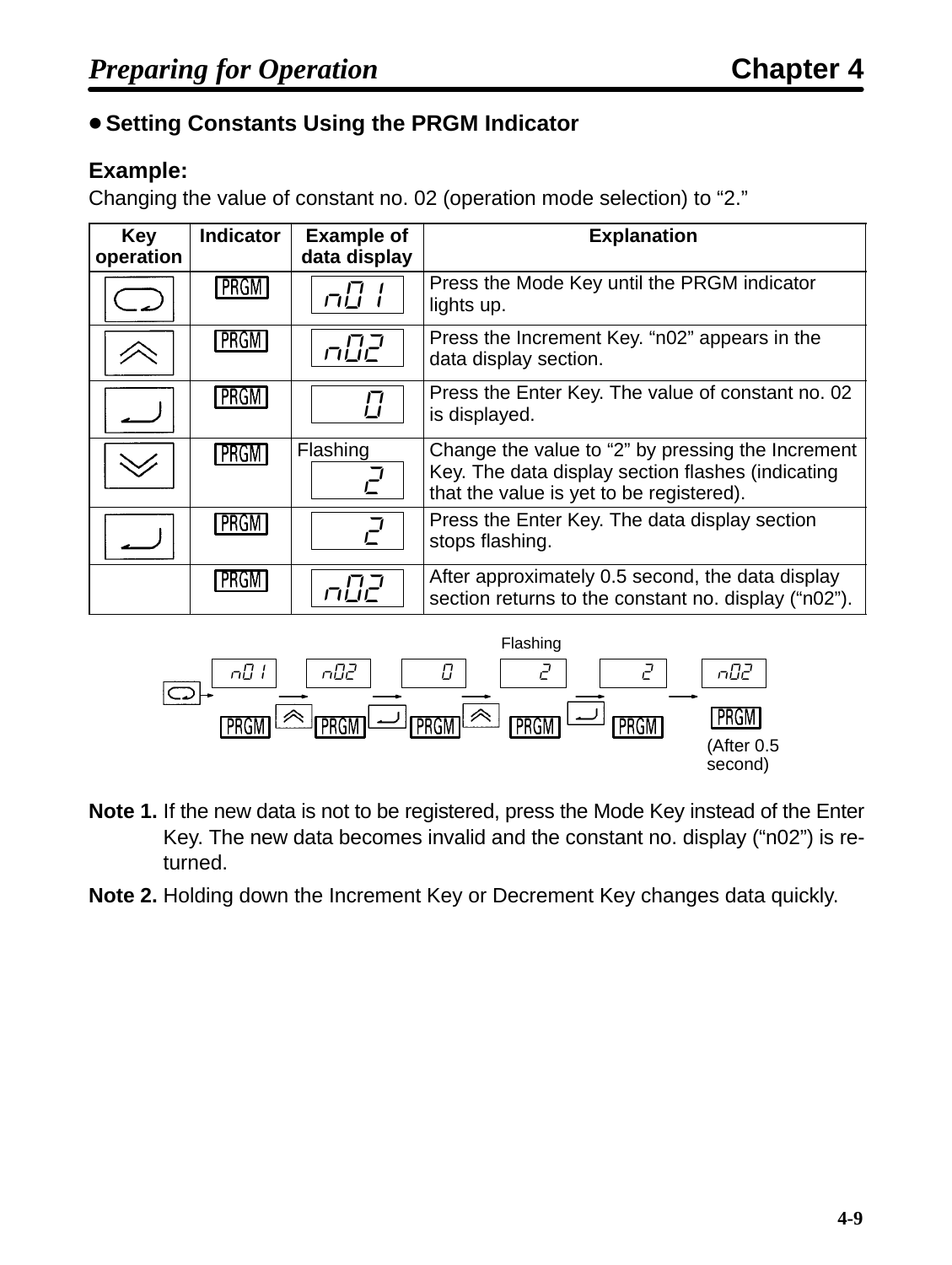### - **List of Constants**

| <b>Constant</b><br>no. | <b>Dedicated</b><br>indicator | <b>Description</b>                                            | <b>Setting range</b>       | <b>Factory setting</b>         |
|------------------------|-------------------------------|---------------------------------------------------------------|----------------------------|--------------------------------|
| n <sub>01</sub>        |                               | Constant write-inhibit selec-<br>tion/constant initialization | 0, 1, 8, 9                 | 1                              |
| n02                    | MODE                          | Operation mode selection                                      | $0$ to $5$                 | $\overline{0}$                 |
| n <sub>03</sub>        |                               | Interruption mode selection                                   | 0, 1                       | $\overline{0}$                 |
| n04                    | F/R                           | Forward/reverse rotation<br>selection                         | For, rEv                   | For                            |
| n06                    |                               | Multi-function input selec-<br>tion                           | $0$ to $4$                 | 1                              |
| n09                    |                               | Multi-function output selec-<br>tion                          | 0, 1, 2                    | 1                              |
| n11                    | <b>FREF</b>                   | Frequency reference 1                                         | 0.0 to 400                 | $6.0$ (Hz)                     |
| n12                    | <b>FREF</b>                   | Frequency reference 2                                         | 0.0 to 400                 | $0.0$ (Hz)                     |
| n20                    | ACC                           | <b>Acceleration time</b>                                      | 0.0 to 999                 | 10.0 (seconds)                 |
| n21                    | DEC                           | Deceleration time                                             | 0.0 to 999                 | 10.0 (seconds)                 |
| n24                    | FMAX                          | Maximum frequency                                             | 50.0 to 400                | $60.0$ (Hz)                    |
| n25                    | <b>VMAX</b>                   | Maximum voltage                                               | 1 to 255<br>(see note 1)   | 200 (V)<br>(see note 1)        |
| n26                    | <b>FBAS</b>                   | Maximum voltage frequency                                     | 1.6 to 400                 | 60.0 (Hz)                      |
| n31                    | <b>THR</b>                    | Electronic thermal reference<br>current                       | 0.0 to see note 2          | See note 2                     |
| n33                    |                               | Stall prevention during de-<br>celeration                     | 0, 1                       | $\overline{0}$                 |
| n36                    |                               | Operation after recovery<br>from power interruption           | 0, 1, 2                    | $\overline{0}$                 |
| n37                    |                               | Carrier frequency                                             | 1, 2, 3, 4<br>(see note 3) | $\overline{4}$<br>(see note 4) |
| n39                    |                               | Frequency reference gain                                      | 0.10 to 2.55               | 1.00                           |
| n40                    |                               | Frequency reference bias                                      | $-99$ to $99$              | 0(%)                           |
| n61                    |                               | Stop Key selection                                            | 0, 1                       | $\overline{0}$                 |
| n64                    |                               | Operator's frequency set-<br>ting method                      | 0, 1<br>$\mathbf 0$        |                                |
| n68                    |                               | <b>Error history</b>                                          | (Display only)             |                                |

**Note 1.** The upper limit of the setting range and the factory setting for the 400-VAC class are double the above values.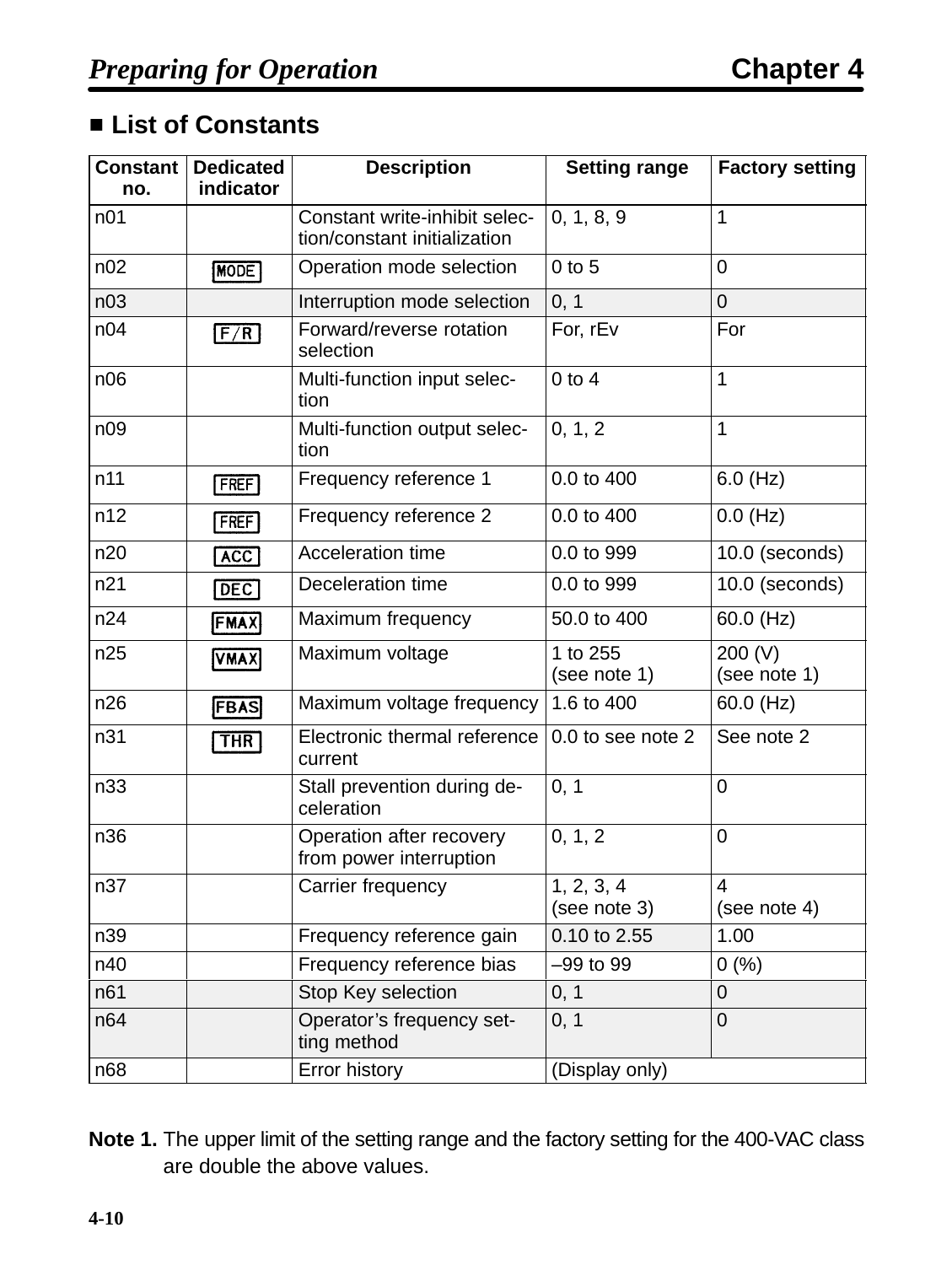- **Note 2.** The setting range and factory setting for n31 (electronic thermal reference current) depend on the Inverter model. For details, refer to page 4-19. Normally, set the rated motor amperage in n31.
- **Note 3.** The setting range for the 400-VAC models is "1 to 5."
- **Note 4.** The factory setting for the 3G3EV-A4015-CUE is "3."
- **Note 5.** Displaying the constant no. corresponding to an indicator in the "Dedicated indicator" column lights the indicator.
- **Note 6.** Constant no. 02 (n02) and subsequent constants can be set only when constant no. 01 (n01) is set to 1.

Constants in the shaded areas in the above table may not be usable depending on the PROM number (software version).

| Con-            | <b>PROM no. (software version)</b> |                                                                                     |               |  |  |
|-----------------|------------------------------------|-------------------------------------------------------------------------------------|---------------|--|--|
| stant<br>no.    | 199 or lower                       | 200                                                                                 | 220 or higher |  |  |
| n <sub>03</sub> | <b>No</b>                          | Yes                                                                                 | Yes           |  |  |
| n39             |                                    | Setting range: 0.10 to 2.00 Setting range: 0.10 to 2.00 Setting range: 0.10 to 2.55 |               |  |  |
| n61             | <b>No</b>                          | Yes                                                                                 | Yes           |  |  |
| n <sub>64</sub> | No                                 | No                                                                                  | Yes           |  |  |

**Note** "Yes" indicates that the constant can be set. "No" indicates that the constant cannot be set.

### ■ Details of Each Constant

| n0 I |                                                 | <b>Constant Write-Inhibit Selection/Constant Initialization</b> |  |
|------|-------------------------------------------------|-----------------------------------------------------------------|--|
|      | <b>Setting range</b> $\vert 0, 1, 8, 9 \rangle$ | <b>Factory setting 1</b>                                        |  |

One of the following four values can be selected:

| <b>Value</b> | <b>Description</b>                                   |
|--------------|------------------------------------------------------|
| ١o           | Only n01 can be set.                                 |
|              | Constants n01 to n68 can be displayed and set.       |
| 18           | All constants are returned to factory settings.      |
| 19           | The Inverter is initialized in 3-wire sequence mode. |

**Note 1.** If other constants are to be set, always set "1" in n01.

**Note 2.** Setting "9" (3-wire sequence mode) in n01 allows the user to start and stop the Inverter with automatic recovery type push-button switches.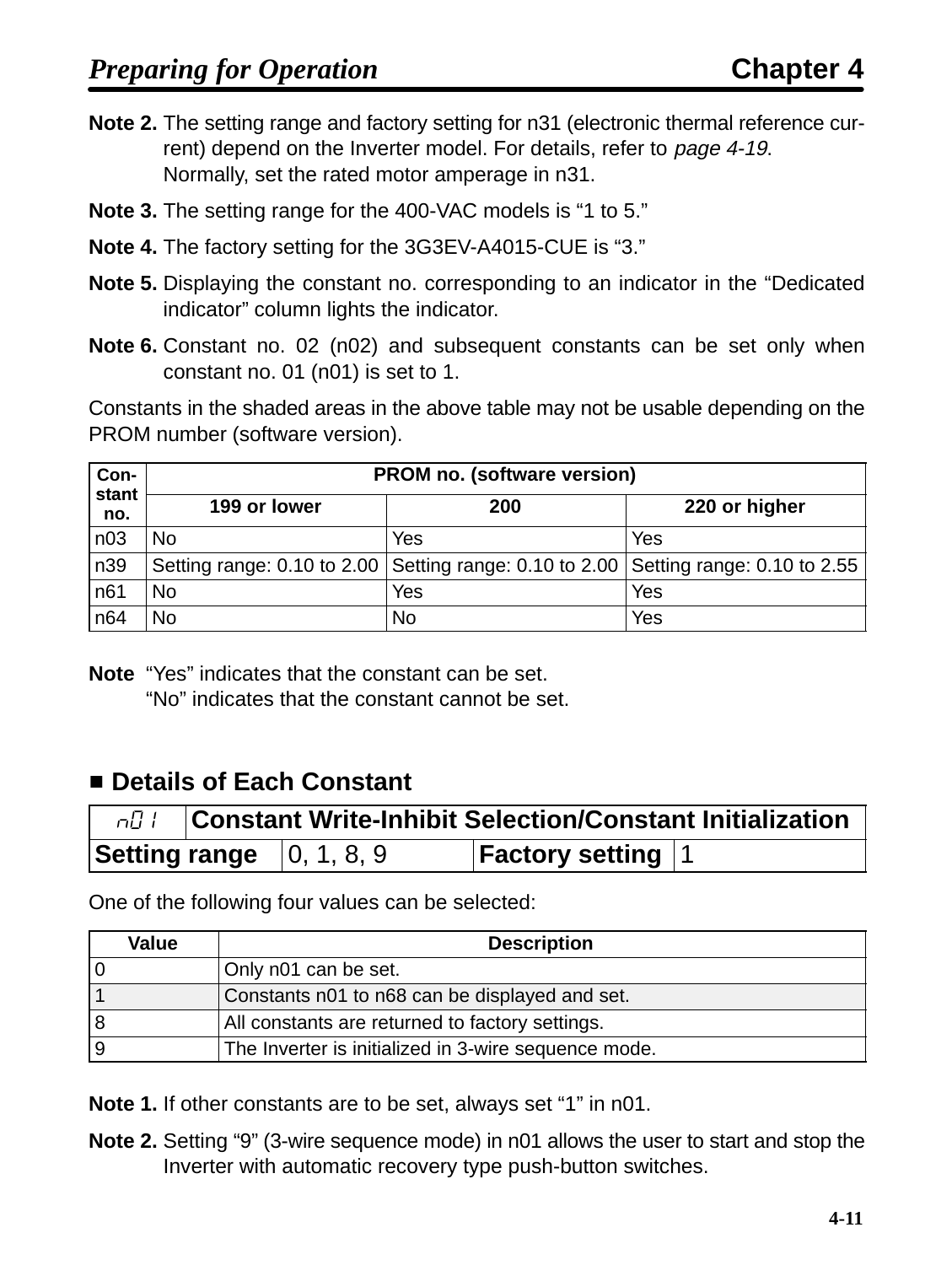### **Example of 3-wire Sequence Mode**



### **Example of Operation**



| nO2                                 | <b>MODE</b> Operation Mode Selection |  |                           |  |
|-------------------------------------|--------------------------------------|--|---------------------------|--|
| <b>Setting range</b> $\vert$ 0 to 5 |                                      |  | <b>Factory setting 10</b> |  |

This constant is used to specify whether the Inverter is to be operated with a Digital Operator or external signals.

| <b>Value</b>   | <b>Run command</b>      | <b>Frequency reference</b>             | <b>DIP switch setting</b> |
|----------------|-------------------------|----------------------------------------|---------------------------|
| 10             | <b>Digital Operator</b> | Digital Operator (n11)                 | <b>OFF</b>                |
|                | Control terminal        | Digital Operator (n11)                 | <b>OFF</b>                |
| $\overline{2}$ | <b>Digital Operator</b> | Control terminal (voltage input)       | <b>OFF</b>                |
| l3             | Control terminal        | Control terminal (voltage input)       | <b>OFF</b>                |
| 14             | <b>Digital Operator</b> | Control terminal (amperage input)   ON |                           |
| 5              | Control terminal        | Control terminal (amperage input)   ON |                           |

**Note 1.** The above setting operation can be performed when constant no. 02 is selected. This operation is also possible when the dedicated indicator ("MODE") is lit.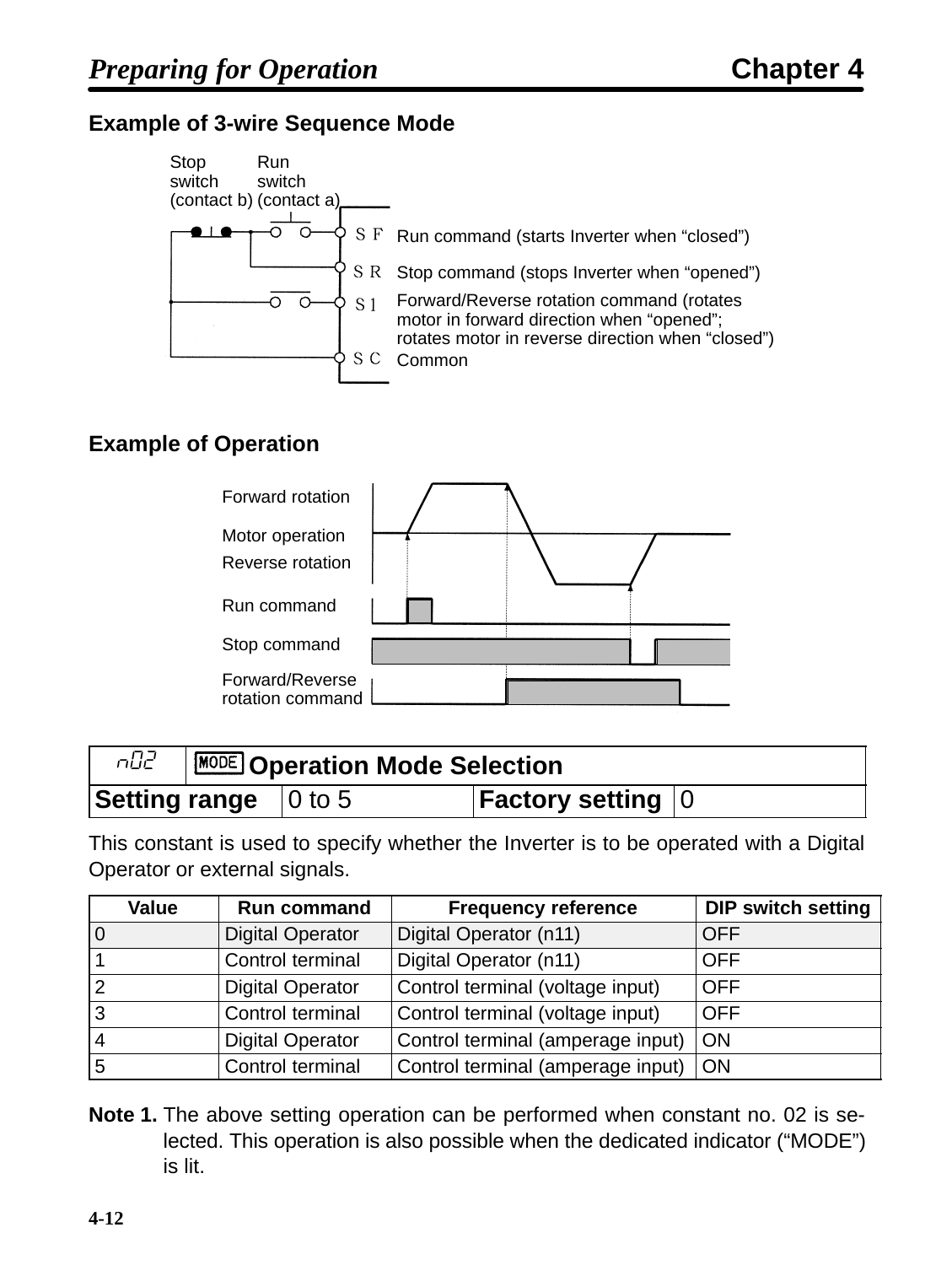**Note 2.** The DIP switch is located inside the Inverter. Use this switch to change the setting when frequency references are to be input in terms of amperage (4 to 20 mA). For details, refer to Section 7-2 Frequency Reference by Amperage Input. For voltage input, never set the DIP switch to ON. Doing so may damage the equipment.

| n03 | <b>Interruption Mode Selection</b> |  |                                               |  |
|-----|------------------------------------|--|-----------------------------------------------|--|
|     | Setting range $\,$  0, $\,$        |  | <b>Factory setting <math> 0\rangle</math></b> |  |

This constant is used to specify the interruption mode when the STOP/RESET Key is pressed or the operation command is OFF.

| <b>Value</b> | <b>Description</b>          |
|--------------|-----------------------------|
|              | Frequency deceleration stop |
|              | Free running                |

### **Example of Frequency Deceleration Stop**



### **Example of Free Running**



**Note** This constant is available for models with a PROM number (software version) of "200" or higher.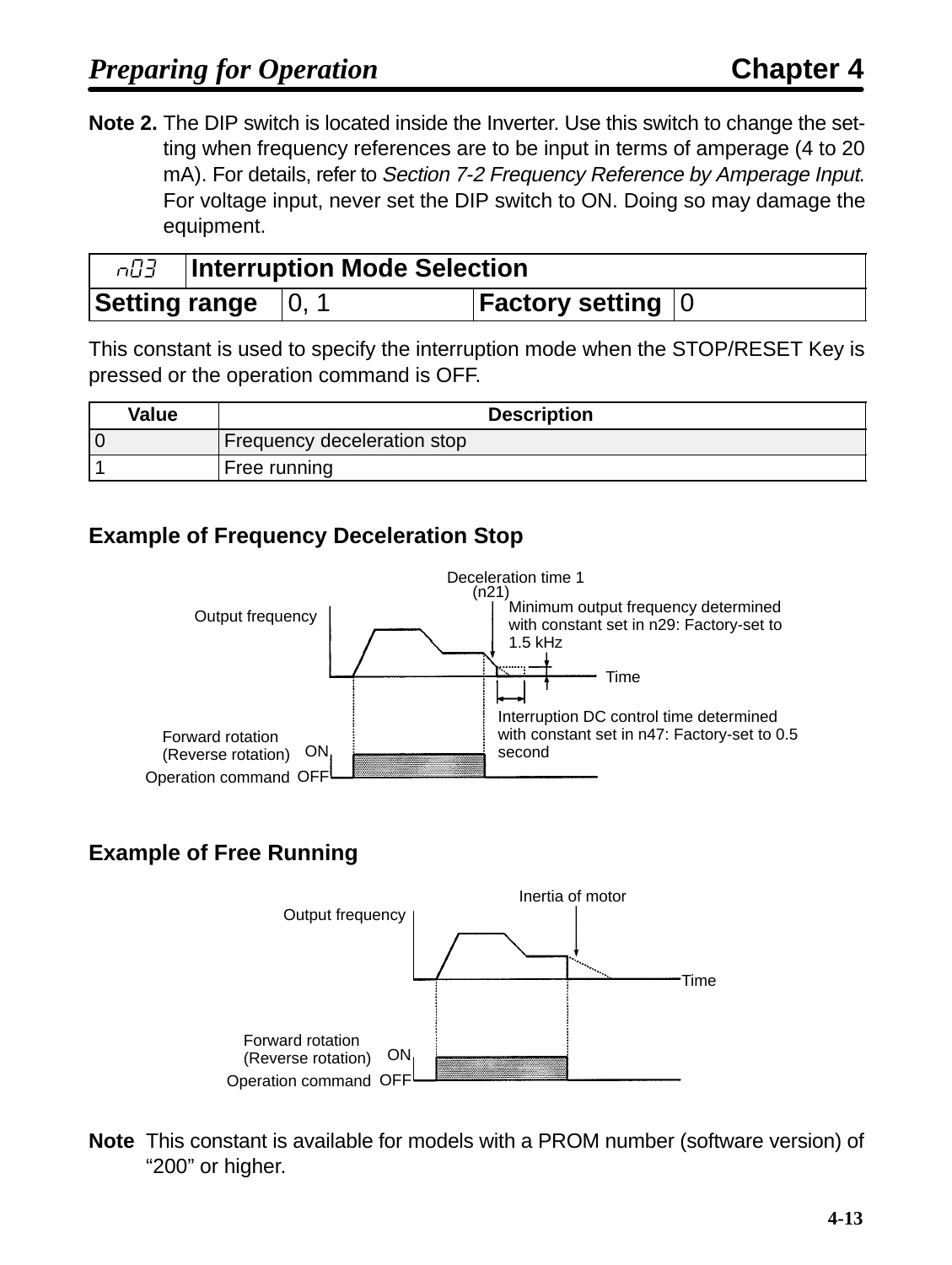| nD4   F/R Forward/Reverse Rotation Selection |                                                      |                                         |                         |  |
|----------------------------------------------|------------------------------------------------------|-----------------------------------------|-------------------------|--|
|                                              | <b>Setting range</b> $ F_{\sigma r}$ , $rE_{\sigma}$ | <b>Factory setting</b> $ F_{\theta r} $ | (forward rota-<br>tion) |  |

This constant is used to specify the direction of motor rotation when the Inverter is operated with the Digital Operator.

| <b>Value</b> | <b>Description</b> |
|--------------|--------------------|
| $F$ or       | Forward rotation   |
| $r \epsilon$ | Reverse rotation   |

- **Note 1.** While the Inverter is being operated with the Digital Operator, the direction of motor rotation can be changed by lighting the F/R indicator with the Mode Key first, pressing the Increment or Decrement Key to change the setting, then pressing the Enter Key.
- **Note 2.** The direction (forward/reverse) of motor rotation depends on the motor model used. Refer to the instruction manual for the motor.

| aD5. | <b>Multi-Function Input Selection</b> |  |                        |  |
|------|---------------------------------------|--|------------------------|--|
|      | <b>Setting range</b> $\vert$ 0 to 4   |  | <b>Factory setting</b> |  |

One of the following values can be selected for the multi-function input (S1) function:

| <b>Value</b> | <b>Description</b>                                       |  |
|--------------|----------------------------------------------------------|--|
|              | Forward/reverse rotation command (3-wire sequence)       |  |
|              | Fault reset (fault reset when ON)                        |  |
|              | External fault (contact a: external fault when ON)       |  |
|              | External fault (contact b: external fault when OFF)      |  |
|              | Multi-step speed command (frequency reference 2 when ON) |  |

| n09 | <b>Multi-Function Output Selection</b>       |  |                          |  |
|-----|----------------------------------------------|--|--------------------------|--|
|     | <b>Setting range</b> $\vert 0, 1, 2 \rangle$ |  | <b>Factory setting 1</b> |  |

One of the following three values can be specified for the multi-function contact output (MA and MB) function. When the Inverter enters the state corresponding to the specified value, MA is turned on and MB is turned off.

| Value | <b>Description</b>                                          |  |
|-------|-------------------------------------------------------------|--|
| 10    | <b>Fault occurrence</b>                                     |  |
|       | Operation in progress (frequency reference is being output) |  |
| 12    | Frequency matching (see note)                               |  |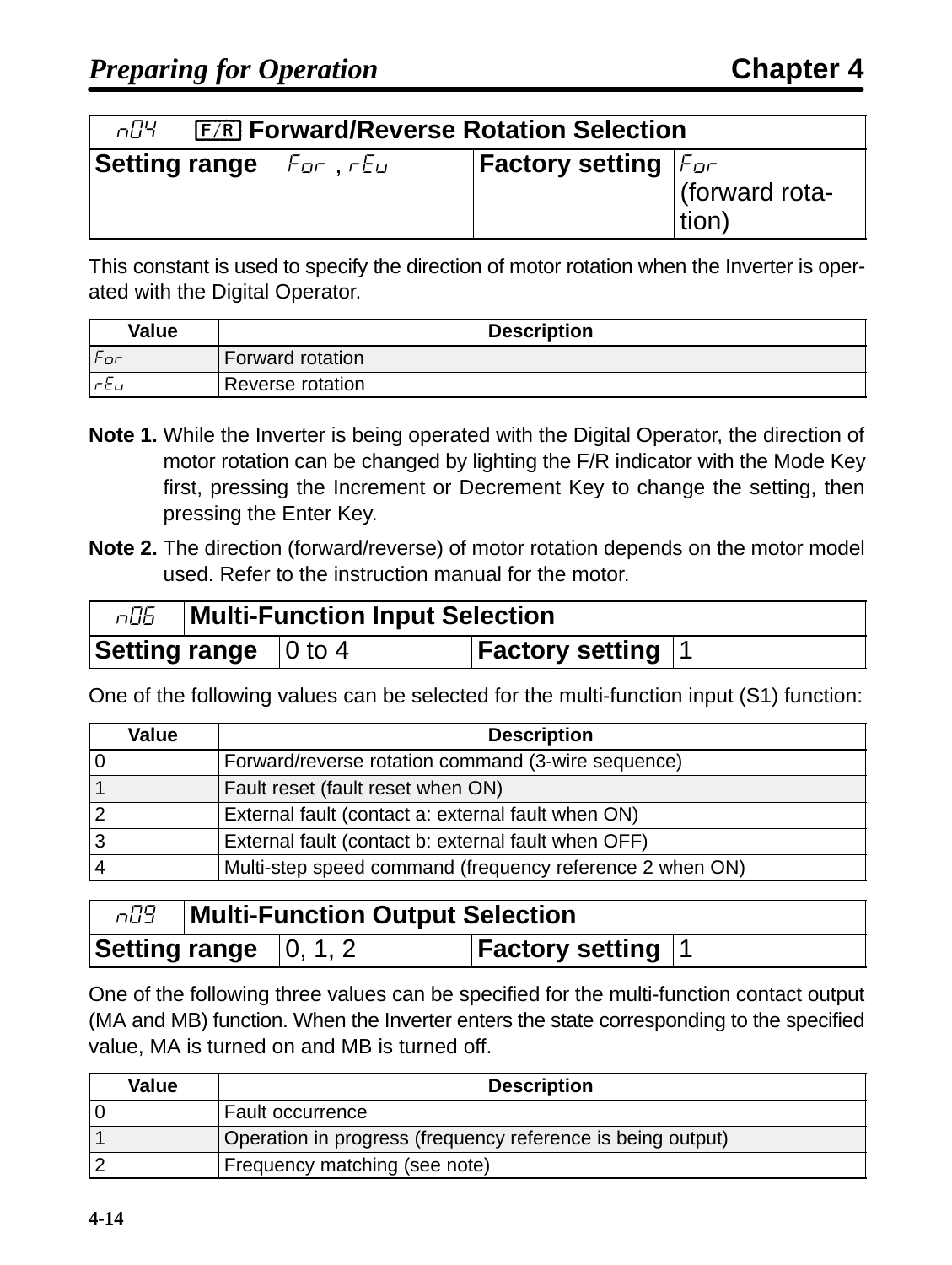**Note** MA is turned on when the difference between the reference frequency and the output frequency falls within 2 Hz. MA is turned off when the difference exceeds  $±4$  Hz.

### **Example of Operation**

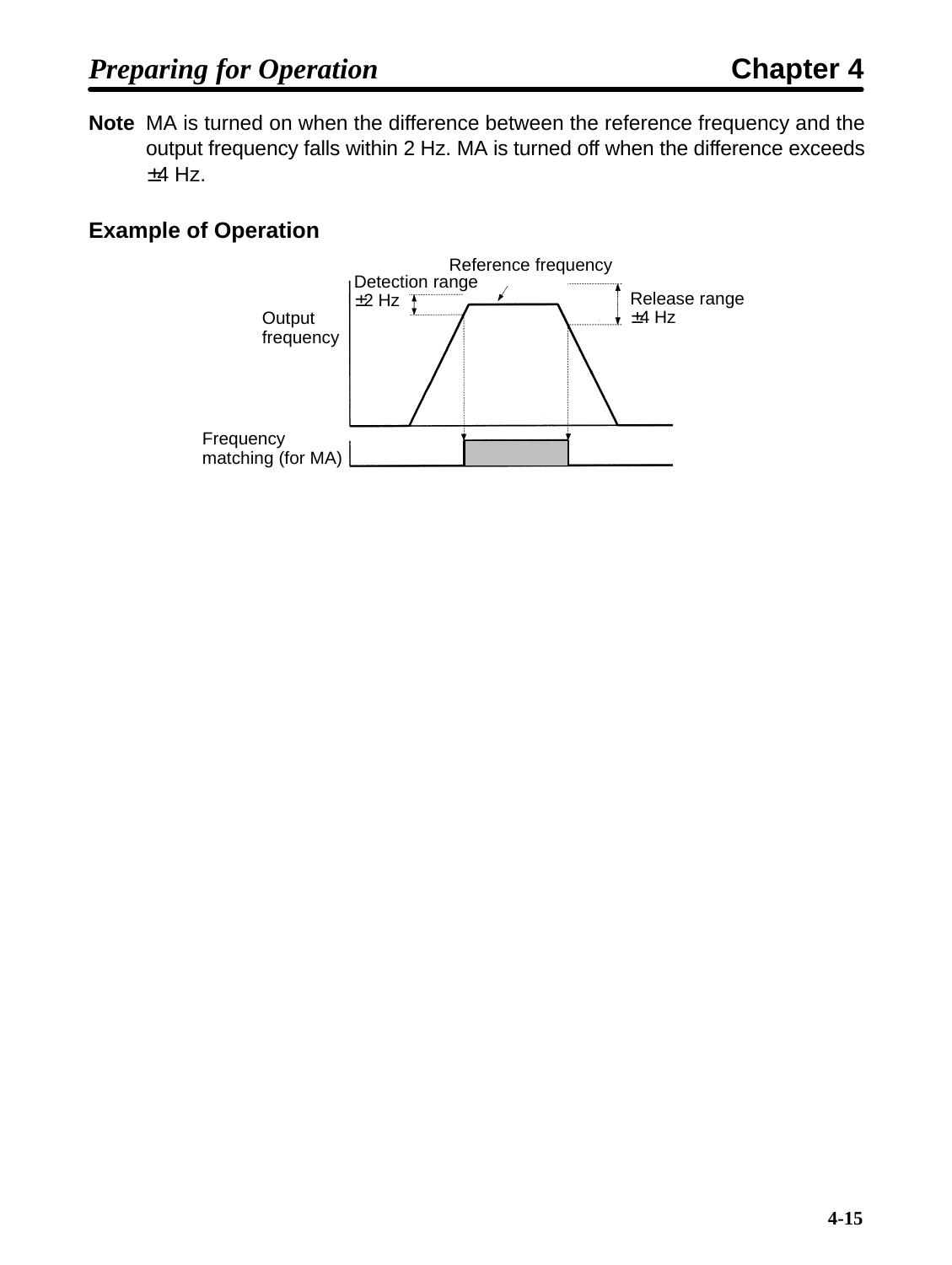| n       FREF] Frequency Reference 1                                                  |  |                                                                                      |  |  |
|--------------------------------------------------------------------------------------|--|--------------------------------------------------------------------------------------|--|--|
| <b>Setting range</b> $\vert$ 0.0 to 400 (Hz) <b>Factory setting</b> $\vert$ 6.0 (Hz) |  |                                                                                      |  |  |
|                                                                                      |  |                                                                                      |  |  |
| n la   FREF] Frequency Reference 2                                                   |  |                                                                                      |  |  |
|                                                                                      |  | <b>Setting range</b> $\vert$ 0.0 to 400 (Hz) <b>Factory setting</b> $\vert$ 0.0 (Hz) |  |  |

- •These constants are used to set reference frequency values.
- The unit of setting is as follows: 0.0 to 99.9 (Hz): 0.1 (Hz) 100 to 400 (Hz): 1 (Hz)
- •The reference frequency value can be changed even during operation. To change the reference frequency value when the Inverter is being operated with the Digital Operator, light the FREF indicator with the Mode Key first, press the Increment or Decrement Key to change the value, then press the Enter Key.
- •If one of values 2 to 5 is set in n02 (operation mode selection), the n11 setting is disregarded and control input (voltage or current) becomes valid.
- •When using n12 (frequency reference 2), always set "4" (multi-step speed command) in n06 (multi-function input selection). The multi-step speed command is always valid regardless of the n02 setting.
- •If the n12 setting is to be changed during operation, perform the above procedure when the multi-step speed command (S1) is ON.

### **Example of Multi-Step Speed Operation**

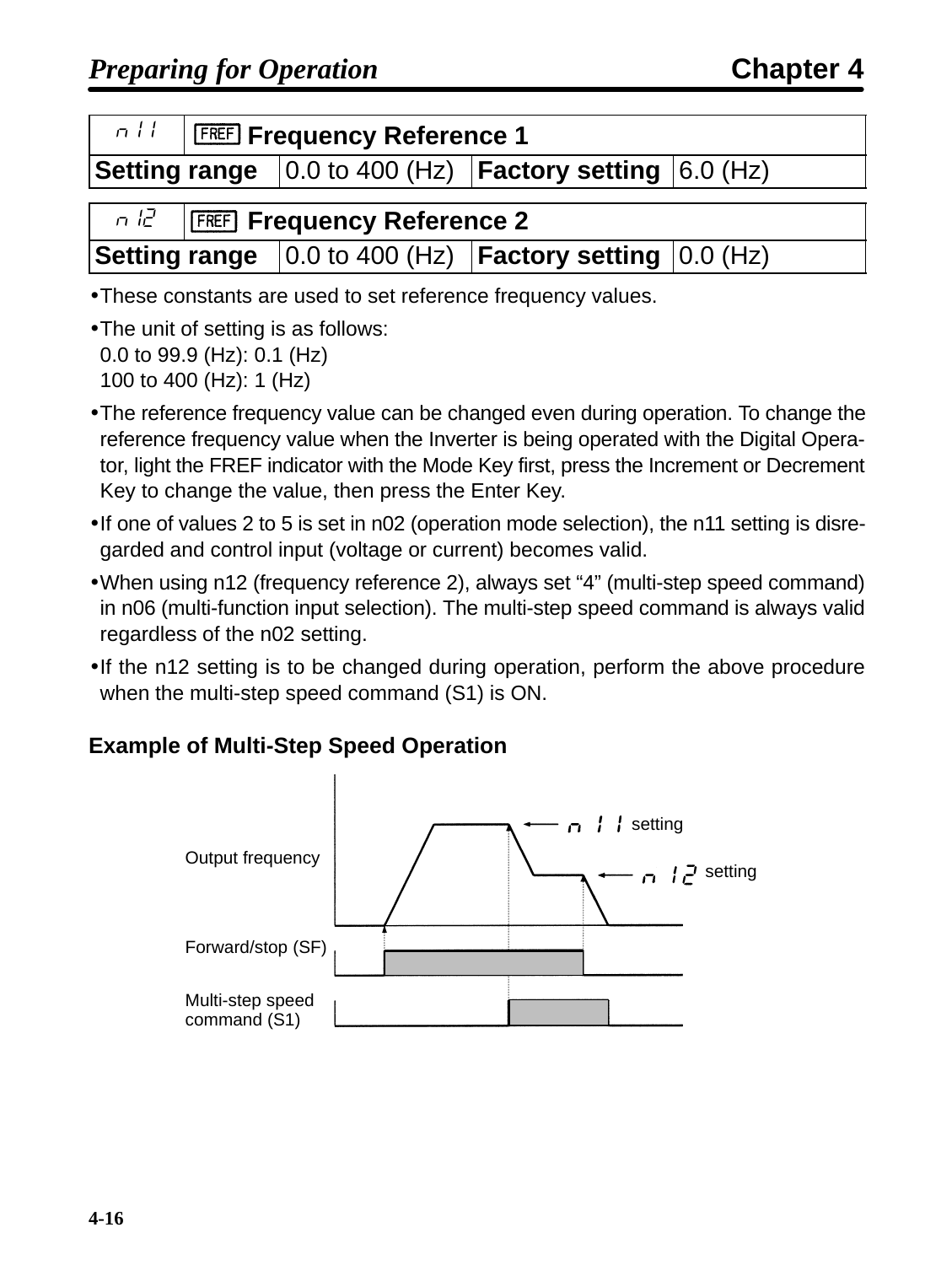| n20.           | <b>ACC</b> Acceleration Time |                                                              |                                       |  |  |
|----------------|------------------------------|--------------------------------------------------------------|---------------------------------------|--|--|
|                |                              | <b>Setting range</b> $\vert 0.0 \rangle$ to 999<br>(seconds) | <b>Factory setting 10.0 (seconds)</b> |  |  |
| n <sup>7</sup> |                              | <b>DEC</b> Deceleration time                                 |                                       |  |  |
|                |                              | <b>Setting range</b> $\vert 0.0 \rangle$ to 999              | <b>Factory setting 10.0 (seconds)</b> |  |  |

| • These constants are used to set acceleration time (required to increase the output fre- |
|-------------------------------------------------------------------------------------------|
| quency from the stopped state to the maximum frequency) and deceleration time (re-        |
| quired to decrease the output frequency from the maximum frequency to the stopped         |
| state).                                                                                   |

(Set the maximum frequency in n24.)

(seconds)

- •The unit of setting is as follows: 0.0 to 99.9 (seconds): 0.1 (second) 100 to 999 (seconds): 1 (second)
- •Acceleration and deceleration times can be changed even during operation. If, for example, acceleration time is to changed, light the ACC indicator with the Mode Key first, press the Increment or Decrement Key to change the value, then press the Enter Key. Deceleration time can be also changed in the same way. (Light the DEC indicator before changing the deceleration time.)

These constant settings are always valid regardless of whether the Inverter is operated with the Digital Operator or control input.

### **Explanation of n20 and n21 Settings**

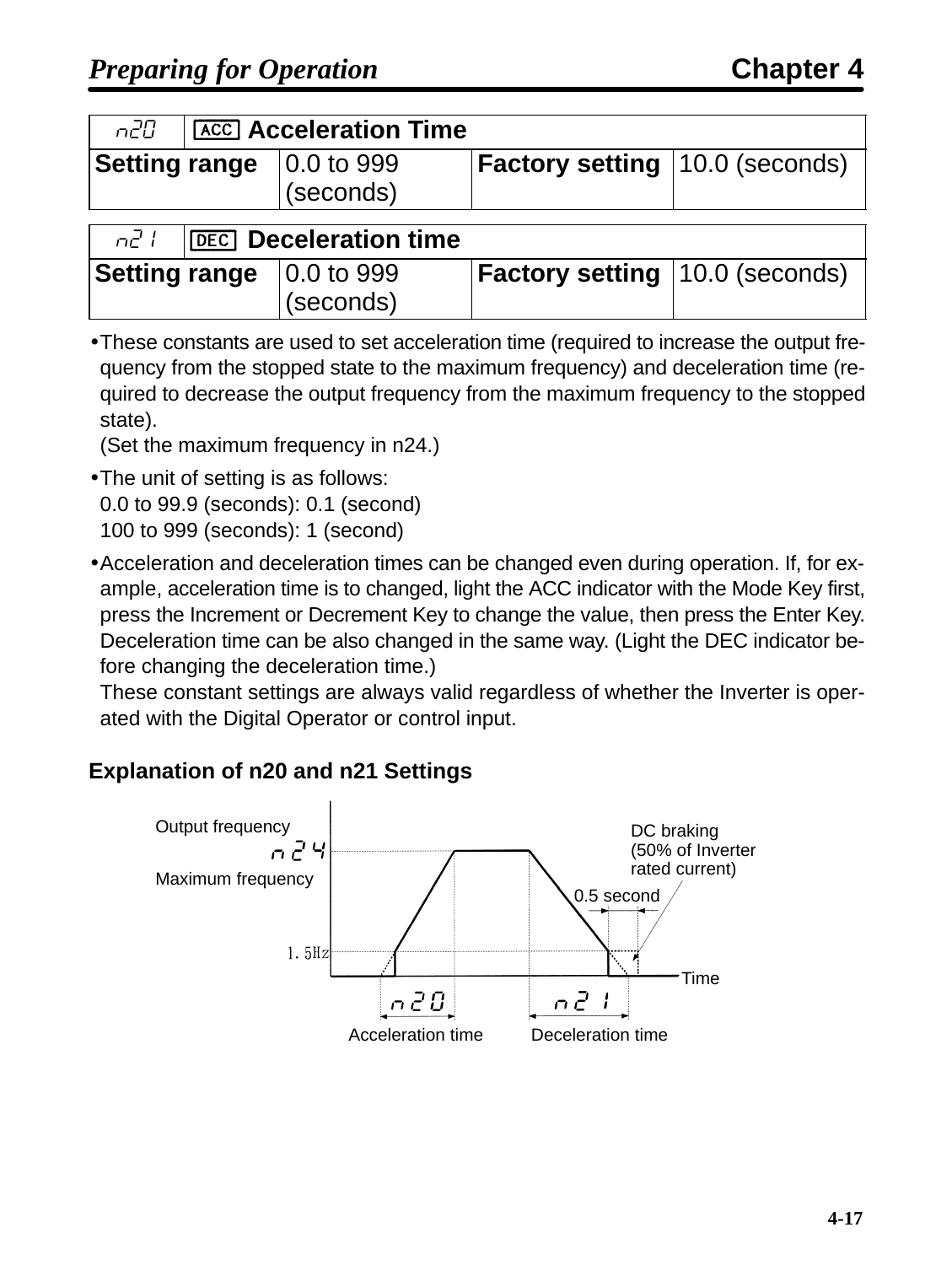| n24<br><b>FEMAX Maximum Frequency</b>                                                                                                                             |                                 |                                  |  |  |
|-------------------------------------------------------------------------------------------------------------------------------------------------------------------|---------------------------------|----------------------------------|--|--|
| <b>Setting range</b>                                                                                                                                              | $ 50.0 \text{ to } 400$<br>(Hz) | <b>Factory setting 60.0 (Hz)</b> |  |  |
| <b>Unit of setting</b> $\begin{vmatrix} 50.0 \text{ to } 99.9 \text{ (Hz)} : 0.1 \text{ (Hz)} \\ 100 \text{ to } 400 \text{ (Hz)} : 1 \text{ (Hz)} \end{vmatrix}$ |                                 |                                  |  |  |

| n25.                      | $\sqrt{\text{VMAX}}$ Maximum Voltage |  |                                                                                 |  |
|---------------------------|--------------------------------------|--|---------------------------------------------------------------------------------|--|
|                           |                                      |  | <b>Setting range</b>   1 to 255 (510) <b>  Factory setting</b> $ 200 (400)(V) $ |  |
| Unit of setting $ 1 (V) $ |                                      |  |                                                                                 |  |

| n26 - |  | <b>FEAS Maximum Voltage Frequency (Basic Frequency)</b> |                                                                                |  |  |  |
|-------|--|---------------------------------------------------------|--------------------------------------------------------------------------------|--|--|--|
|       |  |                                                         | <b>Setting range</b>   1.6 to 400 (Hz) $ $ <b>Factory setting</b> $ 60.0$ (Hz) |  |  |  |
|       |  | <b>Unit of setting</b> $ 1.6$ to 99.9 (Hz) : 0.1 (Hz)   |                                                                                |  |  |  |
|       |  | 100 to 400 (Hz) : 1 (Hz)                                |                                                                                |  |  |  |

**Note** The values in parentheses are for the 400-VAC class.

- •These three constants are used to set a V/f pattern.
- •Check the motor specifications and set each constant as follows:
	- n24: Maximum frequency or rated frequency
	- n25: Rated voltage
	- n26: Rated frequency
- •The value set in n24 (maximum frequency) must be equal to or greater than the value set in n26 (maximum voltage frequency). Otherwise, an error will result.

### **Explanation of n24, n25, and n26 Settings**

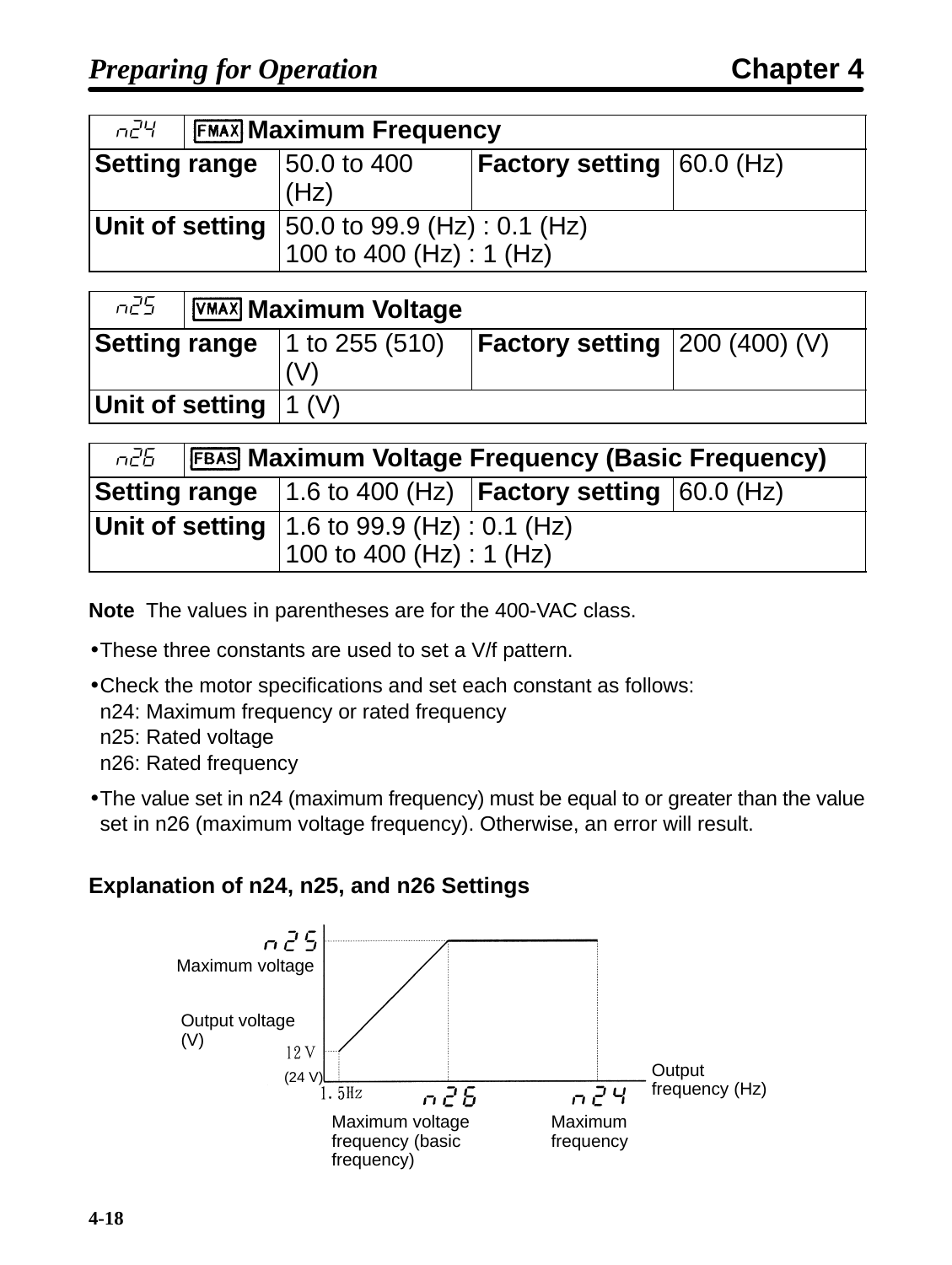|                                             | <b>n3</b> / [THR] Electronic Thermal Reference Current |                    |                                   |  |  |
|---------------------------------------------|--------------------------------------------------------|--------------------|-----------------------------------|--|--|
| <b>Setting range</b> $\vert 0.0 \rangle$ to |                                                        | (see note 1) $(A)$ | <b>Factory setting See note 2</b> |  |  |
| Unit of setting $ 0.1(A) $                  |                                                        |                    |                                   |  |  |

•This constant is used to set an electronic thermal reference value to protect the motor from overheating.

Set the rated motor amperage in this constant.

- •If 0.0 is set in this constant, "no thermal protection" is assumed, so motor overload will not be detected.
- •The setting range and factory setting for this constant are as follows:

**Note 1.** This can be set to a maximum of 120% of the Inverter rated current.

**Note 2.** Set to the normal rated current of the maximum applicable motor.

| n33 Stall Prevention during Deceleration |  |                           |  |
|------------------------------------------|--|---------------------------|--|
| Setting range $\,$  0, 1                 |  | <b>Factory setting  0</b> |  |

This constant is used to select the action to prevent overvoltage during deceleration.

| <b>Value</b> | <b>Description</b>                      |  |  |
|--------------|-----------------------------------------|--|--|
|              | Stall prevention during deceleration    |  |  |
|              | No stall prevention during deceleration |  |  |

- **Note 1.** If a braking resistor is to be connected, always set "1" (no stall prevention during deceleration) in this constant.
- **Note 2.** If "0" (stall prevention during deceleration) is set in this constant, deceleration time will be automatically lengthened to prevent overvoltage.

### **Explanation of Stall Prevention during Deceleration**

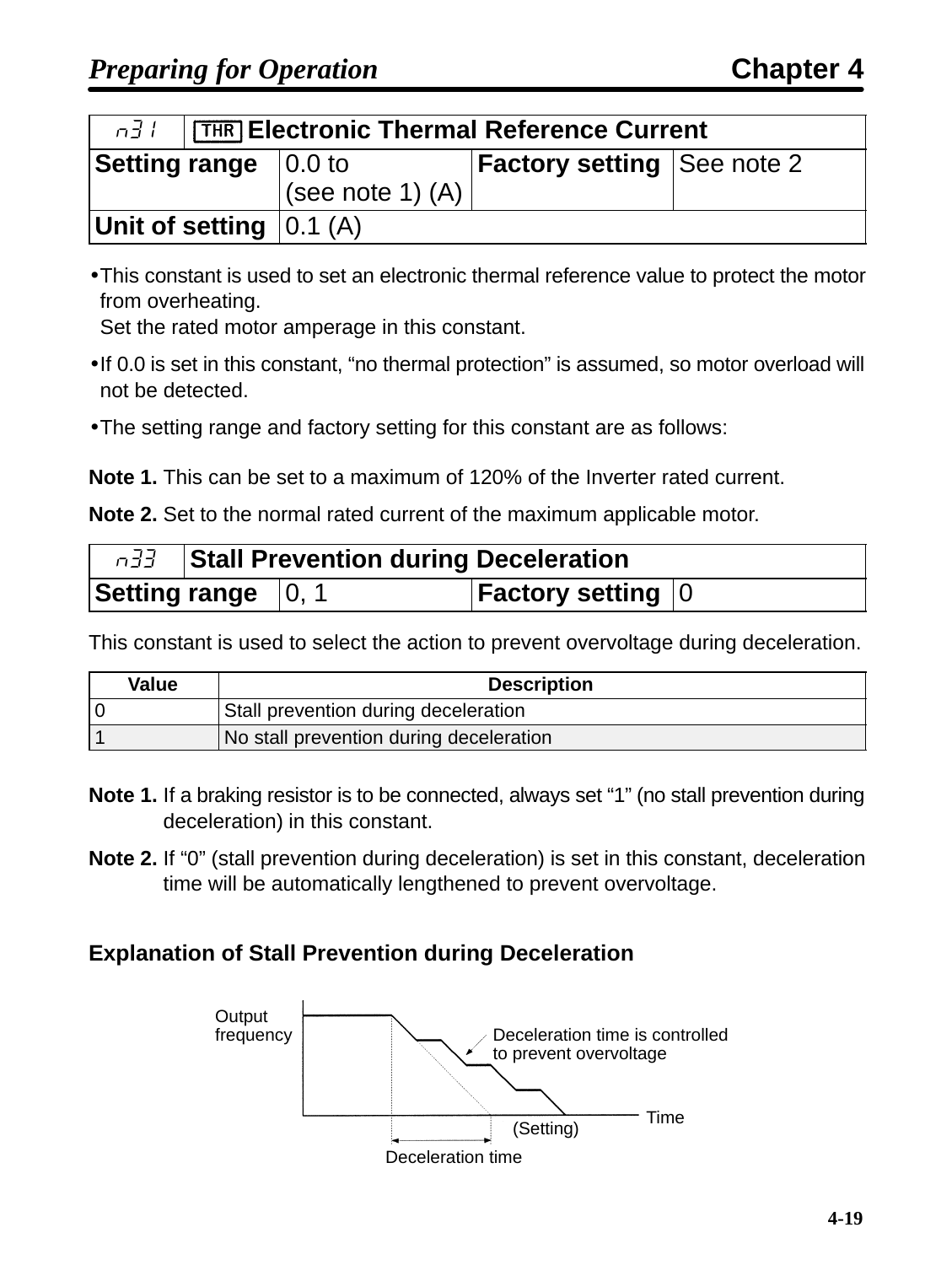|                                              | n35   Operation after Recovery from Power Interruption |
|----------------------------------------------|--------------------------------------------------------|
| <b>Setting range</b> $\vert 0, 1, 2 \rangle$ | <b>Factory setting  0</b>                              |

This constant is used to select the processing to be performed after recovery from an instantaneous power interruption.

| <b>Value</b> | <b>Description</b>                                                   |
|--------------|----------------------------------------------------------------------|
|              | Discontinues operation.                                              |
|              | Continues operation only if power interruption is within 0.5 second. |
|              | Continues operation unconditionally (with no error output).          |

**Note** If "1" or "2" is selected to continue operation, the Inverter automatically searches the motor speed (even when the motor is in a free-running state) and continues smooth operation. This function is called the speed search function.

### **Explanation of Speed Search Function**



| <b>Carrier Frequency</b> |                                                 |                                      |              |
|--------------------------|-------------------------------------------------|--------------------------------------|--------------|
|                          | <b>Setting range</b> $\vert 1, 2, 3, 4 \rangle$ | <b>Factory setting</b> $ 4 (10 kHz)$ |              |
|                          | (see note 1)                                    |                                      | (see note 2) |

This constant is used to set a pulse-width-modulated (PWM) carrier frequency.

| <b>Value</b> | <b>Carrier frequency</b> |
|--------------|--------------------------|
|              | $2.5$ (kHz)              |
|              | $5$ (kHz)                |
| ີ<br>J       | $7.5$ (kHz)              |
| 4            | 10 (kHz)                 |
| 5            | $12.5$ (kHz)             |

- **Note** As the cable between the Inverter and the motor becomes longer, a high-frequency leakage current from the cable increases, causing the Inverter output current to increase as well. This may also affect peripheral devices. To prevent this, adjust the carrier frequency according to the following standards:
	- Cable length of 50 meters or less: 10 kHz or less
	- Cable length of 50 to 100 meters: 5 kHz or less

**Note 1.** The setting range for the 400-VAC class is "1 to 5."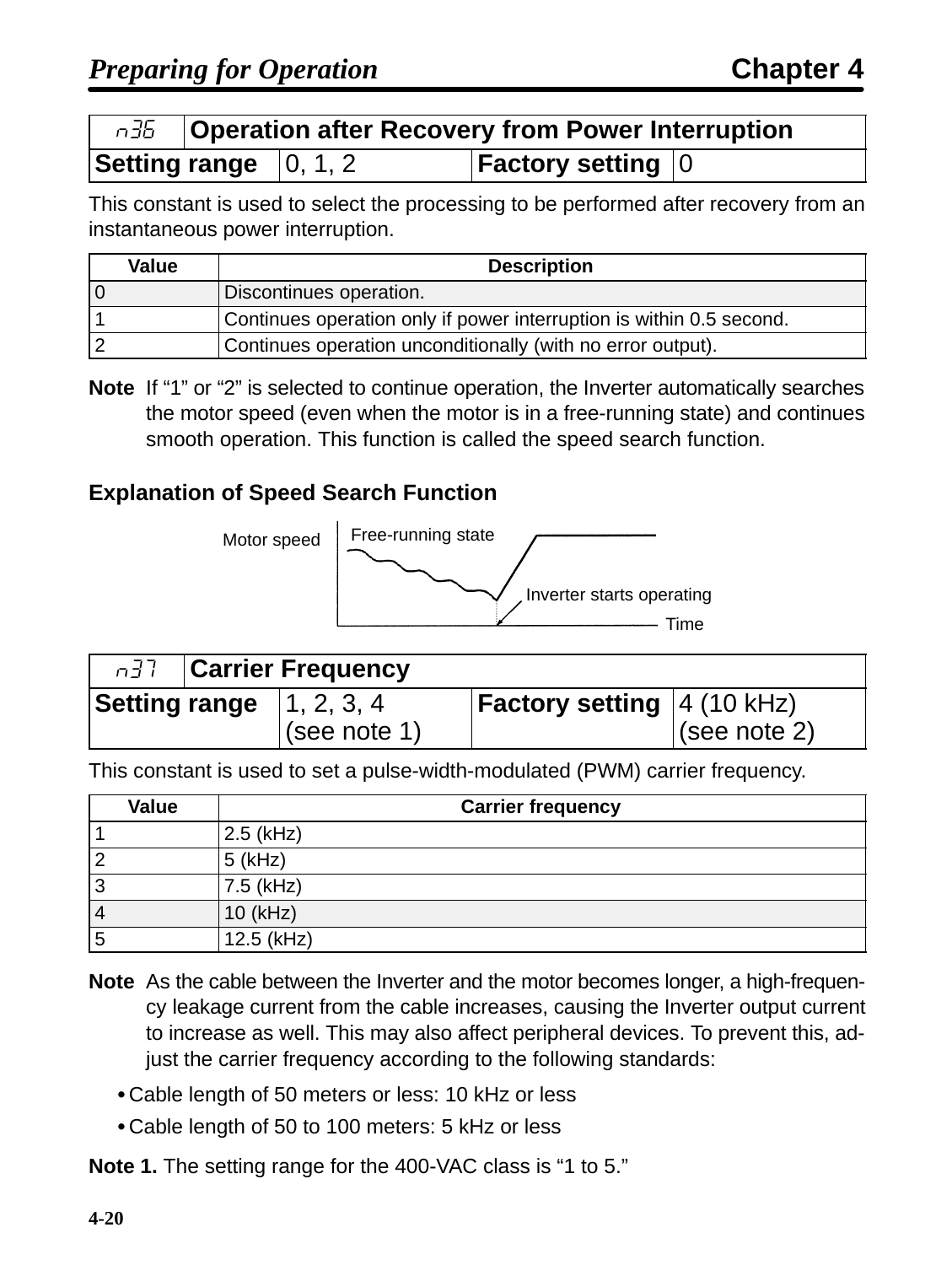**Note 2.** The factory setting for the 3G3EV-A4015-CUE is "3."

**Note 3.** With the 400-VAC class, the continuous output current cannot be used to 100% of the rated value if the constant is set to "5" for Inverters of 0.75 kW or less or if it is set to "4" or "5" for an Inverter of 1.5 kW.

Set the constant so that the continuous output current does not exceed the values shown in the following tables.

### **400-VAC Inverters of 0.75 kW or Less**

| <b>Carrier frequency set value</b> | Max. continuous output current |
|------------------------------------|--------------------------------|
| l 1 to 4                           | Up to 100% of the rated output |
| 15                                 | Up to 90% of the rated output  |

### **400-VAC Inverter of 1.5 kW**

| <b>Carrier frequency set value</b> | <b>Max. continuous output current</b> |
|------------------------------------|---------------------------------------|
| 1 to $3$                           | Up to 100% of the rated output        |
|                                    | Up to 85% of the rated output         |
| 5                                  | Up to 75% of the rated output         |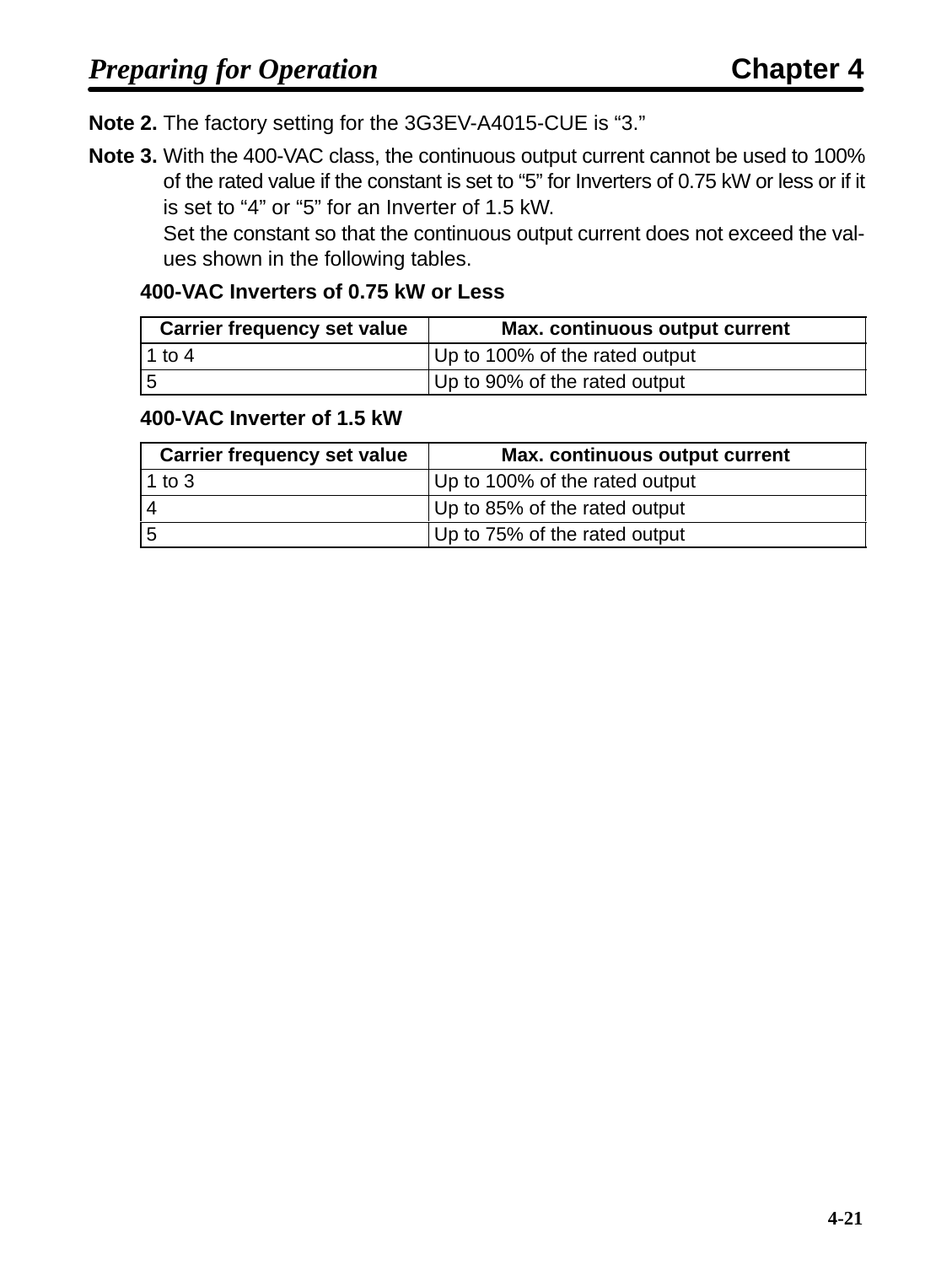|                                                   | n39   Frequency Reference Gain |         |                                     |  |  |
|---------------------------------------------------|--------------------------------|---------|-------------------------------------|--|--|
| <b>Setting range</b> $\vert 0.10 \rangle$ to 2.55 |                                | (times) | <b>Factory setting 1.00 (times)</b> |  |  |
| Unit of setting $(0.01)$ (times)                  |                                |         |                                     |  |  |

|                          |  | nHD <b>Frequency Reference Bias</b>   |                                         |  |  |
|--------------------------|--|---------------------------------------|-----------------------------------------|--|--|
|                          |  | <b>Setting range</b> $ -99$ to 99 (%) | <b>Factory setting</b> $ 0 \rangle$ (%) |  |  |
| Unit of setting $ 1 (%)$ |  |                                       |                                         |  |  |

- •These constants are used to set the relationship between analog voltage and reference frequencies when frequency references are input through control terminals FR and FC.
- •Frequency reference gain (n39): Specify the input voltage corresponding to the maximum frequency (n24) as a multiple of 10 V.
- •Frequency reference bias (n40): Specify the reference frequency corresponding to input voltage 0 V as a percentage of the maximum frequency (n24).

### **Explanation of Frequency Reference Gain and Bias**



### **Example of Setting: Operating the Inverter so that the Maximum Frequency is Reached when the Voltage Increases from 0 to 5 V**

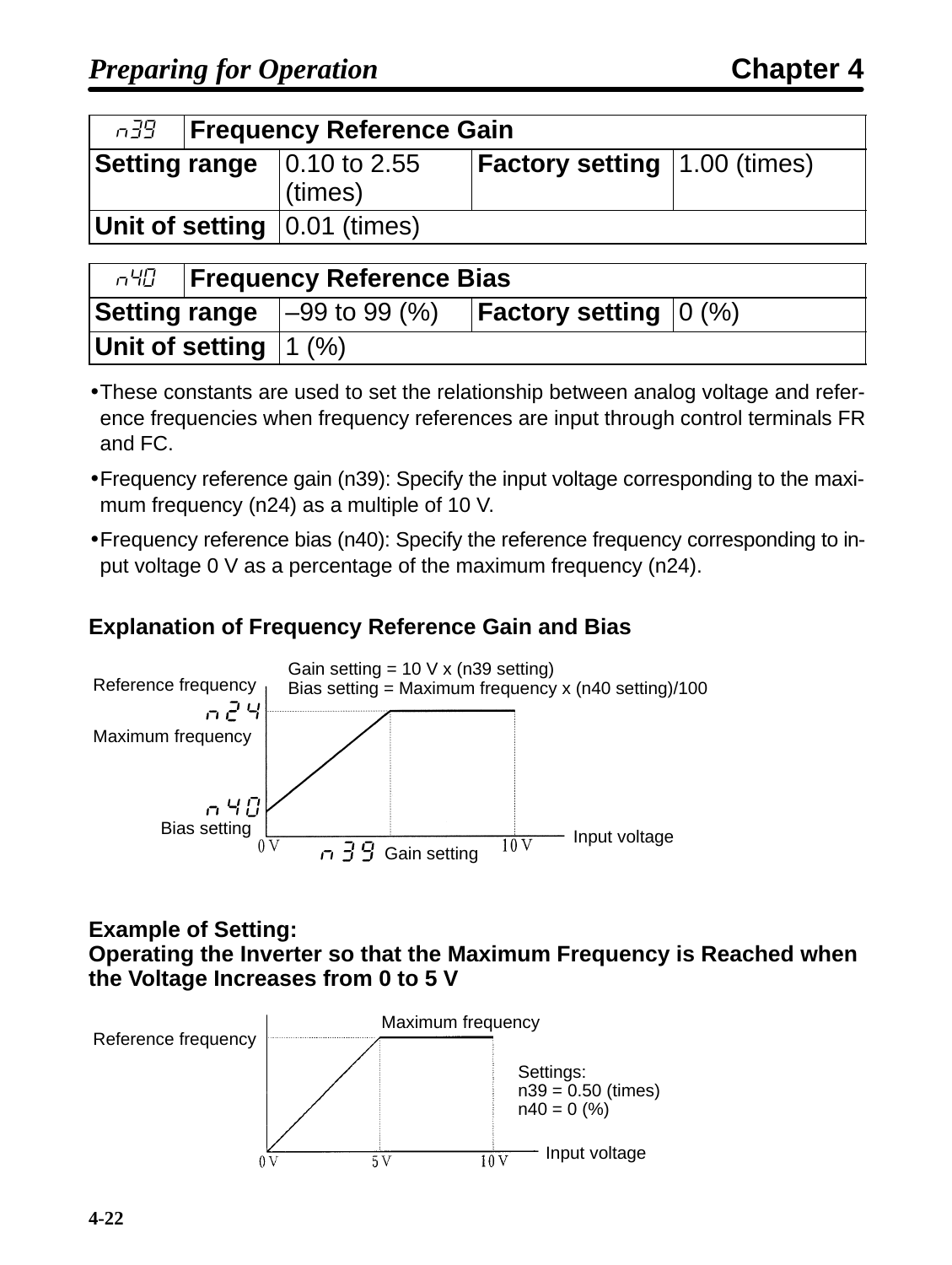| ா6 ர |                                    | <b>Stop Key Selection</b> |                           |  |
|------|------------------------------------|---------------------------|---------------------------|--|
|      | Setting range $\vert 0, 1 \rangle$ |                           | <b>Factory setting 10</b> |  |

•When inputting Inverter operation from the control terminals, the Stop Key on the Digital Operator can be set to "enabled" or "disabled."

| Value | <b>Description</b> |
|-------|--------------------|
|       | Stop Key enabled   |
|       | Stop Key disabled  |

- **Note 1.** When operating the Inverter from the Digital Operator, the Stop Key is always enabled irrespective of its setting.
- **Note 2.** This constant is available for models with a PROM number (software version) of "200" or higher.

| ონ4 - |                                           | <b>Operator's Frequency Setting Method</b> |                                                     |  |
|-------|-------------------------------------------|--------------------------------------------|-----------------------------------------------------|--|
|       | <b>Setting range</b> $\vert 0, 1 \rangle$ |                                            | <b>Factory setting <math>\vert 0 \rangle</math></b> |  |

- •Used for setting the frequency from the Digital Operator.
- •Select the Enter Key operation when setting the frequency command from the Digital Operator.

| <b>Value</b> | <b>Description</b>                                                                                    |
|--------------|-------------------------------------------------------------------------------------------------------|
|              | Enter Key required for changing frequency                                                             |
|              | Enter Key not required for changing frequency (may be changed using<br>Increment and Decrement Keys.) |

|                                                        | $\sqrt{68}$   Error History |
|--------------------------------------------------------|-----------------------------|
| This constant can only be displayed. It cannot be set. |                             |

- •Information about the last error is recorded in this constant. Use this information for troubleshooting purposes.
- •The display format is as follows:



**Note** This constant is available for models with a PROM number (software version) of "220" or higher.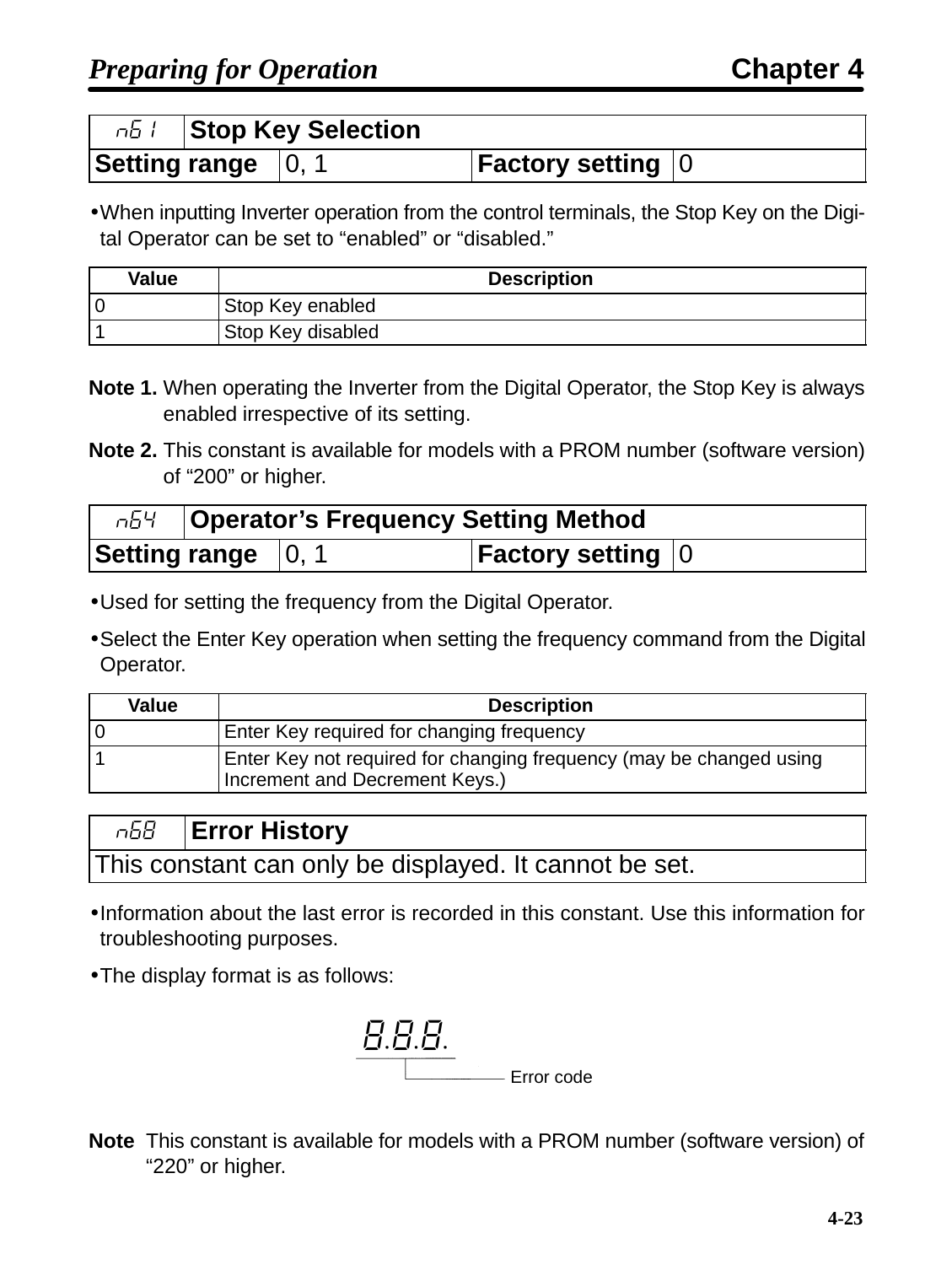- •Recorded are Inverter errors and other errors that actuate a protective mechanism. Warning (automatically recovered error) is not recorded.
- •If no error has occurred, the indicator is not lit.
- •All error codes are listed below.

| <b>Error code</b> | <b>Description</b>               | <b>Error category</b>          |
|-------------------|----------------------------------|--------------------------------|
| oC                | Overcurrent (OC)                 | Errors that actuate protective |
| ்ப                | Main circuit overvoltage (OV)    | mechanism                      |
| Uu I              | Main circuit undervoltage (UV1)  |                                |
| <b>Uud</b>        | Control power supply fault (UV2) |                                |
| οH                | Radiation fin overheated (OH)    |                                |
| oL I              | Motor overload (OL1)             |                                |
| oL 2              | Inverter overload (OL2)          |                                |
| EF/               | External fault (EF1)             |                                |
| FOO               | Initial memory error             | Inverter errors                |
| $F \Box t$        | <b>ROM</b> error                 |                                |
| FO4               | <b>Constant error</b>            |                                |
| FOS               | A/D converter error              |                                |
| FO <sub>5</sub>   | Option error                     |                                |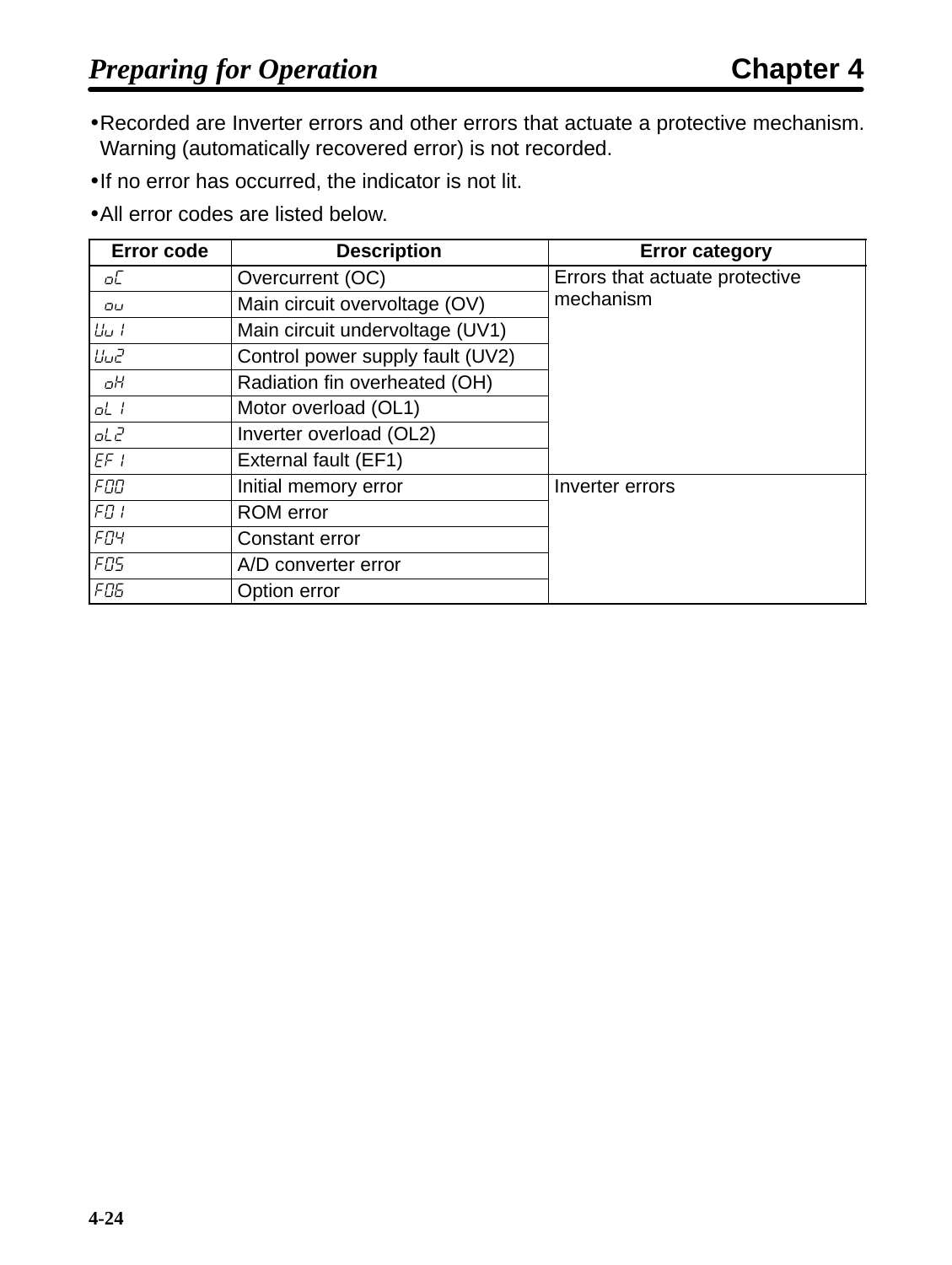# **4-3 Test Run**

After wiring is complete, perform a test run of the Inverter as follows. First, start the motor through the Digital Operator without connecting the motor to the mechanical system. Next, connect the motor to the mechanical system and perform a test run. Finally, operate the controller to make sure that the sequence of operations is correct.

This section only describes how to perform a test run using the Digital Operator.

# **4-3-1 Checking Wiring**

- •Check that terminals R, S, and T receive power supply.
	- 200-VAC Class

Three-phase input: 200 to 230 VAC, 50/60 Hz

Single-phase input: 200 to 240 VAC, 50/60 Hz (terminal R and S)

(Single-phase input is only applicable to  $3G3EV-AB \Box \Box$ .)

400-VAC Class

Three-phase input: 380 to 460 VAC, 50/60 Hz

- •Check that terminals U, V, and W are correctly connected to the motor power cables.
- •Do not connect the mechanical system to the motor. (The motor must be in no-load status.)
- •If signal lines are connected to control terminals, turn terminals SF and SR off.

# **4-3-2 Turning Power On and Checking Indicator Display**

- •Check that the ALARM indicator is not lit.
- •Check that the RUN indicator is flashing.

# **4-3-3 Initializing Constants non-tanal and the PRGM**  $\alpha$ <sup>1</sup>

•Set "8" or "9" (3-wire sequence mode) in constant no. 01 to initialize constants.

# **4-3-4 Setting a V/f Pattern**

•Set the maximum frequency ("FMAX" or constant no. 24), maximum voltage ("VMAX" or constant no. 25), and maximum voltage frequency ("FBAS" or constant no. 26) according to the operating conditions.

### **FMAX VMAX FBAS**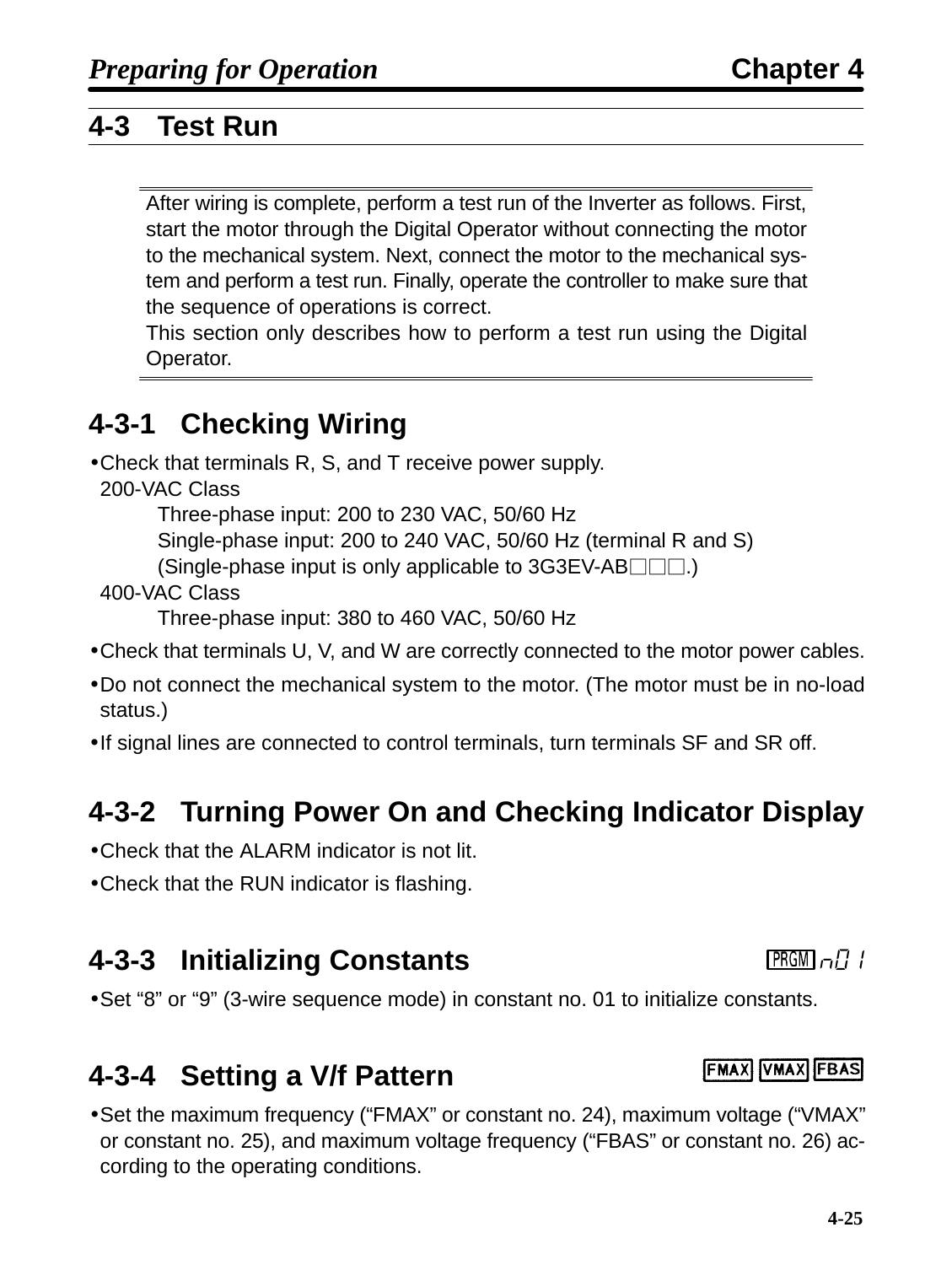# **4-3-5 Setting Rated Motor Amperage**

•Set the rated motor amperage in constant no. 31 (electronic thermal reference current) or with the "THR" indicator lit.

# **4-3-6 Setting the Reference Frequency**

•Set the frequency corresponding to the motor speed in constant no. 11 (frequency reference 1) or with the "FREF" indicator lit.

# **4-3-7 Operating the Inverter with the Digital Operator**

- •Press the RUN Key to rotate the motor in the forward direction. (If the PRGM indicator is lit in the constant item indicators section, press the Mode Key once to light the FREF indicator. If a red indicator in the stopped item indicators section is lit, the run command cannot be accepted.)
- •Check that the motor rotates smoothly without making noise.
- •Check that the direction of rotation is correct.

# **4-3-8 Checking Output Frequency and Amperage**  $FOUT|[100T]$

- •Light the FOUT indicator (output frequency monitor) and make sure that the displayed value matches the reference frequency.
- •Light the IOUT indicator (output current monitor) and check for overcurrent.

# **4-3-9 Checking Operation during Reverse Rotation**

•Rotate the motor in the reverse direction and check the same items as above.

# **4-3-10 Checking Operation with Mechanical System Connected**

- •Press the STOP/RESET Key to stop the motor.
- •Connect the mechanical system to the motor and check the same items as above.

### **4-3-11 Checking Operation Performed by Controller** MODE

- •Light the MODE indicator and set the actual operation mode.
- •Operate the Inverter with the controller, check for noise resulting from mechanical resonance, and check that the sequence of operations is correct.

### $\sqrt{THR}$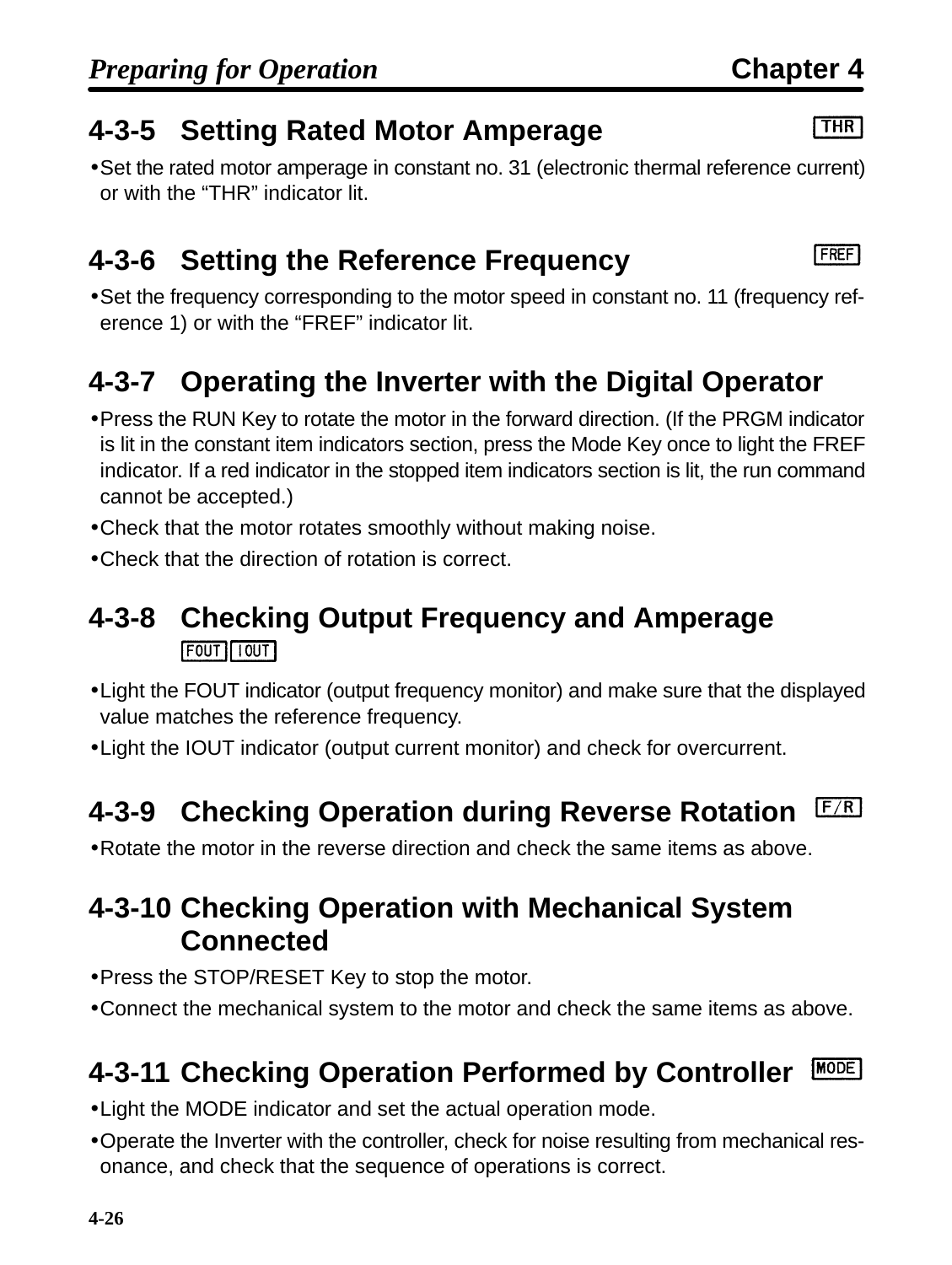# **Chapter 5 5**

# **· Operation ·**

- 5-1 Protective and Diagnostic Functions
- 5-2 Troubleshooting
- 5-3 Maintenance and Inspection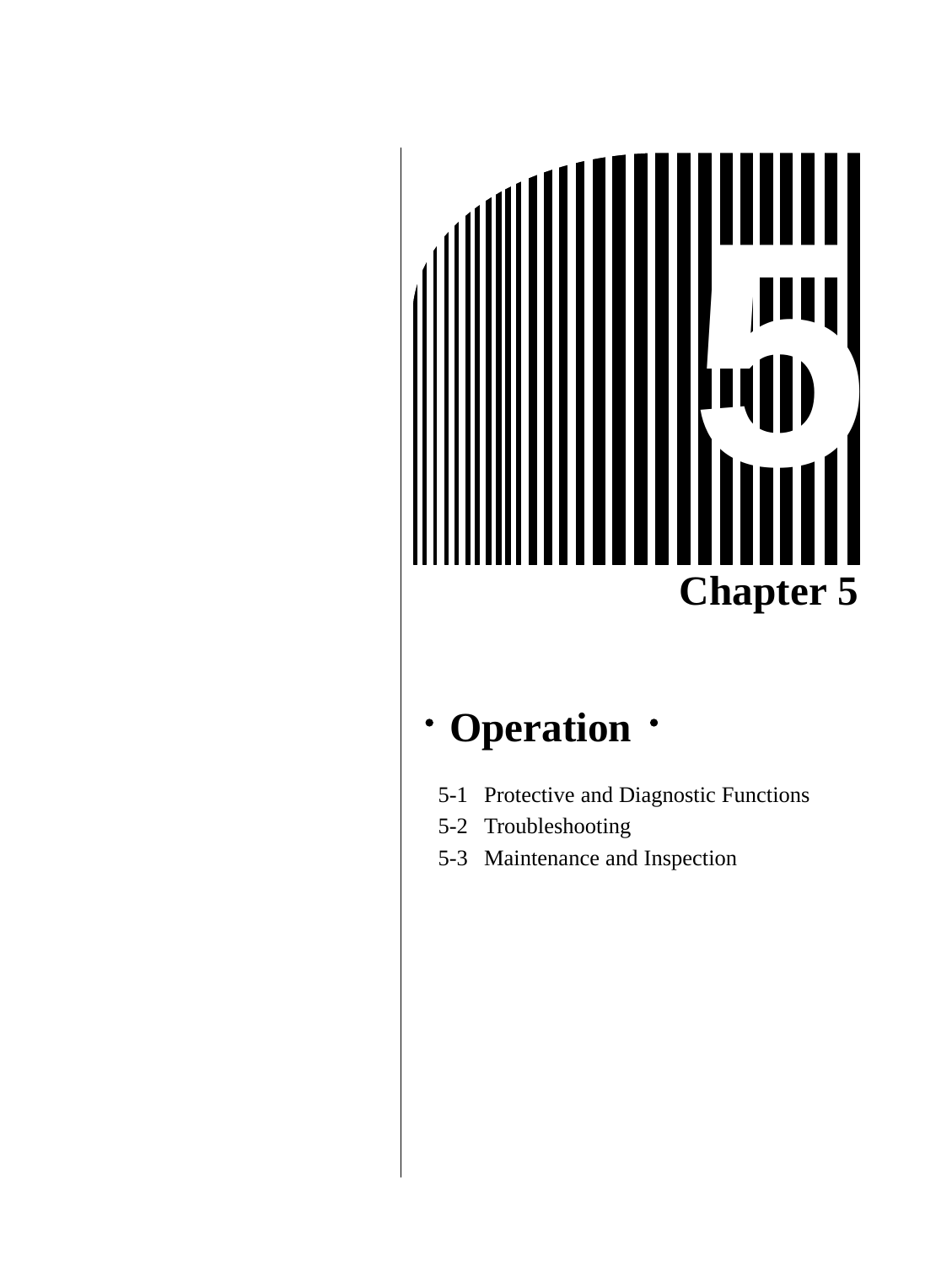# **5-1 Protective and Diagnostic Functions**

The 3G3EV has excellent protective and diagnostic functions. The RUN and ALARM indicators on the front panel indicate the current Inverter status, and the data display section also displays information about an error that has occurred. These functions therefore enable the user to take the appropriate actions to correct most errors.

| <b>Inverter</b>              | <b>Indicator</b> |                | <b>Data</b> | <b>Description</b>                                               |  |
|------------------------------|------------------|----------------|-------------|------------------------------------------------------------------|--|
| <b>status</b>                | <b>RUN</b>       | <b>ALARM</b>   | display     |                                                                  |  |
| Normal                       | <b>Flashes</b>   | Not lit        | ---         | Ready to run                                                     |  |
|                              | Lit              | Not lit        | ---         | Normal operation in progress                                     |  |
| Warning                      | <b>Flashes</b>   | <b>Flashes</b> | EF          | Simultaneous input of forward and re-<br>verse rotation commands |  |
|                              | Lit              | <b>Flashes</b> | $U_U$       | Main circuit undervoltage (UV)                                   |  |
|                              |                  |                | Oυ          | Main circuit overvoltage (OV)                                    |  |
|                              |                  |                | οH          | Radiation fin overheated (OH)                                    |  |
|                              |                  |                | <b>SFP</b>  | Digital Operator stopped (STP)                                   |  |
| Protective                   | Not lit          | Lit            | oC          | Overcurrent (OC)                                                 |  |
| mecha-<br>nism actu-<br>ated |                  |                | Oυ          | Main circuit overvoltage (OV)                                    |  |
|                              |                  |                | Uu I        | Main circuit undervoltage (UV1)                                  |  |
|                              |                  |                | Uu2         | Control power supply fault (UV2)                                 |  |
|                              |                  |                | οH          | Radiation fin overheated (OH)                                    |  |
|                              |                  |                | oL I        | Motor overload (OL1)                                             |  |
|                              |                  |                | oL 2        | Inverter overload (OL2)                                          |  |
|                              |                  |                | EF/         | External fault (EF1)                                             |  |
| Inverter                     | Not lit          | Lit            | FOO         | Initial memory error                                             |  |
| error                        |                  |                | FD I        | <b>ROM</b> error                                                 |  |
|                              |                  |                | FOY         | Constant error                                                   |  |
|                              |                  |                | FOS         | A/D converter error                                              |  |
|                              |                  |                | FO6         | Option error                                                     |  |
|                              | Not lit          | Not lit        | (Not lit)   | Control circuit error                                            |  |

# ■ List of Error Codes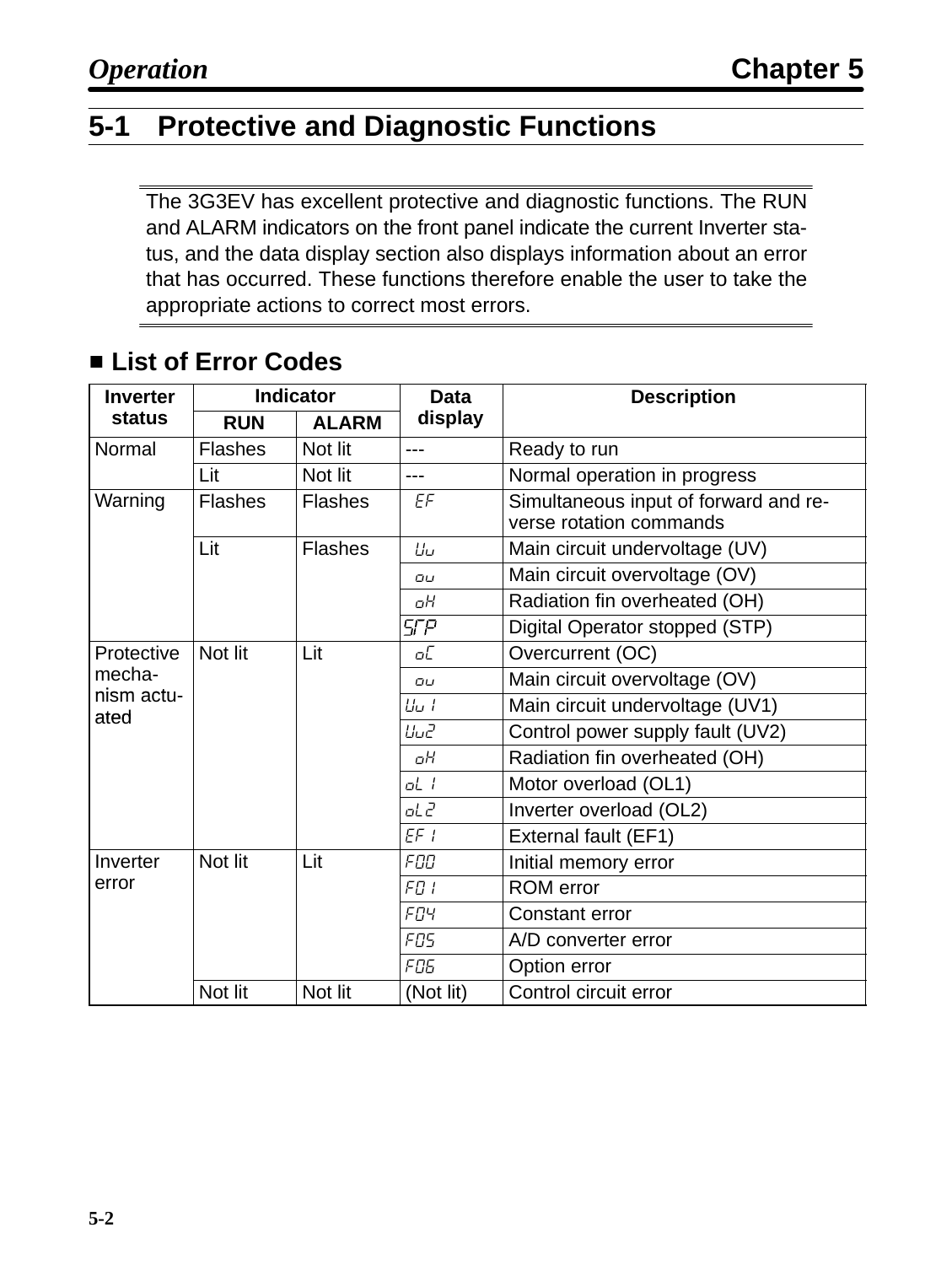### ■ Data Display and Action to be Taken when Warning Status **Arises**

The ALARM indicator flashes when warning status arises. The data display section also flashes.

When warning status arises, no error code is output.

Eliminating the cause recovers the system automatically.

| <b>Data</b><br>display | <b>Description</b>                                                                                                                                                                                   | <b>Action</b>                                        |
|------------------------|------------------------------------------------------------------------------------------------------------------------------------------------------------------------------------------------------|------------------------------------------------------|
| EF<br>flashing         | Simultaneous input of forward and<br>reverse rotation commands                                                                                                                                       | • Review the sequence.                               |
|                        | Forward and reverse rotation<br>commands were simultaneously input<br>for 0.5 second or more. The Inverter<br>decelerates and stops the motor.                                                       |                                                      |
| Ши                     | Main circuit undervoltage (UV)                                                                                                                                                                       | • Check the power voltage.                           |
| flashing               | The DC voltage of the main circuit<br>dropped below the low-voltage                                                                                                                                  | • Check the power input line for discon-<br>nection. |
|                        | detection level when the Inverter was<br>stopped.                                                                                                                                                    | • Check the terminal block screws for<br>looseness.  |
| OЦ                     | Main circuit overvoltage (OV)                                                                                                                                                                        | • Check the power voltage.                           |
| flashing               | The DC voltage of the main circuit<br>exceeded the overvoltage detection<br>level when the Inverter was stopped.                                                                                     |                                                      |
| oН                     | <b>Radiation fin overheated (OH)</b>                                                                                                                                                                 | • Check the ambient temperature.                     |
| flashing               | The radiation fin overheated when the<br>Inverter was stopped.                                                                                                                                       | • Install a cooling fan or air conditioner.          |
| 5FP                    | <b>Digital Operator stopped (STP)</b>                                                                                                                                                                | • Open both SF and SR.                               |
| flashing               | The STOP/RESET Key on the Digital<br>Operator was pressed while the<br>Inverter was being operated using<br>control circuit terminals SF and SR.<br>The Inverter decelerates and stops<br>the motor. |                                                      |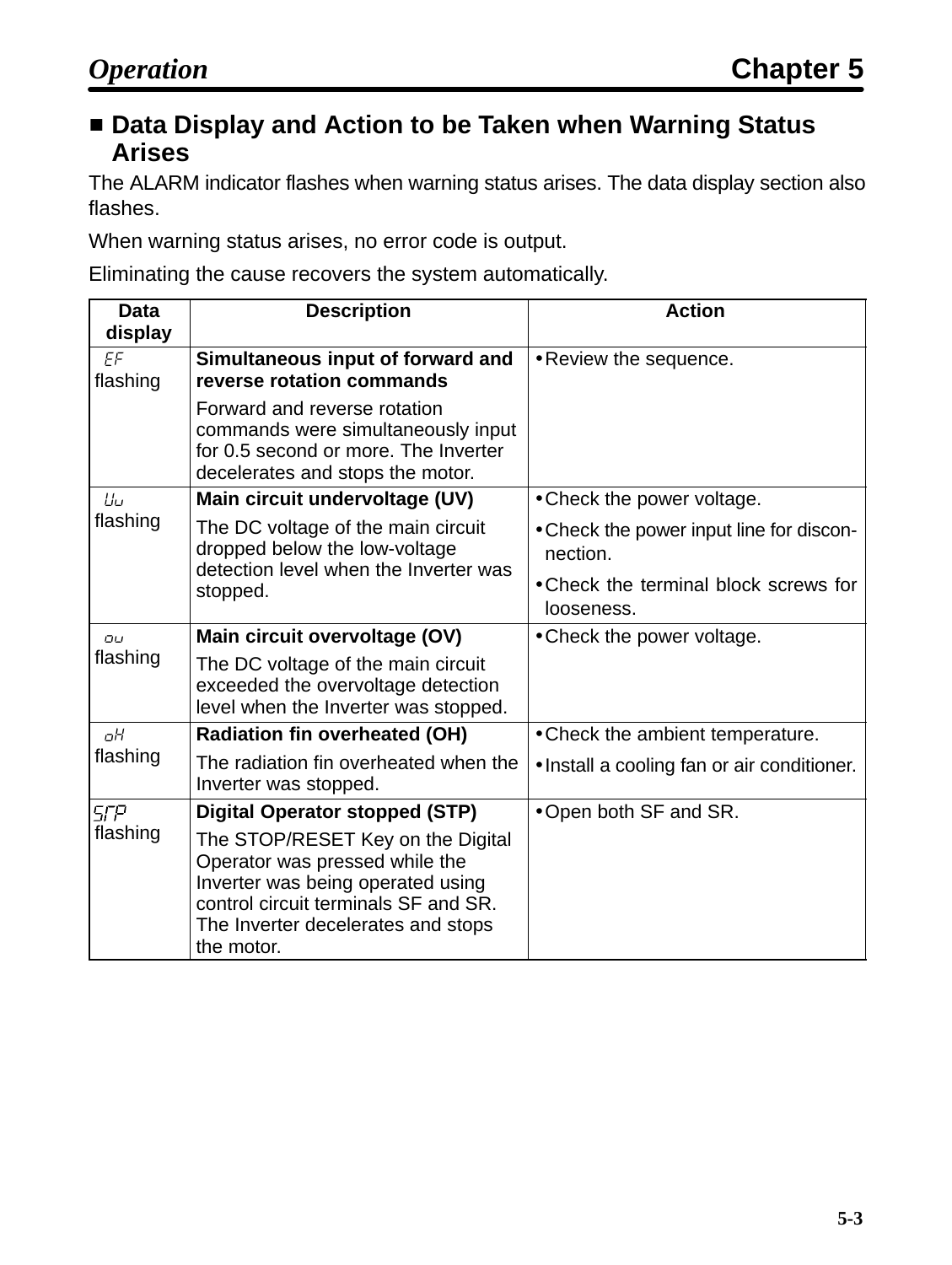### ■ Data Display and Action to be Taken when Protective **Mechanism is Actuated**

The ALARM indicator lights up when the protective mechanism is actuated. In this event, Inverter output is shut off, and the motor coasts to a stop.

Check the cause of the error, take the necessary action, and perform fault reset or turn the power off, then on.

| <b>Data</b> | <b>Description</b>                                                                                                                                            | <b>Cause and action</b>                                                                                                                              |
|-------------|---------------------------------------------------------------------------------------------------------------------------------------------------------------|------------------------------------------------------------------------------------------------------------------------------------------------------|
| display     |                                                                                                                                                               |                                                                                                                                                      |
| οE          | <b>Overcurrent (OC)</b><br>The Inverter output current<br>instantaneously exceeded 250% of the<br>rated amperage.                                             | . The output side of the Inverter is<br>shorted or grounded.                                                                                         |
|             |                                                                                                                                                               | • Load inertia is excessive.                                                                                                                         |
|             |                                                                                                                                                               | . The acceleration and deceleration<br>time settings are too short.                                                                                  |
|             |                                                                                                                                                               | • A special motor is used.                                                                                                                           |
|             |                                                                                                                                                               | . The motor was started during free<br>running.                                                                                                      |
|             |                                                                                                                                                               | • The magnetic contactor on the output<br>side of the Inverter was opened and<br>closed.                                                             |
|             |                                                                                                                                                               | • Determine the cause of the error, take<br>the necessary action, and reset the<br>system.                                                           |
| Oυ          | Main circuit overvoltage (OV)                                                                                                                                 | • The deceleration time setting is too                                                                                                               |
|             | Because regenerative energy from the<br>motor was excessive, the DC voltage<br>of the main circuit exceeded<br>approximately 410 V.<br>(400-VAC Class, 820 V) | short.<br>• Increase the deceleration time.                                                                                                          |
|             |                                                                                                                                                               | • Connect a braking resistor (or braking<br>resistor unit).                                                                                          |
|             |                                                                                                                                                               | • The regenerative energy becomes<br>excessive when returning from the<br>overshoot during acceleration.<br>• Connect a braking resistor (or braking |
|             |                                                                                                                                                               | resistor unit).                                                                                                                                      |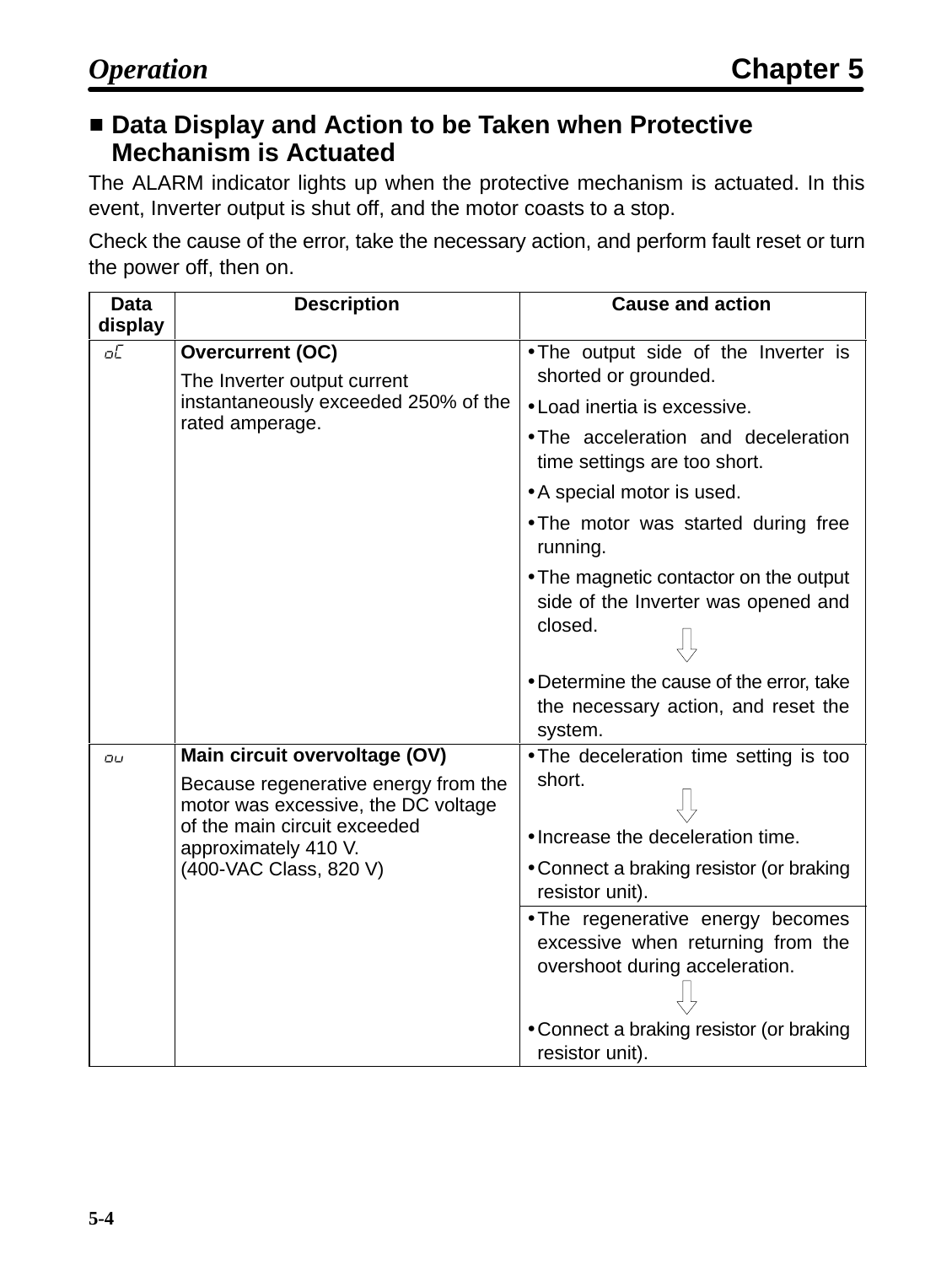| <b>Data</b> | <b>Description</b>                                                                                                          | <b>Cause and action</b>                                                    |
|-------------|-----------------------------------------------------------------------------------------------------------------------------|----------------------------------------------------------------------------|
| display     |                                                                                                                             |                                                                            |
| Uu I        | Main circuit undervoltage (UV1)                                                                                             | • The input power voltage dropped.                                         |
|             | The DC voltage of the main circuit                                                                                          | · Open-phase occurred.                                                     |
|             | dropped below the specified level.<br>3G3EV-A2□□□: Approximately 200 V<br>or less<br>3G3EV-AB <sub>□□</sub> : Approximately | • An instantaneous power interruption<br>occurred.                         |
|             | 160 V or less<br>3G3EV-A4□□□-CUE: Approximately                                                                             | • Check the power voltage.                                                 |
|             | 400 V or less                                                                                                               | • Check the power input line for discon-<br>nection.                       |
|             |                                                                                                                             | • Check the terminal block screws for<br>looseness.                        |
| Uud         | Control power supply fault (UV2)                                                                                            | • Turn the power off, then on.                                             |
|             | A voltage fault occurred in control<br>power supply.                                                                        | . If this problem persists, replace the<br>Unit.                           |
| oΗ          | <b>Radiation fin overheated (OH)</b>                                                                                        | • Load is excessive.                                                       |
|             | The radiation fin overheated because<br>of ambient temperature rise or Inverter<br>temperature rise due to overload.        | $\Rightarrow$ Reduce the load.                                             |
|             |                                                                                                                             | • The V/f characteristics are inappropri-<br>ate.                          |
|             |                                                                                                                             | $\Rightarrow$ Reset constant Nos. 24 to 26.                                |
|             |                                                                                                                             | • The acceleration/deceleration time or<br>cycle time is too short.        |
|             |                                                                                                                             | $\implies$ Increase the acceleration/de-<br>celeration time or cycle time. |
|             |                                                                                                                             | • The ambient temperature is too high.                                     |
|             |                                                                                                                             | $\Rightarrow$ Install a cooling fan or air con-<br>ditioner.               |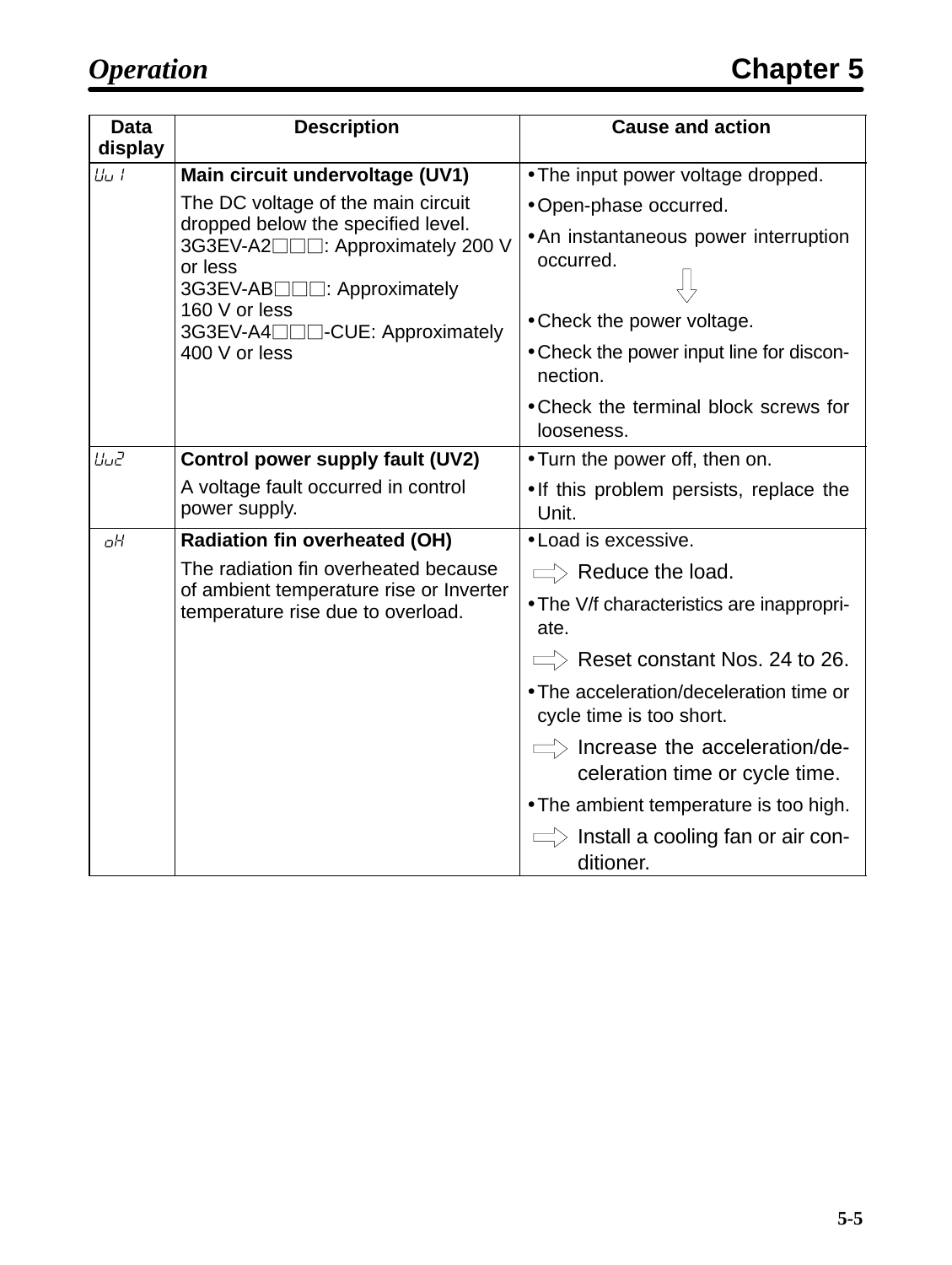| <b>Data</b><br>display | <b>Description</b>                                                                                       | <b>Cause and action</b>                                                                                                       |
|------------------------|----------------------------------------------------------------------------------------------------------|-------------------------------------------------------------------------------------------------------------------------------|
| oL I                   | Motor overload (OL1)<br>The electronic thermal relay actuated<br>the motor overload protection function. | . Review the load size, V/f characteris-<br>tics, acceleration/deceleration time,<br>and cycle time.                          |
|                        |                                                                                                          | • Set the rated motor amperage in<br>constant No. 31 (electronic thermal<br>reference current).                               |
|                        |                                                                                                          | . The maximum voltage frequency<br>(FBAS) was set too low (V/f charac-<br>teristics setting error) and caused<br>overcurrent. |
|                        |                                                                                                          | • Set the maximum voltage frequency<br>to the rated motor frequency.                                                          |
|                        |                                                                                                          | • Operated more than one motor with<br>one Inverter.                                                                          |
|                        |                                                                                                          | • Set constant No. 31 (electronic ther-<br>mal reference current) to "0.0 (A)."                                               |
| oL 2                   | Inverter overload (OL2)                                                                                  | . Review the load size, V/f characteris-                                                                                      |
|                        | The electronic thermal relay actuated<br>the Inverter overload protection                                | tics, acceleration/deceleration time,<br>and cycle time.                                                                      |
|                        | function.                                                                                                | • Review the Inverter capacity.                                                                                               |
| $EF$ $I$               | <b>External fault (EF1)</b>                                                                              | • Review the external circuits.                                                                                               |
|                        | The Inverter received abnormal input                                                                     | • Review the external sequence.                                                                                               |
|                        | from external circuits.                                                                                  | • Check the signal line of multi-function<br>contact input for disconnection.                                                 |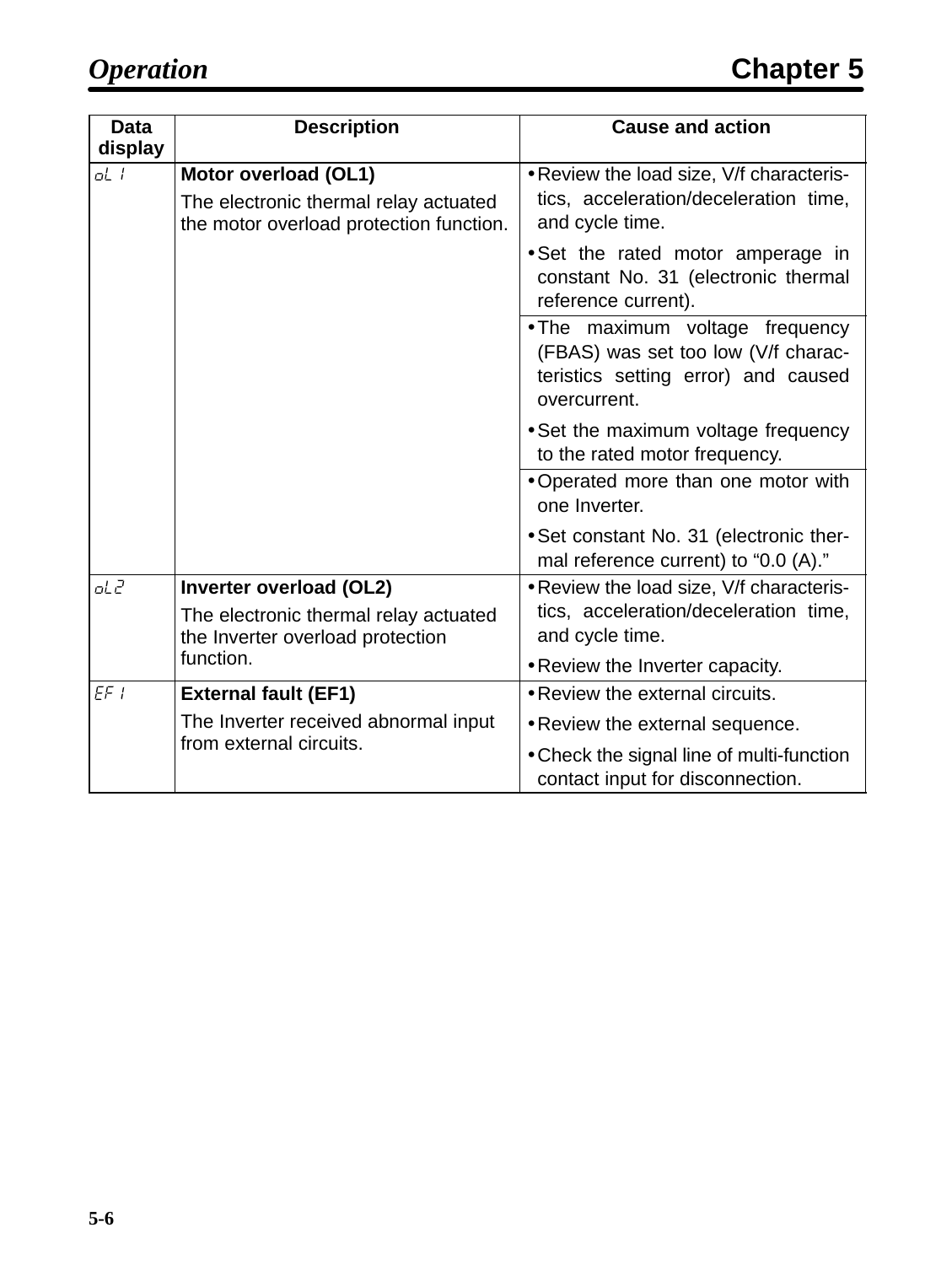### ■ Data Display and Action to be Taken when Inverter Error **Occurs**

The first character of an error code is always "F" when an Inverter error occurs. (However, all indicators are not lit when a control circuit error occurs.)

If an Inverter error occurs, turn the power off, then on. If the problem persists, replace the Unit.

| <b>Data</b><br>display | <b>Description</b>                                            | <b>Action</b>                                                                                    |
|------------------------|---------------------------------------------------------------|--------------------------------------------------------------------------------------------------|
| FOO                    | Initial memory error                                          | • Turn the power off, then on.                                                                   |
| FD I                   | <b>ROM</b> error                                              | • If the problem persists, replace the<br>Unit.                                                  |
| FO4                    | <b>Constant error</b>                                         | . Write down all the constant settings,<br>initialize the constants, and reset the<br>constants. |
|                        |                                                               | • Turn the power off, then on.                                                                   |
|                        |                                                               | • If the problem persists, replace the<br>Unit.                                                  |
| FOS.                   | A/D converter error                                           | • Turn the power off, then on.                                                                   |
|                        |                                                               | • If the problem persists, replace the<br>Unit.                                                  |
| FO6                    | <b>Option error</b>                                           | • Turn the power off, then reinstall the                                                         |
|                        | The Digital Operator has an error or                          | Digital Operator.                                                                                |
|                        | faulty contact.                                               | • If the problem persists, replace the<br>Unit.                                                  |
| (Not lit)              | <b>Control circuit error</b>                                  | • Check the power cables.                                                                        |
|                        | An error occurred in the control power<br>supply or hardware. | • Replace the Unit.                                                                              |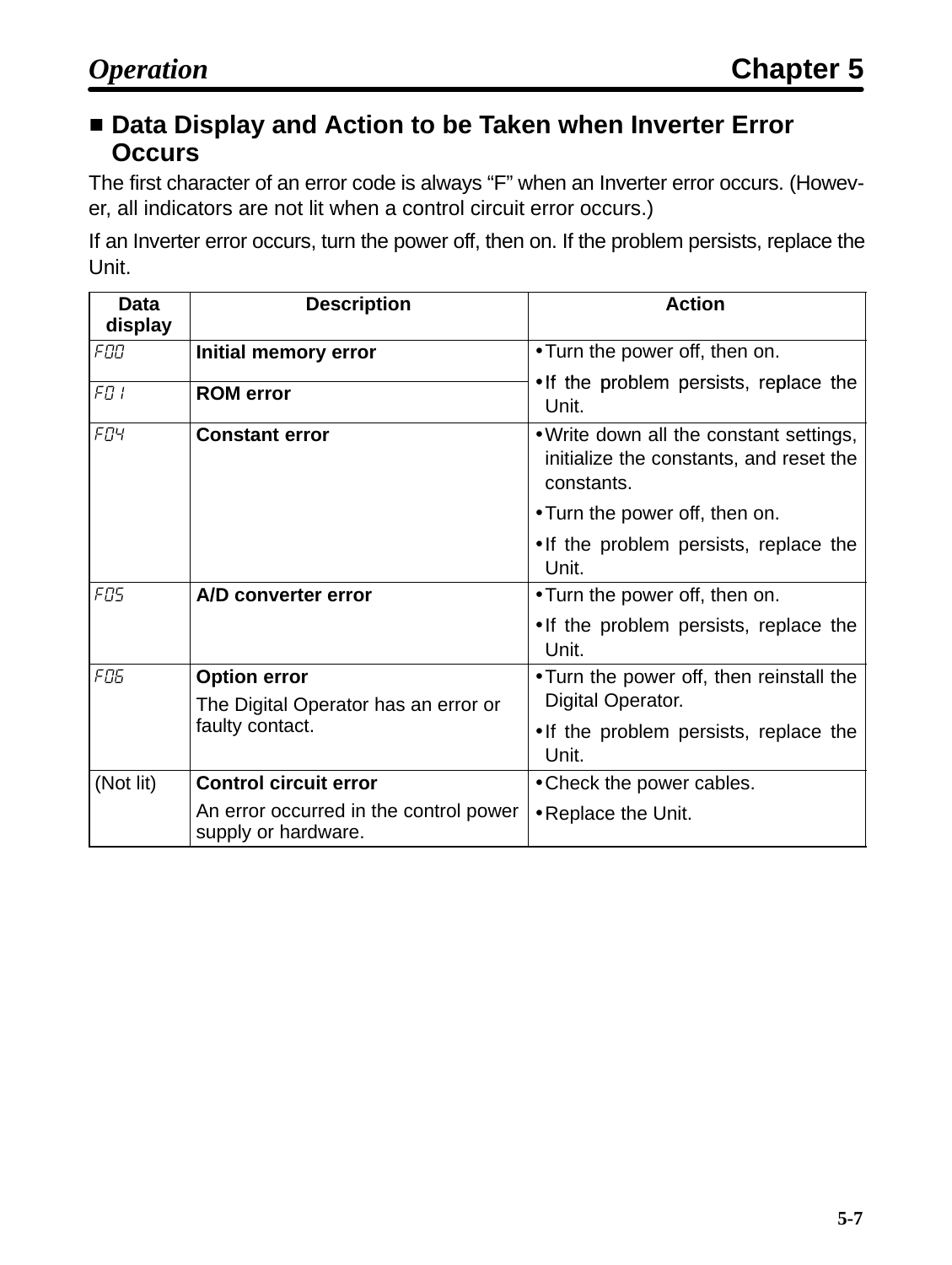# **5-2 Troubleshooting**

If the Inverter or motor does not operate properly when the system is started, constant settings or wiring may be incorrect. In this case, take the appropriate action as described below. (If an error code is displayed, refer to 5-1 Protective and Diagnostic Functions.)

# **5-2-1 Constants Fail to Set**

# **E** Erris Displayed in the Data Display Section.

- If an attempt is made to set a value outside the allowable range,  $E_{\text{RF}}$  is displayed in the data display section. The value is canceled and the data display section re-displays the original value. For example, this error occurs when:
	- An attempt is made to set a reference frequency value higher than the maximum frequency value.
	- An attempt is made to set a maximum voltage frequency (basic frequency) value higher than the maximum frequency value.

Check the setting range, then set the constant correctly.

- **Example The Display Does Not Change when the Increment or Decrement Key is Pressed.**
- •Value "0" is set in n01 (constant write-inhibit selection) Set "1" in n01.
- •The Digital Operator is not connected properly.

Turn the power off. After all indicators on the front panel go off, remove the Digital Operator, then reinstall it.

# **5-2-2 Motor Fails to Operate**

- **Example The Motor Does Not Operate when the RUN Key on the Digital Operator is Pressed.**
- •Operation mode was not selected correctly.

If "1," "3," or "5" is set in n02, the motor does not operate when the RUN Key on the Digital Operator is pressed.

Always set "0," "2," or "4" in n02.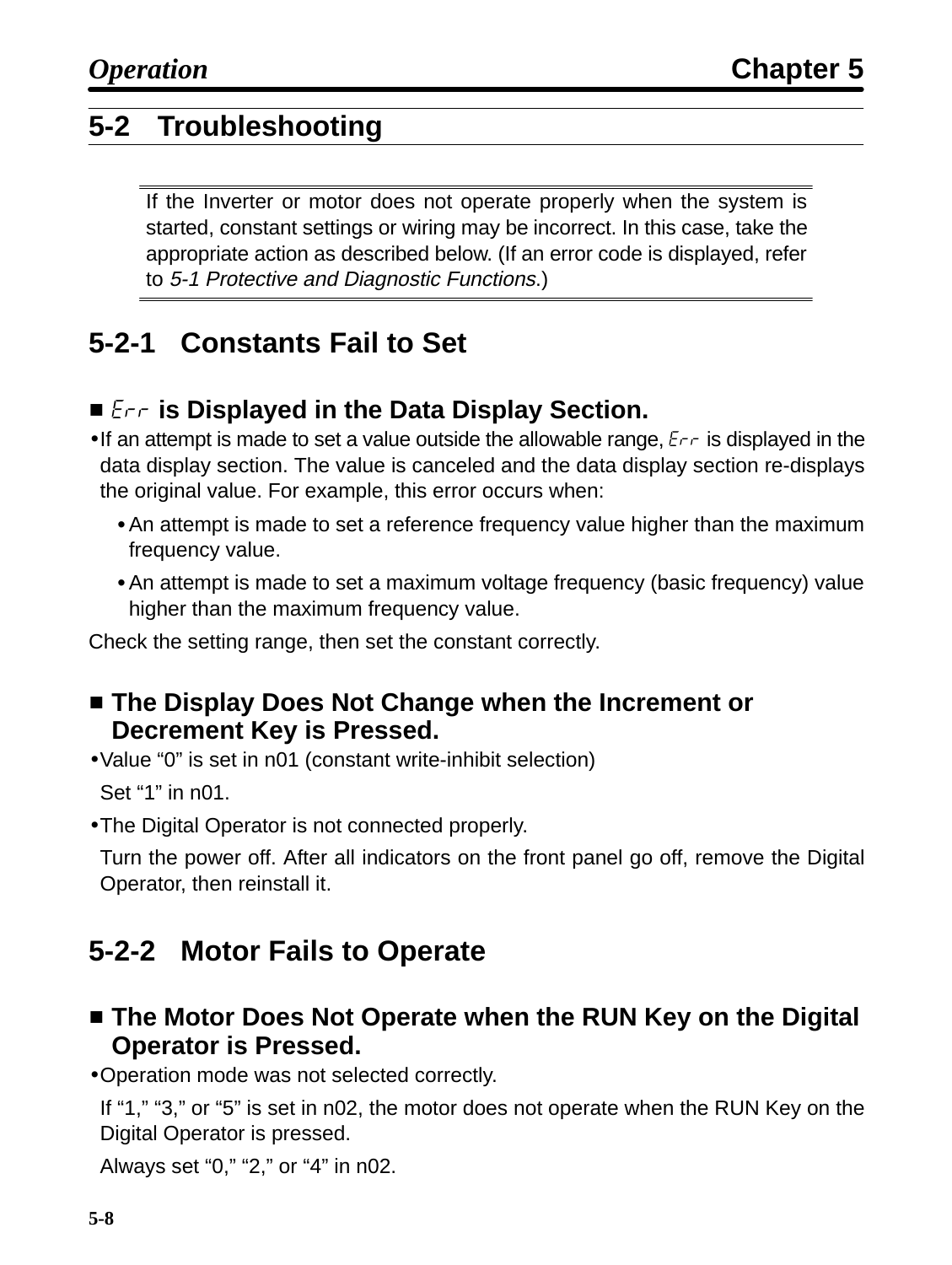•The reference frequency is too low.

When the reference frequency is less than 1.5 Hz, the Inverter cannot operate. Change the reference frequency to 1.5 Hz or more.

•The sequence input method is wrong.

If the 3-wire sequence input mode is selected as an external terminal function instead of the actual 2-wire sequence input mode, the motor will not run, in which case change the constant or change to the sequence input that matches the constant setting.

### **External Runds** The Moto Sperate when an External Run Signal is **Input.**

•Operation mode is selected incorrectly.

If "0," "2," or "4" is set in n02, the motor does not operate when a run signal is input. Always set "1," "3," or "5" in n02.

•The reference frequency is too low.

When the reference frequency is less than 1.5 Hz, the Inverter does not operate. Change the reference frequency to 1.5 Hz or more.

### **Example The Motor Stops during Acceleration or when a Load is Connected.**

•Load is too high.

The 3G3EV has a stall prevention function and full automatic torque boost function. However, if acceleration or load is too high, the motor response limit will be exceeded.

To prevent this, increase acceleration time or reduce load. Motor capacity should be also increased.

# **5-2-3 Motor Rotates in the Wrong Direction**

•The motor output line is connected incorrectly.

If terminals U, V, and W on the Inverter are correctly connected to terminals U, V, and W on the motor, the motor rotates in the forward direction when a forward rotation command is input. Since the forward direction of rotation depends on the motor manufacturer and model, check the motor specifications.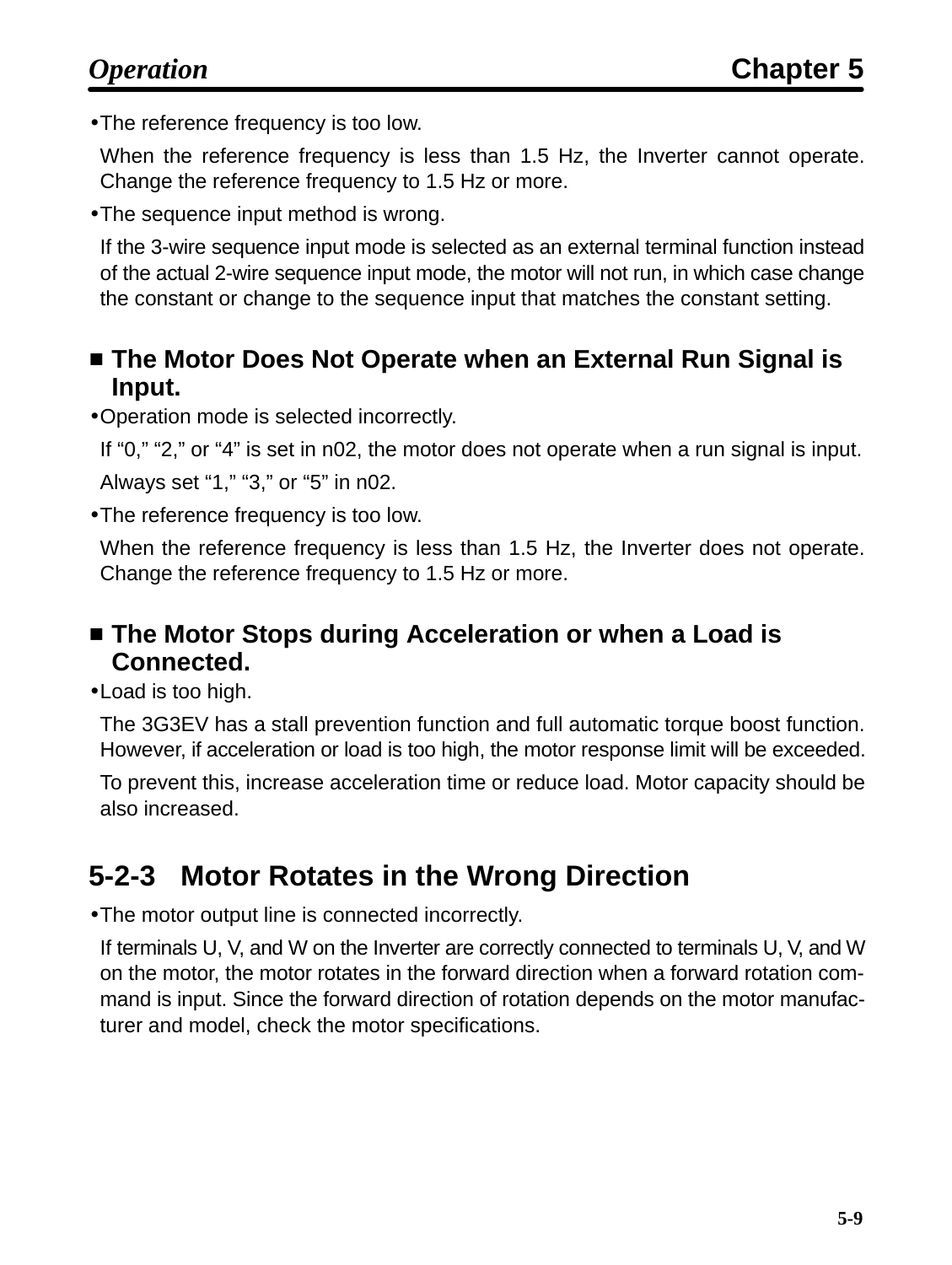To reverse the direction of rotation, switch the wires of two phases of U, V, and W as shown below.



# **5-2-4 Motor Deceleration is Too Slow**

- **E** Deceleration Time is Too Long Even if a Braking Resistor is **Connected.**
- •Value 0 (stall prevention during deceleration) is set in n33.

When a braking resistor is connected, always set "1" (no stall prevention during deceleration) in n33. If "0" is set, the braking resistor will not be used.

•The deceleration time set in n21 is too long.

Check the deceleration time setting.

•Motor torque is insufficient.

If the constant settings are normal and overvoltage does not occur, motor capacity is insufficient.

Motor capacity should be increased.

# **5-2-5 Vertical-axis Load Drops when Brakes are Applied**

•Sequence is incorrect.

The Inverter remains in DC braking status (50% of the n31 setting) for 0.5 second after deceleration is complete. Modify the sequence so that brakes are applied when the Inverter enters DC braking status.

•Brakes are inappropriate.

Always use control brakes, not holding brakes.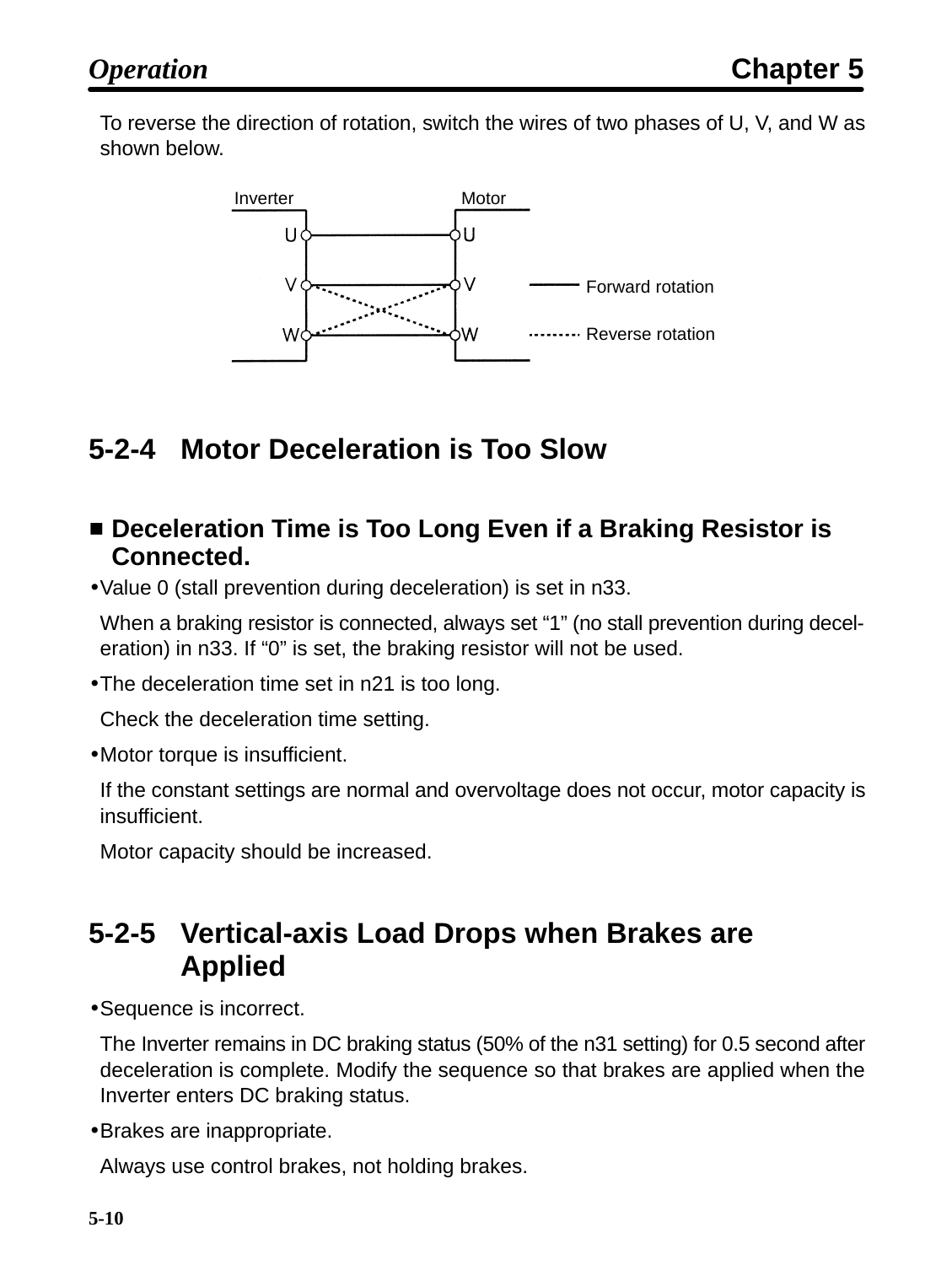# **5-2-6 Motor Burns**

•The dielectric strength of the motor is insufficient.

Surge arises when the motor (inductive load) is connected to the output side of the Inverter. Normally, the maximum surge voltage is approximately three times the power voltage. Therefore, the dielectric strength of the motor to be used must be higher than the maximum surge voltage.

It is recommended that motors specifically for Inverters be used, especially for the 400-VAC-class Inverters.

# **5-2-7 Controller Receives Noise when Inverter is Started**

•Noise derives from Inverter switching.

Take the following actions to prevent noise:

Reduce the carrier frequency of the Inverter.

The number of internal switching times is reduced, so noise can be reduced to some extent.

• Improve the frame ground.

A current generated by internal switching normally leaks into the frame ground. Therefore, connect the ground terminal with a sufficiently thick and short wire of 100 Ω or less.

• Install an input noise filter.

Install an input noise filter (3G3IV-PHF) on the power input side of the Inverter.

• Install an output noise filter.

Install an output noise filter (3G3IV-PLF) on the output side of the Inverter.

Provide a separate power supply for the sensor.

If the sensor malfunctions, provide a dedicated power supply for the sensor and install a noise filter on the power supply. For the signal line, use a shielded cable.

# **5-2-8 AM Radio Receives Noise when Inverter is Started**

•Noise derives from Inverter switching.

Take the following actions to prevent noise:

Reduce the carrier frequency of the Inverter.

The number of internal switching times is reduced, so noise can be reduced to some extent.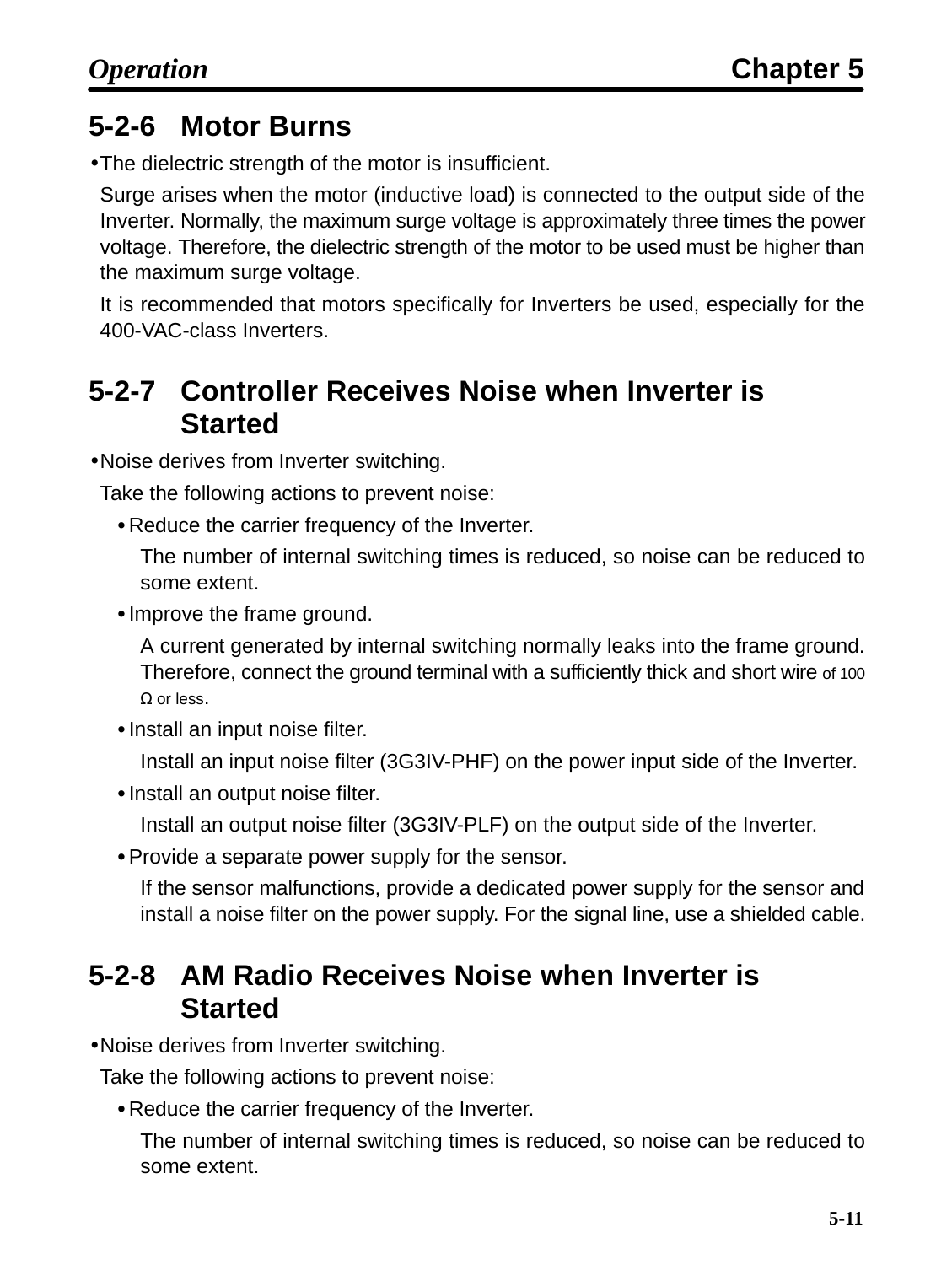• Install an input noise filter.

Install an input noise filter (3G3IV-PHF) on the power input side of the Inverter.

• Install an output noise filter.

Install an output noise filter (3G3IV-PLF) on the output side of the Inverter.

Use metal box and piping.

Metal can block off radio waves. Therefore, enclose the Inverter with a metal (steel) box to prevent radio waves from being emitted from the Inverter.

# **5-2-9 Ground Fault Interrupter is Actuated when Inverter is Started**

•Leakage current flows through the Inverter.

Because switching is performed inside the Inverter, a leakage current flows through the Inverter. This leakage current may actuate the ground fault interrupter, shutting the power off.

Use a ground fault interrupter with a high leakage-current detection value (sensitivity amperage of 200 mA or more, operating time of 0.1 second or more) or the one with high-frequency countermeasures (for Inverter).

Reducing the carrier frequency value is also relatively effective.

Note also that a leakage current increases in proportion to the cable length. Normally, an approximately 5 mA leakage current is generated per meter (cable length).

# **5-2-10 Mechanical System Makes Noise**

- •The carrier frequency and the natural frequency of the mechanical system resonates. Take the following actions:
	- Adjust the carrier frequency.

Adjusting the carrier frequency (n37) may prevent resonance from occurring.

• Install vibration-proof rubber. Install vibration-proof rubber on the motor base.

# **5-2-11 Motor Does Not Operate with EF Warning**

- •EF Warning (simultaneous input of forward and reverse commands) is a warning alarm that is issued when forward and reverse commands are simultaneously input for longer than 500 ms. Check the Inverter's sequence input.
- •The Inverter input may be set to the ON state due to the current leaked in from the control output.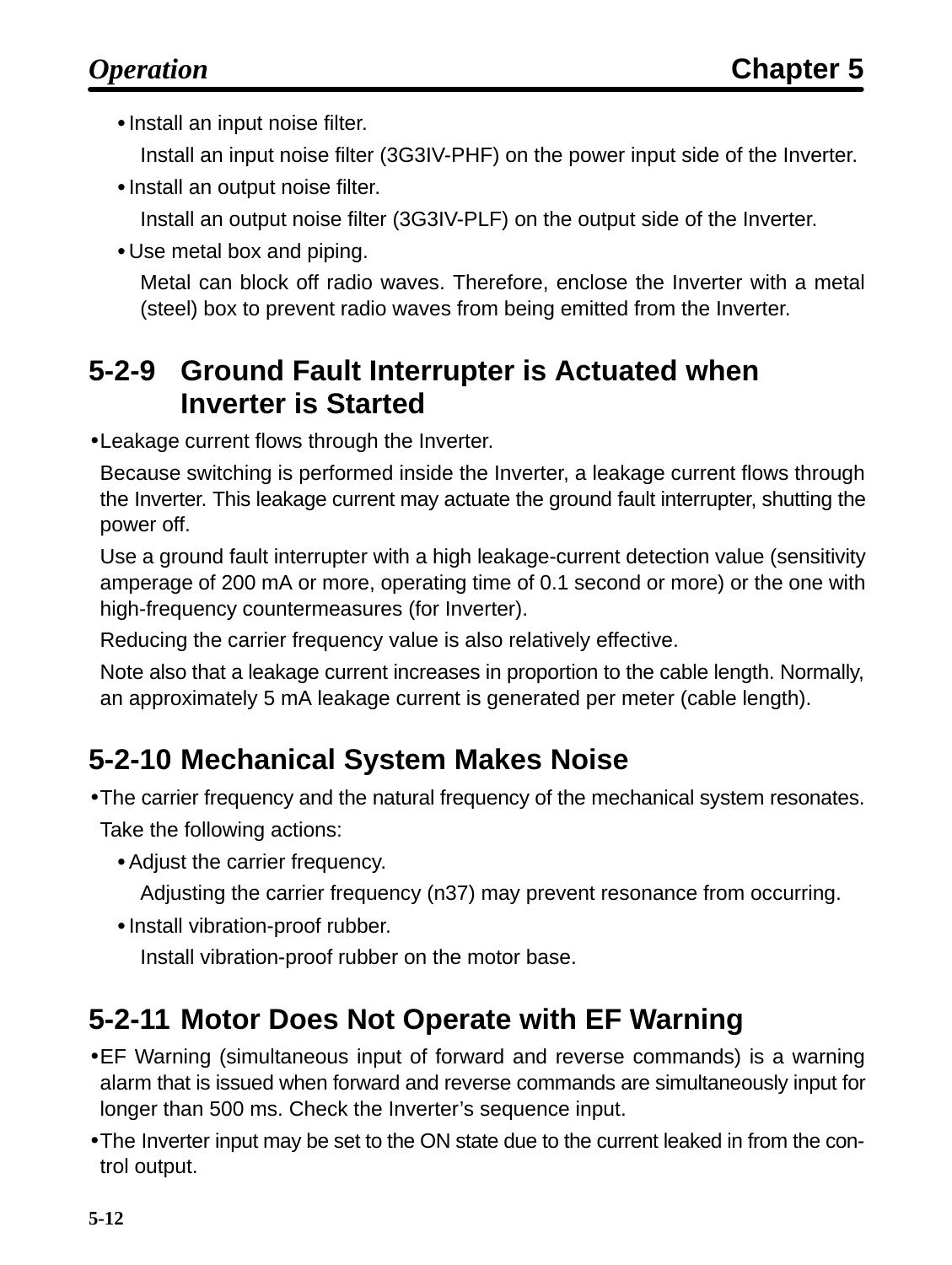Under the wiring condition shown below, if the control output power supply is lower than 24 VDC or if it is set to OFF, current may flow in the direction shown by the arrows and may operate the Inverter input. In such a case, insert a diode in the A section shown below.



# **5-3 Maintenance and Inspection**

# - **Daily Inspection**

While the system is operating, check the following items:

- •Check the motor for noise.
- •Check for abnormal heating.
- •Check if the ambient temperature is too high.
- •Check if the output current monitor display indicates a higher value than usual.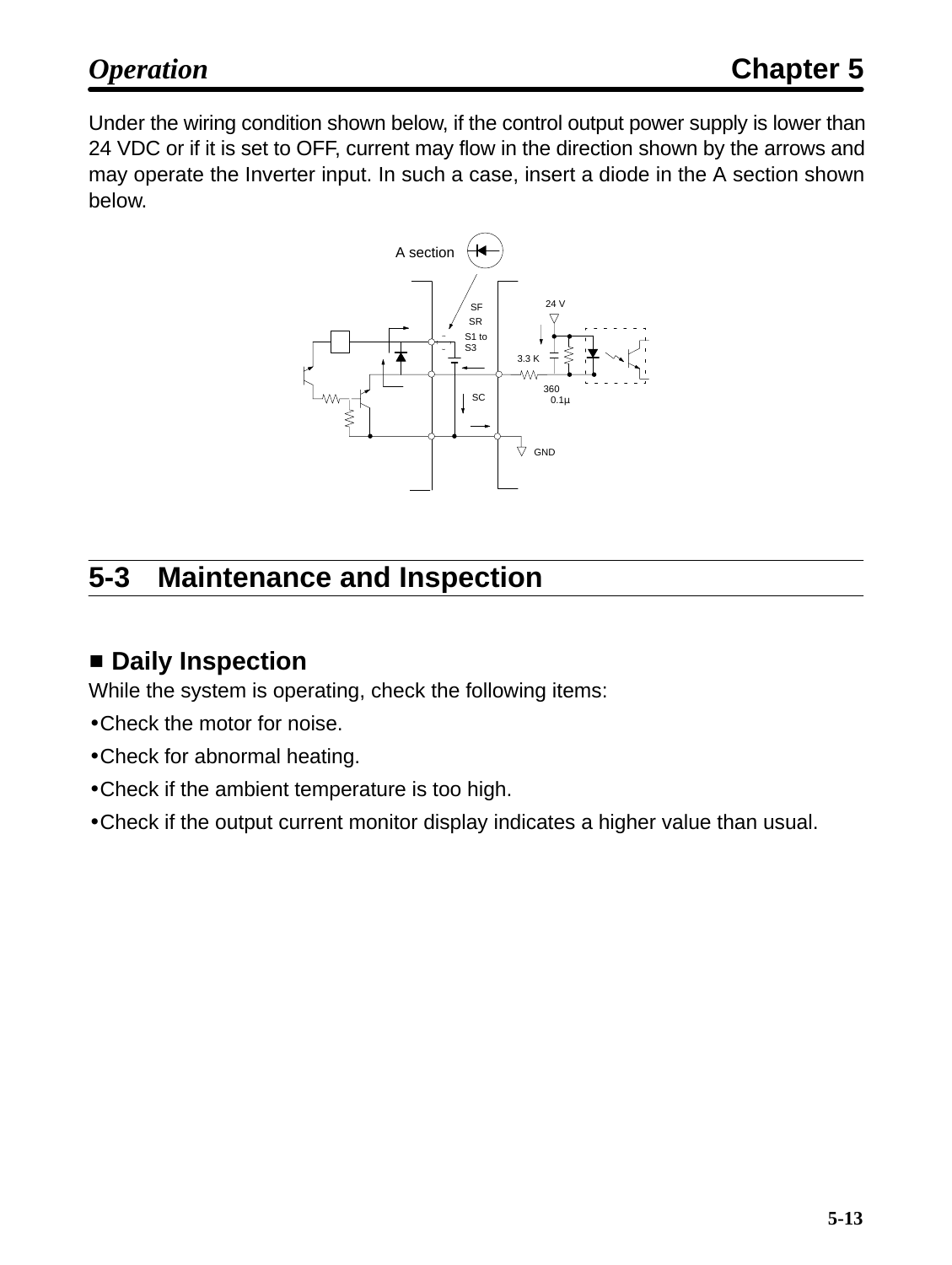# - **Regular Maintenance**

Check the items below during regular maintenance.

Before starting inspection, always turn the power off, then wait at least one minute after all indicators on the front panel go off. Touching terminals immediately after turning the power off may cause an electrical shock.

- •Check the terminal block screws for looseness.
- •Check if electrically conductive dust or oil mist adheres to the terminal block.
- •Check the Inverter set screws for looseness.
- •Check if dust or dirt builds up on the heat sink (aluminum portion on the rear of the Unit).
- •Check if dust builds up in the air vents.
- •Check if the appearance is normal.
- •Check if the cooling fan for the control panel operates normally. (Check for noise or abnormal vibration, and also check if the total hours of operation has exceeded the value shown in the specifications.)

### - **Regular Parts Maintenance**

An Inverter consists of many different parts. It can provide its full performance only when these parts operate normally. Some electronic parts require maintenance depending on the service conditions. To allow the Inverter to operate normally over an extended period of time, always perform regular inspection and parts replacement according to the service life of each part.

Regular inspection intervals vary according to the Inverter installation environment and service conditions.

The maintenance interval for this Inverter is shown below. Use this information as a guide to regular maintenance.

The standard interval for regular maintenance is as follows:

Electrolytic capacitor: Approximately 5 years (8 hours of operation per day)

As for service conditions, it is assumed that the ambient temperature of the Inverter is 40°C, and the Inverter is used under rated operating conditions (rated torque) and is installed as specified in the User's Manual.

To extend maintenance intervals, ambient temperatures should be lowered, and poweron time should be minimized.

**Note** For the maintenance method, contact your nearest local sales representative.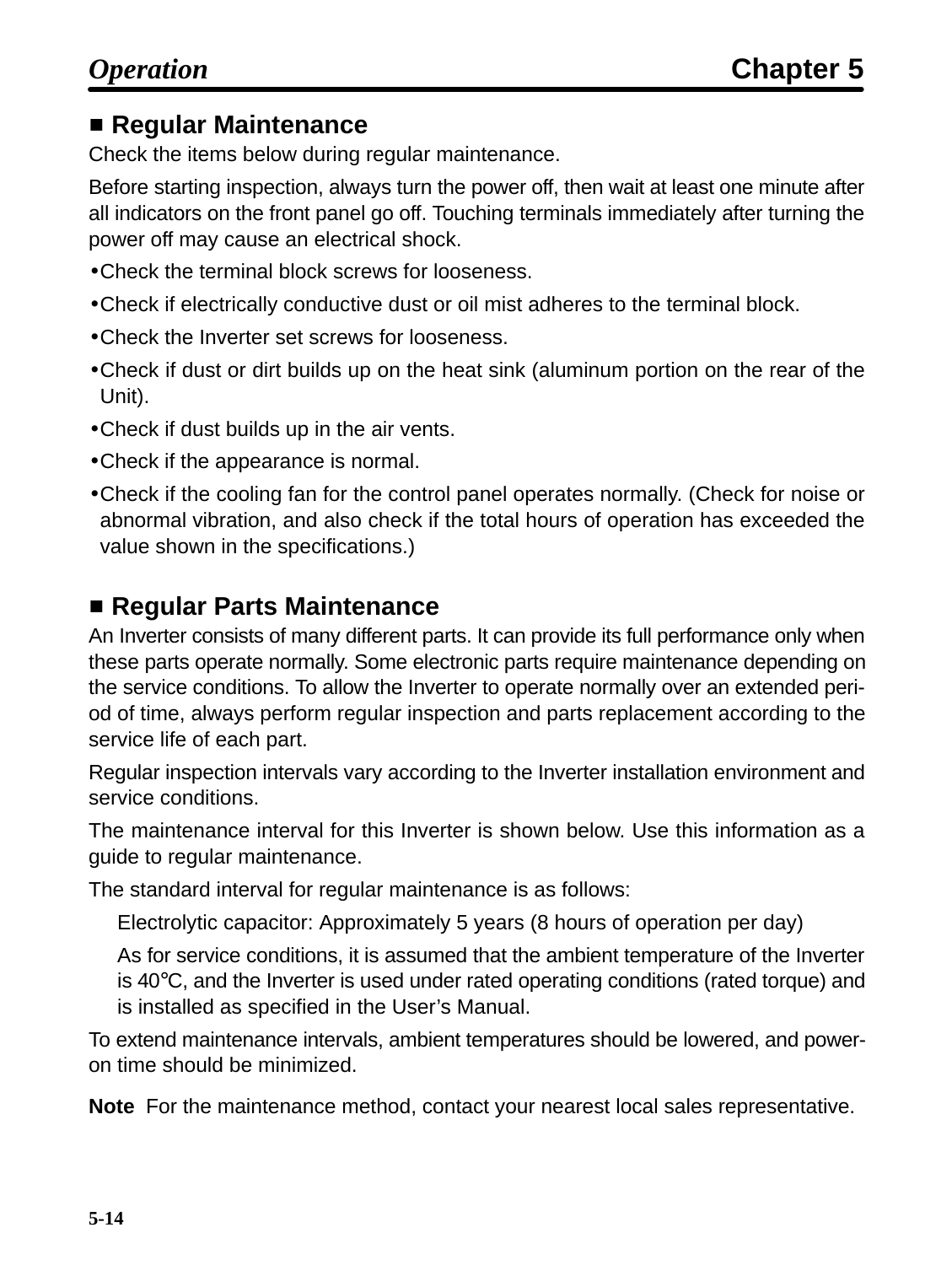# **Chapter 6 1999**

#### **Specifications**  $\bullet$

6-1 Specifications of Main Unit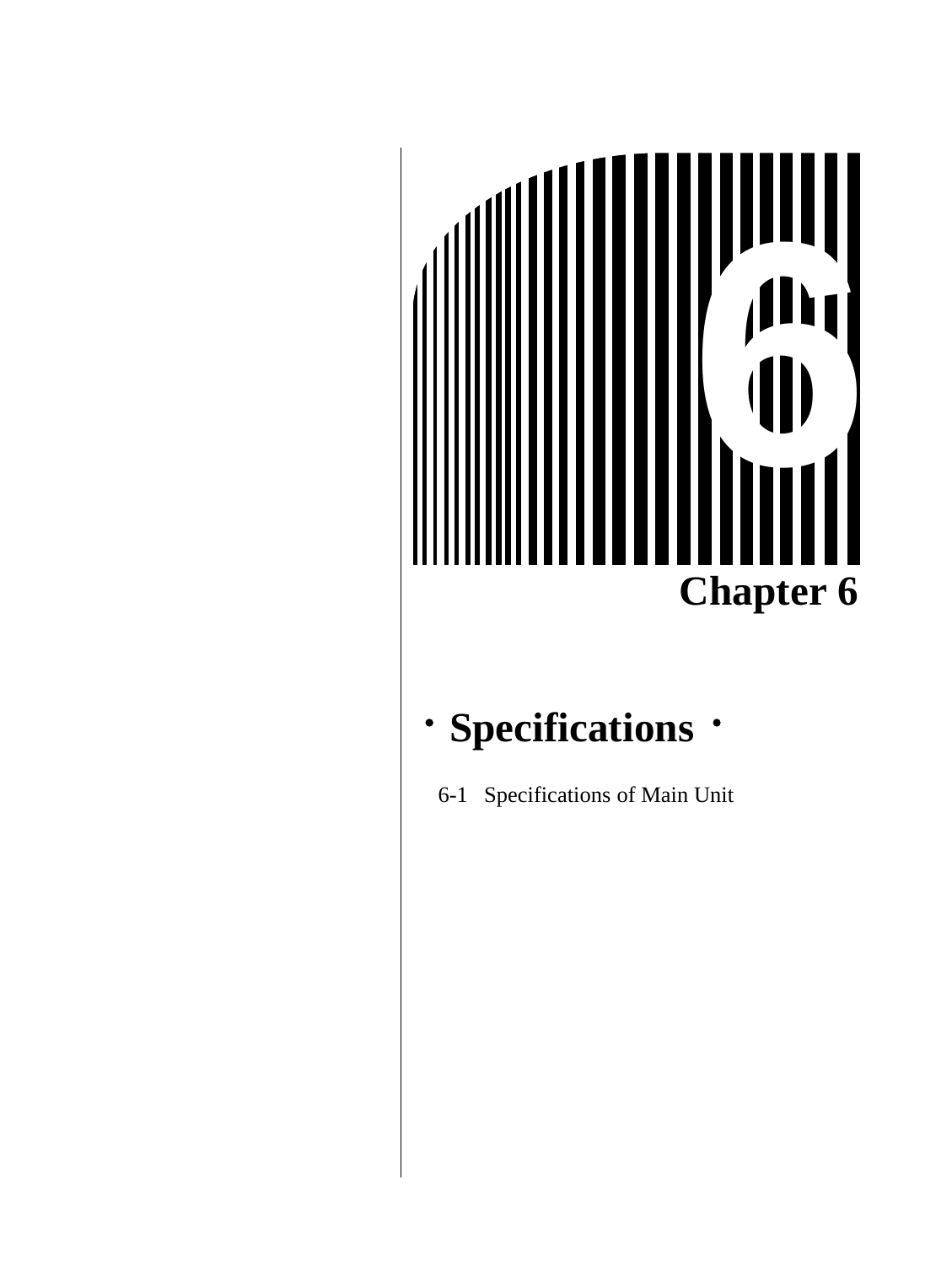# **6-1 Specifications of Main Unit**

#### - **Rating**

| <b>Three</b>                                       | A2001(- $\Box$ )<br>$A2002(-))   A2004(-)  $<br>A2007 $(-)$<br>Model 3G3EV- |                                              |                                                                                 |                                       |            |            | A2015 $(-)$ |
|----------------------------------------------------|-----------------------------------------------------------------------------|----------------------------------------------|---------------------------------------------------------------------------------|---------------------------------------|------------|------------|-------------|
| phase,<br><b>200 VAC</b>                           | <b>Power</b><br>supply                                                      | <b>Rated voltage</b><br>and frequency        |                                                                                 | Three-phase, 200 to 230 VAC, 50/60 Hz |            |            |             |
|                                                    |                                                                             | <b>Allowable</b><br>voltage<br>fluctuation   | $-15\%$ to 10 %                                                                 |                                       |            |            |             |
|                                                    |                                                                             | <b>Allowable</b><br>frequency<br>fluctuation | ±5%                                                                             |                                       |            |            |             |
|                                                    |                                                                             | Heating value (W)                            | 11.9                                                                            | 18.8                                  | 33.2       | 51.7       | 71.6        |
|                                                    | Weight (kg)                                                                 |                                              | 0.5                                                                             | 0.6                                   | 0.9        | 1.3        | 1.5         |
| <b>Single</b>                                      | Model 3G3EV-                                                                |                                              | $AB001(-)$                                                                      | $AB002(-)$                            | $AB004(-)$ | $AB007(-)$ | AB015 $(-)$ |
| phase/<br><b>Three</b><br>phase,<br><b>200 VAC</b> | <b>Power</b><br>supply                                                      | <b>Rated voltage</b><br>and frequency        | Single-phase, 200 to 240 VAC, 50/60 Hz<br>Three-phase, 200 to 230 VAC, 50/60 Hz |                                       |            |            |             |
|                                                    |                                                                             | <b>Allowable</b><br>voltage<br>fluctuation   | $-15\%$ to 10 %                                                                 |                                       |            |            |             |
|                                                    |                                                                             | <b>Allowable</b><br>frequency<br>fluctuation | ±5%                                                                             |                                       |            |            |             |
|                                                    |                                                                             | Heating value (W)                            | 12.6                                                                            | 20.3                                  | 25.3       | 55.3       | 78.4        |
|                                                    | Weight (kg)                                                                 |                                              | 0.5                                                                             | 0.6                                   | 1.3        | 1.3        | 2.0         |
| Maximum applicable motor<br>capacity (kW)          |                                                                             |                                              | 0.1                                                                             | 0.2                                   | 0.4        | 0.75       | 1.5         |
| <b>Output</b><br>specifi-                          | (kVA)                                                                       | <b>Rated output capacity</b>                 | 0.3                                                                             | 0.6                                   | 1.1        | 1.9        | 2.7         |
| cations                                            |                                                                             | Rated output current (A)                     | 0.8                                                                             | 1.5                                   | 3.0        | 5.0        | 7.0         |
|                                                    | <b>Rated output voltage</b>                                                 |                                              | Three-phase, 200 to 230 VAC<br>(Corresponds to the input voltage)               |                                       |            |            |             |
|                                                    | <b>Maximum output</b><br>frequency                                          |                                              |                                                                                 | 400 Hz (Parameter setting)            |            |            |             |
| <b>Cooling method</b>                              |                                                                             | Self-cooling                                 |                                                                                 |                                       |            |            |             |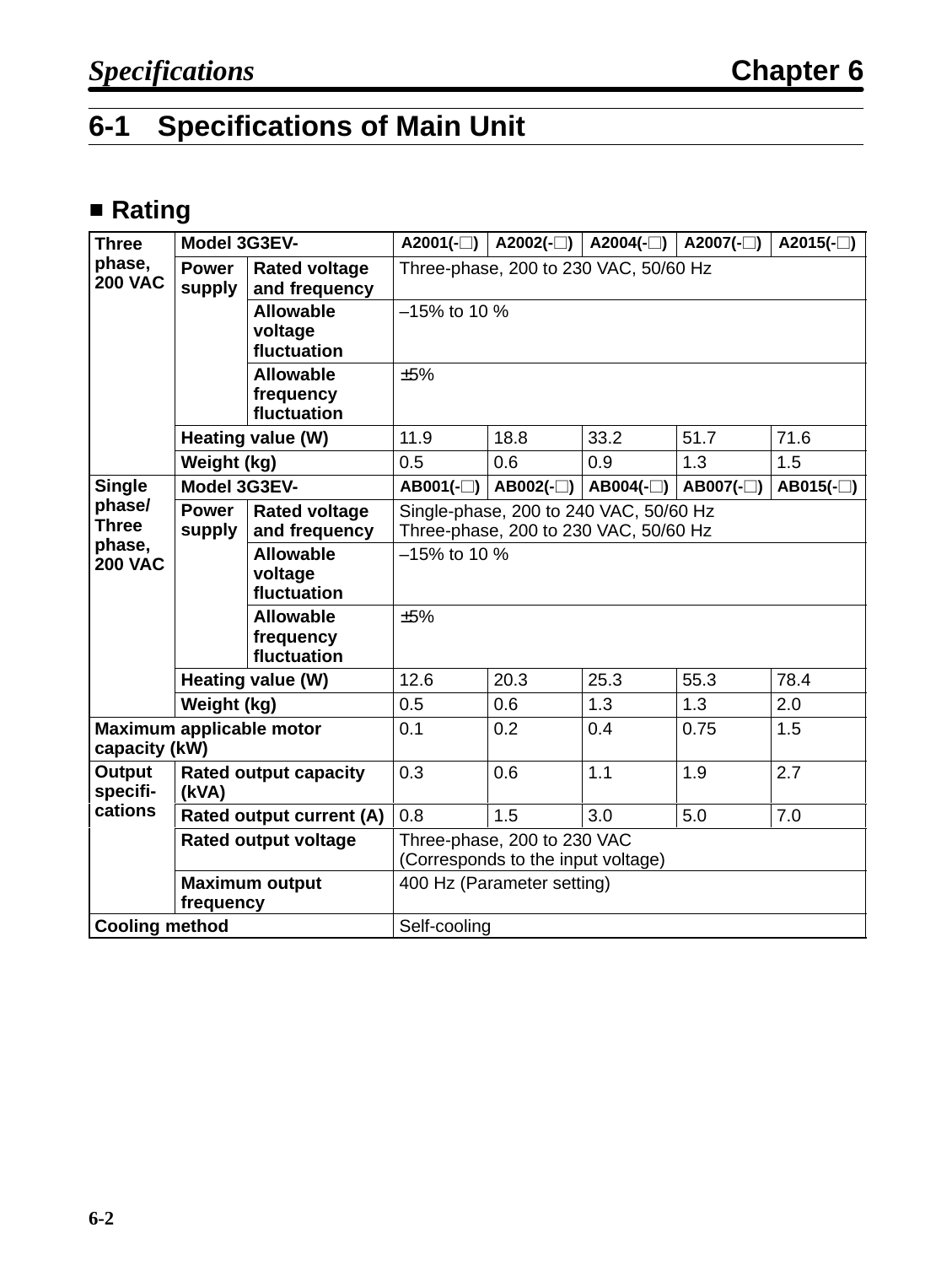| <b>Three</b>                              | Model 3G3EV-                          |                                              |                                                                   | A4002(- $\square$ ) | A4004(-□) | A4007 $(-)$ | A4015 $(-)$ |
|-------------------------------------------|---------------------------------------|----------------------------------------------|-------------------------------------------------------------------|---------------------|-----------|-------------|-------------|
| phase,<br><b>400 VAC</b>                  | <b>Power</b><br>supply                | <b>Rated voltage</b><br>and frequency        | Three-phase, 380 to 460 VAC, 50/60 Hz                             |                     |           |             |             |
|                                           |                                       | <b>Allowable</b><br>voltage<br>fluctuation   | $-15\%$ to 10 $\%$<br>±5%                                         |                     |           |             |             |
|                                           |                                       | <b>Allowable</b><br>frequency<br>fluctuation |                                                                   |                     |           |             |             |
| Heating value (W)                         |                                       |                                              | 25.5                                                              | 34.7                | 56.0      | 78.5        |             |
|                                           | Weight (kg)                           |                                              |                                                                   | 1.0                 | 1.0       | 1.5         | 2.0         |
| Maximum applicable motor capacity<br>(kW) |                                       |                                              | 0.2(0.37)                                                         | 0.4(0.55)           | 0.75(1.1) | 1.5(1.5)    |             |
| Output<br>specifi-                        | <b>Rated output capacity</b><br>(kVA) |                                              |                                                                   | 0.9                 | 1.4       | 2.6         | 3.7         |
| cations                                   | Rated output current (A)              |                                              |                                                                   | 1.2                 | 1.8       | 3.4         | 4.8         |
|                                           | <b>Rated output voltage</b>           |                                              | Three-phase, 380 to 460 VAC<br>(Corresponds to the input voltage) |                     |           |             |             |
|                                           | <b>Maximum output</b><br>frequency    |                                              | 400 Hz (Parameter setting)                                        |                     |           |             |             |
| <b>Cooling method</b>                     |                                       | Self-cooling                                 |                                                                   |                     |           |             |             |

#### - **General Specifications**

| <b>Installation type</b>                    | Panel mounting                                                                                              |
|---------------------------------------------|-------------------------------------------------------------------------------------------------------------|
| <b>Installation site</b>                    | Indoor (free from corrosive gases and dust)                                                                 |
| <b>Ambient temperature for</b><br>operation | $-10^{\circ}$ to 50 $^{\circ}$ C                                                                            |
| <b>Humidity</b>                             | 90% or less (no-condensing)                                                                                 |
| Ambient temperature for storage             | $-20^\circ$ to 60 $^\circ$ C                                                                                |
| <b>Altitude</b>                             | 1,000 m max.                                                                                                |
| <b>Vibration resistance</b>                 | Less than 20 Hz: $1G$ {9.8 m/s <sup>2</sup> } or less<br>20 to 50 Hz: 0.2G {1.96 m/s <sup>2</sup> } or less |
| Cable length between Inverter<br>and motor  | 100 m max.                                                                                                  |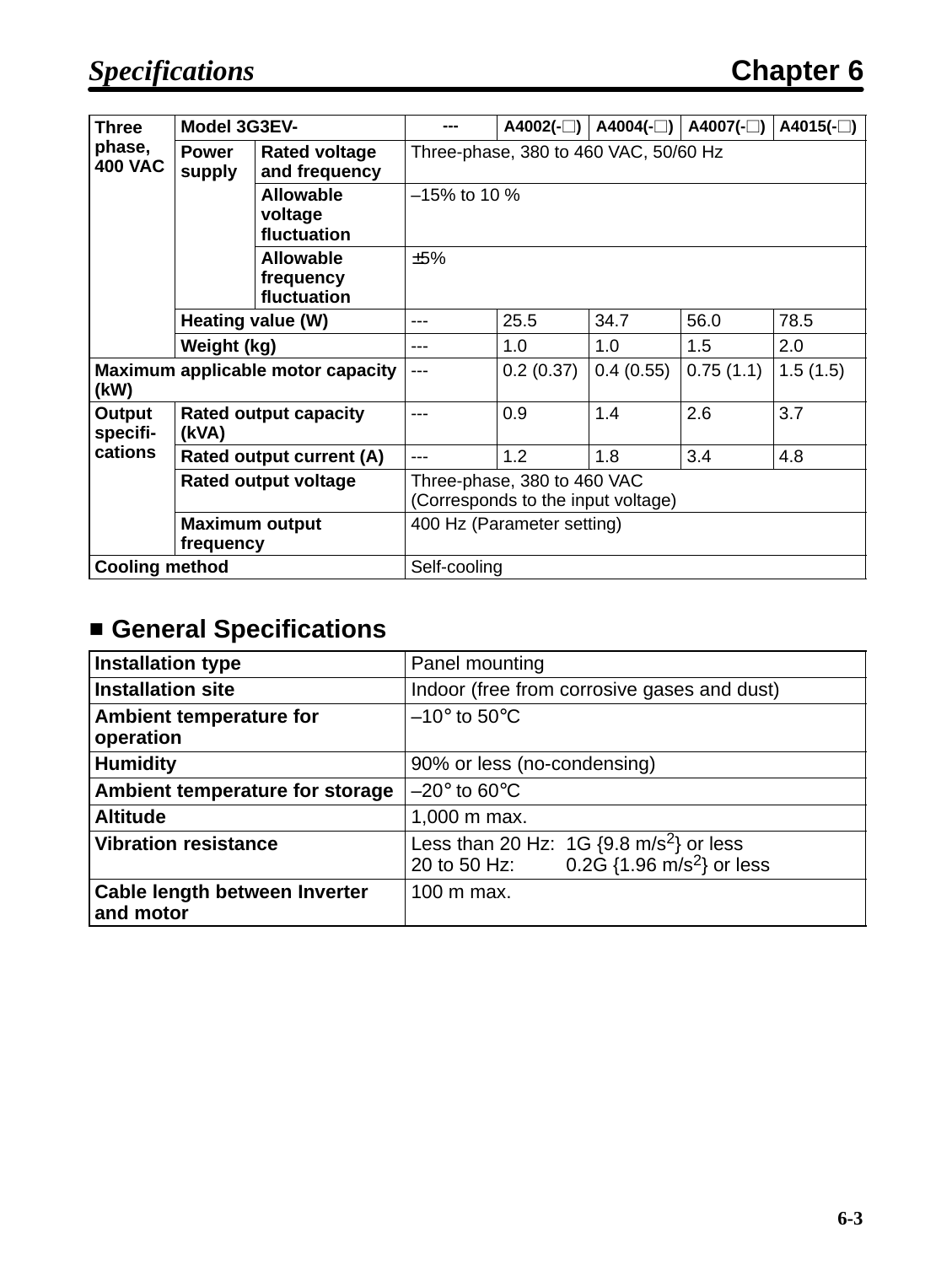#### ■ Control Characteristics

| <b>Control method</b>                                         | Sine-wave PWM method (automatic torque boost)                                                                        |  |  |
|---------------------------------------------------------------|----------------------------------------------------------------------------------------------------------------------|--|--|
| <b>Frequency control</b><br>range                             | 1.5 to 400 Hz                                                                                                        |  |  |
| <b>Frequency accuracy</b><br>(temperature<br>fluctuation)     | Digital command:<br>$\pm 0.01\%$ (–10°C to 50°C)<br>Analog command:<br>$\pm$ 1% (25 $\pm$ 10°C)                      |  |  |
| <b>Frequency setting</b><br>resolution                        | Digital command:<br>0.1 Hz (less than 100 Hz), 1 Hz (100 Hz or more)<br>Analog command:<br>$0.06$ Hz $(60$ Hz)       |  |  |
| <b>Frequency output</b><br>resolution                         | 0.1 Hz (operation resolution)                                                                                        |  |  |
| <b>Overload resistance</b>                                    | 1 minute or less when 150% of rated output current is received                                                       |  |  |
| <b>Frequency setting</b><br>signal                            | 0 to 10 VDC (20 kΩ) or 4 to 20 mA (250 Ω)<br><b>Note</b> This setting can be switched using the internal DIP switch. |  |  |
| <b>Acceleration/Decelerati</b><br>on time                     | 0.0 to 999 seconds (acceleration and deceleration times are<br>set separately)                                       |  |  |
| <b>Braking torque</b><br>(continuous<br>regenerative braking) | Approximately 20%<br>Note 125% to 220% when braking resistor is externally<br>installed.                             |  |  |
| <b>Voltage/Frequency</b><br>characteristics                   | Simple V/f pattern setting                                                                                           |  |  |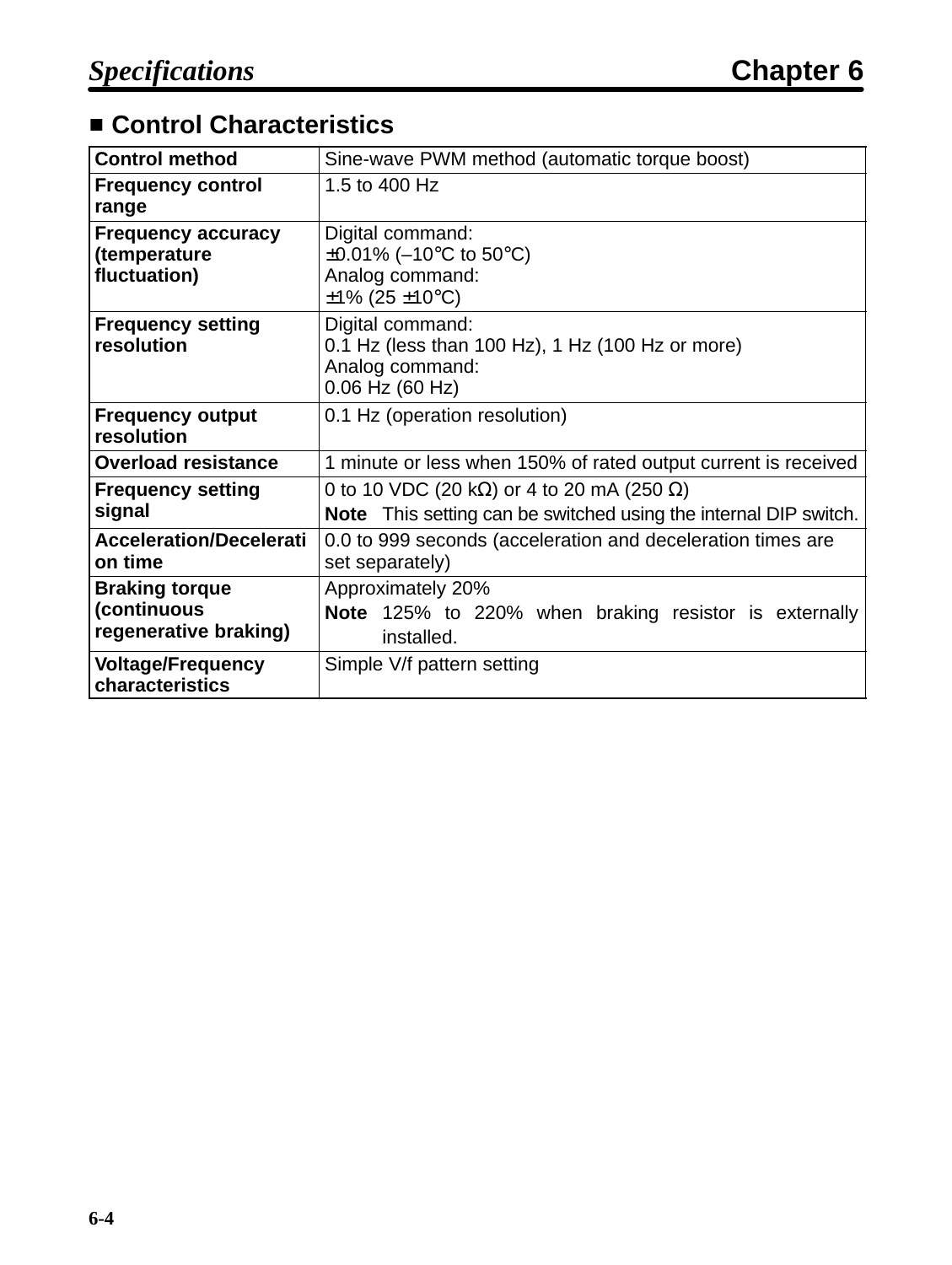#### **E** Protection Functions

| <b>Motor protection</b>                                       | Electronic thermal protection                                                                                                                                                                                                                                                                       |
|---------------------------------------------------------------|-----------------------------------------------------------------------------------------------------------------------------------------------------------------------------------------------------------------------------------------------------------------------------------------------------|
| <b>Instantaneous</b><br>overcurrent protection                | When 250% of the rated output amperage is exceeded                                                                                                                                                                                                                                                  |
| <b>Overload protection</b>                                    | When 150% of the rated output amperage is exceeded for one<br>minute                                                                                                                                                                                                                                |
| <b>Overvoltage protection</b>                                 | Stops the system when DC voltage of the main circuit exceeds<br>approximately 410 V (400-VAC Class approximately 820 V)                                                                                                                                                                             |
| <b>Voltage drop protection</b>                                | 3G3EV-A2 $\square\square\square$ : Stops the system when voltage drops below<br>approximately 200 V<br>3G3EV-AB□□□: Stops the system when voltage drops below<br>approximately 160 V<br>3G3EV-A4□□□: Stops the system when voltage drops below<br>approximately 400 V                               |
| <b>Protection from</b><br>instantaneous power<br>interruption | Stops the system when a power interruption lasts for 15 ms or<br>more.<br>Operation can be continued by setting constant No. 36 as<br>follows:<br>• Operation is continued if a power interruption only lasts for<br>approximately 0.5 second or less.<br>• Operation is continued unconditionally. |
| <b>Radiation fin overheat</b><br>protection                   | Detects a fin temperature of 110 $\pm$ 10 $\rm{°C}$                                                                                                                                                                                                                                                 |
| <b>Ground protection</b>                                      | Overcurrent level protection                                                                                                                                                                                                                                                                        |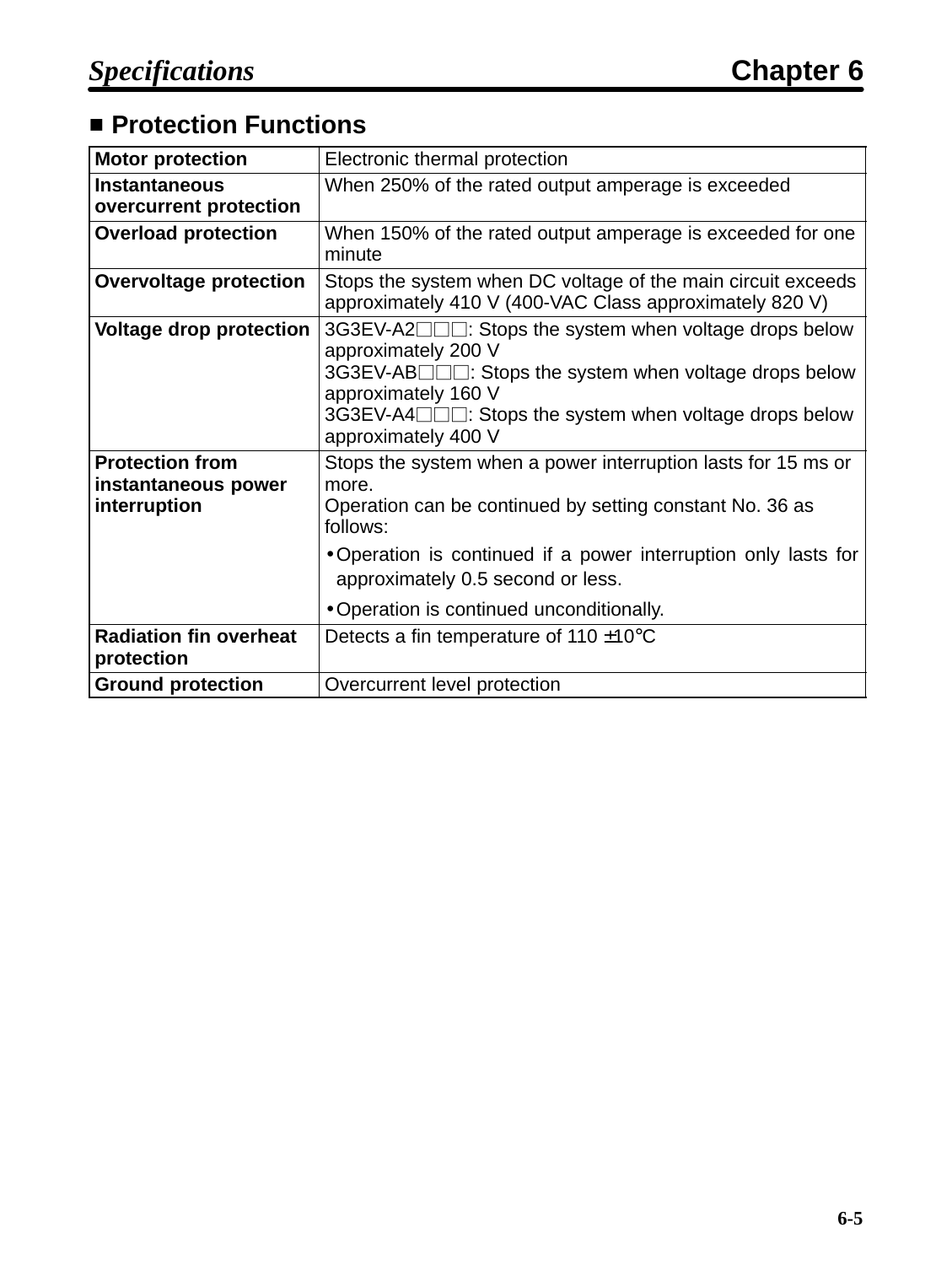#### **E** Operation Specifications

| <b>Control input</b>  | Three photocoupler input terminals (24 VDC, 8 mA)                                                                                                      |  |  |
|-----------------------|--------------------------------------------------------------------------------------------------------------------------------------------------------|--|--|
|                       | • Forward/stop [SF]                                                                                                                                    |  |  |
|                       | • Reverse/stop [SR]                                                                                                                                    |  |  |
|                       | • Multi-function input [S1] (set in constant No. 06)<br>Select either of "fault reset," "external fault," and "multi-step<br>speed command."           |  |  |
|                       | <b>Note</b> When 3-wire sequence mode (constant No. $01 = "9"$ ) is se-<br>lected, the terminals become as follows:                                    |  |  |
|                       | • Run command [SF]                                                                                                                                     |  |  |
|                       | • Stop command [SR]                                                                                                                                    |  |  |
|                       | • Forward/reverse rotation command [S1]                                                                                                                |  |  |
|                       | One analog input terminal (0 to 10 VDC or 4 to 20 mA)                                                                                                  |  |  |
|                       | • Frequency reference input [Between FC and FR]                                                                                                        |  |  |
| <b>Control output</b> | One SPDT relay contact output terminal [MA, MB]<br>(30 VDC and 1A; 250 VAC and 1A)                                                                     |  |  |
|                       | • Multi-function contact output (set in constant No. 09)<br>Select either of "fault occurrence," "operation in progress," and<br>"frequency matching." |  |  |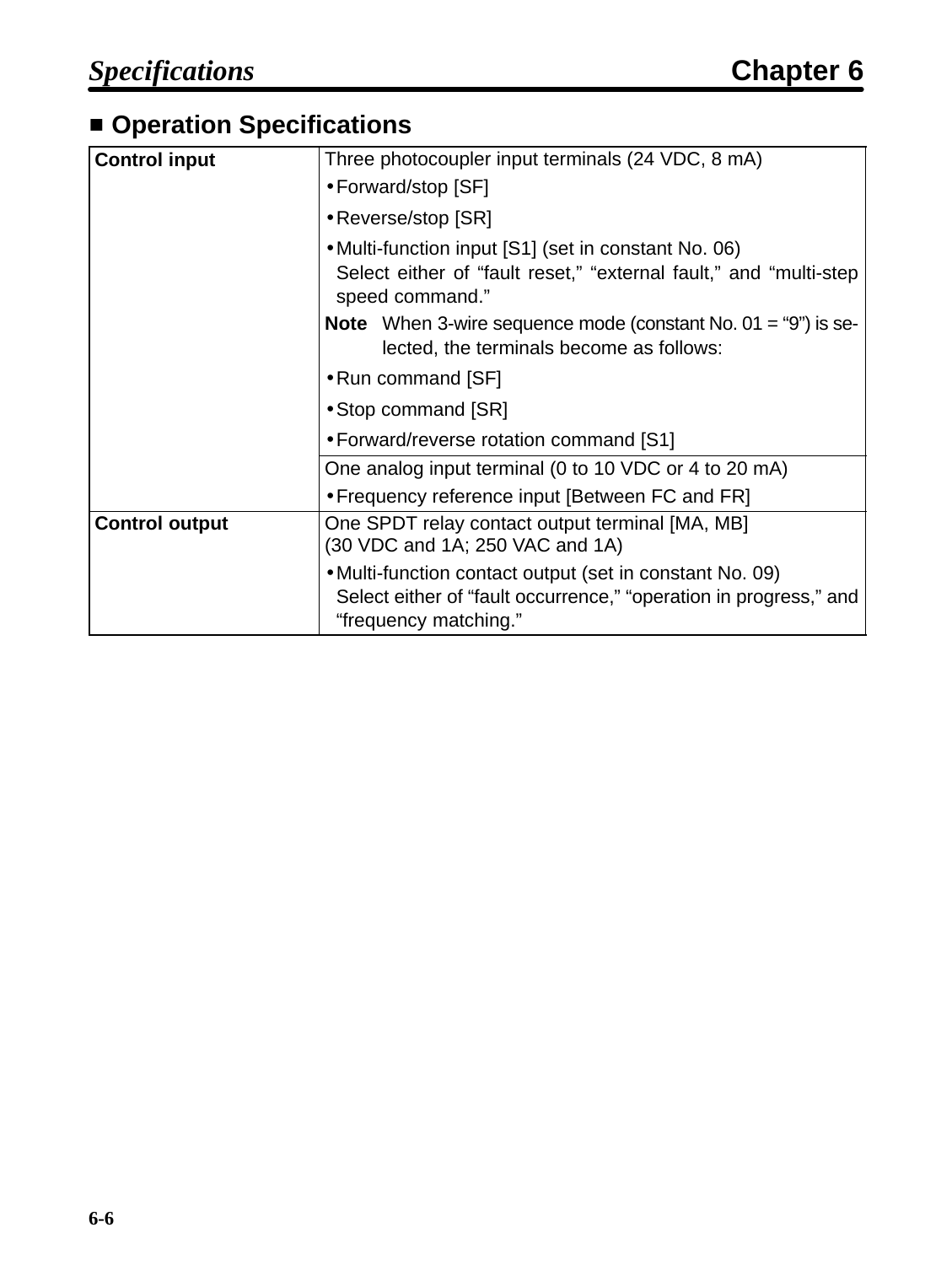

#### **Appendix A**  $\bullet$

- 7-1 Notes on Using Inverter for Motor
- 7-2 Frequency Reference by Amperage Input
- 7-3 List of Product Models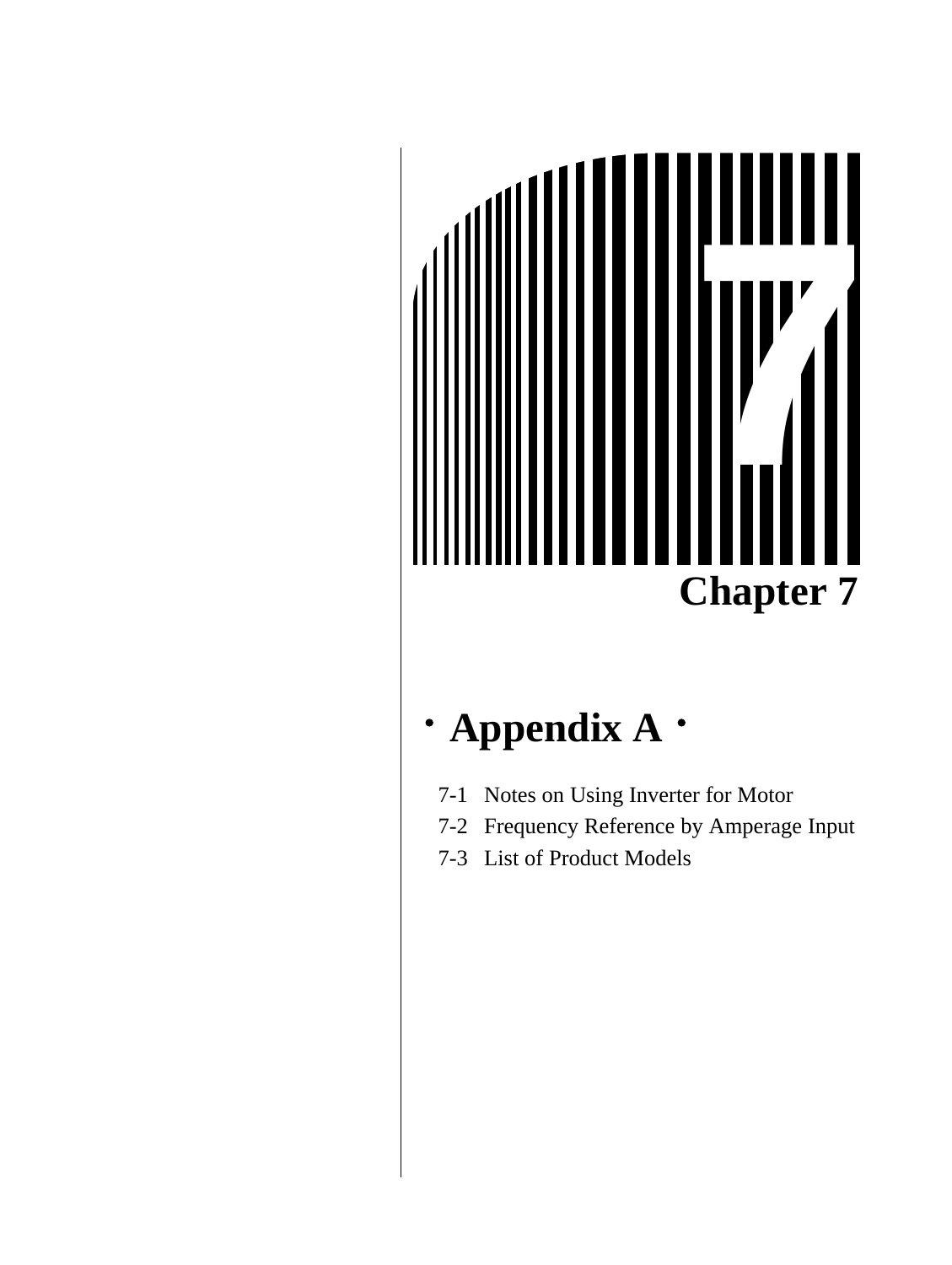# **7-1 Notes on Using Inverter for Motor**

#### **E** Using Inverter for Existing Standard Motor

When a standard motor is operated with this Inverter, a power loss is slightly higher than when operated with a commercial power supply.

In addition, cooling effects also decline in the low-speed range, resulting in an increase in the motor temperature. Therefore, motor torque should be reduced in the low speed range.

The figure on the right-hand side shows allowable load characteristics of a standard motor.

If 100% torque is continuously required in the low-speed range, use a special motor for use with Inverters.



#### **Allowable Load Characteristics of Standard Motor**

#### **High-speed Operation**

When using the motor at a high speed (60 Hz or more), note that problems may arise in dynamic balance, bearing durability, and so on.

#### **Torque Characteristics**

When the motor is operated with the Inverter, torque characteristics differ from when operated with a commercial power supply. Check the load torque characteristics of the machine to be used with the motor.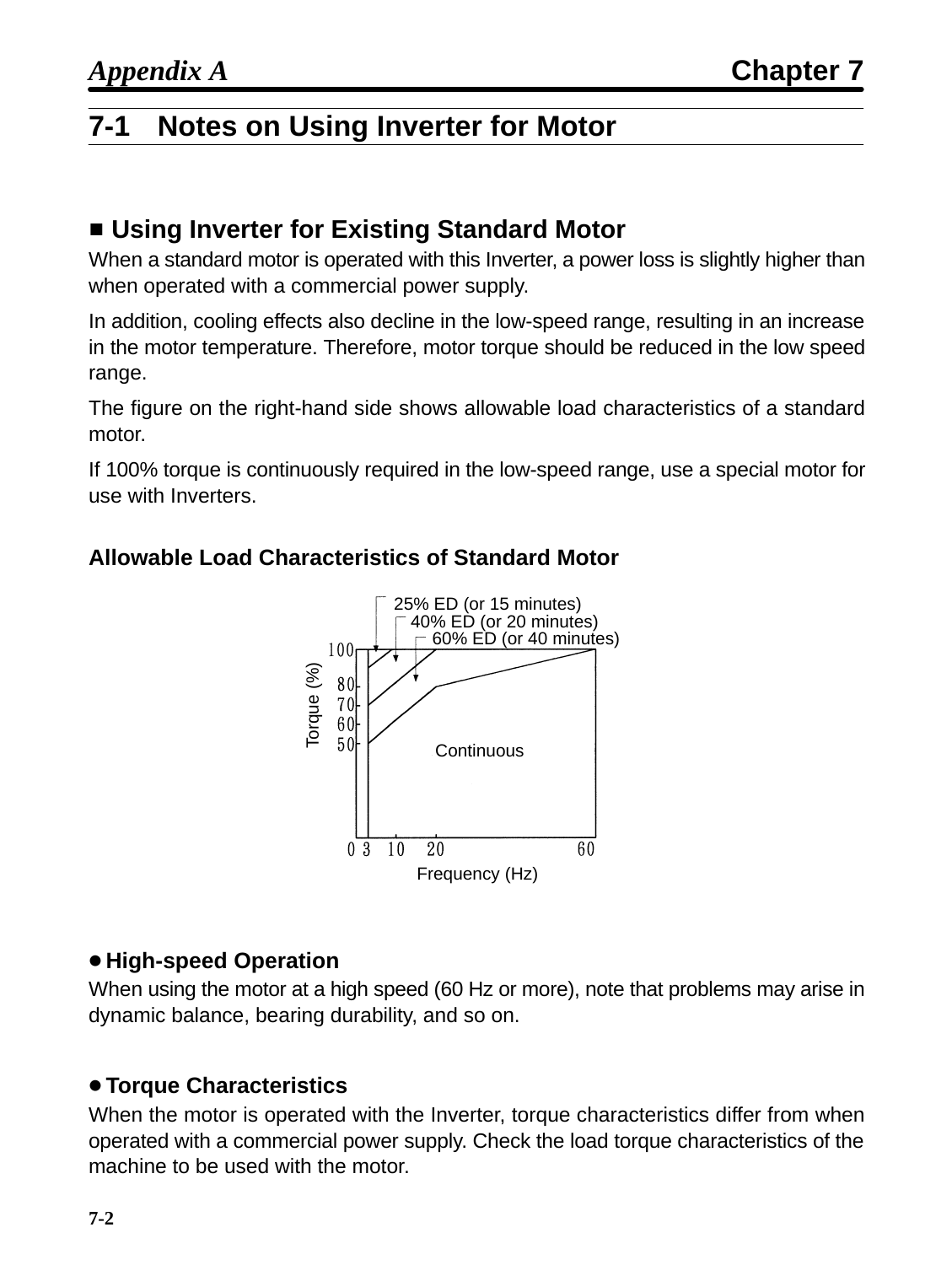#### **Vibration**

The 3G3EV series employs high carrier PWM control to reduce motor vibration. When the motor is operated with this Inverter, motor vibration is almost the same as when operated with a commercial power supply.

However, motor vibration may become greater in the following cases:

•Resonance with the natural frequency of mechanical system

Take special care when a machine that has been operated at a constant speed is to be operated in variable speed mode. If resonance occurs, install vibration-proof rubber on the motor base.

•Imbalanced rotor

Take special care when the motor is operated at a high speed (60 Hz or more).

#### **Noise**

Noise is almost the same as when the motor is operated with a commercial power supply. However, motor noise becomes louder when the motor is operated at a speed higher than the rated speed (60 Hz).

#### **E** Using Inverter for Special Motors

#### **Pole-changing Motor**

The rated amperage of pole-changing motors differs from that of standard motors. Select, therefore, an appropriate Inverter according to the maximum amperage of the motor to be used. Before changing the number of poles, always make sure that the motor has stopped. Otherwise, the overvoltage protection or overcurrent protection mechanism will be actuated, resulting in an error.

#### **Submersible Motor**

The rated amperage of submersible motors is higher than that of standard motors. Therefore, always select an Inverter by checking its rated amperage. When the distance between the motor and the Inverter is long, use a cable thick enough to prevent motor torque reduction.

#### **Explosion-proof Motor**

When an explosion-proof motor or increased safety type motor is to be used, it must be subject to an explosion-proof test in conjunction with the Inverter. This is also applicable when an existing explosion-proof motor is to be operated with the Inverter. However, since the Inverter itself is not explosion-proof, always install it in a safe place.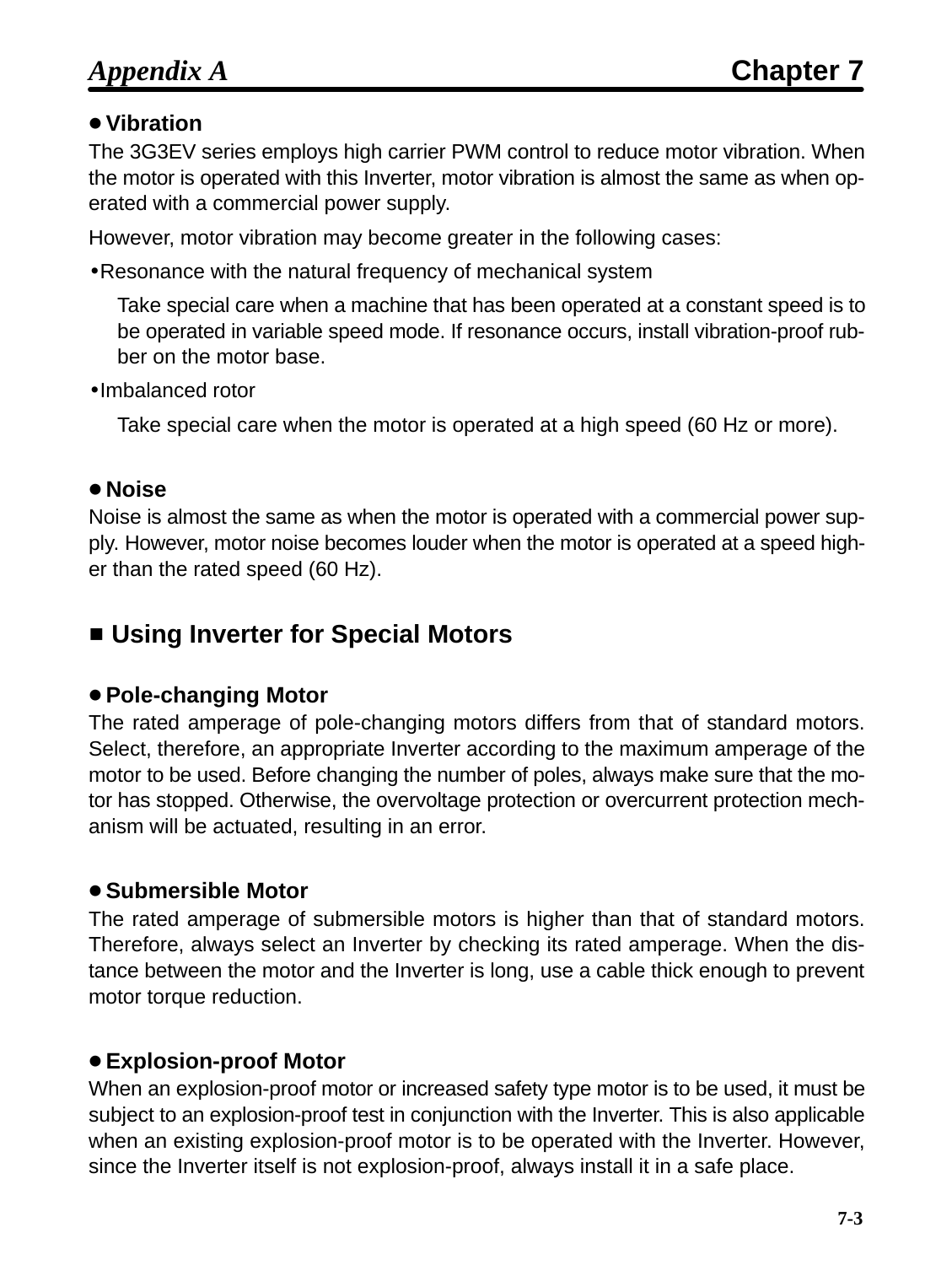#### **Gearmotor**

The speed range for continuous operation differs according to the lubrication method and motor manufacturer. In particular, continuous operation of an oil-lubricated motor in the low speed range may result in burning. If the motor is to be operated at a speed higher than 60 Hz, consult with the manufacturer.

#### $\bullet$  **Synchronous Motor**

This motor is not suitable for Inverter control. If a group of synchronous motors is individually turned on and off, synchronism may be lost.

#### **Single-phase Motor**

This motor is not suitable for Inverter control. It should be replaced with a three-phase motor.

#### ■ Power Transmission Mechanism (Speed Reducers, Belts, **Chains, and so on)**

If an oil-lubricated gearbox or speed reducer is used in the power transmission mechanism, note that oil lubrication will be affected when the motor operates only in the low speed range. Note also that the power transmission mechanism will make noise and experience problems with service life and durability if the motor is operated at a speed higher than 60 Hz.

# **7-2 Frequency Reference by Amperage Input**

Frequency references can be input in terms of amperage (4 to 20 mA) by changing the setting of the DIP switch inside the Inverter.

# **E** Using the DIP Switch

1. Changing constant settings

Before using the DIP switch, always set "4" or "5" in constant no. 02 (operation mode selection).

**Note** n02 = 4: Run commands are input through the Digital Operator, and frequency references are input through control terminals.

n02 = 5: Both run commands and frequency references are input through control terminals.

2. Turning power off

Turn the power off, wait at least one minute after all indicators on the front panel go off, then perform the following tasks.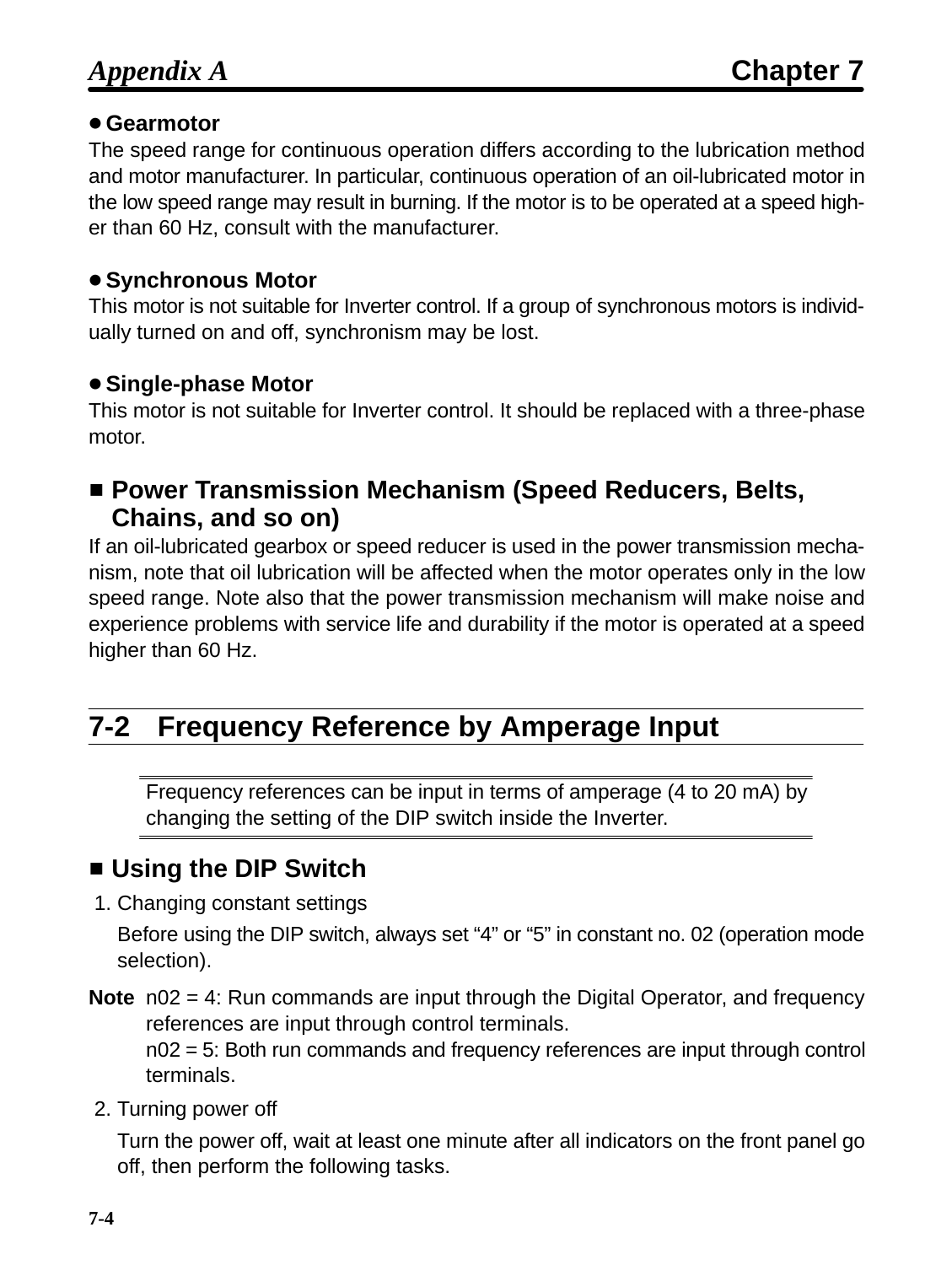- 3. Removing the Digital Operator
	- Insert a finger in the recessed section below the Digital Operator, then lift the underneath of the Digital Operator.



When the connector comes off, grip the lower edges of the Digital Operator, and slide it down until it comes off.



4. Checking the DIP switch setting

The DIP switch is located in the lower part of the recessed section from which the Digital Operator was removed.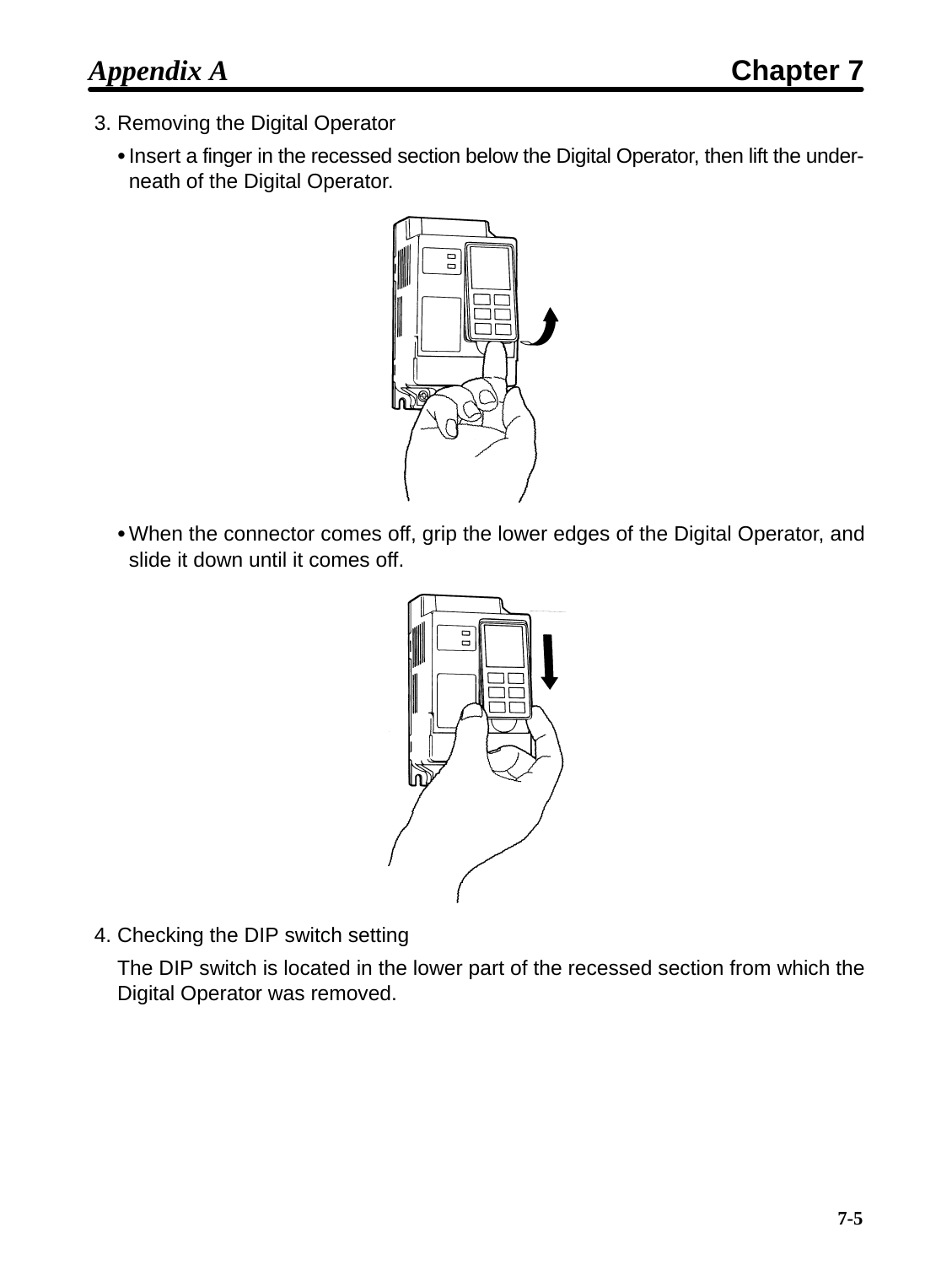"SW1" is marked near the switch.



5. Changing the DIP switch setting

To use amperage input mode, set this switch to ON by sliding it to the right.



6. Reinstalling the Digital Operator

After changing the switch setting, reinstall the Digital Operator by reversing the removal procedure. Make sure that the Digital Operator snaps in the connector.

**Caution** If frequency references are input in terms of voltage, never change the DIP switch setting (OFF). If voltage is input when the DIP switch is set to ON, the resistor may burn, resulting in damage to the equipment.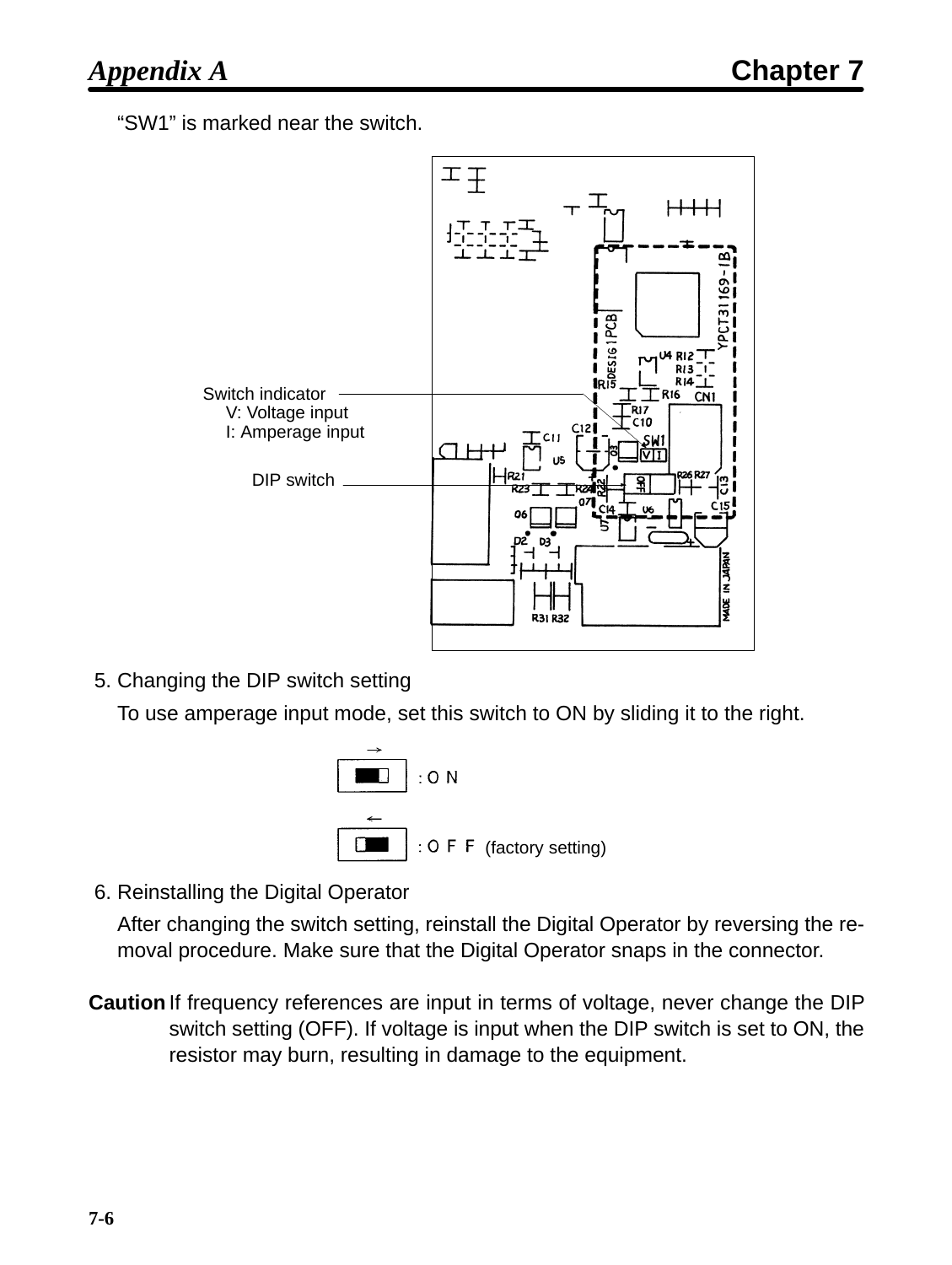# **7-3 List of Product Models**

#### - **Inverter**

|                             | <b>Specifications</b>            |                                                     | <b>Model</b>                                                                                                         |
|-----------------------------|----------------------------------|-----------------------------------------------------|----------------------------------------------------------------------------------------------------------------------|
| Standard<br>models          | Three-phase 200 VAC input        | 0.1 kW<br>$0.2$ kW<br>0.4 kW<br>0.75 kW<br>1.5 kW   | 3G3EV-A2001(-□)<br>3G3EV-A2002(-□)<br>3G3EV-A2004(-□)<br>3G3EV-A2007(-□)<br>3G3EV-A2015(-□)                          |
|                             | Single/Three-phase 200 VAC input | $0.1$ kW<br>$0.2$ kW<br>0.4 kW<br>0.75 kW<br>1.5 kW | 3G3EV-AB001(-□)<br>3G3EV-AB002(-□)<br>3G3EV-AB004(-□)<br>3G3EV-AB007(-□)<br>3G3EV-AB015(-□)                          |
|                             | Three-phase 400 VAC input        | 0.2 kW<br>$0.4$ kW<br>0.75 kW<br>$1.5$ kW           | 3G3EV-A4002(-□)<br>3G3EV-A4004(-□)<br>3G3EV-A4007(-□)<br>3G3EV-A4015(-□)                                             |
| Multi-function<br>models    | Three-phase 200 VAC input        | 0.1 kW<br>$0.2$ kW<br>0.4 kW<br>0.75 kW<br>$1.5$ kW | 3G3EV-A2001M(-□)<br>3G3EV-A2002M(-□)<br>3G3EV-A2004M(-□)<br>3G3EV-A2007M(-□)<br>3G3EV-A2015M(-□)                     |
|                             | Single/Three-phase 200 VAC input | 0.1 kW<br>$0.2$ kW<br>$0.4$ kW<br>0.75 kW<br>1.5 kW | 3G3EV-AB001M(-□)<br>3G3EV-AB002M(-□)<br>3G3EV-AB004M(-□)<br>3G3EV-AB007M(-□)<br>3G3EV-AB015M(-□)                     |
|                             | Three-phase 400 VAC input        | $0.2$ kW<br>$0.4$ kW<br>0.75 kW<br>1.5 kW           | 3G3EV-A4002M(-□)<br>3G3EV-A4004M(-□)<br>3G3EV-A4007M(-□)<br>3G3EV-A4015M(-□)                                         |
| <b>SYSMAC BUS</b><br>models | Three-phase 200 VAC input        | 0.1 kW<br>0.2 kW<br>0.4 kW<br>0.75 kW<br>1.5 kW     | 3G3EV-A2001R(- $\Box$ )<br>3G3EV-A2002R(- <sup>1</sup> )<br>3G3EV-A2004R(-□)<br>3G3EV-A2007R(-□)<br>3G3EV-A2015R(-□) |
|                             | Single/Three-phase 200 VAC input | 0.1 kW<br>$0.2$ kW<br>0.4 kW<br>0.75 kW             | 3G3EV-AB001R(-□)<br>3G3EV-AB002R(-□)<br>3G3EV-AB004R(- $\Box$ )<br>3G3EV-AB007R(- $\Box$ )                           |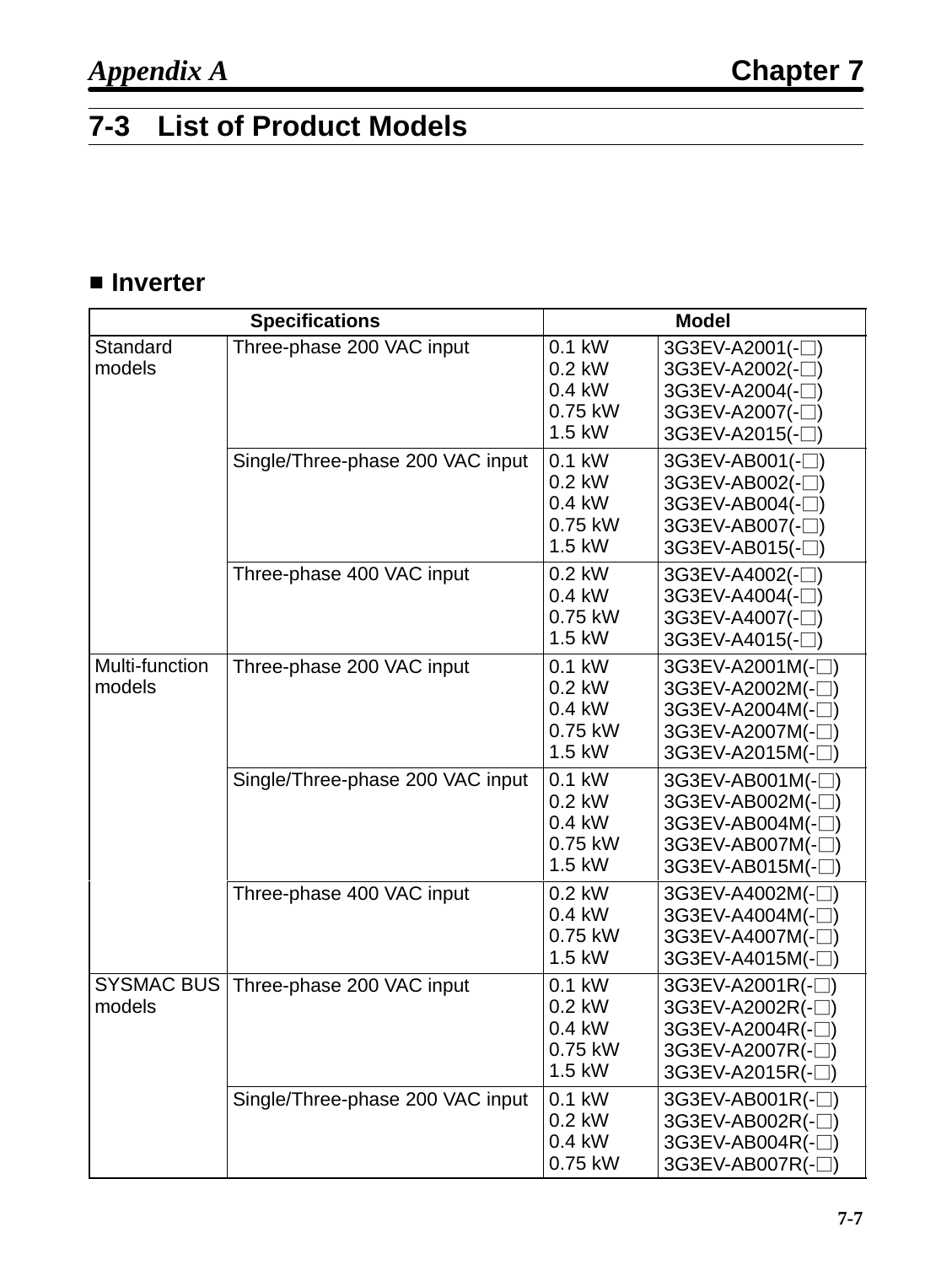#### ■ Braking Resistor (Duty Cycle 3% ED)

|               | <b>Specifications</b> |              | Model              |
|---------------|-----------------------|--------------|--------------------|
| 200-VAC class | 0.1 kW/0.2 kW         | $400 \Omega$ | 3G3IV-PERF150WJ401 |
|               | 0.4 kW/0.75 kW        | $200 \Omega$ | 3G3IV-PERF150WJ201 |
|               | $1.5$ kW              | 100 $\Omega$ | 3G3IV-PERF150WJ101 |
| 400-VAC class | 0.75 kW or less       | $750 \Omega$ | 3G3IV-PERF150WJ751 |
|               | $1.5$ kW              | $400 \Omega$ | 3G3IV-PERF150WJ401 |

### ■ Braking Resistor Unit (Duty Cycle 10% ED)

|                | <b>Specifications</b> |                     | <b>Model</b>    |
|----------------|-----------------------|---------------------|-----------------|
| 1200-VAC class | 0.4kW/0.75 kW         | 200 $\Omega$ , 70 W | 3G3IV-PLKEB20P7 |
|                | $1.5$ kW              | 100 Ω, 260 W        | 3G3IV-PLKEB21P5 |
| 1400-VAC class | 0.75 kW or less       | 750 $\Omega$ , 70 W | 3G3IV-PLKEB40P7 |
|                | $1.5$ kW              | 400 Ω, 260 W        | 3G3IV-PLKEB41P5 |

#### ■ AC Reactor (for Three-Phase)

| <b>Specifications</b> |              | Model                 |
|-----------------------|--------------|-----------------------|
| $10.1$ to 0.4 kW      | 2.5 A 4.2 mH | 3G3IV-PUZBAB2.5A4.2MH |
| $10.75$ kW            | 5 A 2.1 mH   | 3G3IV-PUZBAB5A2.1MH   |
| $1.5$ kW              | 10A1.1mH     | 3G3IV-PUZBAB10A1.1MH  |

#### ■ Input Noise Filter (for Three-Phase)

| <b>Specifications</b> |      | Model           |
|-----------------------|------|-----------------|
| 10.1 to 0.4 kW        | 5 A  | 3G3IV-PHF3005AZ |
| 0.75 kW               | 10A  | 3G3IV-PHF3010AZ |
| $1.5$ kW              | 15 A | 3G3IV-PHF3015AZ |

#### **E** Output Noise Filter

| <b>Specifications</b> |      | <b>Model</b>   |
|-----------------------|------|----------------|
| 0.1 to 1.5 kW         | 10 A | 3G3IV-PLF310KA |

#### - **Variable Resistor Unit**

| <b>Specifications</b> | <b>Model</b>         |                |
|-----------------------|----------------------|----------------|
| 13G3EV                | $2$ k $\Omega$ 0.5 W | 3G3EV-PETX3200 |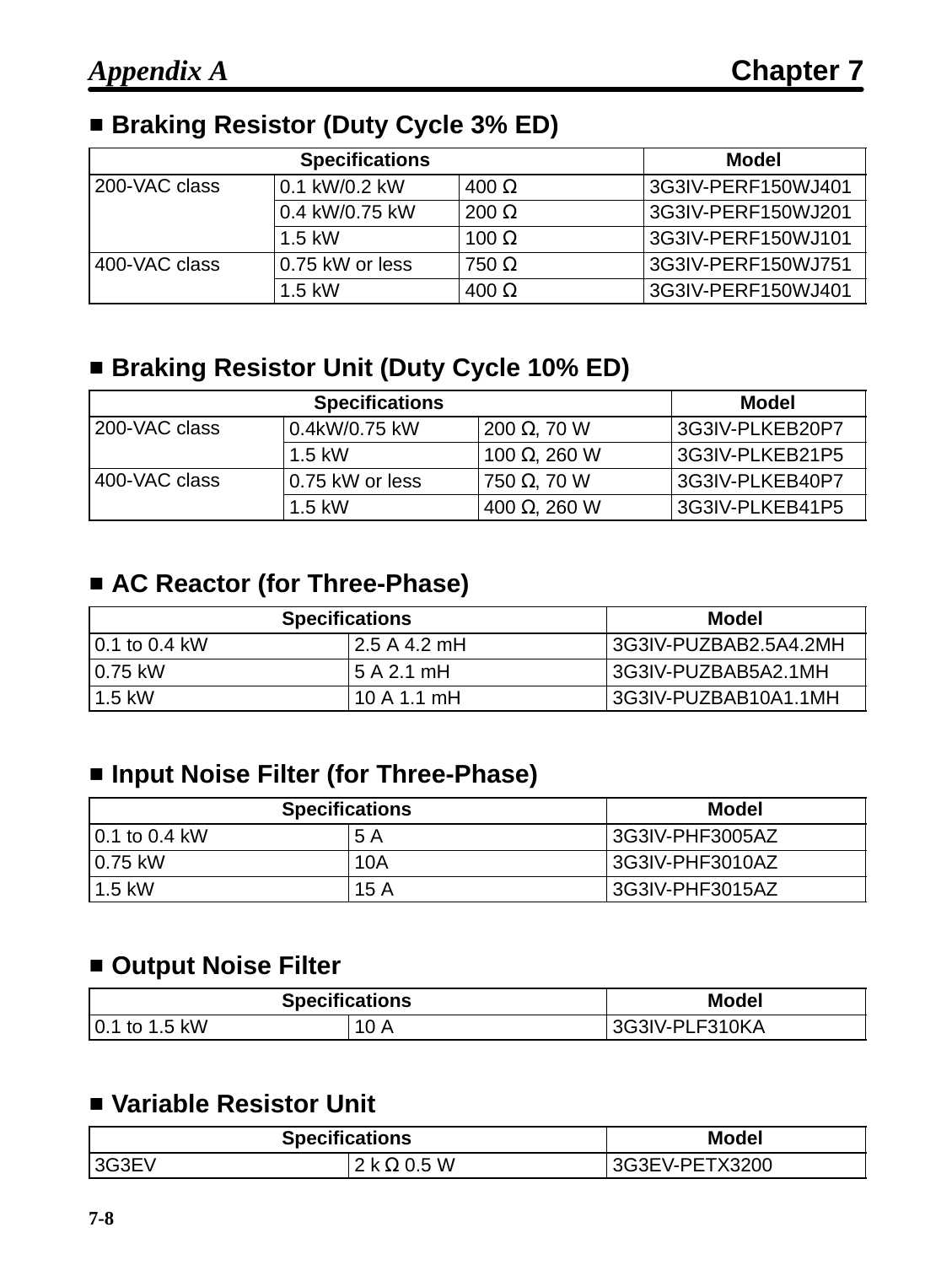#### - **DIN Track**

| <b>Specifications</b>                                                                                                      | <b>Model</b> |
|----------------------------------------------------------------------------------------------------------------------------|--------------|
| $ 3G3EV-A2001(-)$ to $3G3EV-A2004(-)$<br>$ 3G3EV-AB001(-) $ and $3G3EV-AB002(- )$                                          | 3G3EV-PSPAT3 |
| $ 3G3EV-A2007(-)$ to $3G3EV-A2015(-)$<br>$ 3G3EV-AB004(-) $ and $3G3EV-AB007(- )$<br>$ 3G3EV-A4002(-)$ to $3G3EV-A4007(-)$ | 3G3EV-PSPAT4 |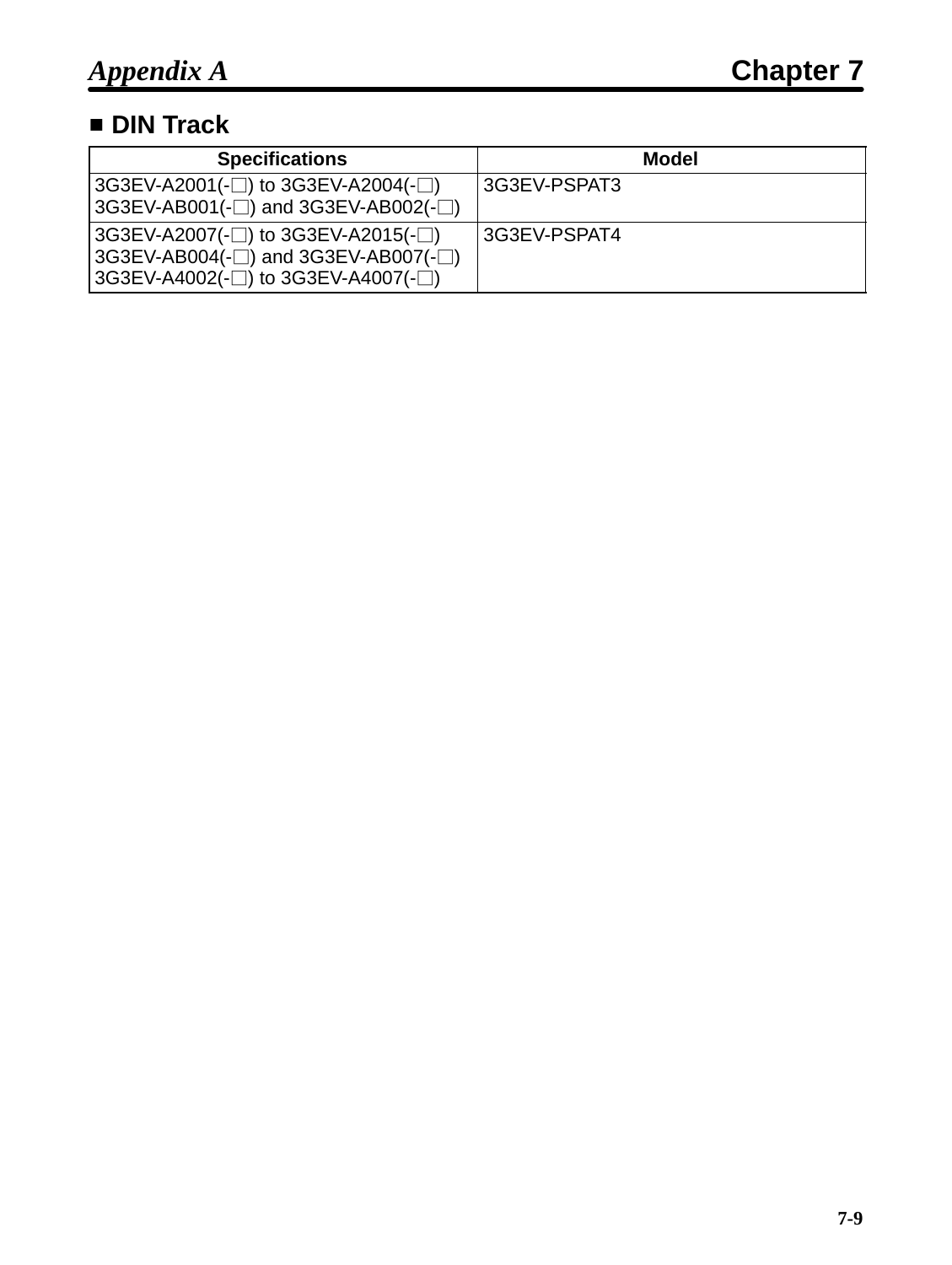# *Appendix A* **Chapter 7**

### List of Constants Used with 3G3EV **Standard Model**

| <b>Constant</b><br>no. | Indi-<br>cators | <b>Description</b>                           | <b>Setting range</b>                           |                                       | <b>Setting</b>                          |  |  |
|------------------------|-----------------|----------------------------------------------|------------------------------------------------|---------------------------------------|-----------------------------------------|--|--|
| n <sub>01</sub>        |                 | Constant                                     |                                                | 0: Only n01 can be set.               |                                         |  |  |
|                        |                 | write-inhibit                                |                                                | 1: All constants can be set.          |                                         |  |  |
|                        |                 | selection                                    |                                                | 8: Constant settings are initialized. |                                         |  |  |
|                        |                 | /constant<br>initialization                  |                                                | 9: Inverter is initialized in 3-wire  |                                         |  |  |
|                        |                 |                                              | sequence mode.                                 |                                       |                                         |  |  |
| n02                    | MODE            | Mode operation<br>selection                  |                                                | Run command                           | Frequency<br>reference                  |  |  |
|                        |                 |                                              | $\overline{0}$                                 | <b>Digital Operator</b>               | <b>Digital Operator</b>                 |  |  |
|                        |                 |                                              | 1                                              | Control terminal                      | <b>Digital Operator</b>                 |  |  |
|                        |                 |                                              | $\overline{2}$                                 | <b>Digital Operator</b>               | Control terminal<br>(voltage input)     |  |  |
|                        |                 |                                              | 3                                              | Control terminal                      | Control terminal<br>(voltage input)     |  |  |
|                        |                 |                                              | $\overline{4}$                                 | <b>Digital Operator</b>               | Control terminal<br>(amperage<br>input) |  |  |
|                        |                 |                                              | 5                                              | Control terminal                      | Control terminal<br>(amperage<br>input) |  |  |
| n <sub>03</sub>        |                 | Stop mode                                    | 0: Deceleration stop<br>1: Free running        |                                       |                                         |  |  |
|                        |                 | selection                                    |                                                |                                       |                                         |  |  |
| n04                    | F/R             | Forward<br>/Reverse<br>rotation<br>selection | For: forward rotation<br>rEu: reverse rotation |                                       |                                         |  |  |
| n06                    |                 | Multi-function                               | 0: Forward/reverse rotation command            |                                       |                                         |  |  |
|                        |                 | input selection                              | 1: Fault reset                                 |                                       |                                         |  |  |
|                        |                 |                                              | 2: External fault (external fault when ON)     |                                       |                                         |  |  |
|                        |                 |                                              | 3: External fault (external fault when<br>OFF) |                                       |                                         |  |  |
|                        |                 |                                              | 4: Multi-step speed command                    |                                       |                                         |  |  |
| n09                    |                 | Multi-function                               | 0: Fault occurrence                            |                                       |                                         |  |  |
|                        |                 | output selection                             | 1: Operation in progress                       |                                       |                                         |  |  |
|                        |                 |                                              | 2: Frequency matching                          |                                       |                                         |  |  |
| n11                    | <b>FREF</b>     | Frequency<br>reference 1                     | 0.0 to 400 (Hz)<br>[6.0]                       |                                       |                                         |  |  |
| n12                    | <b>FREF</b>     | Frequency<br>reference 2                     |                                                | 0.0 to 400 (Hz)                       | [0.0]                                   |  |  |
| n20                    | ACC             | Acceleration<br>time                         |                                                | 0.0 to 999 (seconds)                  | [10.0]                                  |  |  |